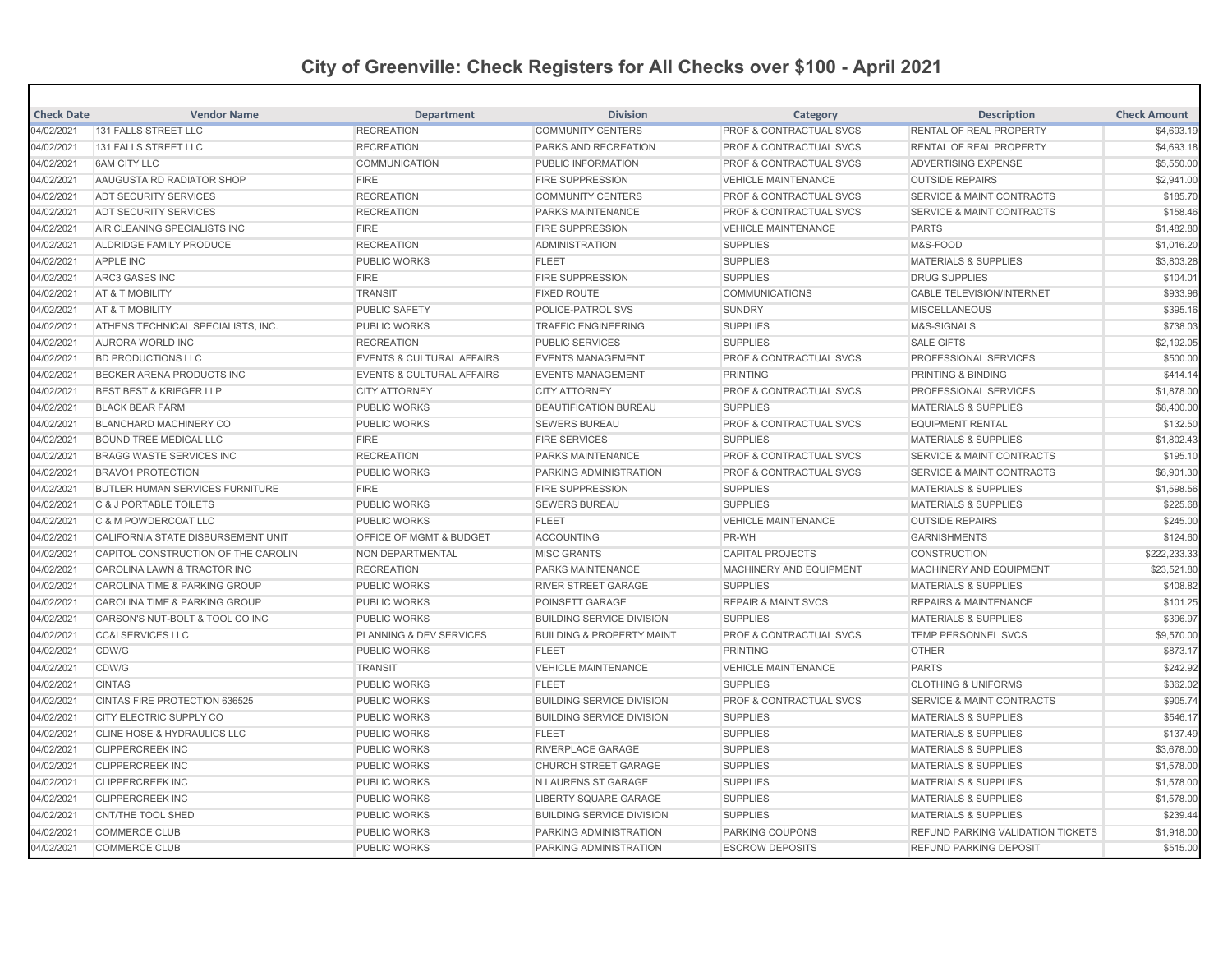| <b>Check Date</b> | <b>Vendor Name</b>                         | <b>Department</b>                  | <b>Division</b>                  | Category                           | <b>Description</b>                   | <b>Check Amount</b> |
|-------------------|--------------------------------------------|------------------------------------|----------------------------------|------------------------------------|--------------------------------------|---------------------|
| 04/02/2021        | CONSOLIDATED PIPE & SUPPLY CO INC          | PUBLIC WORKS                       | <b>BUILDING SERVICE DIVISION</b> | <b>SUPPLIES</b>                    | <b>MATERIALS &amp; SUPPLIES</b>      | \$319.64            |
| 04/02/2021        | <b>COVETRUS NORTH AMERICA</b>              | <b>RECREATION</b>                  | <b>ADMINISTRATION</b>            | <b>SUPPLIES</b>                    | M&S-VETERINARY                       | \$139.18            |
| 04/02/2021        | <b>CREGGER COMPANY</b>                     | <b>PUBLIC WORKS</b>                | RICHARDSON STREET GARAGE         | <b>REPAIR &amp; MAINT SVCS</b>     | <b>REPAIRS &amp; MAINTENANCE</b>     | \$166.10            |
| 04/02/2021        | CRESCENT SUPPLY CO INC                     | <b>PUBLIC WORKS</b>                | <b>CHURCH STREET GARAGE</b>      | <b>REPAIR &amp; MAINT SVCS</b>     | <b>REPAIRS &amp; MAINTENANCE</b>     | \$499.00            |
| 04/02/2021        | <b>CROMER'S P-NUTS LLC</b>                 | <b>RECREATION</b>                  | <b>PUBLIC SERVICES</b>           | <b>SUPPLIES</b>                    | <b>SALE CONCESSIONS</b>              | \$493.63            |
| 04/02/2021        | <b>CUMMINS-ALLISON CORP</b>                | <b>PUBLIC WORKS</b>                | PARKING ADMINISTRATION           | <b>PROF &amp; CONTRACTUAL SVCS</b> | <b>PROFESSIONAL SERVICES</b>         | \$242.00            |
| 04/02/2021        | <b>DELL MARKETING LP</b>                   | <b>INFORMATION TECHNOLOGY</b>      | <b>IT</b>                        | <b>MIS PROJECTS</b>                | <b>PCS/UPGRADES</b>                  | \$216.23            |
| 04/02/2021        | <b>DESIGNLAB INC</b>                       | <b>PUBLIC SAFETY</b>               | POLICE-PATROL SVS                | <b>SUPPLIES</b>                    | <b>CLOTHING &amp; UNIFORMS</b>       | \$3,016.52          |
| 04/02/2021        | <b>DISYS SOLUTIONS INC</b>                 | NON DEPARTMENTAL                   | <b>MISC GRANTS</b>               | <b>CAPITAL PROJECTS</b>            | <b>PROJECT EXPENSE</b>               | \$1,635.62          |
| 04/02/2021        | <b>DUKE ENERGY</b>                         | <b>PUBLIC WORKS</b>                | <b>BUILDING SERVICE DIVISION</b> | <b>UTILITIES</b>                   | <b>ELECTRICITY</b>                   | \$4,073.17          |
| 04/02/2021        | <b>DUKE ENERGY</b>                         | <b>RECREATION</b>                  | PARKS MAINTENANCE                | <b>UTILITIES</b>                   | <b>ELECTRICITY</b>                   | \$2,864.98          |
| 04/02/2021        | <b>DUKE ENERGY</b>                         | <b>PUBLIC WORKS</b>                | <b>FLEET</b>                     | <b>UTILITIES</b>                   | <b>ELECTRICITY</b>                   | \$2,827.44          |
| 04/02/2021        | <b>DUKE ENERGY</b>                         | <b>PUBLIC WORKS</b>                | <b>TRAFFIC ENGINEERING</b>       | <b>UTILITIES</b>                   | <b>ELECTRICITY</b>                   | \$1,694.68          |
| 04/02/2021        | <b>EASLEY LAWN AND GARDEN</b>              | <b>FIRE</b>                        | <b>FIRE SUPPRESSION</b>          | <b>SUPPLIES</b>                    | <b>MATERIALS &amp; SUPPLIES</b>      | \$853.97            |
| 04/02/2021        | <b>ELECTRONIC DATA MAGNETICS INC</b>       | <b>TRANSIT</b>                     | <b>FIXED ROUTE</b>               | <b>PRINTING</b>                    | <b>PRINTING &amp; BINDING</b>        | \$562.50            |
| 04/02/2021        | <b>ENERGY DISTRIBUTORS LLC</b>             | <b>PUBLIC WORKS</b>                | <b>FLEET</b>                     | <b>VEHICLE MAINTENANCE</b>         | <b>FUEL</b>                          | \$499.75            |
| 04/02/2021        | <b>ENNIS-FLINT INC</b>                     | <b>PUBLIC WORKS</b>                | <b>TRAFFIC ENGINEERING</b>       | <b>SUPPLIES</b>                    | M&S-MARKINGS                         | \$2,368.97          |
| 04/02/2021        | <b>FAIRWAY FORD INC</b>                    | <b>PUBLIC WORKS</b>                | <b>FLEET</b>                     | <b>VEHICLE MAINTENANCE</b>         | <b>OUTSIDE REPAIRS</b>               | \$123.00            |
| 04/02/2021        | <b>FEDERAL EXPRESS CORP</b>                | <b>RECREATION</b>                  | <b>ADMINISTRATION</b>            | <b>COMMUNICATIONS</b>              | <b>POSTAGE</b>                       | \$182.72            |
| 04/02/2021        | <b>FEIFISH LLC</b>                         | <b>RECREATION</b>                  | <b>PUBLIC SERVICES</b>           | <b>SUPPLIES</b>                    | <b>SALE GIFTS</b>                    | \$949.60            |
| 04/02/2021        | <b>FLSDU</b>                               | OFFICE OF MGMT & BUDGET            | <b>ACCOUNTING</b>                | PR-WH                              | <b>GARNISHMENTS</b>                  | \$113.08            |
| 04/02/2021        | <b>FORMS &amp; SUPPLY INC</b>              | <b>CITY ATTORNEY</b>               | <b>CITY ATTORNEY</b>             | <b>SUPPLIES</b>                    | <b>MATERIALS &amp; SUPPLIES</b>      | \$100.38            |
| 04/02/2021        | <b>FORTILINE</b>                           | <b>PUBLIC WORKS</b>                | <b>SEWERS BUREAU</b>             | <b>SUPPLIES</b>                    | <b>MATERIALS &amp; SUPPLIES</b>      | \$538.48            |
| 04/02/2021        | <b>FUN EXPRESS LLC</b>                     | <b>RECREATION</b>                  | <b>COMMUNITY CENTERS</b>         | <b>SUPPLIES</b>                    | SUPPLIES COMMUNITY CENTER            | \$246.73            |
| 04/02/2021        | <b>GILLIG LLC</b>                          | <b>TRANSIT</b>                     | <b>VEHICLE MAINTENANCE</b>       | <b>VEHICLE MAINTENANCE</b>         | <b>PARTS</b>                         | \$3,127.76          |
| 04/02/2021        | <b>GILLIG LLC</b>                          | <b>TRANSIT</b>                     | <b>VEHICLE MAINTENANCE</b>       | <b>VEHICLE MAINTENANCE</b>         | <b>SMALL PARTS</b>                   | \$600.13            |
| 04/02/2021        | <b>GIMME-A-SIGN CO INC</b>                 | NON DEPARTMENTAL                   | <b>CAPITAL PROJECTS</b>          | <b>CAPITAL PROJECTS</b>            | <b>PROJECT EXPENSE</b>               | \$706.09            |
| 04/02/2021        | <b>GOODYEAR COMMERCIAL TIRE</b>            | <b>FIRE</b>                        | <b>FIRE SUPPRESSION</b>          | <b>VEHICLE MAINTENANCE</b>         | <b>PARTS</b>                         | \$174.09            |
| 04/02/2021        | GRAINGER 803858935                         | <b>PUBLIC WORKS</b>                | <b>MAINTENANCE</b>               | <b>SUPPLIES</b>                    | <b>MATERIALS &amp; SUPPLIES</b>      | \$993.89            |
| 04/02/2021        | <b>GREATER PLEASANT VALLEY</b>             | C. D. DIVISION                     | <b>CDBG PROJECTS</b>             | <b>CD PROJECTS</b>                 | PUBLIC SERVICES (GENERAL)            | \$177.67            |
| 04/02/2021        | <b>GREENVILLE COUNTY</b>                   | <b>MUNICIPAL COURT</b>             | <b>MUNICIPAL COURT</b>           | <b>PROF &amp; CONTRACTUAL SVCS</b> | <b>PROFESSIONAL SERVICES</b>         | \$7,440.77          |
| 04/02/2021        | <b>GREENVILLE COUNTY SOLID WASTE</b>       | <b>PUBLIC WORKS</b>                | <b>GARBAGE DISPOSAL BUREAU</b>   | PROF & CONTRACTUAL SVCS            | <b>DISPOSAL CHARGES</b>              | \$21,636.70         |
| 04/02/2021        | <b>GREENVILLE OFFICE SUPPLY CO INC</b>     | <b>PUBLIC SAFETY</b>               | POLICE-PATROL SVS                | <b>PRINTING</b>                    | <b>PRINTING &amp; BINDING</b>        | \$1,157.34          |
| 04/02/2021        | GREENVILLE OFFICE SUPPLY CO INC            | <b>FIRE</b>                        | <b>FIRE SUPPRESSION</b>          | <b>SUPPLIES</b>                    | <b>OFFICE SUPPLIES&amp;MATERIALS</b> | \$382.20            |
| 04/02/2021        | GREENVILLE OFFICE SUPPLY CO INC            | <b>PUBLIC SAFETY</b>               | POLICE-PATROL SVS                | <b>SUPPLIES</b>                    | <b>MATERIALS &amp; SUPPLIES</b>      | \$199.04            |
| 04/02/2021        | <b>GREENVILLE OFFICE SUPPLY CO INC</b>     | OFFICE OF MGMT & BUDGET            | <b>REVENUE</b>                   | <b>SUPPLIES</b>                    | <b>OFFICE SUPPLIES&amp;MATERIALS</b> | \$146.87            |
| 04/02/2021        | GREENVILLE OFFICE SUPPLY CO INC            | <b>PUBLIC WORKS</b>                | PARKING ADMINISTRATION           | <b>SUPPLIES</b>                    | OFFICE SUPPLIES&MATERIALS            | \$145.40            |
| 04/02/2021        | <b>GREENWORKS RECYLING INC</b>             | <b>PUBLIC WORKS</b>                | <b>BEAUTIFICATION BUREAU</b>     | <b>SUPPLIES</b>                    | <b>MATERIALS &amp; SUPPLIES</b>      | \$4,081.00          |
| 04/02/2021        | <b>HARPER CORPORATION</b>                  | NON DEPARTMENTAL                   | <b>CAPITAL PROJECTS</b>          | <b>CAPITAL PROJECTS</b>            | <b>CONSTRUCTION</b>                  | \$2,402,510.75      |
| 04/02/2021        | <b>HEAVY DUTY LIFT &amp; EQUIPMENT INC</b> | <b>TRANSIT</b>                     | <b>VEHICLE MAINTENANCE</b>       | <b>SUPPLIES</b>                    | <b>MATERIALS &amp; SUPPLIES</b>      | \$1,238.79          |
| 04/02/2021        | <b>HERSHEY CREAMERY COMPANY</b>            | <b>RECREATION</b>                  | <b>PUBLIC SERVICES</b>           | <b>SUPPLIES</b>                    | <b>SALE CONCESSIONS</b>              | \$1,226.41          |
| 04/02/2021        | <b>HESC</b>                                | <b>OFFICE OF MGMT &amp; BUDGET</b> | <b>ACCOUNTING</b>                | PR-WH                              | <b>GARNISHMENTS</b>                  | \$159.81            |
| 04/02/2021        | HOME DEPOT CREDIT SERVICE 5906             | <b>PUBLIC WORKS</b>                | <b>BUILDING SERVICE DIVISION</b> | <b>SUPPLIES</b>                    | <b>MATERIALS &amp; SUPPLIES</b>      | \$2,802.44          |
| 04/02/2021        | HOME DEPOT CREDIT SERVICE 5914             | NON DEPARTMENTAL                   | <b>CAPITAL PROJECTS</b>          | <b>CAPITAL PROJECTS</b>            | <b>CONSTRUCTION</b>                  | \$2,936.71          |
| 04/02/2021        | HOME DEPOT CREDIT SERVICE 5914             | <b>NON DEPARTMENTAL</b>            | <b>CAPITAL PROJECTS</b>          | <b>CAPITAL PROJECTS</b>            | <b>EQUIPMENT</b>                     | \$495.70            |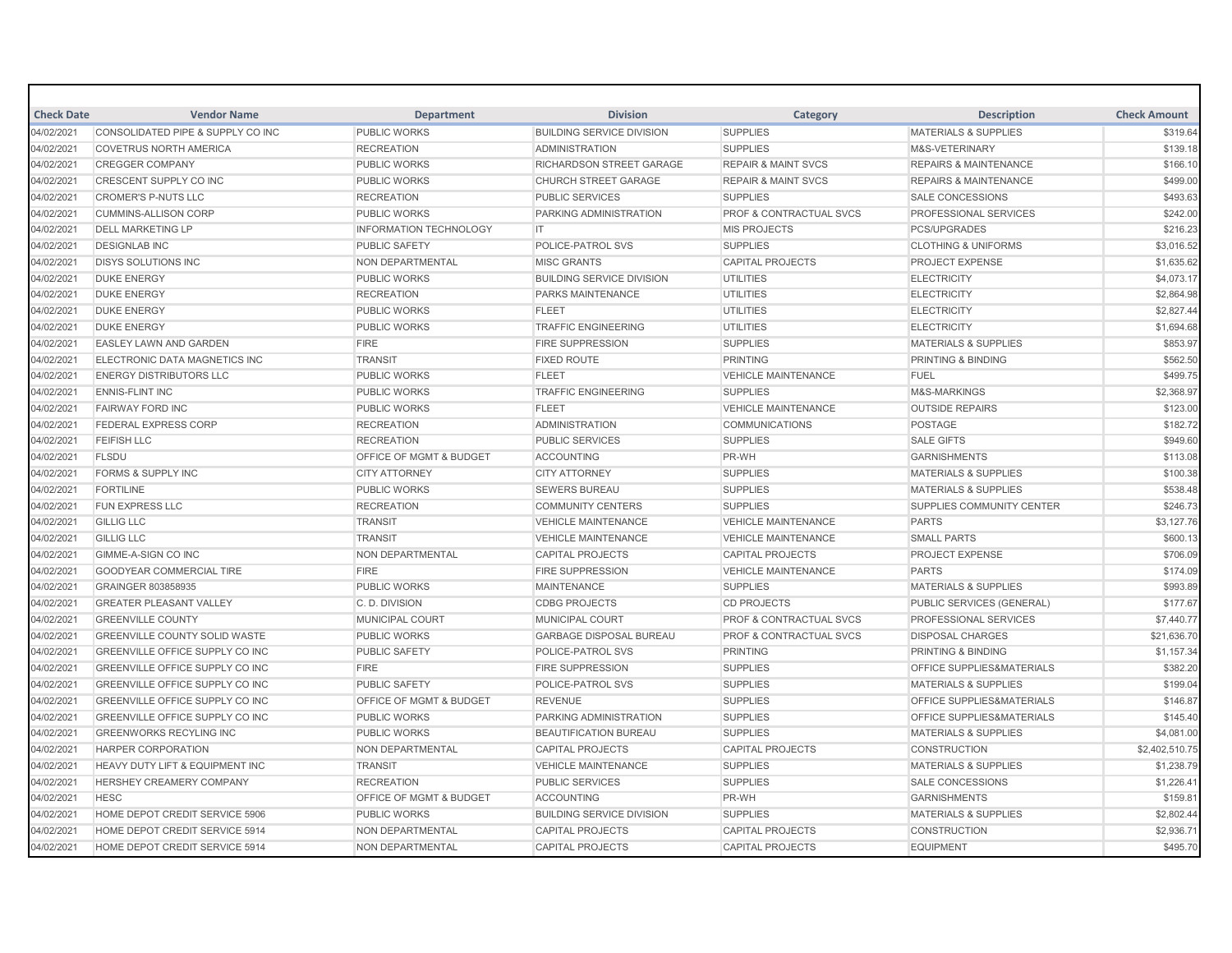| <b>Check Date</b> | <b>Vendor Name</b>                  | <b>Department</b>                  | <b>Division</b>                  | Category                           | <b>Description</b>                 | <b>Check Amount</b> |
|-------------------|-------------------------------------|------------------------------------|----------------------------------|------------------------------------|------------------------------------|---------------------|
| 04/02/2021        | HOME DEPOT CREDIT SERVICE 5914      | <b>RECREATION</b>                  | <b>ADMINISTRATION</b>            | <b>SUPPLIES</b>                    | M&S-EXHIBITS                       | \$328.28            |
| 04/02/2021        | <b>HOOTERS OF GREENVILLE</b>        | <b>OFFICE OF MGMT &amp; BUDGET</b> | <b>REVENUE</b>                   | <b>BUSINESS LIC &amp; PERMITS</b>  | <b>REFUND BUSINESS LICENSE FEE</b> | \$324.13            |
| 04/02/2021        | I/O SOLUTIONS INC                   | <b>HUMAN RESOURCES</b>             | <b>HUMAN RESOURCES</b>           | <b>PROF &amp; CONTRACTUAL SVCS</b> | PROFESSIONAL SERVICES              | \$350.00            |
| 04/02/2021        | <b>INNOVYZE INC</b>                 | <b>PUBLIC WORKS</b>                | STORMWATER MANAGEMENT            | <b>PROF &amp; CONTRACTUAL SVCS</b> | PROFESSIONAL SERVICES              | \$12,093.89         |
| 04/02/2021        | <b>INTERNAL REVENUE SERVICE</b>     | <b>OFFICE OF MGMT &amp; BUDGET</b> | <b>ACCOUNTING</b>                | PR-WH                              | <b>GARNISHMENTS</b>                | \$150.00            |
| 04/02/2021        | INTERNATIONAL TRANS INNOVATION CTR  | <b>PUBLIC SAFETY</b>               | POLICE-PATROL SVS                | <b>TRAVEL &amp; TRAINING</b>       | <b>TRAVEL &amp; TRAINING</b>       | \$28,000.00         |
| 04/02/2021        | IT STRAPS ON INC                    | <b>PUBLIC WORKS</b>                | <b>TRAFFIC ENGINEERING</b>       | <b>SUPPLIES</b>                    | M&S-SIGNALS                        | \$1,178.54          |
| 04/02/2021        | <b>IVEY COMMUNICATIONS INC</b>      | NON DEPARTMENTAL                   | <b>CAPITAL PROJECTS</b>          | <b>CAPITAL PROJECTS</b>            | <b>EQUIPMENT</b>                   | \$2,749.46          |
| 04/02/2021        | <b>IVEY COMMUNICATIONS INC</b>      | <b>TRANSIT</b>                     | NON VEHICLE MAINTENANCE          | <b>SUPPLIES</b>                    | <b>MATERIALS &amp; SUPPLIES</b>    | \$237.00            |
| 04/02/2021        | <b>IVEY COMMUNICATIONS INC</b>      | <b>INFORMATION TECHNOLOGY</b>      | IT                               | <b>REPAIR &amp; MAINT SVCS</b>     | <b>REPAIRS &amp; MAINTENANCE</b>   | \$151.80            |
| 04/02/2021        | <b>J A PIPER ROOFING CO</b>         | <b>PUBLIC WORKS</b>                | <b>BUILDING SERVICE DIVISION</b> | <b>SUPPLIES</b>                    | <b>MATERIALS &amp; SUPPLIES</b>    | \$1,016.92          |
| 04/02/2021        | JET-VAC SEWER EQUIPMENT CO          | <b>PUBLIC WORKS</b>                | <b>STORM DRAINS BUREAU</b>       | MACHINERY AND EQUIPMENT            | MACHINERY AND EQUIPMENT            | \$383.46            |
| 04/02/2021        | <b>JOHN BRYSON</b>                  | <b>RECREATION</b>                  | <b>PUBLIC SERVICES</b>           | <b>RECREATION DEPOSITS</b>         | <b>SPECIAL PROJECTS</b>            | \$2,100.00          |
| 04/02/2021        | JOHNSON CONTROLS INC                | <b>PUBLIC WORKS</b>                | <b>RIVER STREET GARAGE</b>       | <b>REPAIR &amp; MAINT SVCS</b>     | <b>REPAIRS &amp; MAINTENANCE</b>   | \$358.28            |
| 04/02/2021        | JOHNSON CONTROLS SECURITY SOLUTIONS | <b>RECREATION</b>                  | <b>TOURISM DISTRICT</b>          | <b>PROF &amp; CONTRACTUAL SVCS</b> | PROFESSIONAL SERVICES              | \$272.92            |
| 04/02/2021        | K & M INTERNATIONAL WILD REPUBLIC   | <b>RECREATION</b>                  | <b>PUBLIC SERVICES</b>           | <b>SUPPLIES</b>                    | <b>SALE GIFTS</b>                  | \$1,565.77          |
| 04/02/2021        | <b>KEG TECHNOLOGIES INC</b>         | <b>PUBLIC WORKS</b>                | <b>SEWERS BUREAU</b>             | <b>REPAIR &amp; MAINT SVCS</b>     | <b>REPAIRS &amp; MAINTENANCE</b>   | \$5,563.71          |
| 04/02/2021        | KENTUCKY CHILD SUPPORT ENFORCEMENT  | OFFICE OF MGMT & BUDGET            | <b>ACCOUNTING</b>                | PR-WH                              | <b>GARNISHMENTS</b>                | \$177.69            |
| 04/02/2021        | <b>KING ASPHALT INC</b>             | <b>PUBLIC WORKS</b>                | <b>SEWERS BUREAU</b>             | <b>SUPPLIES</b>                    | <b>MATERIALS &amp; SUPPLIES</b>    | \$1,090.88          |
| 04/02/2021        | LANDS END BUSINESS OUTFITTERS       | <b>RECREATION</b>                  | <b>ADMINISTRATION</b>            | <b>SUPPLIES</b>                    | <b>CLOTHING &amp; UNIFORMS</b>     | \$161.55            |
| 04/02/2021        | LANDSCAPERS SUPPLY                  | <b>RECREATION</b>                  | <b>PARKS MAINTENANCE</b>         | <b>SUPPLIES</b>                    | <b>MATERIALS &amp; SUPPLIES</b>    | \$536.81            |
| 04/02/2021        | LANGUAGE HOUSE, THE                 | <b>HUMAN RESOURCES</b>             | <b>HUMAN RESOURCES</b>           | <b>PROF &amp; CONTRACTUAL SVCS</b> | <b>PROFESSIONAL SERVICES</b>       | \$240.00            |
| 04/02/2021        | LATITUDE APPLIED TECHNOLOGIES       | <b>PUBLIC WORKS</b>                | RIVERPLACE GARAGE                | <b>REPAIR &amp; MAINT SVCS</b>     | <b>REPAIRS &amp; MAINTENANCE</b>   | \$1,645.65          |
| 04/02/2021        | LATITUDE APPLIED TECHNOLOGIES       | <b>RECREATION</b>                  | <b>ADMINISTRATION</b>            | <b>SUPPLIES</b>                    | <b>JANITORIAL SUPPLIES</b>         | \$1,047.55          |
| 04/02/2021        | LEVEL 3 COMMUNICATIONS LLC          | <b>INFORMATION TECHNOLOGY</b>      | IT.                              | <b>COMMUNICATIONS</b>              | TELECOMMUNICATIONS/WIRELE          | \$2,345.94          |
| 04/02/2021        | <b>LIBERTY PRESS</b>                | <b>PUBLIC SAFETY</b>               | POLICE-PATROL SVS                | <b>PRINTING</b>                    | <b>PRINTING &amp; BINDING</b>      | \$249.74            |
| 04/02/2021        | LIFE LINE SERVICE                   | OFFICE OF MGMT & BUDGET            | <b>REVENUE</b>                   | <b>BUSINESS LIC &amp; PERMITS</b>  | <b>REFUND BUSINESS LICENSE FEE</b> | \$122.74            |
| 04/02/2021        | LOWES                               | <b>PUBLIC WORKS</b>                | <b>BROAD STREET GARAGE</b>       | <b>REPAIR &amp; MAINT SVCS</b>     | <b>REPAIRS &amp; MAINTENANCE</b>   | \$180.38            |
| 04/02/2021        | LOWES                               | <b>FIRE</b>                        | <b>FIRE SUPPRESSION</b>          | <b>SUPPLIES</b>                    | <b>MATERIALS &amp; SUPPLIES</b>    | \$167.86            |
| 04/02/2021        | <b>MACKAY COMMUNICATIONS INC</b>    | NON DEPARTMENTAL                   | <b>CAPITAL PROJECTS</b>          | <b>CAPITAL PROJECTS</b>            | <b>EQUIPMENT</b>                   | \$5,142.41          |
| 04/02/2021        | MANSFIELD OIL COMPANY OF GAINESVILL | <b>TRANSIT</b>                     | <b>ADMINISTRATION</b>            | <b>VEHICLE MAINTENANCE</b>         | <b>FUEL</b>                        | \$17,397.05         |
| 04/02/2021        | <b>MARATHON STAFFING INC</b>        | <b>PUBLIC SAFETY</b>               | POLICE-DISPATCH BUREAU           | <b>PROF &amp; CONTRACTUAL SVCS</b> | TEMP PERSONNEL SVCS                | \$5,320.47          |
| 04/02/2021        | <b>MARATHON STAFFING INC</b>        | <b>PUBLIC WORKS</b>                | <b>SEWERS BUREAU</b>             | <b>PROF &amp; CONTRACTUAL SVCS</b> | <b>TEMP PERSONNEL SVCS</b>         | \$725.11            |
| 04/02/2021        | <b>MARC HALPAINY</b>                | <b>PUBLIC SAFETY</b>               | POLICE-PATROL SVS                | <b>SUPPLIES</b>                    | <b>CLOTHING &amp; UNIFORMS</b>     | \$212.00            |
| 04/02/2021        | <b>MASC</b>                         | <b>MUNICIPAL COURT</b>             | <b>MUNICIPAL COURT</b>           | <b>TRAVEL &amp; TRAINING</b>       | <b>TRAVEL &amp; TRAINING</b>       | \$240.00            |
| 04/02/2021        | MAVIN CONSTRUCTION LLC              | NON DEPARTMENTAL                   | <b>CAPITAL PROJECTS</b>          | <b>CAPITAL PROJECTS</b>            | <b>CONSTRUCTION</b>                | \$107,070.93        |
| 04/02/2021        | <b>MBM CORPORATION</b>              | <b>MUNICIPAL COURT</b>             | <b>MUNICIPAL COURT</b>           | <b>SUPPLIES</b>                    | <b>MATERIALS &amp; SUPPLIES</b>    | \$271.36            |
| 04/02/2021        | MCCALL'S SUPPLY INC                 | <b>PUBLIC WORKS</b>                | <b>BUILDING SERVICE DIVISION</b> | <b>SUPPLIES</b>                    | <b>MATERIALS &amp; SUPPLIES</b>    | \$155.94            |
| 04/02/2021        | MCGRIFF INSURANCE SERVICES          | <b>FIRE</b>                        | <b>FIRE</b>                      | <b>PROF &amp; CONTRACTUAL SVCS</b> | <b>PROFESSIONAL SERVICES</b>       | \$810.00            |
| 04/02/2021        | MICHAEL HAMMETT                     | PUBLIC SAFETY                      | POLICE-PATROL SVS                | <b>TRAVEL &amp; TRAINING</b>       | <b>TRAVEL &amp; TRAINING</b>       | \$191.00            |
| 04/02/2021        | MIKE'S BODY SHOP & TOWING INC       | <b>TRANSIT</b>                     | <b>VEHICLE MAINTENANCE</b>       | <b>VEHICLE MAINTENANCE</b>         | <b>OUTSIDE REPAIRS</b>             | \$1,303.66          |
| 04/02/2021        | MIKE'S BODY SHOP & TOWING INC       | <b>PUBLIC WORKS</b>                | <b>FLEET</b>                     | <b>VEHICLE MAINTENANCE</b>         | <b>OUTSIDE REPAIRS</b>             | \$385.00            |
| 04/02/2021        | <b>MINUTEMAN PRESS</b>              | <b>TRANSIT</b>                     | <b>ADMINISTRATION</b>            | <b>PRINTING</b>                    | <b>PRINTING &amp; BINDING</b>      | \$320.12            |
| 04/02/2021        | <b>MINUTEMAN PRESS</b>              | <b>PUBLIC WORKS</b>                | STORMWATER MANAGEMENT            | <b>PRINTING</b>                    | <b>PRINTING &amp; BINDING</b>      | \$285.61            |
| 04/02/2021        | MOBILE MINI INC                     | <b>NON DEPARTMENTAL</b>            | <b>CAPITAL PROJECTS</b>          | <b>CAPITAL PROJECTS</b>            | <b>PROJECT EXPENSE</b>             | \$4,558.00          |
|                   |                                     |                                    |                                  |                                    |                                    |                     |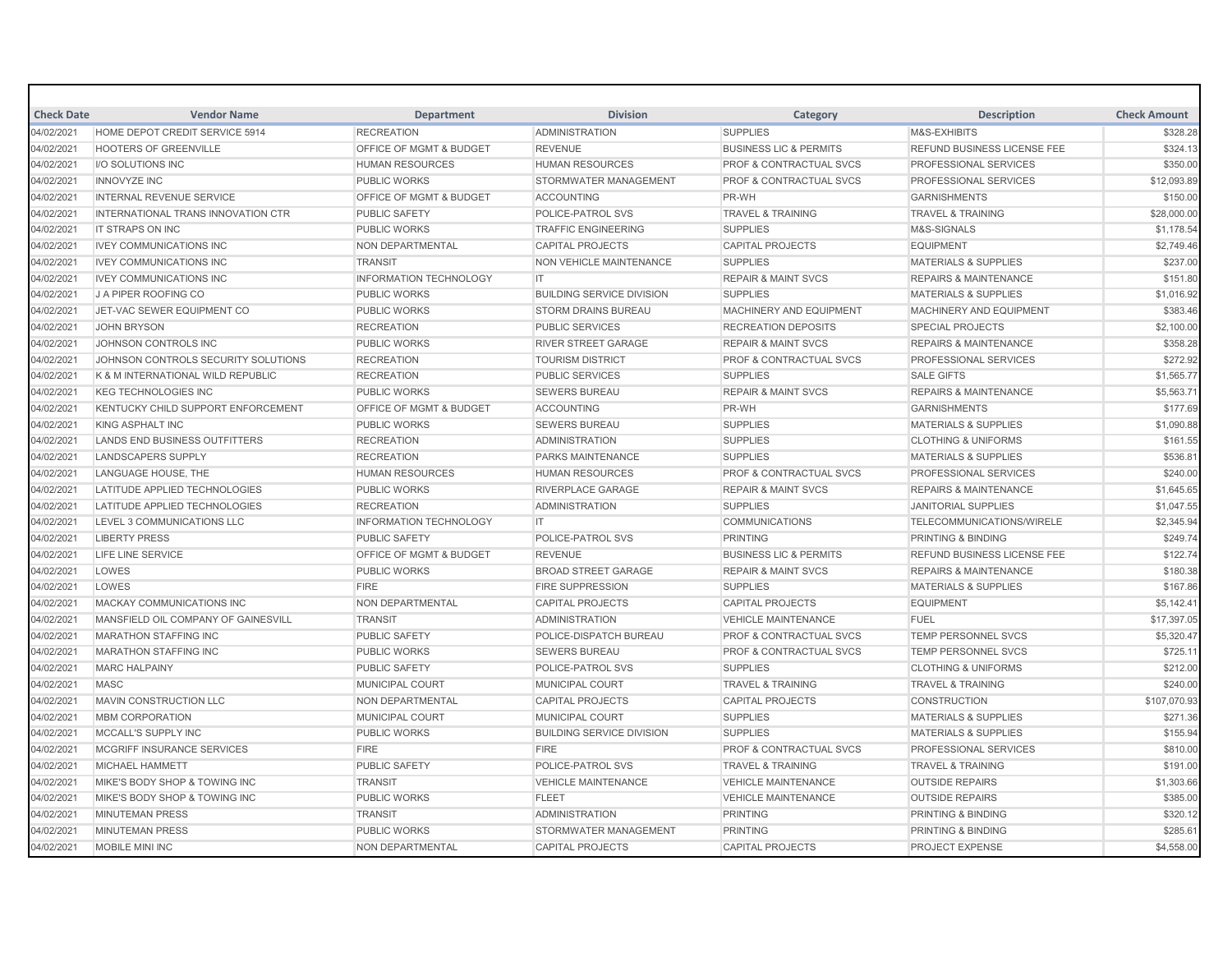| <b>Check Date</b> | <b>Vendor Name</b>                   | <b>Department</b>                  | <b>Division</b>                      | Category                           | <b>Description</b>                   | <b>Check Amount</b> |
|-------------------|--------------------------------------|------------------------------------|--------------------------------------|------------------------------------|--------------------------------------|---------------------|
| 04/02/2021        | <b>MOP &amp; BUCKET LLC</b>          | <b>RECREATION</b>                  | <b>ADMINISTRATION</b>                | PROF & CONTRACTUAL SVCS            | <b>SERVICE &amp; MAINT CONTRACTS</b> | \$300.00            |
| 04/02/2021        | <b>MORRIS BUSINESS SOLUTIONS</b>     | <b>NON DEPARTMENTAL</b>            | <b>CAPITAL PROJECTS</b>              | <b>CAPITAL PROJECTS</b>            | <b>EQUIPMENT</b>                     | \$740.94            |
| 04/02/2021        | MOTOROLA SOLUTIONS INC               | <b>PUBLIC SAFETY</b>               | POLICE-DISPATCH BUREAU               | <b>REPAIR &amp; MAINT SVCS</b>     | RADIO MAINTENANCE                    | \$3,917.27          |
| 04/02/2021        | <b>MOUNTAIN GRAPHICS</b>             | <b>RECREATION</b>                  | <b>PUBLIC SERVICES</b>               | <b>SUPPLIES</b>                    | <b>SALE GIFTS</b>                    | \$1,196.40          |
| 04/02/2021        | MUNICIPAL EMERGENCY SERVICES INC     | <b>FIRE</b>                        | <b>FIRE SUPPRESSION</b>              | <b>SUPPLIES</b>                    | <b>MATERIALS &amp; SUPPLIES</b>      | \$2,273.54          |
| 04/02/2021        | NAPA AUTO PARTS                      | <b>FIRE</b>                        | <b>FIRE SUPPRESSION</b>              | <b>VEHICLE MAINTENANCE</b>         | <b>PARTS</b>                         | \$594.88            |
| 04/02/2021        | NEOGOV GOVERNMENTJOBS.COM INC        | <b>INFORMATION TECHNOLOGY</b>      | IT                                   | <b>PROF &amp; CONTRACTUAL SVCS</b> | <b>SERVICE &amp; MAINT CONTRACTS</b> | \$14,190.54         |
| 04/02/2021        | <b>NEWEGG BUSINESS INC</b>           | <b>INFORMATION TECHNOLOGY</b>      | IT.                                  | <b>SUPPLIES</b>                    | <b>MATERIALS &amp; SUPPLIES</b>      | \$146.25            |
| 04/02/2021        | <b>NORLAB</b>                        | <b>PUBLIC WORKS</b>                | <b>SEWERS BUREAU</b>                 | <b>SUPPLIES</b>                    | <b>MATERIALS &amp; SUPPLIES</b>      | \$228.00            |
| 04/02/2021        | NORRIS SUPPLY CO                     | <b>PUBLIC WORKS</b>                | <b>BUILDING SERVICE DIVISION</b>     | <b>SUPPLIES</b>                    | <b>MATERIALS &amp; SUPPLIES</b>      | \$413.40            |
| 04/02/2021        | NORTH AMERICAN RESCUE LLC            | <b>PUBLIC SAFETY</b>               | POLICE-PATROL SVS                    | <b>SUPPLIES</b>                    | <b>MATERIALS &amp; SUPPLIES</b>      | \$1,923.27          |
| 04/02/2021        | NORTHERN SAFETY CO INC               | <b>RECREATION</b>                  | PARKS MAINTENANCE                    | <b>SUPPLIES</b>                    | <b>CLOTHING &amp; UNIFORMS</b>       | \$671.15            |
| 04/02/2021        | <b>NORTHERN TOOL &amp; EQUIPMENT</b> | <b>PUBLIC WORKS</b>                | <b>FLEET</b>                         | <b>SUPPLIES</b>                    | <b>MATERIALS &amp; SUPPLIES</b>      | \$735.24            |
| 04/02/2021        | OTIS ELEVATOR CO.                    | <b>PUBLIC WORKS</b>                | <b>BROAD STREET GARAGE</b>           | PROF & CONTRACTUAL SVCS            | <b>SERVICE &amp; MAINT CONTRACTS</b> | \$6,408.84          |
| 04/02/2021        | PAGEFREEZER SOFTWARE INC             | <b>INFORMATION TECHNOLOGY</b>      | IT.                                  | PROF & CONTRACTUAL SVCS            | <b>SERVICE &amp; MAINT CONTRACTS</b> | \$3,960.00          |
| 04/02/2021        | PANAGAKOS ASPHALT INC                | <b>PUBLIC WORKS</b>                | <b>STREETS BUREAU</b>                | <b>SUPPLIES</b>                    | <b>MATERIALS &amp; SUPPLIES</b>      | \$186.56            |
| 04/02/2021        | PARRISH TIRE CO                      | <b>TRANSIT</b>                     | <b>FIXED ROUTE</b>                   | <b>VEHICLE MAINTENANCE</b>         | <b>TIRES AND TUBES</b>               | \$787.00            |
| 04/02/2021        | PARRISH TIRE CO                      | <b>TRANSIT</b>                     | <b>DEMAND RESPONSE</b>               | <b>VEHICLE MAINTENANCE</b>         | <b>TIRES AND TUBES</b>               | \$204.00            |
| 04/02/2021        | <b>PATRICIA ERVIN</b>                | <b>PLANNING &amp; DEV SERVICES</b> | <b>BUILDING &amp; PROPERTY MAINT</b> | <b>TRAVEL &amp; TRAINING</b>       | <b>LOCAL TRANSPORTATION</b>          | \$477.12            |
| 04/02/2021        | PEPSI-COLA BOTTLING CO               | <b>RECREATION</b>                  | <b>PUBLIC SERVICES</b>               | <b>SUPPLIES</b>                    | <b>SALE CONCESSIONS</b>              | \$824.71            |
| 04/02/2021        | PHILLIPS INTERNATIONAL INC DBA       | <b>RECREATION</b>                  | <b>PUBLIC SERVICES</b>               | <b>SUPPLIES</b>                    | <b>SALE GIFTS</b>                    | \$537.03            |
| 04/02/2021        | PIEDMONT ELECTRICAL DISTRIBUTORS     | NON DEPARTMENTAL                   | <b>CAPITAL PROJECTS</b>              | <b>CAPITAL PROJECTS</b>            | <b>EQUIPMENT</b>                     | \$627.73            |
| 04/02/2021        | PIEDMONT NATURAL GAS CO INC          | <b>FIRE</b>                        | <b>FIRE SERVICES</b>                 | <b>UTILITIES</b>                   | GAS                                  | \$228.64            |
| 04/02/2021        | POWELL SAFETY SOLUTIONS LLC          | <b>PUBLIC WORKS</b>                | <b>SEWERS BUREAU</b>                 | <b>SUPPLIES</b>                    | <b>MATERIALS &amp; SUPPLIES</b>      | \$861.50            |
| 04/02/2021        | POWELL SAFETY SOLUTIONS LLC          | <b>PUBLIC WORKS</b>                | <b>STORM DRAINS BUREAU</b>           | <b>SUPPLIES</b>                    | <b>MATERIALS &amp; SUPPLIES</b>      | \$861.50            |
| 04/02/2021        | PRESORT PLUS INC                     | <b>RECREATION</b>                  | <b>EDUCATION</b>                     | <b>SUNDRY</b>                      | <b>RESTRD DONATION EXPENSE</b>       | \$3,005.96          |
| 04/02/2021        | PROFORMA RHINO GRAPHICS              | <b>PUBLIC SAFETY</b>               | POLICE-PATROL SVS                    | <b>SUPPLIES</b>                    | <b>MATERIALS &amp; SUPPLIES</b>      | \$278.50            |
| 04/02/2021        | PROFORMA RHINO GRAPHICS              | <b>MUNICIPAL COURT</b>             | <b>MUNICIPAL COURT</b>               | <b>SUPPLIES</b>                    | <b>MATERIALS &amp; SUPPLIES</b>      | \$205.48            |
| 04/02/2021        | <b>PROSOURCE LLC</b>                 | <b>PUBLIC WORKS</b>                | <b>BUILDING SERVICE DIVISION</b>     | <b>SUPPLIES</b>                    | <b>MATERIALS &amp; SUPPLIES</b>      | \$297.63            |
| 04/02/2021        | <b>PROSOURCE LLC</b>                 | <b>PUBLIC WORKS</b>                | <b>BUILDING SERVICE DIVISION</b>     | <b>REPAIR &amp; MAINT SVCS</b>     | <b>FOUNTAIN REPAIR</b>               | \$185.54            |
| 04/02/2021        | PUBLIC AGENCY TRAINING COUNCIL       | <b>PUBLIC SAFETY</b>               | POLICE-PATROL SVS                    | <b>TRAVEL &amp; TRAINING</b>       | <b>TRAVEL &amp; TRAINING</b>         | \$350.00            |
| 04/02/2021        | <b>RED WING SHOE STORE</b>           | <b>FIRE</b>                        | <b>FIRE SUPPRESSION</b>              | <b>SUPPLIES</b>                    | <b>CLOTHING &amp; UNIFORMS</b>       | \$460.00            |
| 04/02/2021        | <b>REID ELECTRIC</b>                 | <b>RECREATION</b>                  | <b>PARKS MAINTENANCE</b>             | PROF & CONTRACTUAL SVCS            | <b>SERVICE &amp; MAINT CONTRACTS</b> | \$165.00            |
| 04/02/2021        | RENEWABLE WATER RESOURCES            | <b>PUBLIC WORKS</b>                | <b>PUBLIC WORKS</b>                  | <b>SUNDRY</b>                      | <b>MISCELLANEOUS</b>                 | \$420.00            |
| 04/02/2021        | <b>REPUBLIC SERVICES</b>             | <b>PUBLIC WORKS</b>                | <b>GARBAGE DISPOSAL BUREAU</b>       | <b>PROF &amp; CONTRACTUAL SVCS</b> | <b>HAULING COSTS</b>                 | \$40,722.96         |
| 04/02/2021        | <b>RIVER STREET DEVELOPMENT INC</b>  | <b>PUBLIC WORKS</b>                | <b>PUBLIC WORKS</b>                  | <b>PROF &amp; CONTRACTUAL SVCS</b> | <b>SERVICE &amp; MAINT CONTRACTS</b> | \$140.00            |
| 04/02/2021        | ROGERS & CALLCOTT ENVIRONMENTAL      | <b>PUBLIC WORKS</b>                | <b>SEWERS BUREAU</b>                 | <b>SUPPLIES</b>                    | <b>MATERIALS &amp; SUPPLIES</b>      | \$603.00            |
| 04/02/2021        | <b>ROK BROTHERS INC</b>              | NON DEPARTMENTAL                   | <b>CAPITAL PROJECTS</b>              | <b>CAPITAL PROJECTS</b>            | <b>EQUIPMENT</b>                     | \$2,075.94          |
| 04/02/2021        | S C DEPARTMENT OF REVENUE            | OFFICE OF MGMT & BUDGET            | <b>ACCOUNTING</b>                    | PR-WH                              | <b>GARNISHMENTS</b>                  | \$440.59            |
| 04/02/2021        | <b>S C RETIREMENT SYSTEM</b>         | <b>OFFICE OF MGMT &amp; BUDGET</b> | <b>ACCOUNTING</b>                    | PR-WH                              | <b>RETIREMENT SVS PURCHASE</b>       | \$1,688.65          |
| 04/02/2021        | <b>SAFE INDUSTRIES</b>               | <b>FIRE</b>                        | <b>FIRE SUPPRESSION</b>              | <b>SUPPLIES</b>                    | <b>MATERIALS &amp; SUPPLIES</b>      | \$1,012.30          |
| 04/02/2021        | SALUDA CONSTRUCTION LLC              | <b>NON DEPARTMENTAL</b>            | <b>CAPITAL PROJECTS</b>              | <b>CAPITAL PROJECTS</b>            | <b>CONSTRUCTION</b>                  | \$179,686.98        |
| 04/02/2021        | <b>SAM'S CLUB</b>                    | <b>RECREATION</b>                  | <b>PUBLIC SERVICES</b>               | <b>SUPPLIES</b>                    | <b>SALE CONCESSIONS</b>              | \$995.46            |
| 04/02/2021        | <b>SAM'S CLUB</b>                    | <b>FIRE</b>                        | <b>FIRE SUPPRESSION</b>              | <b>SUPPLIES</b>                    | <b>MATERIALS &amp; SUPPLIES</b>      | \$387.87            |
| 04/02/2021        | <b>SAP AMERICA INC</b>               | <b>PUBLIC WORKS</b>                | <b>SEWERS BUREAU</b>                 | <b>REPAIR &amp; MAINT SVCS</b>     | <b>REPAIRS &amp; MAINTENANCE</b>     | \$445.50            |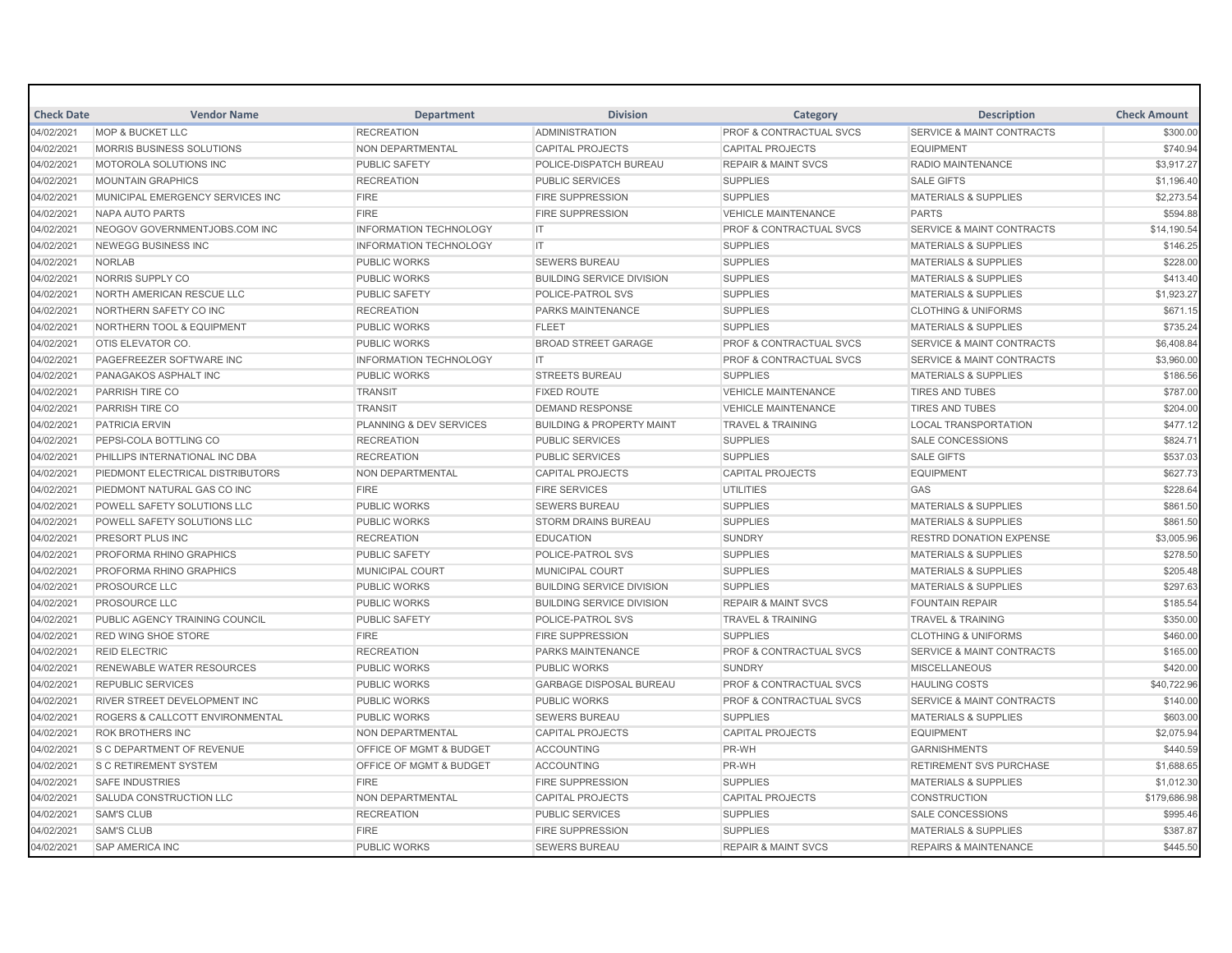| <b>Check Date</b> | <b>Vendor Name</b>                        | <b>Department</b>                  | <b>Division</b>                      | Category                           | <b>Description</b>                   | <b>Check Amount</b> |
|-------------------|-------------------------------------------|------------------------------------|--------------------------------------|------------------------------------|--------------------------------------|---------------------|
| 04/02/2021        | <b>SAP AMERICA INC</b>                    | <b>PUBLIC SAFETY</b>               | POLICE-PATROL SVS                    | <b>PROF &amp; CONTRACTUAL SVCS</b> | <b>SOFTWARE LICENSES</b>             | \$445.50            |
| 04/02/2021        | SATCHEL CONSTRUCTION LLC                  | NON DEPARTMENTAL                   | <b>CAPITAL PROJECTS</b>              | <b>CAPITAL PROJECTS</b>            | <b>CONSTRUCTION</b>                  | \$140,763.49        |
| 04/02/2021        | <b>SC STATE DISBURSEMENT UNIT</b>         | <b>OFFICE OF MGMT &amp; BUDGET</b> | <b>ACCOUNTING</b>                    | PR-WH                              | <b>GARNISHMENTS</b>                  | \$3,128.55          |
| 04/02/2021        | <b>SCPTA S C PERMIT TECHNICIANS ASSOC</b> | <b>PLANNING &amp; DEV SERVICES</b> | <b>BUILDING &amp; PROPERTY MAINT</b> | <b>TRAVEL &amp; TRAINING</b>       | <b>TRAVEL &amp; TRAINING</b>         | \$400.00            |
| 04/02/2021        | SEEGARS FENCE COMPANY INC OF SPARTA       | <b>NON DEPARTMENTAL</b>            | <b>CAPITAL PROJECTS</b>              | <b>CAPITAL PROJECTS</b>            | <b>CONSTRUCTION</b>                  | \$14,736.00         |
| 04/02/2021        | <b>SEJ SERVICES LLC</b>                   | <b>RECREATION</b>                  | <b>TOURISM DISTRICT</b>              | <b>PROF &amp; CONTRACTUAL SVCS</b> | <b>SERVICE &amp; MAINT CONTRACTS</b> | \$7,718.64          |
| 04/02/2021        | <b>SEJ SERVICES LLC</b>                   | <b>PUBLIC WORKS</b>                | <b>BUILDING SERVICE DIVISION</b>     | PROF & CONTRACTUAL SVCS            | <b>SERVICE &amp; MAINT CONTRACTS</b> | \$6,000.00          |
| 04/02/2021        | <b>SEJ SERVICES LLC</b>                   | <b>RECREATION</b>                  | <b>PARKS MAINTENANCE</b>             | <b>PROF &amp; CONTRACTUAL SVCS</b> | <b>SERVICE &amp; MAINT CONTRACTS</b> | \$5,872.47          |
| 04/02/2021        | <b>SEJ SERVICES LLC</b>                   | MUNICIPAL COURT                    | MUNICIPAL COURT                      | PROF & CONTRACTUAL SVCS            | <b>SERVICE &amp; MAINT CONTRACTS</b> | \$1,400.00          |
| 04/02/2021        | <b>SEJ SERVICES LLC</b>                   | <b>PUBLIC SAFETY</b>               | POLICE-PATROL SVS                    | <b>PROF &amp; CONTRACTUAL SVCS</b> | <b>SERVICE &amp; MAINT CONTRACTS</b> | \$1,150.00          |
| 04/02/2021        | <b>SEJ SERVICES LLC</b>                   | <b>FIRE</b>                        | <b>FIRE SERVICES</b>                 | <b>PROF &amp; CONTRACTUAL SVCS</b> | <b>SERVICE &amp; MAINT CONTRACTS</b> | \$1,050.00          |
| 04/02/2021        | <b>SEJ SERVICES LLC</b>                   | <b>PUBLIC WORKS</b>                | PARKING ADMINISTRATION               | <b>PROF &amp; CONTRACTUAL SVCS</b> | <b>SERVICE &amp; MAINT CONTRACTS</b> | \$600.00            |
| 04/02/2021        | <b>SEJ SERVICES LLC</b>                   | <b>TRANSIT</b>                     | <b>NON VEHICLE MAINTENANCE</b>       | <b>PROF &amp; CONTRACTUAL SVCS</b> | <b>SERVICE &amp; MAINT CONTRACTS</b> | \$429.00            |
| 04/02/2021        | <b>SEJ SERVICES LLC</b>                   | <b>PUBLIC WORKS</b>                | <b>TRAFFIC ENGINEERING</b>           | <b>PROF &amp; CONTRACTUAL SVCS</b> | <b>SERVICE &amp; MAINT CONTRACTS</b> | \$348.00            |
| 04/02/2021        | SIGNATURES COMPANY LLC                    | <b>RECREATION</b>                  | <b>TOURISM DISTRICT</b>              | <b>SUPPLIES</b>                    | <b>CLOTHING &amp; UNIFORMS</b>       | \$1,042.29          |
| 04/02/2021        | SIGNATURES COMPANY LLC                    | <b>RECREATION</b>                  | <b>PARKS MAINTENANCE</b>             | <b>SUPPLIES</b>                    | <b>CLOTHING &amp; UNIFORMS</b>       | \$772.68            |
| 04/02/2021        | SOUTHEASTERN PAPER GROUP                  | <b>PUBLIC WORKS</b>                | <b>BUILDING SERVICE DIVISION</b>     | <b>SUPPLIES</b>                    | <b>JANITORIAL SUPPLIES</b>           | \$2,066.60          |
| 04/02/2021        | SPARTAN FIRE & EMERGENCY APPARATUS        | <b>FIRE</b>                        | <b>FIRE SUPPRESSION</b>              | <b>VEHICLE MAINTENANCE</b>         | <b>PARTS</b>                         | \$791.02            |
| 04/02/2021        | <b>SPEAK FREELY</b>                       | OFFICE OF MGMT & BUDGET            | <b>REVENUE</b>                       | <b>BUSINESS LIC &amp; PERMITS</b>  | <b>REFUND BUSINESS LICENSE FEE</b>   | \$155.00            |
| 04/02/2021        | SPRING SERVICE GREENVILLE                 | <b>TRANSIT</b>                     | <b>VEHICLE MAINTENANCE</b>           | <b>VEHICLE MAINTENANCE</b>         | <b>OUTSIDE REPAIRS</b>               | \$1,099.21          |
| 04/02/2021        | <b>SS HANDCRAFTED ART LLC</b>             | <b>RECREATION</b>                  | <b>PUBLIC SERVICES</b>               | <b>SUPPLIES</b>                    | <b>SALE GIFTS</b>                    | \$446.34            |
| 04/02/2021        | <b>SUPERION LLC</b>                       | <b>INFORMATION TECHNOLOGY</b>      | IT                                   | <b>PROF &amp; CONTRACTUAL SVCS</b> | <b>SERVICE &amp; MAINT CONTRACTS</b> | \$150.00            |
| 04/02/2021        | <b>TALENT MANAGEMENT SOLUTIONS</b>        | PUBLIC WORKS                       | <b>STREETS BUREAU</b>                | PROF & CONTRACTUAL SVCS            | TEMP PERSONNEL SVCS                  | \$5,921.27          |
| 04/02/2021        | <b>TALENT MANAGEMENT SOLUTIONS</b>        | <b>RECREATION</b>                  | <b>PARKS MAINTENANCE</b>             | <b>PROF &amp; CONTRACTUAL SVCS</b> | <b>TEMP PERSONNEL SVCS</b>           | \$4,528.48          |
| 04/02/2021        | <b>TALENT MANAGEMENT SOLUTIONS</b>        | <b>PUBLIC WORKS</b>                | <b>STORM DRAINS BUREAU</b>           | <b>PROF &amp; CONTRACTUAL SVCS</b> | <b>TEMP PERSONNEL SVCS</b>           | \$3,918.40          |
| 04/02/2021        | <b>TALENT MANAGEMENT SOLUTIONS</b>        | <b>TRANSIT</b>                     | <b>FIXED ROUTE</b>                   | <b>PROF &amp; CONTRACTUAL SVCS</b> | <b>TEMP PERSONNEL SVCS</b>           | \$3,459.47          |
| 04/02/2021        | <b>TALENT MANAGEMENT SOLUTIONS</b>        | <b>RECREATION</b>                  | <b>COMMUNITY CENTERS</b>             | <b>PROF &amp; CONTRACTUAL SVCS</b> | <b>TEMP PERSONNEL SVCS</b>           | \$976.80            |
| 04/02/2021        | <b>TALENT MANAGEMENT SOLUTIONS</b>        | <b>PUBLIC WORKS</b>                | <b>FLEET</b>                         | <b>PROF &amp; CONTRACTUAL SVCS</b> | <b>TEMP PERSONNEL SVCS</b>           | \$915.20            |
| 04/02/2021        | TALENT MANAGEMENT SOLUTIONS               | <b>PUBLIC WORKS</b>                | <b>SEWERS BUREAU</b>                 | <b>PROF &amp; CONTRACTUAL SVCS</b> | <b>TEMP PERSONNEL SVCS</b>           | \$794.80            |
| 04/02/2021        | <b>TALENT MANAGEMENT SOLUTIONS</b>        | <b>PUBLIC WORKS</b>                | <b>BEAUTIFICATION BUREAU</b>         | <b>PROF &amp; CONTRACTUAL SVCS</b> | <b>TEMP PERSONNEL SVCS</b>           | \$635.84            |
| 04/02/2021        | <b>TAYLOR ENTERPRISES INC</b>             | <b>TRANSIT</b>                     | <b>FIXED ROUTE</b>                   | <b>VEHICLE MAINTENANCE</b>         | <b>LUBRICANTS</b>                    | \$313.00            |
| 04/02/2021        | <b>TIM COGGINS</b>                        | PLANNING & DEV SERVICES            | <b>BUILDING &amp; PROPERTY MAINT</b> | <b>TRAVEL &amp; TRAINING</b>       | <b>LOCAL TRANSPORTATION</b>          | \$364.56            |
| 04/02/2021        | <b>TIMBERTECH INC</b>                     | <b>RECREATION</b>                  | <b>PARKS MAINTENANCE</b>             | <b>PROF &amp; CONTRACTUAL SVCS</b> | <b>SERVICE &amp; MAINT CONTRACTS</b> | \$10,659.00         |
| 04/02/2021        | TIME WARNER CABLE LLC                     | <b>INFORMATION TECHNOLOGY</b>      | IT.                                  | <b>COMMUNICATIONS</b>              | TELECOMMUNICATIONS/WIRELE            | \$434.74            |
| 04/02/2021        | TRAVELERS REST FEED & SEED INC            | <b>RECREATION</b>                  | <b>ADMINISTRATION</b>                | <b>SUPPLIES</b>                    | M&S-FOOD                             | \$2,387.33          |
| 04/02/2021        | <b>TRUCKPRO LLC</b>                       | <b>FIRE</b>                        | <b>FIRE SUPPRESSION</b>              | <b>VEHICLE MAINTENANCE</b>         | <b>PARTS</b>                         | \$801.33            |
| 04/02/2021        | <b>TRUCKPRO LLC</b>                       | <b>TRANSIT</b>                     | <b>VEHICLE MAINTENANCE</b>           | <b>VEHICLE MAINTENANCE</b>         | <b>PARTS</b>                         | \$573.81            |
| 04/02/2021        | <b>TRUCKPRO LLC</b>                       | <b>TRANSIT</b>                     | <b>VEHICLE MAINTENANCE</b>           | <b>VEHICLE MAINTENANCE</b>         | <b>SMALL PARTS</b>                   | \$173.31            |
| 04/02/2021        | <b>TS STONEWORKS INC</b>                  | NON DEPARTMENTAL                   | <b>CAPITAL PROJECTS</b>              | <b>CAPITAL PROJECTS</b>            | <b>CONSTRUCTION</b>                  | \$2,495.00          |
| 04/02/2021        | ULINE INC                                 | <b>FIRE</b>                        | <b>FIRE SUPPRESSION</b>              | <b>SUPPLIES</b>                    | <b>MATERIALS &amp; SUPPLIES</b>      | \$1,005.35          |
| 04/02/2021        | <b>ULINE INC</b>                          | NON DEPARTMENTAL                   | <b>CAPITAL PROJECTS</b>              | <b>CAPITAL PROJECTS</b>            | <b>CONSTRUCTION</b>                  | \$734.60            |
| 04/02/2021        | <b>ULINE INC</b>                          | <b>RECREATION</b>                  | <b>PARKS MAINTENANCE</b>             | <b>SUPPLIES</b>                    | <b>MATERIALS &amp; SUPPLIES</b>      | \$686.71            |
| 04/02/2021        | <b>ULINE INC</b>                          | <b>RECREATION</b>                  | <b>PARKS MAINTENANCE</b>             | <b>SUPPLIES</b>                    | <b>JANITORIAL SUPPLIES</b>           | \$345.85            |
| 04/02/2021        | <b>UNIFIRST</b>                           | <b>TRANSIT</b>                     | <b>VEHICLE MAINTENANCE</b>           | <b>SUPPLIES</b>                    | <b>CLOTHING &amp; UNIFORMS</b>       | \$133.26            |
| 04/02/2021        | UNITED CHEMICAL & SUPPLY CO INC           | <b>RECREATION</b>                  | <b>TOURISM DISTRICT</b>              | <b>SUPPLIES</b>                    | <b>JANITORIAL SUPPLIES</b>           | \$1,004.78          |
|                   |                                           |                                    |                                      |                                    |                                      |                     |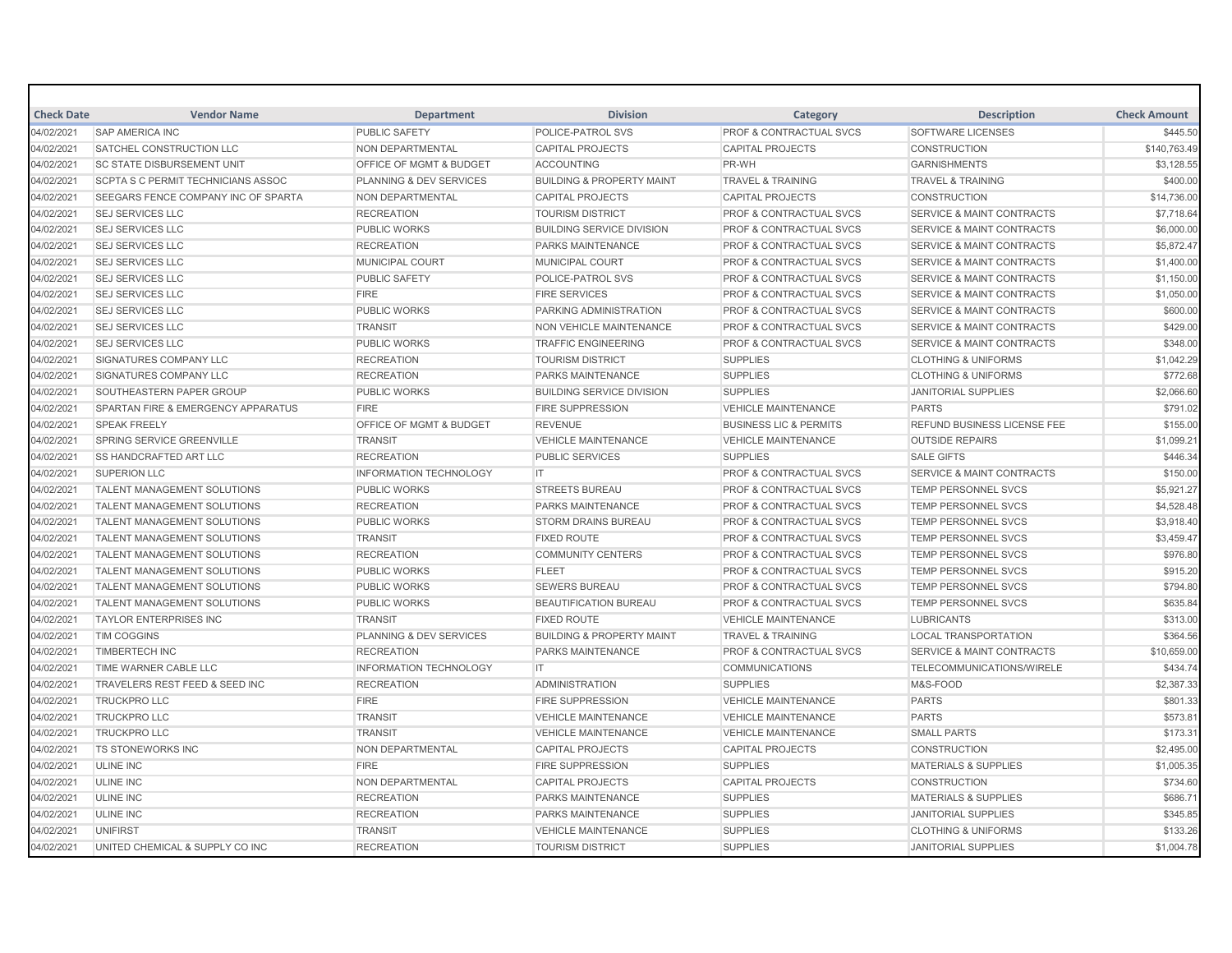| <b>Check Date</b> | <b>Vendor Name</b>                             | <b>Department</b>                  | <b>Division</b>                  | Category                           | <b>Description</b>                   | <b>Check Amount</b> |
|-------------------|------------------------------------------------|------------------------------------|----------------------------------|------------------------------------|--------------------------------------|---------------------|
| 04/02/2021        | UNITED ELECTRICAL DISTRIBUTORS INC             | NON DEPARTMENTAL                   | <b>CAPITAL PROJECTS</b>          | <b>CAPITAL PROJECTS</b>            | <b>CONSTRUCTION</b>                  | \$24,226.75         |
| 04/02/2021        | UNITED ELECTRICAL DISTRIBUTORS INC             | <b>PUBLIC WORKS</b>                | <b>BUILDING SERVICE DIVISION</b> | <b>SUPPLIES</b>                    | <b>MATERIALS &amp; SUPPLIES</b>      | \$1,714.46          |
| 04/02/2021        | UNITED ELECTRICAL DISTRIBUTORS INC             | <b>NON DEPARTMENTAL</b>            | <b>CAPITAL PROJECTS</b>          | <b>CAPITAL PROJECTS</b>            | <b>EQUIPMENT</b>                     | \$1,410.59          |
| 04/02/2021        | UNITED ELECTRICAL DISTRIBUTORS INC             | NON DEPARTMENTAL                   | <b>MISC GRANTS</b>               | <b>CAPITAL PROJECTS</b>            | <b>PROJECT EXPENSE</b>               | \$270.78            |
| 04/02/2021        | UNITED WAY OF GREENVILLE COUNTY                | OFFICE OF MGMT & BUDGET            | <b>ACCOUNTING</b>                | PR-WH                              | UNITED WAY                           | \$415.93            |
| 04/02/2021        | <b>UPSTATE WELDING &amp; FABRICATION</b>       | <b>PUBLIC WORKS</b>                | <b>BUILDING SERVICE DIVISION</b> | <b>REPAIR &amp; MAINT SVCS</b>     | <b>FOUNTAIN REPAIR</b>               | \$1,800.00          |
| 04/02/2021        | <b>URBAN WREN</b>                              | <b>OFFICE OF MGMT &amp; BUDGET</b> | <b>REVENUE</b>                   | <b>BUSINESS LICENSE(HOLDING)</b>   | <b>REFUND BUSINESS LICENSE FEE</b>   | \$139.34            |
| 04/02/2021        | W W WILLIAMS                                   | <b>TRANSIT</b>                     | <b>VEHICLE MAINTENANCE</b>       | <b>VEHICLE MAINTENANCE</b>         | <b>PARTS</b>                         | \$1,765.73          |
| 04/02/2021        | WILLIS TOWERS WATSON SOUTHEAST INC             | <b>PUBLIC SAFETY</b>               | <b>POLICE-PATROL SVS</b>         | <b>SUNDRY</b>                      | <b>MISCELLANEOUS</b>                 | \$100.00            |
| 04/02/2021        | YOLO TRANSFER CORP                             | NON DEPARTMENTAL                   | <b>MISC GRANTS</b>               | <b>CAPITAL PROJECTS</b>            | <b>PROJECT EXPENSE</b>               | \$2,115.75          |
| 04/09/2021        | A SERVICES GROUP LLC                           | <b>RECREATION</b>                  | <b>ADMINISTRATION</b>            | <b>PROF &amp; CONTRACTUAL SVCS</b> | <b>SERVICE &amp; MAINT CONTRACTS</b> | \$5,543.37          |
| 04/09/2021        | <b>ACADEMY SPORTS</b>                          | MUNICIPAL COURT                    | MUNICIPAL COURT                  | <b>COURT LIABILITY</b>             | <b>COURT-RESTITUTION</b>             | \$100.00            |
| 04/09/2021        | <b>ACE ENERGY</b>                              | <b>PUBLIC WORKS</b>                | <b>FLEET</b>                     | <b>VEHICLE MAINTENANCE</b>         | <b>FUEL</b>                          | \$36,211.56         |
| 04/09/2021        | ADDISON SAFETY GROUP INC                       | <b>PUBLIC WORKS</b>                | POINSETT GARAGE                  | <b>REPAIR &amp; MAINT SVCS</b>     | <b>REPAIRS &amp; MAINTENANCE</b>     | \$536.20            |
| 04/09/2021        | ADVANTAGE TRUCK CENTER                         | <b>PUBLIC WORKS</b>                | <b>RESIDENTIAL COLL BUREAU</b>   | <b>VEHICLES</b>                    | <b>VEHICLE</b>                       | \$319,598.1         |
| 04/09/2021        | AECOM TECHNICAL SERVICES INC                   | <b>NON DEPARTMENTAL</b>            | <b>CAPITAL PROJECTS</b>          | <b>CAPITAL PROJECTS</b>            | PLANNING/DESIGN                      | \$6,125.00          |
| 04/09/2021        | AMERICAN LOCK & KEY                            | <b>RECREATION</b>                  | <b>PARKS MAINTENANCE</b>         | <b>SUPPLIES</b>                    | <b>MATERIALS &amp; SUPPLIES</b>      | \$133.56            |
| 04/09/2021        | <b>ANDREW SMITH</b>                            | <b>PUBLIC SAFETY</b>               | <b>POLICE-PATROL SVS</b>         | <b>TRAVEL &amp; TRAINING</b>       | <b>TRAVEL &amp; TRAINING</b>         | \$298.00            |
| 04/09/2021        | ASE AUTOMOTIVE SERV EXCELLENCE                 | <b>PUBLIC WORKS</b>                | <b>FLEET</b>                     | <b>TRAVEL &amp; TRAINING</b>       | <b>TRAVEL &amp; TRAINING</b>         | \$209.00            |
| 04/09/2021        | <b>ASHLEY BLACKWELL</b>                        | MUNICIPAL COURT                    | MUNICIPAL COURT                  | <b>COURT LIABILITY</b>             | <b>COURT-RESTITUTION</b>             | \$546.84            |
| 04/09/2021        | <b>BAIRD</b>                                   | OFFICE OF MGMT & BUDGET            | <b>REVENUE</b>                   | <b>BUSINESS LIC &amp; PERMITS</b>  | REFUND BUSINESS LICENSE FEE          | \$404.64            |
| 04/09/2021        | <b>BATTERY SPECIALISTS INC</b>                 | <b>PUBLIC WORKS</b>                | <b>BUILDING SERVICE DIVISION</b> | <b>SUPPLIES</b>                    | <b>MATERIALS &amp; SUPPLIES</b>      | \$201.40            |
| 04/09/2021        | <b>BELL ENGINEERING</b>                        | <b>CITY ATTORNEY</b>               | <b>CITY ATTORNEY</b>             | <b>PROF &amp; CONTRACTUAL SVCS</b> | PROFESSIONAL SERVICES                | \$4,500.00          |
| 04/09/2021        | <b>BENTEK INC</b>                              | <b>HUMAN RESOURCES</b>             | <b>HUMAN RESOURCES</b>           | <b>PROF &amp; CONTRACTUAL SVCS</b> | PROFESSIONAL SERVICES                | \$2,744.50          |
| 04/09/2021        | <b>BLACK BEAR FARM</b>                         | <b>PUBLIC WORKS</b>                | <b>BEAUTIFICATION BUREAU</b>     | <b>SUPPLIES</b>                    | <b>MATERIALS &amp; SUPPLIES</b>      | \$5,850.00          |
| 04/09/2021        | <b>BLACK BEAR FARM</b>                         | <b>RECREATION</b>                  | <b>TOURISM DISTRICT</b>          | <b>SUPPLIES</b>                    | <b>MATERIALS &amp; SUPPLIES</b>      | \$1,258.00          |
| 04/09/2021        | <b>BOOT BARN</b>                               | <b>PUBLIC WORKS</b>                | <b>BUILDING SERVICE DIVISION</b> | <b>SUPPLIES</b>                    | <b>CLOTHING &amp; UNIFORMS</b>       | \$135.14            |
| 04/09/2021        | <b>BRAGG WASTE SERVICES INC</b>                | <b>RECREATION</b>                  | <b>PARKS MAINTENANCE</b>         | <b>PROF &amp; CONTRACTUAL SVCS</b> | <b>SERVICE &amp; MAINT CONTRACTS</b> | \$256.27            |
| 04/09/2021        | <b>BRANDSTICKITY</b>                           | <b>RECREATION</b>                  | <b>TOURISM DISTRICT</b>          | <b>SUPPLIES</b>                    | <b>CLOTHING &amp; UNIFORMS</b>       | \$121.90            |
| 04/09/2021        | <b>BRAVO1 PROTECTION</b>                       | <b>PUBLIC WORKS</b>                | PARKING ADMINISTRATION           | <b>PROF &amp; CONTRACTUAL SVCS</b> | <b>SERVICE &amp; MAINT CONTRACTS</b> | \$2,954.02          |
| 04/09/2021        | <b>BRUCE CREAMER</b>                           | <b>FIRE</b>                        | <b>FIRE SUPPRESSION</b>          | <b>TRAVEL &amp; TRAINING</b>       | <b>TRAVEL &amp; TRAINING</b>         | \$123.75            |
| 04/09/2021        | <b>BUNNELL-LAMMONS ENGINEERING</b>             | NON DEPARTMENTAL                   | <b>CAPITAL PROJECTS</b>          | <b>CAPITAL PROJECTS</b>            | PLANNING/DESIGN                      | \$1,710.00          |
| 04/09/2021        | <b>CINTAS</b>                                  | <b>PUBLIC WORKS</b>                | <b>STREETS BUREAU</b>            | <b>SUPPLIES</b>                    | <b>CLOTHING &amp; UNIFORMS</b>       | \$134.63            |
| 04/09/2021        | <b>CINTAS</b>                                  | <b>PUBLIC WORKS</b>                | <b>SEWERS BUREAU</b>             | <b>SUPPLIES</b>                    | <b>CLOTHING &amp; UNIFORMS</b>       | \$111.01            |
| 04/09/2021        | CINTAS FIRE PROTECTION 636525                  | <b>PUBLIC WORKS</b>                | <b>BUILDING SERVICE DIVISION</b> | <b>PROF &amp; CONTRACTUAL SVCS</b> | <b>SERVICE &amp; MAINT CONTRACTS</b> | \$1,982.87          |
| 04/09/2021        | <b>CLINE HOSE &amp; HYDRAULICS LLC</b>         | <b>PUBLIC WORKS</b>                | <b>STORM DRAINS BUREAU</b>       | <b>SUPPLIES</b>                    | <b>CONSTRUCTION &amp; REPAIR</b>     | \$611.83            |
| 04/09/2021        | CONCRETE SUPPLY COMPANY LLC                    | <b>PUBLIC WORKS</b>                | <b>STREETS BUREAU</b>            | <b>SUPPLIES</b>                    | <b>MATERIALS &amp; SUPPLIES</b>      | \$2,949.46          |
| 04/09/2021        | CONSOLIDATED PIPE & SUPPLY CO INC              | <b>PUBLIC WORKS</b>                | <b>BUILDING SERVICE DIVISION</b> | <b>SUPPLIES</b>                    | <b>MATERIALS &amp; SUPPLIES</b>      | \$690.54            |
| 04/09/2021        | <b>CONTINENTAL ENGINES</b>                     | <b>PUBLIC WORKS</b>                | <b>BUILDING SERVICE DIVISION</b> | <b>PROF &amp; CONTRACTUAL SVCS</b> | <b>SERVICE &amp; MAINT CONTRACTS</b> | \$180.00            |
| 04/09/2021        | <b>CORBIN TURF &amp; ORNAMENTAL SUPPLY INC</b> | <b>PUBLIC WORKS</b>                | <b>BEAUTIFICATION BUREAU</b>     | <b>SUPPLIES</b>                    | <b>MATERIALS &amp; SUPPLIES</b>      | \$1,478.70          |
| 04/09/2021        | CORBIN TURF & ORNAMENTAL SUPPLY INC            | <b>RECREATION</b>                  | <b>TOURISM DISTRICT</b>          | <b>SUPPLIES</b>                    | <b>MATERIALS &amp; SUPPLIES</b>      | \$319.06            |
| 04/09/2021        | <b>CREGGER COMPANY</b>                         | <b>PUBLIC WORKS</b>                | <b>RICHARDSON STREET GARAGE</b>  | <b>SUPPLIES</b>                    | <b>MATERIALS &amp; SUPPLIES</b>      | \$132.98            |
| 04/09/2021        | <b>CRESCENT SUPPLY CO INC</b>                  | <b>PUBLIC WORKS</b>                | <b>BROAD STREET GARAGE</b>       | <b>SUPPLIES</b>                    | <b>MATERIALS &amp; SUPPLIES</b>      | \$697.06            |
| 04/09/2021        | DECA                                           | OFFICE OF MGMT & BUDGET            | <b>REVENUE</b>                   | <b>BUSINESS LICENSE(HOLDING)</b>   | <b>REFUND BUSINESS LICENSE FEE</b>   | \$1,895.77          |
| 04/09/2021        | <b>DAVE DERRICK</b>                            | <b>NON DEPARTMENTAL</b>            | <b>MISC GRANTS</b>               | <b>CAPITAL PROJECTS</b>            | <b>PROJECT EXPENSE</b>               | \$2.043.42          |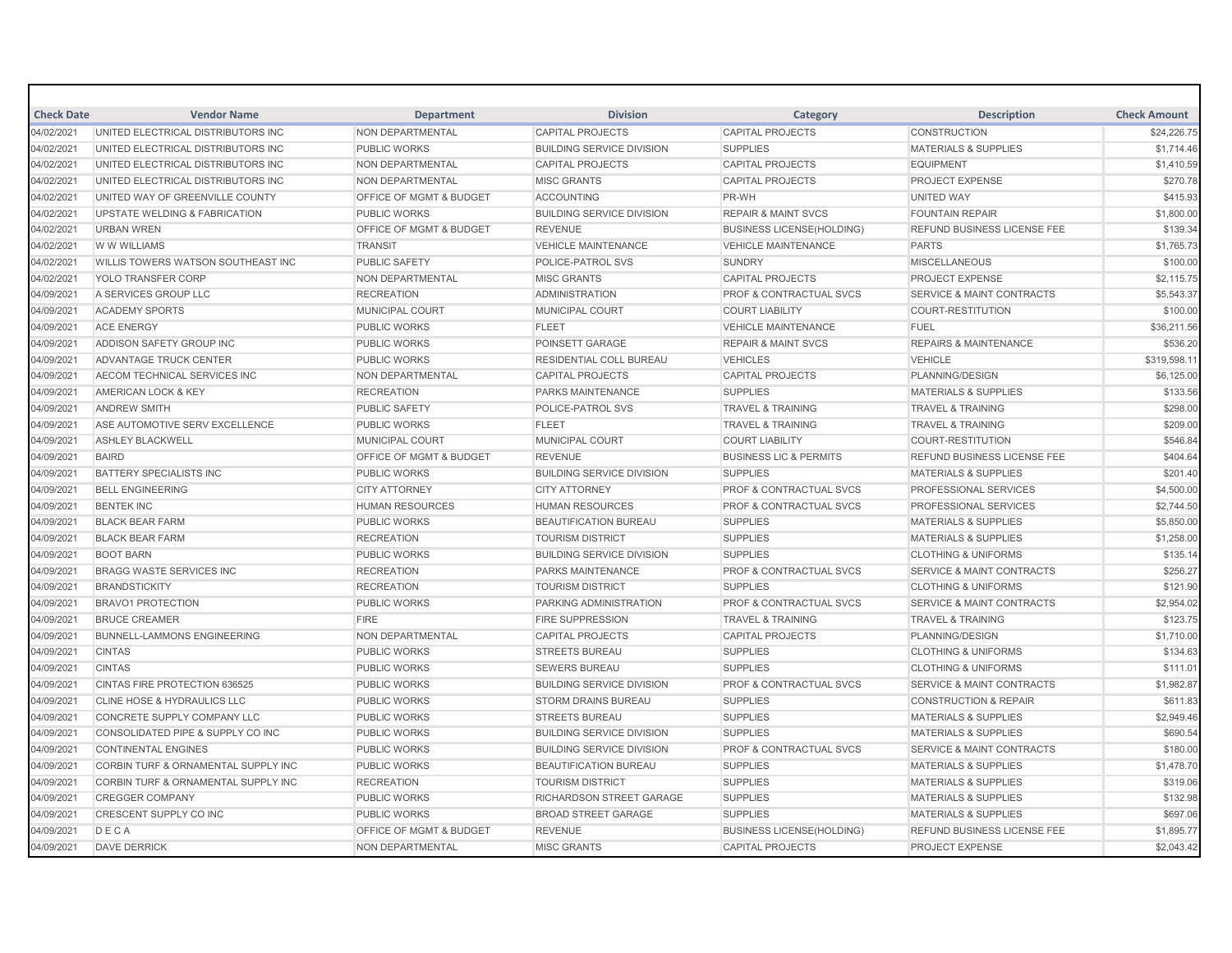| <b>Check Date</b> | <b>Vendor Name</b>                        | <b>Department</b>                    | <b>Division</b>                  | Category                           | <b>Description</b>                   | <b>Check Amount</b> |
|-------------------|-------------------------------------------|--------------------------------------|----------------------------------|------------------------------------|--------------------------------------|---------------------|
| 04/09/2021        | DEBORAH K LEPOROWSKI PSY. D. LLC          | <b>HUMAN RESOURCES</b>               | <b>HUMAN RESOURCES</b>           | PROF & CONTRACTUAL SVCS            | <b>PROFESSIONAL SERVICES</b>         | \$2,125.00          |
| 04/09/2021        | <b>DELERROK INC</b>                       | <b>TRANSIT</b>                       | <b>ADMINISTRATION</b>            | <b>PROF &amp; CONTRACTUAL SVCS</b> | <b>SERVICE &amp; MAINT CONTRACTS</b> | \$1,283.55          |
| 04/09/2021        | <b>DELL MARKETING LP</b>                  | INFORMATION TECHNOLOGY               | IT                               | <b>MIS PROJECTS</b>                | <b>PCS/UPGRADES</b>                  | \$3,615.60          |
| 04/09/2021        | <b>DESIGNLAB INC</b>                      | <b>FIRE</b>                          | <b>FIRE SUPPRESSION</b>          | <b>SUPPLIES</b>                    | <b>CLOTHING &amp; UNIFORMS</b>       | \$989.62            |
| 04/09/2021        | <b>DESIGNLAB INC</b>                      | <b>PUBLIC WORKS</b>                  | PARKING ADMINISTRATION           | <b>SUPPLIES</b>                    | <b>CLOTHING &amp; UNIFORMS</b>       | \$390.08            |
| 04/09/2021        | <b>DESIGNLAB INC</b>                      | <b>PUBLIC SAFETY</b>                 | POLICE-PATROL SVS                | <b>SUPPLIES</b>                    | <b>CLOTHING &amp; UNIFORMS</b>       | \$205.43            |
| 04/09/2021        | <b>DESIGNLAB INC</b>                      | <b>PUBLIC SAFETY</b>                 | FED EQUITABLE SHAR DOJ           | MACHINERY AND EQUIPMENT            | MACHINERY AND EQUIPMENT              | \$197.16            |
| 04/09/2021        | <b>DIVERSIFIED ELECTRONICS INC</b>        | <b>PUBLIC SAFETY</b>                 | POLICE-PATROL SVS                | <b>REPAIR &amp; MAINT SVCS</b>     | <b>REPAIRS &amp; MAINTENANCE</b>     | \$582.50            |
| 04/09/2021        | <b>DIVERSIFIED ELECTRONICS INC</b>        | <b>PUBLIC SAFETY</b>                 | POLICE-PATROL SVS                | <b>VEHICLE MAINTENANCE</b>         | <b>LABOR</b>                         | \$577.50            |
| 04/09/2021        | <b>DON GILLMER</b>                        | <b>EVENTS &amp; CULTURAL AFFAIRS</b> | <b>SPECIAL EVENTS</b>            | <b>PROF &amp; CONTRACTUAL SVCS</b> | <b>PROFESSIONAL SERVICES</b>         | \$500.00            |
| 04/09/2021        | <b>DONALD PRESSLEY</b>                    | <b>MUNICIPAL COURT</b>               | MUNICIPAL COURT                  | <b>COURT LIABILITY</b>             | <b>COURT-RESTITUTION</b>             | \$250.00            |
| 04/09/2021        | DREAM CENTER RESALE STORE, THE            | OFFICE OF MGMT & BUDGET              | <b>REVENUE</b>                   | <b>BUSINESS LIC &amp; PERMITS</b>  | REFUND BUSINESS LICENSE FEE          | \$487.32            |
| 04/09/2021        | <b>EMPLOYMENT SCREENING RESOURCES</b>     | <b>HUMAN RESOURCES</b>               | <b>HUMAN RESOURCES</b>           | <b>PROF &amp; CONTRACTUAL SVCS</b> | <b>PROFESSIONAL SERVICES</b>         | \$410.00            |
| 04/09/2021        | <b>ENERGY DISTRIBUTORS LLC</b>            | <b>PUBLIC WORKS</b>                  | <b>FLEET</b>                     | <b>VEHICLE MAINTENANCE</b>         | FUEL                                 | \$2,533.76          |
| 04/09/2021        | <b>FAIRWAY FORD INC</b>                   | <b>PUBLIC WORKS</b>                  | <b>FLEET</b>                     | <b>VEHICLE MAINTENANCE</b>         | <b>OUTSIDE REPAIRS</b>               | \$716.90            |
| 04/09/2021        | <b>FERGUSON ENTERPRISES INC</b>           | <b>PUBLIC WORKS</b>                  | <b>BUILDING SERVICE DIVISION</b> | <b>SUPPLIES</b>                    | <b>MATERIALS &amp; SUPPLIES</b>      | \$107.29            |
| 04/09/2021        | <b>FIRST TRYON SECURITIES LLC</b>         | NON DEPARTMENTAL                     | <b>HOSPITALITY TAX</b>           | <b>OTHER DEBT SERVICE COST</b>     | <b>BOND ISSUANCE COSTS</b>           | \$32,600.00         |
| 04/09/2021        | <b>FORTILINE</b>                          | <b>PUBLIC WORKS</b>                  | <b>STORM DRAINS BUREAU</b>       | <b>SUPPLIES</b>                    | <b>MATERIALS &amp; SUPPLIES</b>      | \$445.20            |
| 04/09/2021        | <b>GEVEKO MARKINGS INC</b>                | NON DEPARTMENTAL                     | <b>CAPITAL PROJECTS</b>          | <b>CAPITAL PROJECTS</b>            | <b>CONSTRUCTION</b>                  | \$11,769.91         |
| 04/09/2021        | <b>GILLIG LLC</b>                         | <b>TRANSIT</b>                       | <b>VEHICLE MAINTENANCE</b>       | <b>VEHICLE MAINTENANCE</b>         | <b>PARTS</b>                         | \$1,237.90          |
| 04/09/2021        | <b>GILLIG LLC</b>                         | <b>TRANSIT</b>                       | <b>MAULDIN SIMPSONVILLE</b>      | <b>VEHICLE MAINTENANCE</b>         | <b>PARTS</b>                         | \$957.71            |
| 04/09/2021        | <b>GILLIG LLC</b>                         | <b>TRANSIT</b>                       | <b>VEHICLE MAINTENANCE</b>       | <b>VEHICLE MAINTENANCE</b>         | <b>SMALL PARTS</b>                   | \$101.88            |
| 04/09/2021        | <b>GIMME-A-SIGN CO INC</b>                | PLANNING & DEV SERVICES              | PLANNING AND ZONING              | <b>PRINTING</b>                    | <b>PRINTING &amp; BINDING</b>        | \$1,479.76          |
| 04/09/2021        | <b>GIUSEPPE BRIZI</b>                     | <b>CITY MANAGER</b>                  | <b>CITY MANAGER</b>              | <b>PROF &amp; CONTRACTUAL SVCS</b> | <b>PROFESSIONAL SERVICES</b>         | \$4,125.00          |
| 04/09/2021        | <b>GOODYEAR COMMERCIAL TIRE</b>           | <b>FIRE</b>                          | <b>FIRE SUPPRESSION</b>          | <b>VEHICLE MAINTENANCE</b>         | <b>PARTS</b>                         | \$4,845.42          |
| 04/09/2021        | GRAINGER 803858620                        | <b>TRANSIT</b>                       | <b>VEHICLE MAINTENANCE</b>       | <b>SUPPLIES</b>                    | <b>MATERIALS &amp; SUPPLIES</b>      | \$390.74            |
| 04/09/2021        | GRAINGER 803858620                        | <b>TRANSIT</b>                       | <b>NON VEHICLE MAINTENANCE</b>   | <b>SUPPLIES</b>                    | <b>MATERIALS &amp; SUPPLIES</b>      | \$109.06            |
| 04/09/2021        | GRAINGER 803858935                        | <b>PUBLIC WORKS</b>                  | <b>STORM DRAINS BUREAU</b>       | <b>SUPPLIES</b>                    | <b>CONSTRUCTION &amp; REPAIR</b>     | \$1,247.64          |
| 04/09/2021        | GRAINGER 803858935                        | <b>PUBLIC WORKS</b>                  | <b>SEWERS BUREAU</b>             | <b>SUPPLIES</b>                    | <b>MATERIALS &amp; SUPPLIES</b>      | \$1,153.58          |
| 04/09/2021        | GRAINGER 803858935                        | <b>PUBLIC WORKS</b>                  | <b>STREETS BUREAU</b>            | <b>SUPPLIES</b>                    | <b>MATERIALS &amp; SUPPLIES</b>      | \$592.91            |
| 04/09/2021        | GRAINGER 803858935                        | <b>PUBLIC WORKS</b>                  | <b>BEAUTIFICATION BUREAU</b>     | <b>SUPPLIES</b>                    | <b>MATERIALS &amp; SUPPLIES</b>      | \$547.35            |
| 04/09/2021        | GRAINGER 803858935                        | <b>PUBLIC WORKS</b>                  | CHURCH STREET GARAGE             | <b>SUPPLIES</b>                    | <b>MATERIALS &amp; SUPPLIES</b>      | \$540.99            |
| 04/09/2021        | <b>GRAINGER 803858935</b>                 | <b>PUBLIC WORKS</b>                  | <b>BUILDING SERVICE DIVISION</b> | <b>SUPPLIES</b>                    | <b>MATERIALS &amp; SUPPLIES</b>      | \$327.29            |
| 04/09/2021        | GRAINGER 803858935                        | <b>PUBLIC WORKS</b>                  | RESIDENTIAL COLL BUREAU          | <b>SUPPLIES</b>                    | <b>MATERIALS &amp; SUPPLIES</b>      | \$170.54            |
| 04/09/2021        | GRAINGER 803858935                        | <b>PUBLIC WORKS</b>                  | RIGHTS-OF-WAY                    | <b>SUPPLIES</b>                    | <b>MATERIALS &amp; SUPPLIES</b>      | \$137.39            |
| 04/09/2021        | GRAINGER 803858935                        | <b>PUBLIC WORKS</b>                  | <b>STORM DRAINS BUREAU</b>       | <b>SUPPLIES</b>                    | <b>MATERIALS &amp; SUPPLIES</b>      | \$132.34            |
| 04/09/2021        | <b>GREENVILLE CONVENTION CENTER</b>       | <b>PUBLIC SAFETY</b>                 | POLICE-PATROL SVS                | <b>SUNDRY</b>                      | <b>RECRUITMENT ADS</b>               | \$935.65            |
| 04/09/2021        | <b>GREENVILLE COUNTY ANIMAL CARE SERV</b> | <b>PUBLIC SAFETY</b>                 | <b>POLICE-PATROL SVS</b>         | <b>PROF &amp; CONTRACTUAL SVCS</b> | <b>SERVICE &amp; MAINT CONTRACTS</b> | \$900.00            |
| 04/09/2021        | <b>GREENVILLE NEWS</b>                    | <b>PLANNING &amp; DEV SERVICES</b>   | PLANNING AND ZONING              | <b>PROF &amp; CONTRACTUAL SVCS</b> | <b>ADVERTISING EXPENSE</b>           | \$128.80            |
| 04/09/2021        | <b>GREENVILLE OFFICE SUPPLY CO INC</b>    | <b>TRANSIT</b>                       | <b>ADMINISTRATION</b>            | <b>PRINTING</b>                    | <b>PRINTING &amp; BINDING</b>        | \$191.22            |
| 04/09/2021        | GREENVILLE OFFICE SUPPLY CO INC           | <b>TRANSIT</b>                       | <b>FIXED ROUTE</b>               | <b>PRINTING</b>                    | <b>PRINTING &amp; BINDING</b>        | \$184.95            |
| 04/09/2021        | <b>GREENVILLE OFFICE SUPPLY CO INC</b>    | <b>ECONOMIC DEVELOPMENT</b>          | <b>ECONOMIC DEVELOPMENT</b>      | <b>SUPPLIES</b>                    | <b>MATERIALS &amp; SUPPLIES</b>      | \$105.80            |
| 04/09/2021        | <b>GREENVILLE TRANSIT AUTHORITY</b>       | <b>CITY MANAGER</b>                  | NON-DEPARTMENTAL                 | PROF & CONTRACTUAL SVCS            | <b>INTERGOVT AGREEMENTS</b>          | \$313,609.00        |
| 04/09/2021        | <b>GREENWORKS RECYLING INC</b>            | <b>RECREATION</b>                    | PARKS MAINTENANCE                | <b>SUPPLIES</b>                    | <b>MATERIALS &amp; SUPPLIES</b>      | \$3,710.00          |
| 04/09/2021        | <b>GREENWORKS RECYLING INC</b>            | <b>PUBLIC WORKS</b>                  | <b>BEAUTIFICATION BUREAU</b>     | <b>SUPPLIES</b>                    | <b>MATERIALS &amp; SUPPLIES</b>      | \$2,040.50          |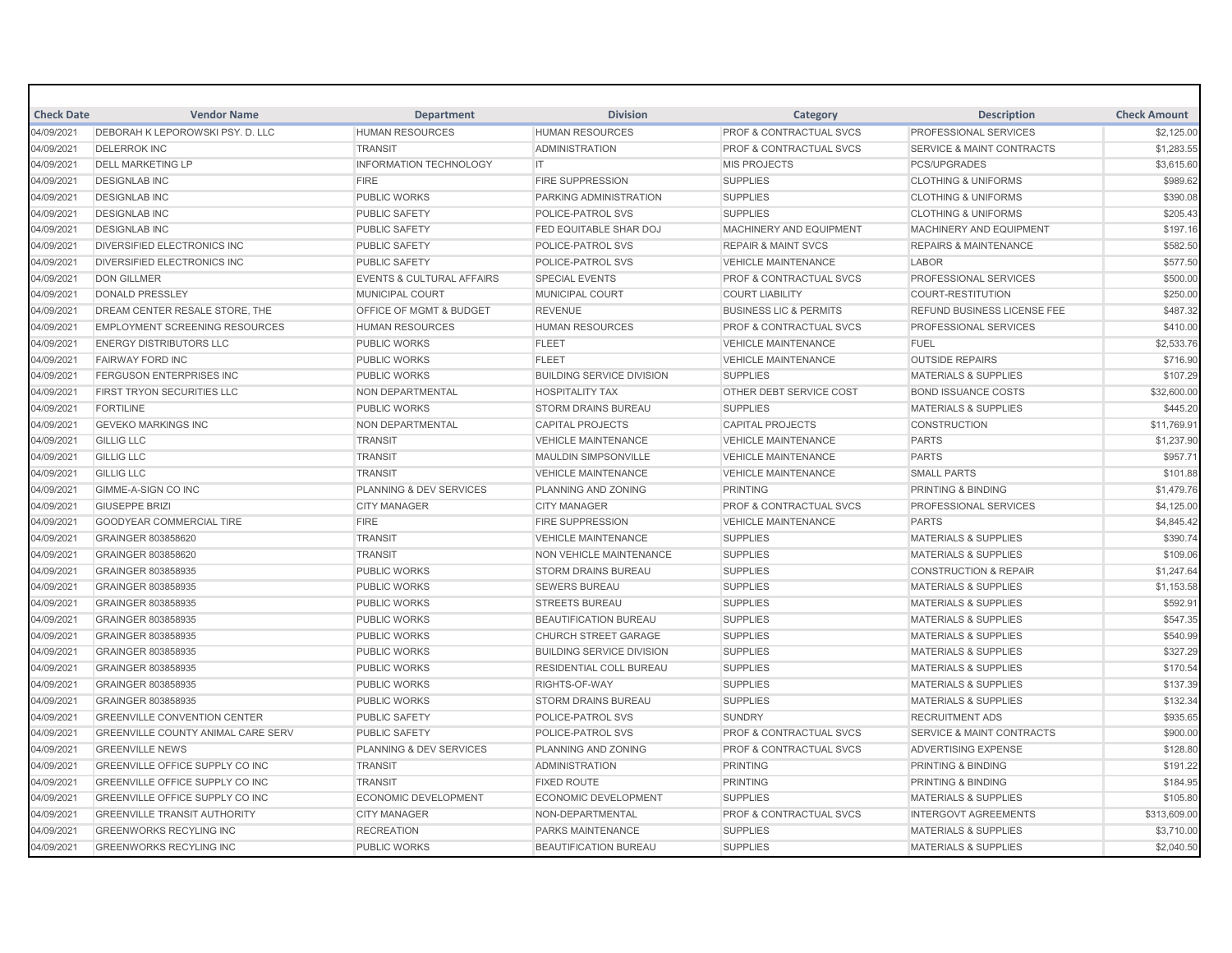| <b>Check Date</b> | <b>Vendor Name</b>                  | <b>Department</b>                    | <b>Division</b>                  | Category                           | <b>Description</b>                   | <b>Check Amount</b> |
|-------------------|-------------------------------------|--------------------------------------|----------------------------------|------------------------------------|--------------------------------------|---------------------|
| 04/09/2021        | <b>GREENWORKS RECYLING INC</b>      | <b>PUBLIC WORKS</b>                  | TREE MAINTENANCE BUREAU          | <b>PROF &amp; CONTRACTUAL SVCS</b> | <b>PROFESSIONAL SERVICES</b>         | \$1,240.00          |
| 04/09/2021        | <b>HARDWICK PRINTING</b>            | <b>PUBLIC SAFETY</b>                 | POLICE-PATROL SVS                | <b>SUPPLIES</b>                    | <b>MATERIALS &amp; SUPPLIES</b>      | \$125.08            |
| 04/09/2021        | <b>HAYNSWORTH SINKLER BOYD PA</b>   | <b>NON DEPARTMENTAL</b>              | <b>HOSPITALITY TAX</b>           | OTHER DEBT SERVICE COST            | <b>BOND ISSUANCE COSTS</b>           | \$30,000.00         |
| 04/09/2021        | <b>HDR INC</b>                      | NON DEPARTMENTAL                     | <b>CAPITAL PROJECTS</b>          | <b>CAPITAL PROJECTS</b>            | PLANNING/DESIGN                      | \$8,753.26          |
| 04/09/2021        | <b>HELEN SHAWL</b>                  | <b>RECREATION</b>                    | <b>PUBLIC SERVICES</b>           | <b>SUPPLIES</b>                    | <b>CLOTHING &amp; UNIFORMS</b>       | \$150.00            |
| 04/09/2021        | HOLDER PADGETT LITTLEJOHN PRIC      | OFFICE OF MGMT & BUDGET              | <b>REVENUE</b>                   | <b>BUSINESS LICENSE(HOLDING)</b>   | REFUND BUSINESS LICENSE FEE          | \$5,788.20          |
| 04/09/2021        | HOME DEPOT CREDIT SERVICE 4123      | <b>PUBLIC WORKS</b>                  | <b>STREETS BUREAU</b>            | <b>SUPPLIES</b>                    | <b>MATERIALS &amp; SUPPLIES</b>      | \$635.92            |
| 04/09/2021        | HOME DEPOT CREDIT SERVICE 5898      | <b>FIRE</b>                          | <b>FIRE SUPPRESSION</b>          | <b>SUPPLIES</b>                    | <b>MATERIALS &amp; SUPPLIES</b>      | \$535.83            |
| 04/09/2021        | HOME DEPOT CREDIT SERVICE 5906      | <b>PUBLIC WORKS</b>                  | <b>BUILDING SERVICE DIVISION</b> | <b>SUPPLIES</b>                    | <b>MATERIALS &amp; SUPPLIES</b>      | \$252.85            |
| 04/09/2021        | HOME DEPOT CREDIT SERVICE 5922      | <b>RECREATION</b>                    | <b>PARKS MAINTENANCE</b>         | <b>SUPPLIES</b>                    | <b>MATERIALS &amp; SUPPLIES</b>      | \$184.38            |
| 04/09/2021        | <b>HYATT REGENCY</b>                | <b>MUNICIPAL COURT</b>               | MUNICIPAL COURT                  | <b>COURT LIABILITY</b>             | <b>COURT-RESTITUTION</b>             | \$400.00            |
| 04/09/2021        | <b>IVEY COMMUNICATIONS INC</b>      | NON DEPARTMENTAL                     | <b>MISC GRANTS</b>               | <b>CAPITAL PROJECTS</b>            | <b>PROJECT EXPENSE</b>               | \$890.59            |
| 04/09/2021        | <b>IVEY COMMUNICATIONS INC</b>      | <b>PUBLIC WORKS</b>                  | <b>RIVERPLACE GARAGE</b>         | <b>REPAIR &amp; MAINT SVCS</b>     | <b>REPAIRS &amp; MAINTENANCE</b>     | \$721.92            |
| 04/09/2021        | <b>IVEY COMMUNICATIONS INC</b>      | <b>INFORMATION TECHNOLOGY</b>        | IT.                              | <b>REPAIR &amp; MAINT SVCS</b>     | <b>REPAIRS &amp; MAINTENANCE</b>     | \$151.00            |
| 04/09/2021        | <b>JARED LOPEZ</b>                  | <b>INFORMATION TECHNOLOGY</b>        | IT                               | <b>TRAVEL &amp; TRAINING</b>       | <b>LOCAL TRANSPORTATION</b>          | \$120.51            |
| 04/09/2021        | <b>JOHN BRYSON</b>                  | <b>RECREATION</b>                    | <b>PUBLIC SERVICES</b>           | <b>RECREATION DEPOSITS</b>         | <b>SPECIAL PROJECTS</b>              | \$1,600.00          |
| 04/09/2021        | JOHNSTONE SUPPLY OF GREENVILLE      | <b>PUBLIC WORKS</b>                  | <b>BUILDING SERVICE DIVISION</b> | <b>SUPPLIES</b>                    | <b>MATERIALS &amp; SUPPLIES</b>      | \$324.65            |
| 04/09/2021        | <b>JOSHUA CABRERA</b>               | <b>PUBLIC WORKS</b>                  | <b>SEWERS BUREAU</b>             | <b>TRAVEL &amp; TRAINING</b>       | <b>TRAVEL &amp; TRAINING</b>         | \$291.67            |
| 04/09/2021        | <b>JOSHUA CABRERA</b>               | <b>PUBLIC WORKS</b>                  | <b>STREETS BUREAU</b>            | <b>TRAVEL &amp; TRAINING</b>       | <b>TRAVEL &amp; TRAINING</b>         | \$291.67            |
| 04/09/2021        | <b>JOSHUA CABRERA</b>               | <b>PUBLIC WORKS</b>                  | <b>STORM DRAINS BUREAU</b>       | <b>TRAVEL &amp; TRAINING</b>       | <b>TRAVEL &amp; TRAINING</b>         | \$291.66            |
| 04/09/2021        | <b>KAMI TURNER</b>                  | <b>EVENTS &amp; CULTURAL AFFAIRS</b> | <b>SPECIAL EVENTS</b>            | PROF & CONTRACTUAL SVCS            | <b>PROFESSIONAL SERVICES</b>         | \$400.00            |
| 04/09/2021        | LABORATORY CORPORATION OF AMERICA   | <b>HUMAN RESOURCES</b>               | <b>OCCUPATIONAL HEALTH</b>       | <b>PROF &amp; CONTRACTUAL SVCS</b> | <b>PROFESSIONAL SERVICES</b>         | \$10,053.93         |
| 04/09/2021        | <b>LANDSCAPERS SUPPLY</b>           | <b>RECREATION</b>                    | PARKS MAINTENANCE                | <b>SUPPLIES</b>                    | <b>MATERIALS &amp; SUPPLIES</b>      | \$237.18            |
| 04/09/2021        | LAWMEN'S SAFETY SUPPLY              | <b>PUBLIC SAFETY</b>                 | POLICE-PATROL SVS                | <b>SUPPLIES</b>                    | <b>CLOTHING &amp; UNIFORMS</b>       | \$1,163.09          |
| 04/09/2021        | LEGACY HAYWOOD APARTMENTS           | OFFICE OF MGMT & BUDGET              | <b>REVENUE</b>                   | <b>BUSINESS LICENSE(HOLDING)</b>   | <b>REFUND BUSINESS LICENSE FEE</b>   | \$2,283.80          |
| 04/09/2021        | LOFT #1529                          | <b>OFFICE OF MGMT &amp; BUDGET</b>   | <b>REVENUE</b>                   | <b>BUSINESS LICENSE(HOLDING)</b>   | <b>REFUND BUSINESS LICENSE FEE</b>   | \$1,640.55          |
| 04/09/2021        | LOWES                               | <b>FIRE</b>                          | <b>FIRE PREVENTION</b>           | <b>SUPPLIES</b>                    | <b>MATERIALS &amp; SUPPLIES</b>      | \$1,804.54          |
| 04/09/2021        | LOWES                               | <b>PUBLIC WORKS</b>                  | <b>MAINTENANCE</b>               | <b>SUPPLIES</b>                    | <b>MATERIALS &amp; SUPPLIES</b>      | \$420.32            |
| 04/09/2021        | LOWES                               | <b>PUBLIC SAFETY</b>                 | POLICE-PATROL SVS                | <b>SUPPLIES</b>                    | <b>MATERIALS &amp; SUPPLIES</b>      | \$190.72            |
| 04/09/2021        | LOWES                               | <b>PUBLIC WORKS</b>                  | <b>TRAFFIC ENGINEERING</b>       | <b>SUPPLIES</b>                    | M&S-SIGNS                            | \$170.16            |
| 04/09/2021        | LOWES                               | <b>PUBLIC WORKS</b>                  | <b>BUILDING SERVICE DIVISION</b> | <b>SUPPLIES</b>                    | <b>MATERIALS &amp; SUPPLIES</b>      | \$103.67            |
| 04/09/2021        | MACK PEST SOLUTIONS INC             | PUBLIC WORKS                         | <b>BUILDING SERVICE DIVISION</b> | <b>PROF &amp; CONTRACTUAL SVCS</b> | <b>SERVICE &amp; MAINT CONTRACTS</b> | \$306.00            |
| 04/09/2021        | MANSFIELD OIL COMPANY OF GAINESVILL | <b>PUBLIC WORKS</b>                  | <b>FLEET</b>                     | <b>VEHICLE MAINTENANCE</b>         | <b>FUEL CARD</b>                     | \$36,717.03         |
| 04/09/2021        | <b>MARATHON STAFFING INC</b>        | <b>PUBLIC SAFETY</b>                 | POLICE-DISPATCH BUREAU           | <b>PROF &amp; CONTRACTUAL SVCS</b> | TEMP PERSONNEL SVCS                  | \$5,697.82          |
| 04/09/2021        | <b>MARATHON STAFFING INC</b>        | <b>PUBLIC WORKS</b>                  | <b>SEWERS BUREAU</b>             | <b>PROF &amp; CONTRACTUAL SVCS</b> | <b>TEMP PERSONNEL SVCS</b>           | \$659.19            |
| 04/09/2021        | <b>MATT FASSAS</b>                  | <b>EVENTS &amp; CULTURAL AFFAIRS</b> | <b>SPECIAL EVENTS</b>            | <b>PROF &amp; CONTRACTUAL SVCS</b> | <b>PROFESSIONAL SERVICES</b>         | \$500.00            |
| 04/09/2021        | MIKE'S BODY SHOP & TOWING INC       | <b>PUBLIC WORKS</b>                  | <b>FLEET</b>                     | <b>VEHICLE MAINTENANCE</b>         | <b>OUTSIDE REPAIRS</b>               | \$355.00            |
| 04/09/2021        | <b>MINUTEMAN PRESS</b>              | <b>PUBLIC SAFETY</b>                 | POLICE-PATROL SVS                | <b>SUPPLIES</b>                    | <b>MATERIALS &amp; SUPPLIES</b>      | \$631.50            |
| 04/09/2021        | <b>MINUTEMAN PRESS</b>              | <b>PUBLIC WORKS</b>                  | <b>RECYCLING</b>                 | <b>SUPPLIES</b>                    | <b>MATERIALS &amp; SUPPLIES</b>      | \$190.80            |
| 04/09/2021        | MOBILE COMMUNICATIONS AMERICA INC   | <b>RECREATION</b>                    | <b>PARKS MAINTENANCE</b>         | <b>COMMUNICATIONS</b>              | <b>OTHER</b>                         | \$457.92            |
| 04/09/2021        | MOBILE COMMUNICATIONS AMERICA INC   | <b>PUBLIC WORKS</b>                  | PARKING ADMINISTRATION           | PROF & CONTRACTUAL SVCS            | <b>SERVICE &amp; MAINT CONTRACTS</b> | \$228.96            |
| 04/09/2021        | MOBILE COMMUNICATIONS AMERICA INC   | <b>PUBLIC WORKS</b>                  | <b>BUILDING SERVICE DIVISION</b> | <b>COMMUNICATIONS</b>              | <b>OTHER</b>                         | \$209.88            |
| 04/09/2021        | MOBILE COMMUNICATIONS AMERICA INC   | <b>PUBLIC WORKS</b>                  | <b>TRAFFIC ENGINEERING</b>       | <b>COMMUNICATIONS</b>              | <b>OTHER</b>                         | \$114.48            |
| 04/09/2021        | <b>MOMENTEUM STRATEGIES</b>         | <b>ECONOMIC DEVELOPMENT</b>          | <b>ECONOMIC DEVELOPMENT</b>      | PROF & CONTRACTUAL SVCS            | PROFESSIONAL SERVICES                | \$3,000.00          |
| 04/09/2021        | MUNICIPAL CODE CORPORATION          | <b>CITY MANAGER</b>                  | <b>CITY CLERK</b>                | <b>PROF &amp; CONTRACTUAL SVCS</b> | PROFESSIONAL SERVICES                | \$1,225.00          |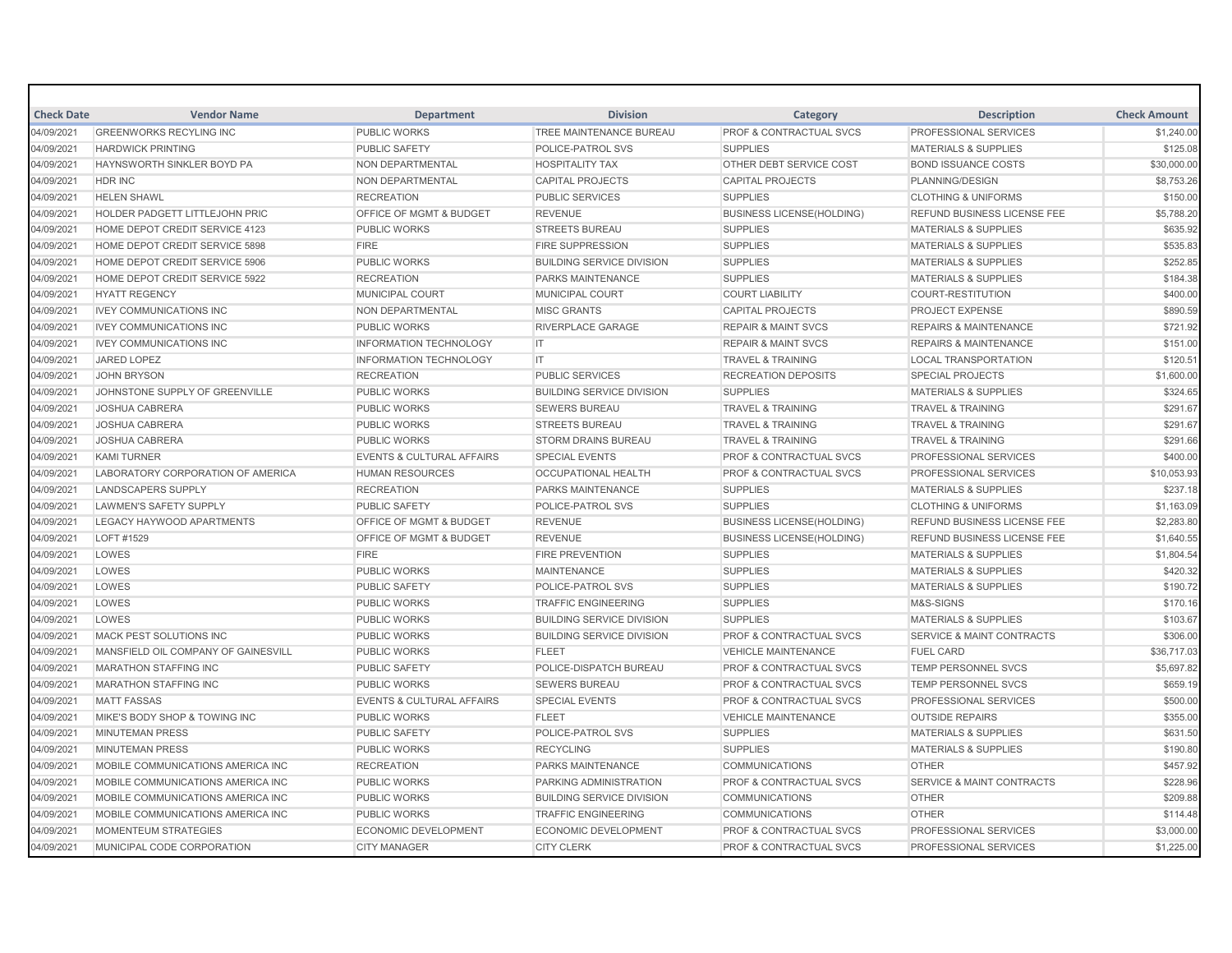| <b>Check Date</b> | <b>Vendor Name</b>                   | <b>Department</b>                    | <b>Division</b>                  | Category                           | <b>Description</b>                   | <b>Check Amount</b> |
|-------------------|--------------------------------------|--------------------------------------|----------------------------------|------------------------------------|--------------------------------------|---------------------|
| 04/09/2021        | MUNICIPAL EMERGENCY SERVICES INC     | <b>FIRE</b>                          | <b>FIRE SERVICES</b>             | <b>REPAIR &amp; MAINT SVCS</b>     | <b>RADIO MAINTENANCE</b>             | \$265.00            |
| 04/09/2021        | <b>NAPA AUTO PARTS</b>               | <b>FIRE</b>                          | <b>FIRE SUPPRESSION</b>          | <b>VEHICLE MAINTENANCE</b>         | <b>PARTS</b>                         | \$1,005.02          |
| 04/09/2021        | <b>NAPA AUTO PARTS</b>               | <b>FIRE</b>                          | <b>FIRE SERVICES</b>             | <b>SUPPLIES</b>                    | <b>MATERIALS &amp; SUPPLIES</b>      | \$430.57            |
| 04/09/2021        | <b>NEXT UPSTATE LLC</b>              | <b>NON DEPARTMENTAL</b>              | <b>CAPITAL PROJECTS</b>          | <b>CAPITAL PROJECTS</b>            | PLANNING/DESIGN                      | \$62,500.00         |
| 04/09/2021        | NIGP NATIONAL INSTITUTE OF GOVERNME  | <b>OFFICE OF MGMT &amp; BUDGET</b>   | <b>PURCHASING</b>                | <b>SUNDRY</b>                      | DUES, SUBSCRIPTN, PUBLICATN          | \$370.00            |
| 04/09/2021        | <b>NORTHERN TOOL &amp; EQUIPMENT</b> | <b>PUBLIC WORKS</b>                  | <b>MAINTENANCE</b>               | <b>SUPPLIES</b>                    | <b>MATERIALS &amp; SUPPLIES</b>      | \$163.35            |
| 04/09/2021        | OPAL LYNN WYATT-PEOPLES              | <b>MUNICIPAL COURT</b>               | <b>MUNICIPAL COURT</b>           | <b>COURT LIABILITY</b>             | <b>COURT-RESTITUTION</b>             | \$200.00            |
| 04/09/2021        | PALMETTO BUS SALES LLC               | <b>TRANSIT</b>                       | <b>VEHICLE MAINTENANCE</b>       | <b>VEHICLE MAINTENANCE</b>         | <b>OUTSIDE REPAIRS</b>               | \$672.00            |
| 04/09/2021        | PALMETTO UTILITY PROTECTION INC      | <b>PUBLIC WORKS</b>                  | <b>SEWERS BUREAU</b>             | PROF & CONTRACTUAL SVCS            | PROFESSIONAL SERVICES                | \$1,688.69          |
| 04/09/2021        | PANAGAKOS ASPHALT INC                | <b>PUBLIC WORKS</b>                  | <b>STREETS BUREAU</b>            | <b>SUPPLIES</b>                    | <b>MATERIALS &amp; SUPPLIES</b>      | \$289.00            |
| 04/09/2021        | PANAGAKOS ASPHALT INC                | <b>PUBLIC WORKS</b>                  | <b>SEWERS BUREAU</b>             | <b>SUPPLIES</b>                    | <b>MATERIALS &amp; SUPPLIES</b>      | \$144.50            |
| 04/09/2021        | PANAGAKOS ASPHALT INC                | <b>PUBLIC WORKS</b>                  | <b>STORM DRAINS BUREAU</b>       | <b>SUPPLIES</b>                    | <b>MATERIALS &amp; SUPPLIES</b>      | \$144.50            |
| 04/09/2021        | PARRISH TIRE CO                      | <b>TRANSIT</b>                       | <b>MAULDIN SIMPSONVILLE</b>      | <b>VEHICLE MAINTENANCE</b>         | <b>TIRES AND TUBES</b>               | \$221.00            |
| 04/09/2021        | PENTEGRA RETIREMENT SERVICES         | <b>OFFICE OF MGMT &amp; BUDGET</b>   | <b>REVENUE</b>                   | <b>BUSINESS LICENSE(HOLDING)</b>   | REFUND BUSINESS LICENSE FEE          | \$950.90            |
| 04/09/2021        | PETERBILT STORE OF GREENVILLE, THE   | <b>TRANSIT</b>                       | <b>VEHICLE MAINTENANCE</b>       | <b>VEHICLE MAINTENANCE</b>         | <b>PARTS</b>                         | \$286.49            |
| 04/09/2021        | <b>PRAXAIR DISTRIBUTION INC</b>      | <b>PUBLIC WORKS</b>                  | <b>FLEET</b>                     | <b>SUPPLIES</b>                    | <b>MATERIALS &amp; SUPPLIES</b>      | \$159.00            |
| 04/09/2021        | PRINT MEDIA INC.                     | <b>PUBLIC WORKS</b>                  | S. SPRING STREET GARAGE          | <b>SUPPLIES</b>                    | <b>MATERIALS &amp; SUPPLIES</b>      | \$1,550.93          |
| 04/09/2021        | PRINT MEDIA INC.                     | <b>PUBLIC WORKS</b>                  | <b>PARKING LOTS</b>              | <b>SUPPLIES</b>                    | <b>MATERIALS &amp; SUPPLIES</b>      | \$760.06            |
| 04/09/2021        | PRISMA HEALTH SIMULATION CENTER      | <b>RECREATION</b>                    | PARKS MAINTENANCE                | <b>TRAVEL &amp; TRAINING</b>       | <b>TRAVEL &amp; TRAINING</b>         | \$160.00            |
| 04/09/2021        | PROFORMA RHINO GRAPHICS              | <b>EVENTS &amp; CULTURAL AFFAIRS</b> | <b>EVENTS MANAGEMENT</b>         | <b>PRINTING</b>                    | PRINTING & BINDING                   | \$1,504.93          |
| 04/09/2021        | <b>PROTERRA INC</b>                  | <b>TRANSIT</b>                       | <b>VEHICLE MAINTENANCE</b>       | <b>VEHICLE MAINTENANCE</b>         | <b>PARTS</b>                         | \$1.549.95          |
| 04/09/2021        | <b>RAY BRACKEN NURSERY INC</b>       | <b>RECREATION</b>                    | TREE MAINTENANCE BUREAU          | <b>SUPPLIES</b>                    | <b>MATERIALS &amp; SUPPLIES</b>      | \$1,150.00          |
| 04/09/2021        | <b>RED WING SHOE STORE</b>           | <b>FIRE</b>                          | <b>FIRE SUPPRESSION</b>          | <b>SUPPLIES</b>                    | <b>CLOTHING &amp; UNIFORMS</b>       | \$230.00            |
| 04/09/2021        | RIDGEWAY TRAFFIC CONSULTING LLC      | <b>CITY MANAGER</b>                  | UTILITY UNDERGROUNDING FU        | <b>SUNDRY</b>                      | UNDERGROUNDING COMMERCIAL            | \$6,500.00          |
| 04/09/2021        | S C DEPARTMENT OF MOTOR VEHICLES     | <b>PUBLIC SAFETY</b>                 | POLICE-PATROL SVS                | MACHINERY AND EQUIPMENT            | MACHINERY AND EQUIPMENT              | \$517.00            |
| 04/09/2021        | S C DEPARTMENT OF MOTOR VEHICLES     | <b>PUBLIC WORKS</b>                  | <b>RESIDENTIAL COLL BUREAU</b>   | <b>VEHICLES</b>                    | <b>VEHICLE</b>                       | \$517.00            |
| 04/09/2021        | S C DEPARTMENT OF REVENUE            | <b>CITY MANAGER</b>                  | NON-DEPARTMENTAL                 | <b>SUNDRY</b>                      | <b>TAXES</b>                         | \$11,747.10         |
| 04/09/2021        | <b>S C FIRE ACADEMY</b>              | <b>FIRE</b>                          | <b>FIRE PREVENTION</b>           | <b>TRAVEL &amp; TRAINING</b>       | <b>TRAVEL &amp; TRAINING</b>         | \$253.00            |
| 04/09/2021        | <b>SAFE INDUSTRIES</b>               | <b>FIRE</b>                          | <b>FIRE SERVICES</b>             | <b>SUPPLIES</b>                    | <b>MATERIALS &amp; SUPPLIES</b>      | \$4,653.40          |
| 04/09/2021        | <b>SAFE INDUSTRIES</b>               | <b>FIRE</b>                          | <b>FIRE SUPPRESSION</b>          | <b>SUPPLIES</b>                    | <b>MATERIALS &amp; SUPPLIES</b>      | \$125.00            |
| 04/09/2021        | <b>SAFETY KLEEN</b>                  | <b>TRANSIT</b>                       | <b>VEHICLE MAINTENANCE</b>       | <b>PROF &amp; CONTRACTUAL SVCS</b> | <b>SERVICE &amp; MAINT CONTRACTS</b> | \$2,520.00          |
| 04/09/2021        | <b>SAFETY PRODUCTS INC</b>           | <b>PUBLIC WORKS</b>                  | <b>BUILDING SERVICE DIVISION</b> | <b>SUPPLIES</b>                    | <b>SAFETY CLOTHING</b>               | \$379.48            |
| 04/09/2021        | <b>SAFETY PRODUCTS INC</b>           | <b>PUBLIC WORKS</b>                  | <b>RIVER STREET GARAGE</b>       | <b>SUPPLIES</b>                    | <b>MATERIALS &amp; SUPPLIES</b>      | \$371.00            |
| 04/09/2021        | <b>SAM'S CLUB</b>                    | <b>FIRE</b>                          | <b>FIRE SUPPRESSION</b>          | <b>SUPPLIES</b>                    | <b>MATERIALS &amp; SUPPLIES</b>      | \$958.58            |
| 04/09/2021        | <b>SAM'S CLUB</b>                    | <b>FIRE</b>                          | <b>FIRE SUPPRESSION</b>          | <b>SUPPLIES</b>                    | <b>JANITORIAL SUPPLIES</b>           | \$522.22            |
| 04/09/2021        | <b>SAMUEL STERLING</b>               | <b>PUBLIC SAFETY</b>                 | POLICE-PATROL SVS                | <b>SUPPLIES</b>                    | <b>CLOTHING &amp; UNIFORMS</b>       | \$106.00            |
| 04/09/2021        | <b>SAVANNAH LOWE</b>                 | <b>MUNICIPAL COURT</b>               | <b>MUNICIPAL COURT</b>           | <b>COURT LIABILITY</b>             | <b>COURT-RESTITUTION</b>             | \$371.40            |
| 04/09/2021        | <b>SCOOTERBUG INC</b>                | <b>RECREATION</b>                    | <b>PUBLIC SERVICES</b>           | <b>SUNDRY</b>                      | <b>MOBILITY EQUIP RENTALS</b>        | \$1,200.00          |
| 04/09/2021        | SEEGARS FENCE COMPANY INC OF SPARTA  | <b>RECREATION</b>                    | PARKS MAINTENANCE                | <b>REPAIR &amp; MAINT SVCS</b>     | <b>REPAIRS &amp; MAINTENANCE</b>     | \$1,758.00          |
| 04/09/2021        | <b>SESITE LLC</b>                    | <b>PUBLIC WORKS</b>                  | <b>ENGINEERING</b>               | PROF & CONTRACTUAL SVCS            | PROFESSIONAL SERVICES                | \$3,348.00          |
| 04/09/2021        | <b>SGFMA</b>                         | <b>PUBLIC WORKS</b>                  | <b>FLEET</b>                     | <b>TRAVEL &amp; TRAINING</b>       | <b>TRAVEL &amp; TRAINING</b>         | \$150.00            |
| 04/09/2021        | <b>SHERWIN WILLIAMS</b>              | <b>PUBLIC WORKS</b>                  | <b>STREETS BUREAU</b>            | <b>SUPPLIES</b>                    | <b>MATERIALS &amp; SUPPLIES</b>      | \$342.30            |
| 04/09/2021        | <b>SIGNATURES COMPANY LLC</b>        | <b>RECREATION</b>                    | <b>PARKS MAINTENANCE</b>         | <b>SUPPLIES</b>                    | <b>CLOTHING &amp; UNIFORMS</b>       | \$1,336.55          |
| 04/09/2021        | SINQUETTA SULLIVAN                   | <b>MUNICIPAL COURT</b>               | <b>MUNICIPAL COURT</b>           | <b>COURT LIABILITY</b>             | <b>COURT-RESTITUTION</b>             | \$100.00            |
| 04/09/2021        | <b>SITE DESIGN INC</b>               | <b>NON DEPARTMENTAL</b>              | <b>CAPITAL PROJECTS</b>          | <b>CAPITAL PROJECTS</b>            | PLANNING/DESIGN                      | \$5,496.00          |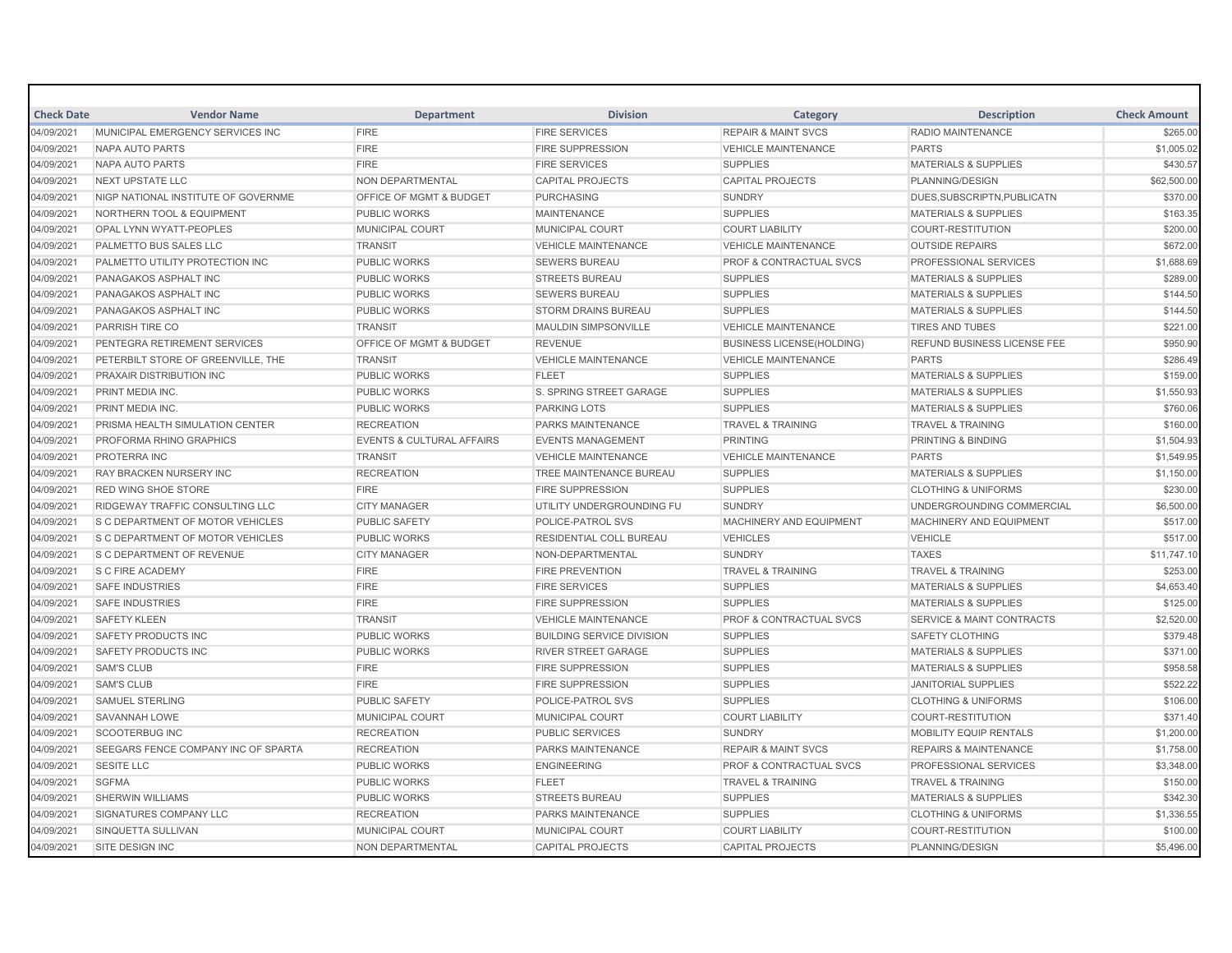| <b>Check Date</b> | <b>Vendor Name</b>                 | <b>Department</b>                  | <b>Division</b>                  | Category                           | <b>Description</b>                   | <b>Check Amount</b> |
|-------------------|------------------------------------|------------------------------------|----------------------------------|------------------------------------|--------------------------------------|---------------------|
| 04/09/2021        | SNIDER FLEET SOLUTIONS             | <b>PUBLIC WORKS</b>                | <b>FLEET</b>                     | <b>VEHICLE MAINTENANCE</b>         | <b>OUTSIDE REPAIRS</b>               | \$825.78            |
| 04/09/2021        | SNIDER FLEET SOLUTIONS             | <b>TRANSIT</b>                     | <b>DEMAND RESPONSE</b>           | <b>VEHICLE MAINTENANCE</b>         | <b>TIRES AND TUBES</b>               | \$810.78            |
| 04/09/2021        | SOLUTIONZ INC                      | <b>OFFICE OF MGMT &amp; BUDGET</b> | <b>REVENUE</b>                   | <b>BUSINESS LICENSE(HOLDING)</b>   | <b>REFUND BUSINESS LICENSE FEE</b>   | \$1,181.97          |
| 04/09/2021        | SOUTHEASTERN PAPER GROUP           | <b>PUBLIC WORKS</b>                | <b>BUILDING SERVICE DIVISION</b> | <b>SUPPLIES</b>                    | JANITORIAL SUPPLIES                  | \$457.26            |
| 04/09/2021        | SOUTHEASTERN PAPER GROUP           | <b>RECREATION</b>                  | <b>PARKS MAINTENANCE</b>         | <b>SUPPLIES</b>                    | <b>JANITORIAL SUPPLIES</b>           | \$407.42            |
| 04/09/2021        | SPARTAN FIRE & EMERGENCY APPARATUS | <b>FIRE</b>                        | <b>FIRE SUPPRESSION</b>          | <b>VEHICLE MAINTENANCE</b>         | <b>PARTS</b>                         | \$329.81            |
| 04/09/2021        | <b>STATE TREASURER</b>             | MUNICIPAL COURT                    | <b>MUNICIPAL COURT</b>           | <b>COURT LIABILITY</b>             | <b>COURT-STATE ASSESSMENT</b>        | \$18,239.68         |
| 04/09/2021        | <b>STATE TREASURER</b>             | <b>MUNICIPAL COURT</b>             | <b>MUNICIPAL COURT</b>           | <b>COURT LIABILITY</b>             | <b>COURT-TRAFFIC SURCHARGE</b>       | \$4.927.22          |
| 04/09/2021        | <b>STATE TREASURER</b>             | MUNICIPAL COURT                    | MUNICIPAL COURT                  | <b>COURT LIABILITY</b>             | <b>DUS HWY PATROL</b>                | \$1,714.28          |
| 04/09/2021        | <b>STATE TREASURER</b>             | <b>MUNICIPAL COURT</b>             | <b>MUNICIPAL COURT</b>           | <b>COURT LIABILITY</b>             | <b>COURT-DRUG SURCHARGE</b>          | \$849.90            |
| 04/09/2021        | <b>STATE TREASURER</b>             | MUNICIPAL COURT                    | MUNICIPAL COURT                  | <b>COURT LIABILITY</b>             | COURT-DUI SPINAL CORD SUR            | \$411.22            |
| 04/09/2021        | <b>STATE TREASURER</b>             | MUNICIPAL COURT                    | MUNICIPAL COURT                  | <b>COURT LIABILITY</b>             | COURT-DUI HWY PATRL SURCH            | \$211.23            |
| 04/09/2021        | <b>STATE TREASURER</b>             | <b>MUNICIPAL COURT</b>             | <b>MUNICIPAL COURT</b>           | <b>COURT LIABILITY</b>             | <b>SC CRIMINAL JUSTICE ACADE</b>     | \$110.84            |
| 04/09/2021        | <b>STATE TREASURER</b>             | MUNICIPAL COURT                    | MUNICIPAL COURT                  | <b>COURT LIABILITY</b>             | <b>DUI/DUAC BRTHLZR TST SLED</b>     | \$102.78            |
| 04/09/2021        | STONE AVE NURSERY LLC              | <b>PUBLIC WORKS</b>                | <b>BEAUTIFICATION BUREAU</b>     | <b>SUPPLIES</b>                    | <b>MATERIALS &amp; SUPPLIES</b>      | \$522.50            |
| 04/09/2021        | <b>SUTPHEN TOWERS INC</b>          | <b>FIRE</b>                        | <b>FIRE SUPPRESSION</b>          | <b>VEHICLE MAINTENANCE</b>         | <b>PARTS</b>                         | \$139.30            |
| 04/09/2021        | <b>T2 SYSTEMS CANADA INC</b>       | <b>PUBLIC WORKS</b>                | <b>ENFORCEMENT</b>               | <b>PROF &amp; CONTRACTUAL SVCS</b> | <b>SERVICE &amp; MAINT CONTRACTS</b> | \$106.00            |
| 04/09/2021        | <b>TALENT MANAGEMENT SOLUTIONS</b> | <b>PUBLIC WORKS</b>                | <b>STREETS BUREAU</b>            | <b>PROF &amp; CONTRACTUAL SVCS</b> | <b>TEMP PERSONNEL SVCS</b>           | \$5,285.42          |
| 04/09/2021        | <b>TALENT MANAGEMENT SOLUTIONS</b> | <b>PUBLIC WORKS</b>                | <b>STORM DRAINS BUREAU</b>       | <b>PROF &amp; CONTRACTUAL SVCS</b> | <b>TEMP PERSONNEL SVCS</b>           | \$3,918.40          |
| 04/09/2021        | TALENT MANAGEMENT SOLUTIONS        | <b>RECREATION</b>                  | PARKS MAINTENANCE                | <b>PROF &amp; CONTRACTUAL SVCS</b> | <b>TEMP PERSONNEL SVCS</b>           | \$3,092.88          |
| 04/09/2021        | <b>TALENT MANAGEMENT SOLUTIONS</b> | <b>TRANSIT</b>                     | <b>FIXED ROUTE</b>               | PROF & CONTRACTUAL SVCS            | <b>TEMP PERSONNEL SVCS</b>           | \$3,053.65          |
| 04/09/2021        | <b>TALENT MANAGEMENT SOLUTIONS</b> | <b>PUBLIC WORKS</b>                | <b>FLEET</b>                     | <b>PROF &amp; CONTRACTUAL SVCS</b> | <b>TEMP PERSONNEL SVCS</b>           | \$2,504.80          |
| 04/09/2021        | TALENT MANAGEMENT SOLUTIONS        | <b>PUBLIC WORKS</b>                | <b>SEWERS BUREAU</b>             | PROF & CONTRACTUAL SVCS            | TEMP PERSONNEL SVCS                  | \$794.80            |
| 04/09/2021        | TALENT MANAGEMENT SOLUTIONS        | <b>PUBLIC WORKS</b>                | <b>BEAUTIFICATION BUREAU</b>     | <b>PROF &amp; CONTRACTUAL SVCS</b> | <b>TEMP PERSONNEL SVCS</b>           | \$794.80            |
| 04/09/2021        | <b>TALENT MANAGEMENT SOLUTIONS</b> | <b>RECREATION</b>                  | <b>COMMUNITY CENTERS</b>         | <b>PROF &amp; CONTRACTUAL SVCS</b> | <b>TEMP PERSONNEL SVCS</b>           | \$683.76            |
| 04/09/2021        | <b>TAPCO</b>                       | <b>PUBLIC WORKS</b>                | <b>BUILDING SERVICE DIVISION</b> | <b>REPAIR &amp; MAINT SVCS</b>     | <b>REPAIRS &amp; MAINTENANCE</b>     | \$4,437.00          |
| 04/09/2021        | <b>TAPCO</b>                       | <b>PUBLIC WORKS</b>                | <b>BUILDING SERVICE DIVISION</b> | <b>SUPPLIES</b>                    | <b>MATERIALS &amp; SUPPLIES</b>      | \$202.28            |
| 04/09/2021        | THE CHEMICAL CONNECTION INC        | <b>PUBLIC WORKS</b>                | <b>FLEET</b>                     | <b>SUPPLIES</b>                    | <b>MATERIALS &amp; SUPPLIES</b>      | \$879.60            |
| 04/09/2021        | <b>THOMAS BIXBY</b>                | <b>PUBLIC SAFETY</b>               | POLICE-PATROL SVS                | <b>TRAVEL &amp; TRAINING</b>       | <b>TRAVEL &amp; TRAINING</b>         | \$298.00            |
| 04/09/2021        | <b>THOMSON REUTERS - WEST</b>      | <b>PUBLIC SAFETY</b>               | POLICE-PATROL SVS                | <b>PROF &amp; CONTRACTUAL SVCS</b> | <b>PROFESSIONAL SERVICES</b>         | \$426.28            |
| 04/09/2021        | <b>THOMSON REUTERS - WEST</b>      | <b>CITY ATTORNEY</b>               | <b>CITY ATTORNEY</b>             | <b>SUNDRY</b>                      | DUES, SUBSCRIPTN, PUBLICATN          | \$202.46            |
| 04/09/2021        | TMS SOUTH INC                      | <b>PUBLIC WORKS</b>                | <b>BUILDING SERVICE DIVISION</b> | <b>SUPPLIES</b>                    | <b>MATERIALS &amp; SUPPLIES</b>      | \$900.79            |
| 04/09/2021        | <b>TRANE</b>                       | <b>PUBLIC WORKS</b>                | <b>BUILDING SERVICE DIVISION</b> | <b>SUPPLIES</b>                    | <b>MATERIALS &amp; SUPPLIES</b>      | \$208.04            |
| 04/09/2021        | ULINE INC                          | <b>PUBLIC WORKS</b>                | N LAURENS ST GARAGE              | <b>SUPPLIES</b>                    | <b>MATERIALS &amp; SUPPLIES</b>      | \$1,929.93          |
| 04/09/2021        | <b>UNIFIRST</b>                    | <b>TRANSIT</b>                     | <b>VEHICLE MAINTENANCE</b>       | <b>SUPPLIES</b>                    | <b>CLOTHING &amp; UNIFORMS</b>       | \$128.66            |
| 04/09/2021        | UNITED ELECTRICAL DISTRIBUTORS INC | <b>PUBLIC WORKS</b>                | <b>BUILDING SERVICE DIVISION</b> | <b>SUPPLIES</b>                    | <b>MATERIALS &amp; SUPPLIES</b>      | \$2,241.14          |
| 04/09/2021        | UNITED ELECTRICAL DISTRIBUTORS INC | <b>PUBLIC WORKS</b>                | <b>BROAD STREET GARAGE</b>       | <b>REPAIR &amp; MAINT SVCS</b>     | <b>REPAIRS &amp; MAINTENANCE</b>     | \$1,187.59          |
| 04/09/2021        | UNITED ELECTRICAL DISTRIBUTORS INC | <b>PUBLIC WORKS</b>                | RICHARDSON STREET GARAGE         | <b>REPAIR &amp; MAINT SVCS</b>     | <b>REPAIRS &amp; MAINTENANCE</b>     | \$1,141.78          |
| 04/09/2021        | UNITED ELECTRICAL DISTRIBUTORS INC | <b>PUBLIC WORKS</b>                | N LAURENS ST GARAGE              | <b>REPAIR &amp; MAINT SVCS</b>     | <b>REPAIRS &amp; MAINTENANCE</b>     | \$987.41            |
| 04/09/2021        | UNITED ELECTRICAL DISTRIBUTORS INC | <b>PUBLIC WORKS</b>                | ONE GARAGE                       | <b>REPAIR &amp; MAINT SVCS</b>     | <b>REPAIRS &amp; MAINTENANCE</b>     | \$558.22            |
| 04/09/2021        | UNITED ELECTRICAL DISTRIBUTORS INC | <b>PUBLIC WORKS</b>                | <b>RIVER STREET GARAGE</b>       | <b>REPAIR &amp; MAINT SVCS</b>     | <b>REPAIRS &amp; MAINTENANCE</b>     | \$461.40            |
| 04/09/2021        | UNITED REFRIGERATION INC           | <b>PUBLIC WORKS</b>                | <b>BUILDING SERVICE DIVISION</b> | <b>SUPPLIES</b>                    | <b>MATERIALS &amp; SUPPLIES</b>      | \$262.74            |
| 04/09/2021        | <b>URBAN DESIGN ASSOCIATES LTD</b> | <b>CITY MANAGER</b>                | <b>CITY MANAGER</b>              | <b>PROF &amp; CONTRACTUAL SVCS</b> | <b>PROFESSIONAL SERVICES</b>         | \$4,060.00          |
| 04/09/2021        | <b>VERIZON WIRELESS</b>            | <b>TRANSIT</b>                     | <b>FIXED ROUTE</b>               | <b>COMMUNICATIONS</b>              | <b>CABLE TELEVISION/INTERNET</b>     | \$1,255.47          |
| 04/09/2021        | <b>VERIZON WIRELESS</b>            | <b>PUBLIC WORKS</b>                | PARKING ADMINISTRATION           | <b>COMMUNICATIONS</b>              | <b>OTHER</b>                         | \$904.85            |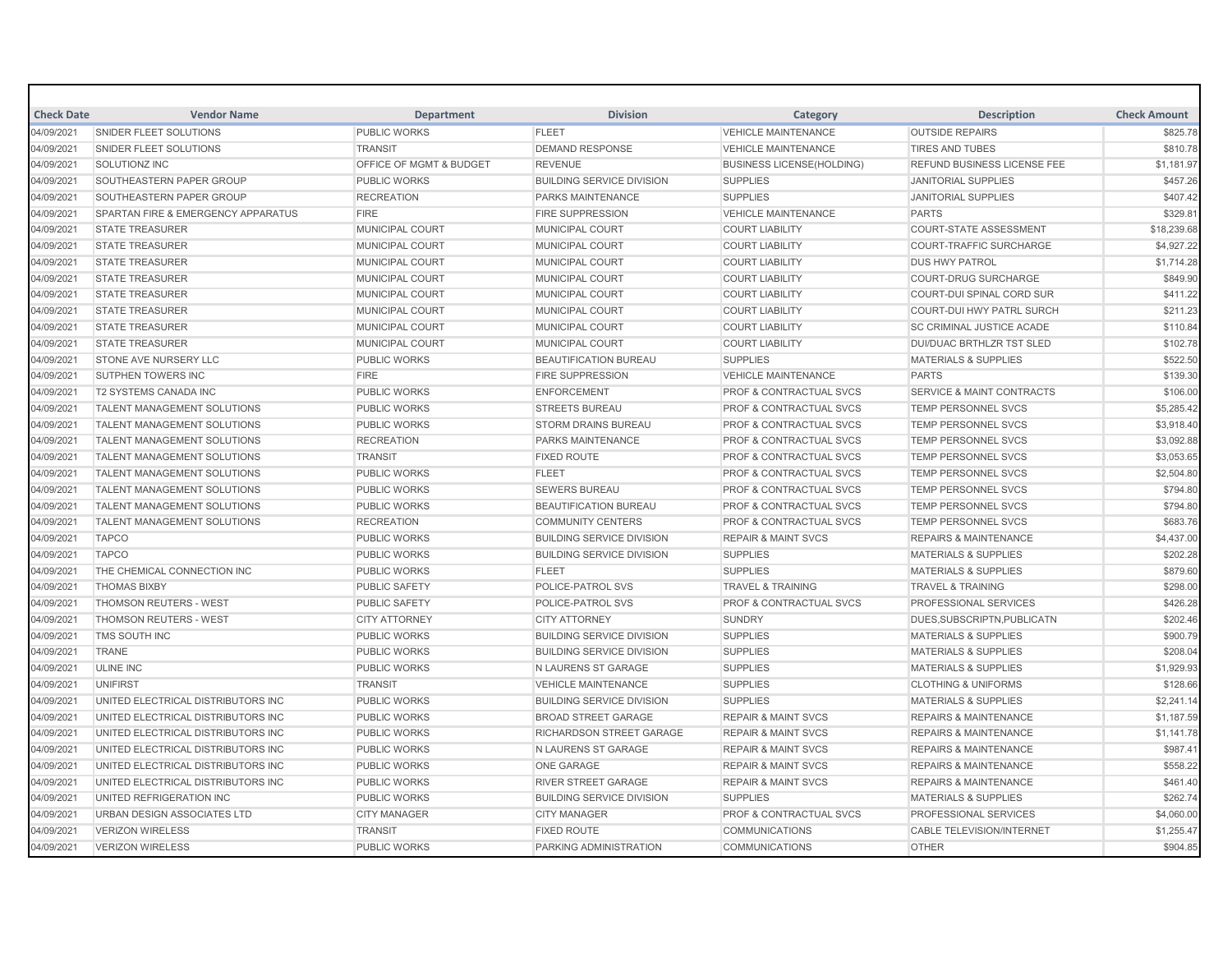| <b>Check Date</b> | <b>Vendor Name</b>                                 | <b>Department</b>                     | <b>Division</b>                      | Category                           | <b>Description</b>                   | <b>Check Amount</b> |
|-------------------|----------------------------------------------------|---------------------------------------|--------------------------------------|------------------------------------|--------------------------------------|---------------------|
| 04/09/2021        | <b>VERIZON WIRELESS</b><br><b>VERIZON WIRELESS</b> | <b>TRANSIT</b><br><b>PUBLIC WORKS</b> | <b>VEHICLE MAINTENANCE</b>           | <b>COMMUNICATIONS</b>              | <b>CELLULAR PHONE SERVICE</b>        | \$829.70            |
| 04/09/2021        |                                                    |                                       | <b>SEWERS BUREAU</b>                 | <b>COMMUNICATIONS</b>              | <b>OTHER</b>                         | \$790.35            |
| 04/09/2021        | <b>VERIZON WIRELESS</b>                            | <b>RECREATION</b>                     | PARKS MAINTENANCE                    | <b>COMMUNICATIONS</b>              | <b>OTHER</b>                         | \$750.29            |
| 04/09/2021        | <b>VERIZON WIRELESS</b>                            | <b>RECREATION</b>                     | <b>TOURISM DISTRICT</b>              | <b>COMMUNICATIONS</b>              | <b>OTHER</b>                         | \$621.93            |
| 04/09/2021        | <b>VERIZON WIRELESS</b>                            | <b>PUBLIC WORKS</b>                   | <b>CONSTRUCTION &amp; INSPECTION</b> | <b>COMMUNICATIONS</b>              | <b>OTHER</b>                         | \$514.07            |
| 04/09/2021        | <b>VERIZON WIRELESS</b>                            | <b>PUBLIC WORKS</b>                   | <b>BEAUTIFICATION BUREAU</b>         | <b>COMMUNICATIONS</b>              | <b>OTHER</b>                         | \$500.20            |
| 04/09/2021        | <b>VERIZON WIRELESS</b>                            | PLANNING & DEV SERVICES               | <b>BUILDING &amp; PROPERTY MAINT</b> | <b>SUPPLIES</b>                    | OFFICE SUPPLIES&MATERIALS            | \$494.13            |
| 04/09/2021        | <b>VERIZON WIRELESS</b>                            | <b>ECONOMIC DEVELOPMENT</b>           | <b>ECONOMIC DEVELOPMENT</b>          | <b>COMMUNICATIONS</b>              | <b>OTHER</b>                         | \$492.02            |
| 04/09/2021        | <b>VERIZON WIRELESS</b>                            | <b>INFORMATION TECHNOLOGY</b>         | IT.                                  | <b>COMMUNICATIONS</b>              | <b>TELECOMMUNICATIONS/WIRELE</b>     | \$453.41            |
| 04/09/2021        | <b>VERIZON WIRELESS</b>                            | <b>PUBLIC WORKS</b>                   | <b>STORM DRAINS BUREAU</b>           | <b>COMMUNICATIONS</b>              | <b>OTHER</b>                         | \$448.39            |
| 04/09/2021        | <b>VERIZON WIRELESS</b>                            | <b>PUBLIC WORKS</b>                   | RESIDENTIAL COLL BUREAU              | <b>COMMUNICATIONS</b>              | <b>OTHER</b>                         | \$410.04            |
| 04/09/2021        | <b>VERIZON WIRELESS</b>                            | <b>PUBLIC WORKS</b>                   | <b>ENGINEERING</b>                   | <b>COMMUNICATIONS</b>              | <b>OTHER</b>                         | \$409.25            |
| 04/09/2021        | <b>VERIZON WIRELESS</b>                            | PLANNING & DEV SERVICES               | <b>BUILDING &amp; PROPERTY MAINT</b> | <b>COMMUNICATIONS</b>              | <b>OTHER</b>                         | \$392.63            |
| 04/09/2021        | <b>VERIZON WIRELESS</b>                            | <b>PUBLIC WORKS</b>                   | <b>STREETS BUREAU</b>                | <b>COMMUNICATIONS</b>              | <b>OTHER</b>                         | \$391.24            |
| 04/09/2021        | <b>VERIZON WIRELESS</b>                            | <b>PUBLIC WORKS</b>                   | STORMWATER MANAGEMENT                | <b>COMMUNICATIONS</b>              | <b>TELEPHONE</b>                     | \$388.82            |
| 04/09/2021        | <b>VERIZON WIRELESS</b>                            | <b>PUBLIC WORKS</b>                   | <b>BUILDING SERVICE DIVISION</b>     | <b>COMMUNICATIONS</b>              | <b>OTHER</b>                         | \$375.73            |
| 04/09/2021        | <b>VERIZON WIRELESS</b>                            | <b>COMMUNICATION</b>                  | PUBLIC INFORMATION                   | <b>COMMUNICATIONS</b>              | <b>OTHER</b>                         | \$359.51            |
| 04/09/2021        | <b>VERIZON WIRELESS</b>                            | <b>RECREATION</b>                     | <b>COMMUNITY CENTERS</b>             | <b>COMMUNICATIONS</b>              | <b>CABLE TELEVISION/INTERNET</b>     | \$342.38            |
| 04/09/2021        | <b>VERIZON WIRELESS</b>                            | <b>PUBLIC WORKS</b>                   | <b>TRAFFIC ENGINEERING</b>           | <b>COMMUNICATIONS</b>              | <b>OTHER</b>                         | \$306.90            |
| 04/09/2021        | <b>VERIZON WIRELESS</b>                            | <b>PUBLIC WORKS</b>                   | <b>PUBLIC WORKS</b>                  | <b>COMMUNICATIONS</b>              | <b>OTHER</b>                         | \$294.12            |
| 04/09/2021        | <b>VERIZON WIRELESS</b>                            | <b>EVENTS &amp; CULTURAL AFFAIRS</b>  | <b>SPECIAL EVENTS</b>                | <b>COMMUNICATIONS</b>              | <b>OTHER</b>                         | \$269.05            |
| 04/09/2021        | <b>VERIZON WIRELESS</b>                            | <b>PUBLIC WORKS</b>                   | TREE MAINTENANCE BUREAU              | <b>COMMUNICATIONS</b>              | <b>OTHER</b>                         | \$241.25            |
| 04/09/2021        | <b>VERIZON WIRELESS</b>                            | OFFICE OF MGMT & BUDGET               | <b>ADMINISTRATION</b>                | <b>COMMUNICATIONS</b>              | <b>OTHER</b>                         | \$185.10            |
| 04/09/2021        | <b>VERIZON WIRELESS</b>                            | <b>CITY MANAGER</b>                   | <b>CITY MANAGER</b>                  | <b>COMMUNICATIONS</b>              | <b>OTHER</b>                         | \$178.58            |
| 04/09/2021        | <b>VERIZON WIRELESS</b>                            | <b>HUMAN RESOURCES</b>                | <b>HUMAN RESOURCES</b>               | <b>COMMUNICATIONS</b>              | <b>OTHER</b>                         | \$165.58            |
| 04/09/2021        | <b>VERIZON WIRELESS</b>                            | <b>PUBLIC WORKS</b>                   | <b>FLEET</b>                         | <b>COMMUNICATIONS</b>              | <b>OTHER</b>                         | \$157.09            |
| 04/09/2021        | <b>VERIZON WIRELESS</b>                            | <b>RECREATION</b>                     | <b>PARKS AND RECREATION</b>          | <b>COMMUNICATIONS</b>              | <b>OTHER</b>                         | \$152.25            |
| 04/09/2021        | <b>VERIZON WIRELESS</b>                            | <b>RECREATION</b>                     | <b>ADMINISTRATION</b>                | PROF & CONTRACTUAL SVCS            | <b>SERVICE &amp; MAINT CONTRACTS</b> | \$116.98            |
| 04/09/2021        | <b>VERIZON WIRELESS</b>                            | <b>EVENTS &amp; CULTURAL AFFAIRS</b>  | <b>EVENTS MANAGEMENT</b>             | <b>COMMUNICATIONS</b>              | <b>OTHER</b>                         | \$114.05            |
| 04/09/2021        | <b>VERIZON WIRELESS</b>                            | <b>OFFICE OF MGMT &amp; BUDGET</b>    | <b>REVENUE</b>                       | <b>COMMUNICATIONS</b>              | <b>OTHER</b>                         | \$114.03            |
| 04/09/2021        | <b>VERIZON WIRELESS</b>                            | <b>INFORMATION TECHNOLOGY</b>         | GIS                                  | <b>COMMUNICATIONS</b>              | TELECOMMUNICATIONS/WIRELE            | \$114.03            |
| 04/09/2021        | <b>VERIZON WIRELESS</b>                            | <b>RECREATION</b>                     | <b>EDUCATION</b>                     | <b>SUNDRY</b>                      | <b>RESTRD DONATION EXPENSE</b>       | \$111.25            |
| 04/09/2021        | <b>VITAC CORPORATION</b>                           | <b>INFORMATION TECHNOLOGY</b>         | IT.                                  | <b>PROF &amp; CONTRACTUAL SVCS</b> | <b>PROFESSIONAL SERVICES</b>         | \$1,925.00          |
| 04/09/2021        | WALMART COMMUNITY/RFCSLLC                          | <b>RECREATION</b>                     | <b>COMMUNITY CENTERS</b>             | <b>SUPPLIES</b>                    | <b>SUPPLIES RECREATION</b>           | \$375.85            |
| 04/09/2021        | <b>WILLIAM PELLETIER</b>                           | NON DEPARTMENTAL                      | <b>MISC GRANTS</b>                   | <b>CAPITAL PROJECTS</b>            | <b>PROJECT EXPENSE</b>               | \$324.00            |
| 04/09/2021        | <b>WILLIAM RYAN MILLER</b>                         | <b>PUBLIC SAFETY</b>                  | POLICE-PATROL SVS                    | <b>TRAVEL &amp; TRAINING</b>       | <b>TRAVEL &amp; TRAINING</b>         | \$298.00            |
| 04/09/2021        | <b>WILLIAMS FIRE APPARATUS</b>                     | <b>FIRE</b>                           | <b>FIRE SUPPRESSION</b>              | <b>VEHICLE MAINTENANCE</b>         | <b>PARTS</b>                         | \$425.14            |
| 04/09/2021        | XYLEM WATER SOLUTIONS USA INC                      | <b>PUBLIC WORKS</b>                   | <b>SEWERS BUREAU</b>                 | <b>REPAIR &amp; MAINT SVCS</b>     | <b>REPAIRS &amp; MAINTENANCE</b>     | \$10,631.74         |
| 04/09/2021        | <b>ZEP INC</b>                                     | <b>PUBLIC WORKS</b>                   | <b>FLEET</b>                         | <b>SUPPLIES</b>                    | <b>MATERIALS &amp; SUPPLIES</b>      | \$692.04            |
| 04/09/2021        | <b>ZERO WASTE USA INC</b>                          | <b>PUBLIC WORKS</b>                   | <b>CBD TIF CREW</b>                  | <b>SUPPLIES</b>                    | <b>MATERIALS &amp; SUPPLIES</b>      | \$783.95            |
| 04/16/2021        | 131 FALLS STREET LLC                               | <b>RECREATION</b>                     | <b>COMMUNITY CENTERS</b>             | PROF & CONTRACTUAL SVCS            | RENTAL OF REAL PROPERTY              | \$956.87            |
|                   | 131 FALLS STREET LLC                               | <b>RECREATION</b>                     | <b>PARKS AND RECREATION</b>          | <b>PROF &amp; CONTRACTUAL SVCS</b> | RENTAL OF REAL PROPERTY              | \$956.86            |
| 04/16/2021        |                                                    |                                       |                                      |                                    |                                      |                     |
| 04/16/2021        | 1ST TIMOTHY 4:4 LLC                                | <b>PUBLIC WORKS</b>                   | PARKING ADMINISTRATION               | PROF & CONTRACTUAL SVCS            | <b>RENTAL EXPENSE</b>                | \$240.00            |
| 04/16/2021        | ALDRIDGE FAMILY PRODUCE                            | <b>RECREATION</b>                     | <b>ADMINISTRATION</b>                | <b>SUPPLIES</b>                    | M&S-FOOD                             | \$851.41            |
| 04/16/2021        | <b>ALERT-ALL CORP</b>                              | <b>FIRE</b>                           | <b>FIRE PREVENTION</b>               | <b>SUPPLIES</b>                    | <b>MATERIALS &amp; SUPPLIES</b>      | \$192.00            |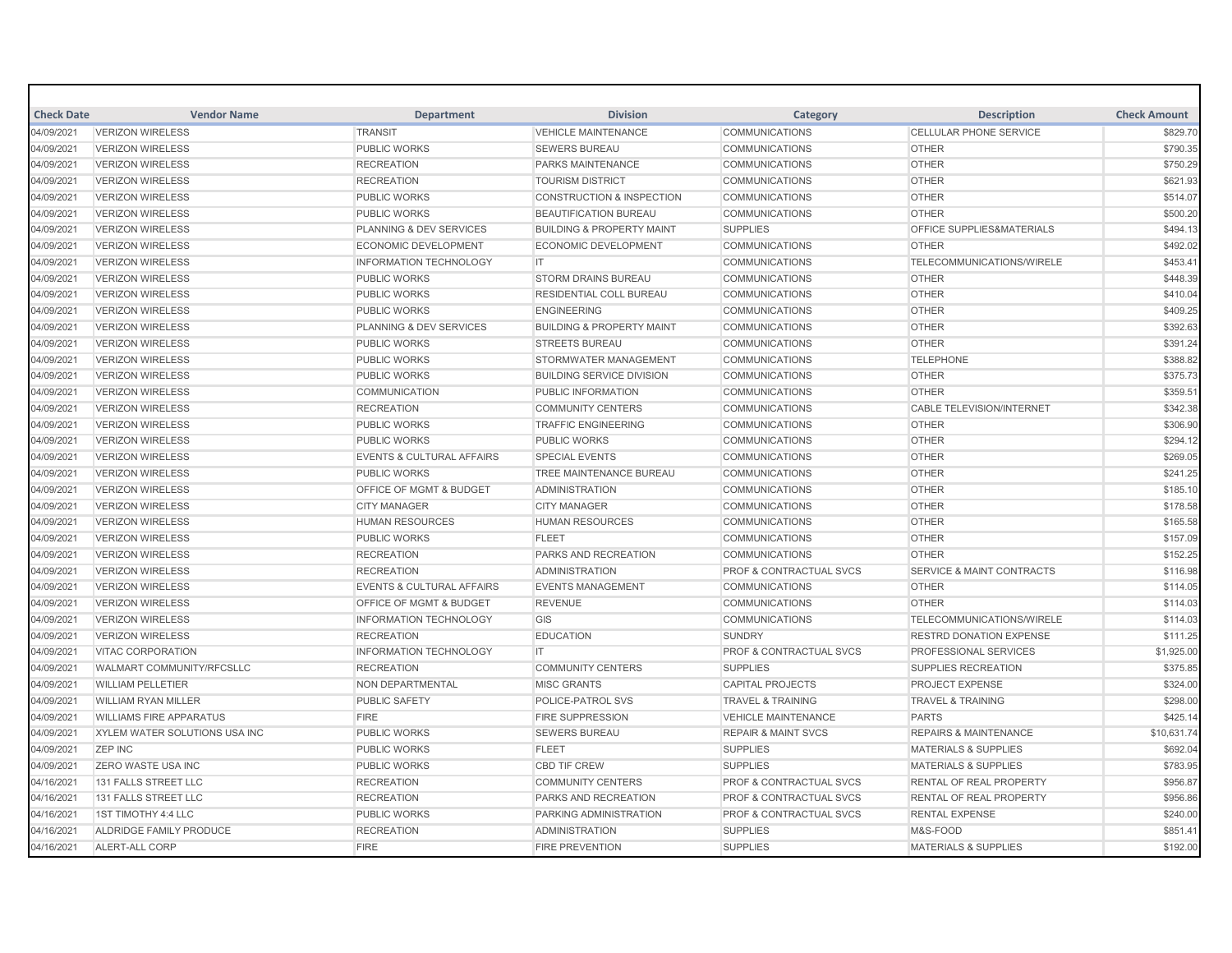| <b>Check Date</b>        | <b>Vendor Name</b>                                             | <b>Department</b>                                       | <b>Division</b>                                                | Category                                                     | <b>Description</b>                                          | <b>Check Amount</b>  |
|--------------------------|----------------------------------------------------------------|---------------------------------------------------------|----------------------------------------------------------------|--------------------------------------------------------------|-------------------------------------------------------------|----------------------|
| 04/16/2021               | ASE AUTOMOTIVE SERV EXCELLENCE                                 | <b>TRANSIT</b>                                          | <b>VEHICLE MAINTENANCE</b>                                     | <b>TRAVEL &amp; TRAINING</b>                                 | <b>TRAVEL &amp; TRAINING</b>                                | \$128.00             |
| 04/16/2021               | ASSOCIATION OF ZOO & AQUARIUMS                                 | <b>RECREATION</b>                                       | <b>ADMINISTRATION</b>                                          | <b>SUNDRY</b>                                                | DUES, SUBSCRIPTN, PUBLICATN                                 | \$100.00             |
| 04/16/2021               | AT&T                                                           | <b>INFORMATION TECHNOLOGY</b>                           | IT                                                             | <b>COMMUNICATIONS</b>                                        | <b>TELECOMMUNICATIONS/WIRELE</b>                            | \$12,106.51          |
| 04/16/2021               | AT & T MOBILITY                                                | <b>INFORMATION TECHNOLOGY</b>                           | IT.                                                            | <b>COMMUNICATIONS</b>                                        | TELECOMMUNICATIONS/WIRELE                                   | \$201.56             |
| 04/16/2021               | <b>BAGWELL FENCE COMPANY INC</b>                               | NON DEPARTMENTAL                                        | <b>CAPITAL PROJECTS</b>                                        | <b>CAPITAL PROJECTS</b>                                      | PROJECT EXPENSE                                             | \$4,768.00           |
| 04/16/2021               | <b>BONITZ</b>                                                  | <b>RECREATION</b>                                       | <b>COMMUNITY CENTERS</b>                                       | <b>SUPPLIES</b>                                              | <b>SUPPLIES COMMUNITY CENTER</b>                            | \$2,104.22           |
| 04/16/2021               | <b>BONJOUR CREPE</b>                                           | OFFICE OF MGMT & BUDGET                                 | <b>REVENUE</b>                                                 | <b>BUSINESS LICENSE(HOLDING)</b>                             | <b>REFUND BUSINESS LICENSE FEE</b>                          | \$794.56             |
| 04/16/2021               | <b>BOUND TREE MEDICAL LLC</b>                                  | <b>FIRE</b>                                             | <b>FIRE SUPPRESSION</b>                                        | <b>SUPPLIES</b>                                              | OTHER MEDICAL SUPPLIES                                      | \$535.71             |
| 04/16/2021               | <b>BOUND TREE MEDICAL LLC</b>                                  | <b>FIRE</b>                                             | <b>FIRE SERVICES</b>                                           | <b>SUPPLIES</b>                                              | <b>MATERIALS &amp; SUPPLIES</b>                             | \$207.23             |
| 04/16/2021               | <b>BRAVO1 PROTECTION</b>                                       | <b>PUBLIC WORKS</b>                                     | PARKING ADMINISTRATION                                         | <b>PROF &amp; CONTRACTUAL SVCS</b>                           | <b>SERVICE &amp; MAINT CONTRACTS</b>                        | \$1,625.25           |
| 04/16/2021               | BRIDGESTONE AMERICAS TIRE OPERATION                            | <b>TRANSIT</b>                                          | <b>FIXED ROUTE</b>                                             | <b>VEHICLE MAINTENANCE</b>                                   | <b>TIRES AND TUBES</b>                                      | \$15,515.10          |
| 04/16/2021               | BROWN AND CALDWELL (COLUMBIA)                                  | <b>OFFICE OF MGMT &amp; BUDGET</b>                      | <b>REVENUE</b>                                                 | <b>BUSINESS LICENSE(HOLDING)</b>                             | <b>REFUND BUSINESS LICENSE FEE</b>                          | \$180.00             |
| 04/16/2021               | <b>BWI COMPANIES INC</b>                                       | <b>RECREATION</b>                                       | <b>TOURISM DISTRICT</b>                                        | <b>SUPPLIES</b>                                              | <b>MATERIALS &amp; SUPPLIES</b>                             | \$607.16             |
|                          |                                                                |                                                         |                                                                | <b>SUPPLIES</b>                                              |                                                             |                      |
| 04/16/2021<br>04/16/2021 | <b>BWI COMPANIES INC</b><br>CALIFORNIA STATE DISBURSEMENT UNIT | <b>RECREATION</b><br><b>OFFICE OF MGMT &amp; BUDGET</b> | PARKS MAINTENANCE<br><b>ACCOUNTING</b>                         | PR-WH                                                        | <b>MATERIALS &amp; SUPPLIES</b><br><b>GARNISHMENTS</b>      | \$351.62<br>\$124.60 |
|                          |                                                                |                                                         |                                                                | <b>PETTY CASH</b>                                            |                                                             | \$700.00             |
| 04/16/2021               | CAMERON CAMPBELL WORKING CASH<br>CAMPBELL OIL COMPANY          | <b>EVENTS &amp; CULTURAL AFFAIRS</b>                    | <b>EVENTS MANAGEMENT</b><br><b>FLEET</b>                       | <b>VEHICLE MAINTENANCE</b>                                   | <b>WORKING CASH</b>                                         |                      |
| 04/16/2021               |                                                                | <b>PUBLIC WORKS</b>                                     |                                                                |                                                              | <b>FUEL</b>                                                 | \$16,376.69          |
| 04/16/2021               | CAMPBELL-BROWN INC                                             | <b>TRANSIT</b>                                          | <b>VEHICLE MAINTENANCE</b>                                     | <b>VEHICLE MAINTENANCE</b>                                   | <b>SMALL PARTS</b>                                          | \$169.18             |
| 04/16/2021               | <b>CAPITOL POWER GROUP LLC</b>                                 | <b>INFORMATION TECHNOLOGY</b>                           | IT                                                             | <b>PROF &amp; CONTRACTUAL SVCS</b>                           | <b>SERVICE &amp; MAINT CONTRACTS</b>                        | \$1,687.52           |
| 04/16/2021               | CAROLINA ELEVATOR SERVICE INC                                  | <b>PUBLIC WORKS</b>                                     | <b>BUILDING SERVICE DIVISION</b>                               | <b>REPAIR &amp; MAINT SVCS</b>                               | <b>REPAIRS &amp; MAINTENANCE</b>                            | \$663.10             |
| 04/16/2021               | <b>CAROLINA TIME &amp; PARKING GROUP</b>                       | <b>PUBLIC WORKS</b>                                     | <b>COMMONS GARAGE</b>                                          | <b>PROF &amp; CONTRACTUAL SVCS</b>                           | <b>SERVICE &amp; MAINT CONTRACTS</b>                        | \$393.22             |
| 04/16/2021               | CAROLINA TIME & PARKING GROUP                                  | <b>PUBLIC WORKS</b>                                     | <b>CHURCH STREET GARAGE</b>                                    | <b>PROF &amp; CONTRACTUAL SVCS</b>                           | <b>SERVICE &amp; MAINT CONTRACTS</b>                        | \$392.83             |
| 04/16/2021               | <b>CAROLINA TIME &amp; PARKING GROUP</b>                       | <b>PUBLIC WORKS</b>                                     | <b>LIBERTY SQUARE GARAGE</b>                                   | <b>PROF &amp; CONTRACTUAL SVCS</b>                           | <b>SERVICE &amp; MAINT CONTRACTS</b>                        | \$392.83             |
| 04/16/2021               | <b>CAROLINA TIME &amp; PARKING GROUP</b>                       | <b>PUBLIC WORKS</b>                                     | <b>RIVER STREET GARAGE</b>                                     | <b>PROF &amp; CONTRACTUAL SVCS</b>                           | <b>SERVICE &amp; MAINT CONTRACTS</b>                        | \$392.83             |
| 04/16/2021               | CAROLINA TIME & PARKING GROUP                                  | <b>PUBLIC WORKS</b>                                     | RIVERPLACE GARAGE                                              | <b>PROF &amp; CONTRACTUAL SVCS</b>                           | <b>SERVICE &amp; MAINT CONTRACTS</b>                        | \$392.83             |
| 04/16/2021               | CAROLINA TIME & PARKING GROUP                                  | <b>PUBLIC WORKS</b>                                     | N LAURENS ST GARAGE                                            | <b>PROF &amp; CONTRACTUAL SVCS</b>                           | <b>SERVICE &amp; MAINT CONTRACTS</b>                        | \$392.83             |
| 04/16/2021               | <b>CAROLINA TIME &amp; PARKING GROUP</b>                       | <b>PUBLIC WORKS</b>                                     | <b>ONE GARAGE</b>                                              | <b>PROF &amp; CONTRACTUAL SVCS</b>                           | <b>SERVICE &amp; MAINT CONTRACTS</b>                        | \$392.83             |
| 04/16/2021               | <b>CAROLINA TIME &amp; PARKING GROUP</b>                       | <b>PUBLIC WORKS</b>                                     | S. SPRING STREET GARAGE                                        | <b>PROF &amp; CONTRACTUAL SVCS</b>                           | <b>SERVICE &amp; MAINT CONTRACTS</b>                        | \$392.83             |
| 04/16/2021               | CAROLINA TIME & PARKING GROUP                                  | <b>PUBLIC WORKS</b>                                     | <b>BROAD STREET GARAGE</b>                                     | <b>PROF &amp; CONTRACTUAL SVCS</b>                           | <b>SERVICE &amp; MAINT CONTRACTS</b>                        | \$392.83             |
| 04/16/2021               | <b>CAROLINA TIME &amp; PARKING GROUP</b>                       | <b>PUBLIC WORKS</b>                                     | RICHARDSON STREET GARAGE                                       | <b>PROF &amp; CONTRACTUAL SVCS</b>                           | <b>SERVICE &amp; MAINT CONTRACTS</b>                        | \$392.83             |
| 04/16/2021               | CAROLINA TIME & PARKING GROUP                                  | <b>PUBLIC WORKS</b>                                     | POINSETT GARAGE                                                | <b>PROF &amp; CONTRACTUAL SVCS</b>                           | <b>SERVICE &amp; MAINT CONTRACTS</b>                        | \$392.83             |
| 04/16/2021               | CARSON'S NUT-BOLT & TOOL CO INC                                | <b>PUBLIC WORKS</b>                                     | <b>BUILDING SERVICE DIVISION</b>                               | <b>SUPPLIES</b>                                              | <b>MATERIALS &amp; SUPPLIES</b>                             | \$234.32             |
| 04/16/2021               | CBRE                                                           | <b>PUBLIC WORKS</b>                                     | PARKING ADMINISTRATION<br><b>BUILDING &amp; PROPERTY MAINT</b> | <b>ESCROW DEPOSITS</b><br><b>PROF &amp; CONTRACTUAL SVCS</b> | <b>REFUND PARKING DEPOSIT</b><br><b>TEMP PERSONNEL SVCS</b> | \$213.40             |
| 04/16/2021               | <b>CC&amp;I SERVICES LLC</b>                                   | PLANNING & DEV SERVICES                                 |                                                                |                                                              |                                                             | \$1,740.00           |
| 04/16/2021               | <b>CELLEBRITE USA INC</b>                                      | <b>PUBLIC SAFETY</b>                                    | POLICE-PATROL SVS                                              | <b>PROF &amp; CONTRACTUAL SVCS</b>                           | <b>SERVICE &amp; MAINT CONTRACTS</b>                        | \$4,300.00           |
| 04/16/2021               | <b>CENTRAL MOVING &amp; STORAGE</b>                            | NON DEPARTMENTAL                                        | <b>MISC GRANTS</b>                                             | <b>CAPITAL PROJECTS</b>                                      | <b>PROJECT EXPENSE</b>                                      | \$10,084.00          |
| 04/16/2021               | CHARTER COMMUNICATIONS                                         | <b>INFORMATION TECHNOLOGY</b>                           | IT.                                                            | <b>COMMUNICATIONS</b>                                        | <b>CABLE TELEVISION/INTERNET</b>                            | \$14,231.61          |
| 04/16/2021               | <b>CHARTER COMMUNICATIONS</b>                                  | <b>PUBLIC WORKS</b>                                     | PARKING ADMINISTRATION                                         | <b>COMMUNICATIONS</b>                                        | <b>CABLE TELEVISION/INTERNET</b>                            | \$1,961.19           |
| 04/16/2021               | <b>CHARTER COMMUNICATIONS</b>                                  | NON DEPARTMENTAL                                        | <b>CAPITAL PROJECTS</b>                                        | <b>CAPITAL PROJECTS</b>                                      | <b>PROJECT MANAGEMENT</b>                                   | \$1,689.10           |
| 04/16/2021               | <b>CHARTER COMMUNICATIONS</b>                                  | <b>PUBLIC WORKS</b>                                     | <b>SEWERS BUREAU</b>                                           | COMMUNICATIONS                                               | <b>CABLE TELEVISION/INTERNET</b>                            | \$463.63             |
| 04/16/2021               | CHARTER COMMUNICATIONS                                         | <b>PUBLIC WORKS</b>                                     | <b>FLEET</b>                                                   | <b>COMMUNICATIONS</b>                                        | <b>CABLE TELEVISION/INTERNET</b>                            | \$463.63             |
| 04/16/2021               | <b>CHARTER COMMUNICATIONS</b>                                  | <b>PUBLIC WORKS</b>                                     | <b>RESIDENTIAL COLL BUREAU</b>                                 | <b>COMMUNICATIONS</b>                                        | <b>CABLE TELEVISION/INTERNET</b>                            | \$463.63             |
| 04/16/2021               | <b>CHARTER COMMUNICATIONS</b>                                  | PUBLIC WORKS                                            | <b>STORM DRAINS BUREAU</b>                                     | <b>COMMUNICATIONS</b>                                        | <b>CABLE TELEVISION/INTERNET</b>                            | \$463.63             |
| 04/16/2021               | <b>CHARTER COMMUNICATIONS</b>                                  | <b>FIRE</b>                                             | <b>FIRE SUPPRESSION</b>                                        | <b>COMMUNICATIONS</b>                                        | <b>CABLE TELEVISION/INTERNET</b>                            | \$252.44             |
| 04/16/2021               | <b>CHEMTEK INC</b>                                             | <b>PUBLIC WORKS</b>                                     | <b>STREETS BUREAU</b>                                          | <b>SUPPLIES</b>                                              | <b>MATERIALS &amp; SUPPLIES</b>                             | \$1,610.04           |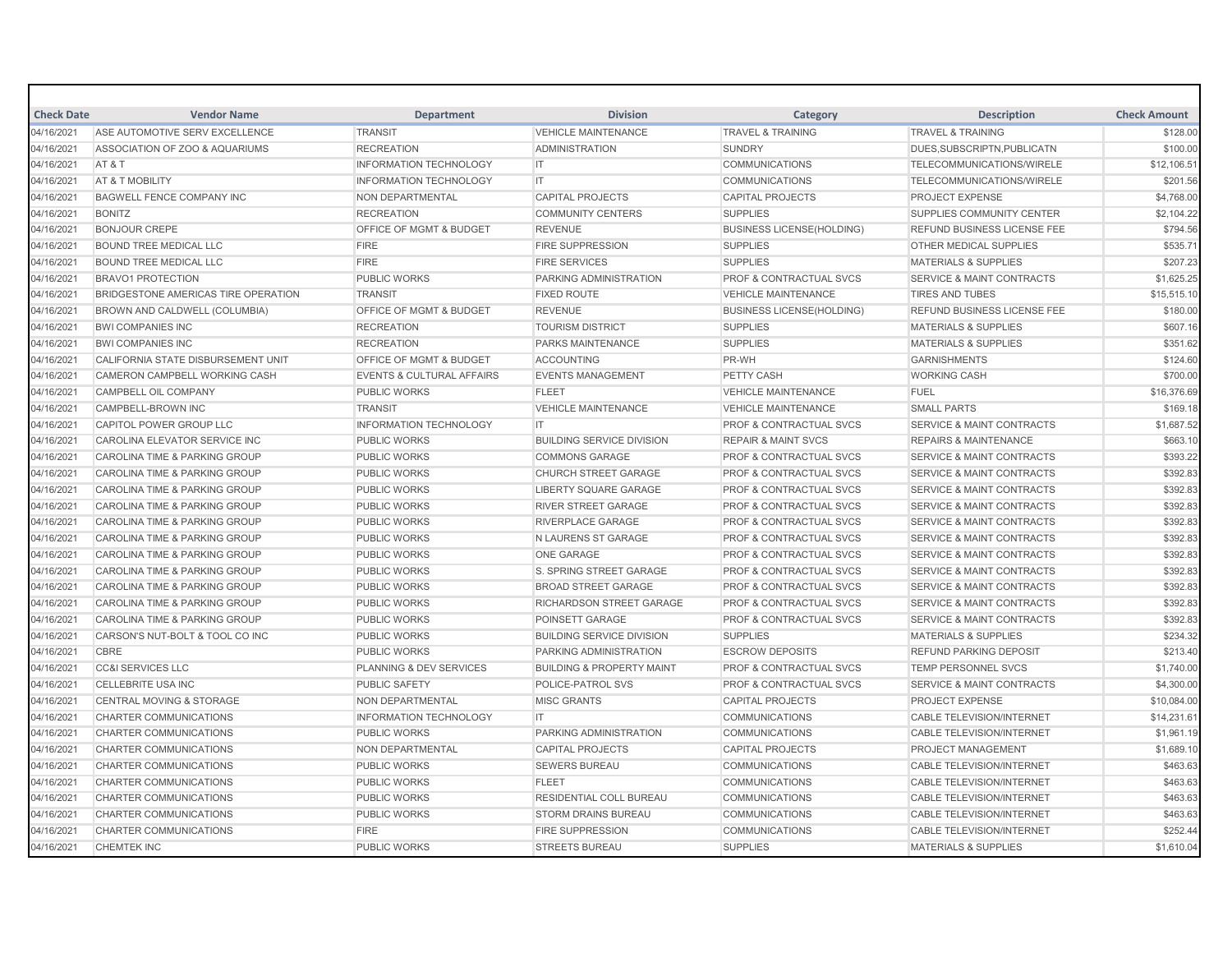| <b>Check Date</b> | <b>Vendor Name</b>                  | <b>Department</b>                  | <b>Division</b>                      | Category                           | <b>Description</b>                   | <b>Check Amount</b> |
|-------------------|-------------------------------------|------------------------------------|--------------------------------------|------------------------------------|--------------------------------------|---------------------|
| 04/16/2021        | <b>CHRISTOPHER MATTERN</b>          | <b>CITY MANAGER</b>                | UTILITY UNDERGROUNDING FU            | <b>SUNDRY</b>                      | METER BOX CONVERSIONS                | \$300.00            |
| 04/16/2021        | <b>CHRISTOPHER SALTERS</b>          | PLANNING & DEV SERVICES            | <b>BUILDING &amp; PROPERTY MAINT</b> | <b>TRAVEL &amp; TRAINING</b>       | <b>LOCAL TRANSPORTATION</b>          | \$412.16            |
| 04/16/2021        | <b>CHRISTOPHER WHITTAKER</b>        | PLANNING & DEV SERVICES            | <b>BUILDING &amp; PROPERTY MAINT</b> | <b>TRAVEL &amp; TRAINING</b>       | <b>LOCAL TRANSPORTATION</b>          | \$385.84            |
| 04/16/2021        | <b>CINTAS</b>                       | <b>PUBLIC WORKS</b>                | <b>BUILDING SERVICE DIVISION</b>     | <b>SUPPLIES</b>                    | <b>SAFETY CLOTHING</b>               | \$1,491.81          |
| 04/16/2021        | <b>CINTAS</b>                       | <b>PUBLIC WORKS</b>                | <b>FLEET</b>                         | <b>SUPPLIES</b>                    | <b>CLOTHING &amp; UNIFORMS</b>       | \$498.64            |
| 04/16/2021        | CITY ARBORIST LLC, THE              | <b>PUBLIC WORKS</b>                | TREE MAINTENANCE BUREAU              | <b>PROF &amp; CONTRACTUAL SVCS</b> | <b>SERVICE &amp; MAINT CONTRACTS</b> | \$4,800.00          |
| 04/16/2021        | <b>CITY OF GREENVILLE</b>           | Z <sub>O</sub> O                   | Z <sub>O</sub> O                     | <b>TAX LIABILITIES</b>             | <b>HOSPITALITY TAXES</b>             | \$245.42            |
| 04/16/2021        | CITY OF GREENVILLE REV PETTY CASH   | <b>FIRE</b>                        | <b>FIRE SUPPRESSION</b>              | <b>SUPPLIES</b>                    | <b>MATERIALS &amp; SUPPLIES</b>      | \$171.69            |
| 04/16/2021        | <b>COMMERCE CLUB</b>                | <b>PUBLIC WORKS</b>                | PARKING ADMINISTRATION               | <b>ESCROW DEPOSITS</b>             | <b>REFUND PARKING DEPOSIT</b>        | \$144.00            |
| 04/16/2021        | <b>COMMUNITY JOURNALS LLC</b>       | <b>FIRE</b>                        | <b>FIRE</b>                          | <b>PROF &amp; CONTRACTUAL SVCS</b> | PROFESSIONAL SERVICES                | \$500.00            |
| 04/16/2021        | CONCRETE SUPPLY COMPANY LLC         | <b>PUBLIC WORKS</b>                | <b>STREETS BUREAU</b>                | <b>SUPPLIES</b>                    | <b>MATERIALS &amp; SUPPLIES</b>      | \$2,530.75          |
| 04/16/2021        | CORBIN TURF & ORNAMENTAL SUPPLY INC | <b>RECREATION</b>                  | <b>TOURISM DISTRICT</b>              | <b>SUPPLIES</b>                    | <b>MATERIALS &amp; SUPPLIES</b>      | \$490.25            |
| 04/16/2021        | <b>COVETRUS NORTH AMERICA</b>       | <b>RECREATION</b>                  | <b>ADMINISTRATION</b>                | <b>SUPPLIES</b>                    | M&S-VETERINARY                       | \$440.79            |
| 04/16/2021        | <b>COVETRUS NORTH AMERICA</b>       | <b>RECREATION</b>                  | <b>ADMINISTRATION</b>                | <b>SUPPLIES</b>                    | M&S-MEDICINE                         | \$246.57            |
| 04/16/2021        | <b>CUMMINS ATLANTIC</b>             | PUBLIC WORKS                       | <b>FLEET</b>                         | <b>VEHICLE MAINTENANCE</b>         | <b>OUTSIDE REPAIRS</b>               | \$2,625.08          |
| 04/16/2021        | DAVIS & FLOYD INC                   | NON DEPARTMENTAL                   | <b>CAPITAL PROJECTS</b>              | <b>CAPITAL PROJECTS</b>            | PLANNING/DESIGN                      | \$900.75            |
| 04/16/2021        | <b>DELL MARKETING LP</b>            | <b>INFORMATION TECHNOLOGY</b>      | <b>IT</b>                            | <b>MIS PROJECTS</b>                | <b>PCS/UPGRADES</b>                  | \$3,739.66          |
| 04/16/2021        | <b>DESIGNLAB INC</b>                | <b>PUBLIC SAFETY</b>               | POLICE-PATROL SVS                    | <b>SUPPLIES</b>                    | <b>CLOTHING &amp; UNIFORMS</b>       | \$1,207.38          |
| 04/16/2021        | <b>DIRECTV</b>                      | <b>FIRE</b>                        | <b>FIRE SUPPRESSION</b>              | <b>COMMUNICATIONS</b>              | <b>CABLE TELEVISION/INTERNET</b>     | \$148.38            |
| 04/16/2021        | DUCK COMPANY, THE                   | <b>RECREATION</b>                  | <b>PUBLIC SERVICES</b>               | <b>SUPPLIES</b>                    | <b>SALE GIFTS</b>                    | \$6,291.27          |
| 04/16/2021        | <b>E C I MANAGEMENT</b>             | OFFICE OF MGMT & BUDGET            | <b>REVENUE</b>                       | <b>BUSINESS LICENSE(HOLDING)</b>   | <b>REFUND BUSINESS LICENSE FEE</b>   | \$490.91            |
| 04/16/2021        | <b>EFAX CORPORATE</b>               | <b>INFORMATION TECHNOLOGY</b>      | IT.                                  | <b>COMMUNICATIONS</b>              | <b>TELECOMMUNICATIONS/WIRELE</b>     | \$665.00            |
| 04/16/2021        | <b>EMEDIA GROUP INC</b>             | <b>TRANSIT</b>                     | <b>VEHICLE MAINTENANCE</b>           | <b>VEHICLE MAINTENANCE</b>         | <b>PARTS</b>                         | \$1,320.59          |
| 04/16/2021        | <b>FEDERAL EXPRESS CORP</b>         | PUBLIC SAFETY                      | POLICE-PATROL SVS                    | <b>SUNDRY</b>                      | <b>MISCELLANEOUS</b>                 | \$219.50            |
| 04/16/2021        | <b>FEDERAL EXPRESS CORP</b>         | <b>RECREATION</b>                  | <b>ADMINISTRATION</b>                | <b>COMMUNICATIONS</b>              | <b>POSTAGE</b>                       | \$104.89            |
| 04/16/2021        | <b>FERGUSON ENTERPRISES INC</b>     | <b>PUBLIC WORKS</b>                | <b>BUILDING SERVICE DIVISION</b>     | <b>SUPPLIES</b>                    | <b>MATERIALS &amp; SUPPLIES</b>      | \$612.07            |
| 04/16/2021        | <b>FIESTA</b>                       | <b>RECREATION</b>                  | <b>PUBLIC SERVICES</b>               | <b>SUPPLIES</b>                    | <b>SALE GIFTS</b>                    | \$2,835.29          |
| 04/16/2021        | <b>FIREBIRDS WOOD FIRED GRILL</b>   | <b>OFFICE OF MGMT &amp; BUDGET</b> | <b>REVENUE</b>                       | <b>BUSINESS LICENSE(HOLDING)</b>   | <b>REFUND BUSINESS LICENSE FEE</b>   | \$152.54            |
| 04/16/2021        | <b>FLINT EQUIPMENT CO</b>           | <b>PUBLIC WORKS</b>                | <b>FLEET</b>                         | <b>VEHICLE MAINTENANCE</b>         | <b>OUTSIDE REPAIRS</b>               | \$148.20            |
| 04/16/2021        | <b>FLSDU</b>                        | OFFICE OF MGMT & BUDGET            | <b>ACCOUNTING</b>                    | PR-WH                              | <b>GARNISHMENTS</b>                  | \$113.08            |
| 04/16/2021        | FORMS AND SURFACES INC              | <b>PUBLIC WORKS</b>                | <b>BUILDING SERVICE DIVISION</b>     | <b>SUPPLIES</b>                    | <b>MATERIALS &amp; SUPPLIES</b>      | \$793.94            |
| 04/16/2021        | FRIENDS OF THE REEDY RIVER, INC.    | <b>PUBLIC WORKS</b>                | STORMWATER MANAGEMENT                | <b>PROF &amp; CONTRACTUAL SVCS</b> | PROFESSIONAL SERVICES                | \$3,696.37          |
| 04/16/2021        | <b>G C A EDUCATION SERVICES INC</b> | <b>OFFICE OF MGMT &amp; BUDGET</b> | <b>REVENUE</b>                       | <b>BUSINESS LICENSE(HOLDING)</b>   | <b>REFUND BUSINESS LICENSE FEE</b>   | \$1,417.08          |
| 04/16/2021        | <b>GARDENS AT EASTSIDE</b>          | OFFICE OF MGMT & BUDGET            | <b>REVENUE</b>                       | <b>BUSINESS LICENSE(HOLDING)</b>   | <b>REFUND BUSINESS LICENSE FEE</b>   | \$1,144.35          |
| 04/16/2021        | <b>GFOASC</b>                       | OFFICE OF MGMT & BUDGET            | <b>ACCOUNTING</b>                    | <b>TRAVEL &amp; TRAINING</b>       | <b>TRAVEL &amp; TRAINING</b>         | \$115.00            |
| 04/16/2021        | <b>GILLIG LLC</b>                   | <b>TRANSIT</b>                     | <b>VEHICLE MAINTENANCE</b>           | <b>VEHICLE MAINTENANCE</b>         | <b>PARTS</b>                         | \$3,965.45          |
| 04/16/2021        | <b>GILLIG LLC</b>                   | <b>TRANSIT</b>                     | <b>VEHICLE MAINTENANCE</b>           | <b>VEHICLE MAINTENANCE</b>         | <b>SMALL PARTS</b>                   | \$682.33            |
| 04/16/2021        | <b>GMV SYNCROMATICS</b>             | <b>TRANSIT</b>                     | <b>DEMAND RESPONSE</b>               | <b>COMMUNICATIONS</b>              | <b>CABLE TELEVISION/INTERNET</b>     | \$141.61            |
| 04/16/2021        | GRAINGER 803858935                  | <b>PUBLIC WORKS</b>                | POINSETT GARAGE                      | <b>REPAIR &amp; MAINT SVCS</b>     | <b>REPAIRS &amp; MAINTENANCE</b>     | \$452.89            |
| 04/16/2021        | <b>GRAINGER 803858935</b>           | <b>PUBLIC WORKS</b>                | <b>BUILDING SERVICE DIVISION</b>     | <b>SUPPLIES</b>                    | <b>MATERIALS &amp; SUPPLIES</b>      | \$121.72            |
| 04/16/2021        | <b>GREENVILLE ARENA DISTRICT</b>    | <b>PUBLIC WORKS</b>                | <b>PARKING LOTS</b>                  | <b>PROF &amp; CONTRACTUAL SVCS</b> | <b>REVENUE SHARING BSWA</b>          | \$8,843.00          |
| 04/16/2021        | <b>GREENVILLE COUNTY</b>            | <b>OFFICE OF MGMT &amp; BUDGET</b> | <b>REVENUE</b>                       | <b>HOSPITALITY TAX</b>             | <b>COUNTY HOLD HARMLESS HTAX</b>     | \$107,866.70        |
| 04/16/2021        | GREENVILLE OFFICE SUPPLY CO INC     | <b>RECREATION</b>                  | PARKS MAINTENANCE                    | <b>SUPPLIES</b>                    | <b>OFFICE SUPPLIES&amp;MATERIALS</b> | \$142.25            |
| 04/16/2021        | <b>GREENVILLE TREE CO LLC</b>       | <b>PUBLIC WORKS</b>                | TREE MAINTENANCE BUREAU              | <b>PROF &amp; CONTRACTUAL SVCS</b> | <b>SERVICE &amp; MAINT CONTRACTS</b> | \$3,000.00          |
| 04/16/2021        | <b>GREENVILLE WATER</b>             | <b>PUBLIC WORKS</b>                | <b>BUILDING SERVICE DIVISION</b>     | <b>UTILITIES</b>                   | <b>OTHER</b>                         | \$3,302.40          |
|                   |                                     |                                    |                                      |                                    |                                      |                     |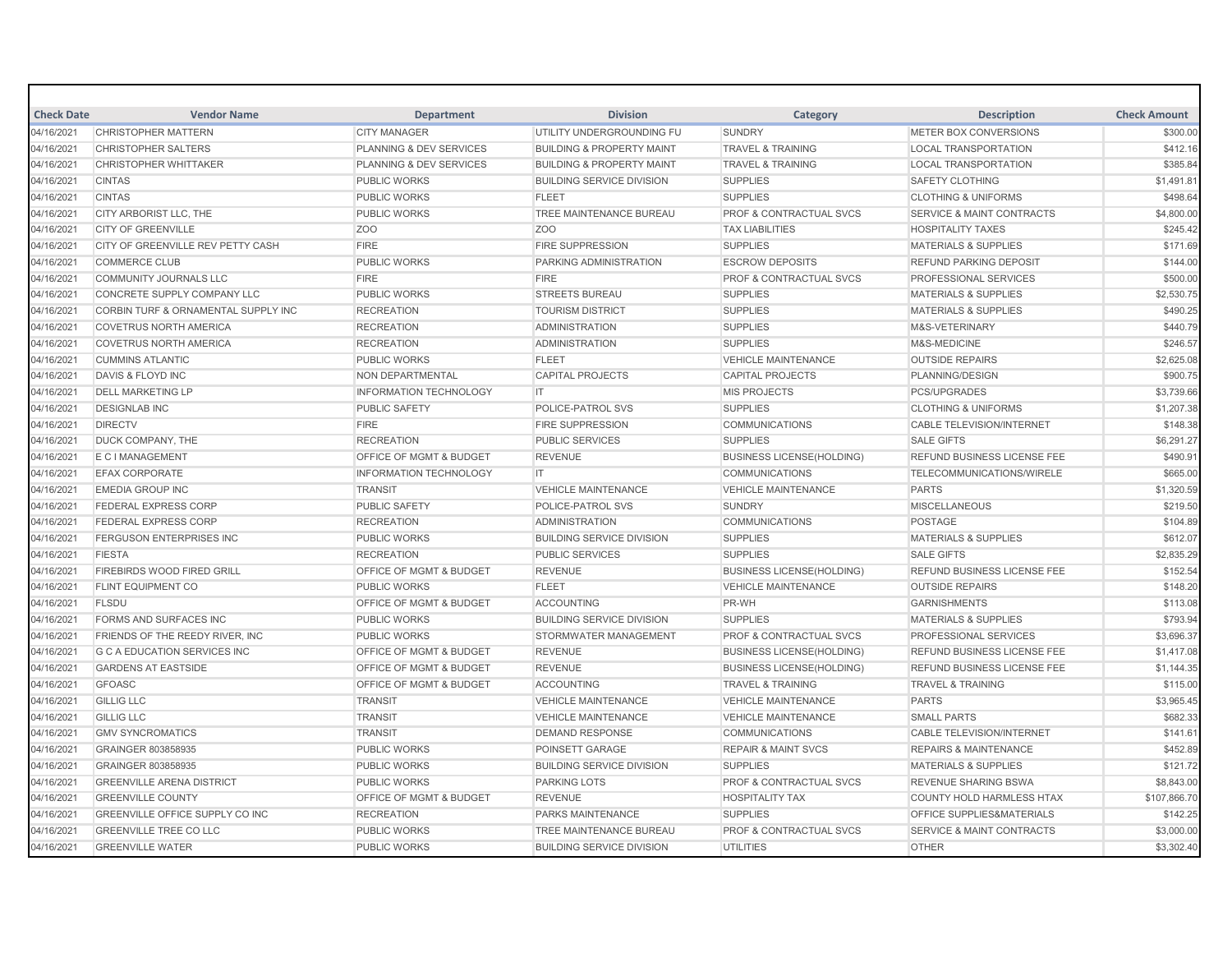| <b>Check Date</b> | <b>Vendor Name</b>                    | <b>Department</b>                    | <b>Division</b>                      | Category                           | <b>Description</b>                   | <b>Check Amount</b> |
|-------------------|---------------------------------------|--------------------------------------|--------------------------------------|------------------------------------|--------------------------------------|---------------------|
| 04/16/2021        | <b>GREENVILLE WATER</b>               | <b>TRANSIT</b>                       | <b>NON VEHICLE MAINTENANCE</b>       | <b>UTILITIES</b>                   | <b>WATER/WASTEWATER</b>              | \$338.08            |
| 04/16/2021        | <b>GREENVILLE ZOO FOUNDATION</b>      | <b>NON DEPARTMENTAL</b>              | <b>CAPITAL PROJECTS</b>              | <b>CAPITAL PROJECTS</b>            | <b>EQUIPMENT</b>                     | \$3,200.00          |
| 04/16/2021        | <b>GREENWORKS RECYLING INC</b>        | <b>PUBLIC WORKS</b>                  | <b>BEAUTIFICATION BUREAU</b>         | <b>SUPPLIES</b>                    | <b>MATERIALS &amp; SUPPLIES</b>      | \$6,121.50          |
| 04/16/2021        | <b>GULF STATES DISTRIBUTORS INC</b>   | <b>PUBLIC SAFETY</b>                 | POLICE-PATROL SVS                    | <b>SUPPLIES</b>                    | <b>AMMUNITION</b>                    | \$877.20            |
| 04/16/2021        | <b>HAT TRICK FARM</b>                 | <b>RECREATION</b>                    | <b>ADMINISTRATION</b>                | <b>SUPPLIES</b>                    | M&S-FOOD                             | \$227.50            |
| 04/16/2021        | HENRY SCHEIN INC MEDICAL DIVISION     | <b>PUBLIC SAFETY</b>                 | POLICE-PATROL SVS                    | <b>SUPPLIES</b>                    | <b>MATERIALS &amp; SUPPLIES</b>      | \$473.66            |
| 04/16/2021        | <b>HERSHEY CREAMERY COMPANY</b>       | <b>RECREATION</b>                    | <b>PUBLIC SERVICES</b>               | <b>SUPPLIES</b>                    | <b>SALE CONCESSIONS</b>              | \$1,152.01          |
| 04/16/2021        | HOME DEPOT CREDIT SERVICE 5906        | <b>PUBLIC WORKS</b>                  | <b>BUILDING SERVICE DIVISION</b>     | <b>SUPPLIES</b>                    | <b>MATERIALS &amp; SUPPLIES</b>      | \$152.88            |
| 04/16/2021        | HOME DEPOT CREDIT SERVICE 5914        | NON DEPARTMENTAL                     | <b>CAPITAL PROJECTS</b>              | <b>CAPITAL PROJECTS</b>            | <b>EQUIPMENT</b>                     | \$2,257.55          |
| 04/16/2021        | <b>HOME DEPOT PRO</b>                 | <b>RECREATION</b>                    | PARKS AND RECREATION                 | <b>SUPPLIES</b>                    | <b>MATERIALS &amp; SUPPLIES</b>      | \$1,669.39          |
| 04/16/2021        | HOME DEPOT PRO                        | <b>TRANSIT</b>                       | <b>NON VEHICLE MAINTENANCE</b>       | <b>SUPPLIES</b>                    | <b>JANITORIAL SUPPLIES</b>           | \$301.90            |
| 04/16/2021        | <b>HOOVER BUILDINGS INC</b>           | NON DEPARTMENTAL                     | <b>CAPITAL PROJECTS</b>              | <b>CAPITAL PROJECTS</b>            | <b>CONSTRUCTION</b>                  | \$22,559.00         |
| 04/16/2021        | <b>I/O SOLUTIONS INC</b>              | <b>HUMAN RESOURCES</b>               | <b>HUMAN RESOURCES</b>               | <b>PROF &amp; CONTRACTUAL SVCS</b> | <b>PROFESSIONAL SERVICES</b>         | \$200.00            |
| 04/16/2021        | <b>IDEXX LABORATORIES</b>             | <b>RECREATION</b>                    | <b>ADMINISTRATION</b>                | PROF & CONTRACTUAL SVCS            | <b>PROFESSIONAL SERVICES</b>         | \$448.28            |
| 04/16/2021        | <b>INTERIOR ELEMENTS</b>              | OFFICE OF MGMT & BUDGET              | <b>REVENUE</b>                       | <b>BUSINESS LICENSE(HOLDING)</b>   | REFUND BUSINESS LICENSE FEE          | \$135.76            |
| 04/16/2021        | <b>INTERNAL REVENUE SERVICE</b>       | OFFICE OF MGMT & BUDGET              | <b>ACCOUNTING</b>                    | PR-WH                              | <b>GARNISHMENTS</b>                  | \$150.00            |
| 04/16/2021        | <b>INTERNATIONAL CODE COUNCIL INC</b> | PLANNING & DEV SERVICES              | <b>BUILDING &amp; PROPERTY MAINT</b> | <b>SUPPLIES</b>                    | OFFICE SUPPLIES&MATERIALS            | \$475.89            |
| 04/16/2021        | <b>IRON CONTAINER LLC</b>             | <b>PUBLIC WORKS</b>                  | <b>RESIDENTIAL COLL BUREAU</b>       | <b>SUPPLIES</b>                    | M&S-CARTS                            | \$13,775.94         |
| 04/16/2021        | <b>IRON MOUNTAIN 27128</b>            | <b>PUBLIC SAFETY</b>                 | POLICE-PATROL SVS                    | <b>SUPPLIES</b>                    | <b>MATERIALS &amp; SUPPLIES</b>      | \$496.12            |
| 04/16/2021        | <b>IRON MOUNTAIN 27128</b>            | <b>MUNICIPAL COURT</b>               | <b>MUNICIPAL COURT</b>               | <b>PROF &amp; CONTRACTUAL SVCS</b> | <b>PROFESSIONAL SERVICES</b>         | \$277.31            |
| 04/16/2021        | <b>IRON MOUNTAIN 27129</b>            | <b>INFORMATION TECHNOLOGY</b>        | IT.                                  | <b>PROF &amp; CONTRACTUAL SVCS</b> | <b>SERVICE &amp; MAINT CONTRACTS</b> | \$637.91            |
| 04/16/2021        | <b>IVEY COMMUNICATIONS INC</b>        | <b>PUBLIC WORKS</b>                  | POINSETT GARAGE                      | <b>SUPPLIES</b>                    | <b>MATERIALS &amp; SUPPLIES</b>      | \$6,697.42          |
| 04/16/2021        | <b>IVEY COMMUNICATIONS INC</b>        | <b>PUBLIC WORKS</b>                  | <b>COMMONS GARAGE</b>                | <b>SUPPLIES</b>                    | <b>MATERIALS &amp; SUPPLIES</b>      | \$5,287.97          |
| 04/16/2021        | <b>IVEY COMMUNICATIONS INC</b>        | <b>PUBLIC WORKS</b>                  | S. SPRING STREET GARAGE              | <b>SUPPLIES</b>                    | <b>MATERIALS &amp; SUPPLIES</b>      | \$4,703.56          |
| 04/16/2021        | <b>IVEY COMMUNICATIONS INC</b>        | <b>PUBLIC WORKS</b>                  | <b>CHURCH STREET GARAGE</b>          | <b>SUPPLIES</b>                    | <b>MATERIALS &amp; SUPPLIES</b>      | \$3,532.73          |
| 04/16/2021        | <b>IVEY COMMUNICATIONS INC</b>        | <b>INFORMATION TECHNOLOGY</b>        | IT.                                  | <b>REPAIR &amp; MAINT SVCS</b>     | <b>REPAIRS &amp; MAINTENANCE</b>     | \$1,275.00          |
| 04/16/2021        | <b>IVEY COMMUNICATIONS INC</b>        | <b>NON DEPARTMENTAL</b>              | <b>CAPITAL PROJECTS</b>              | <b>CAPITAL PROJECTS</b>            | <b>EQUIPMENT</b>                     | \$662.00            |
| 04/16/2021        | <b>JAMES PATRICK TIMMS</b>            | PLANNING & DEV SERVICES              | <b>BUILDING &amp; PROPERTY MAINT</b> | <b>TRAVEL &amp; TRAINING</b>       | <b>LOCAL TRANSPORTATION</b>          | \$537.60            |
| 04/16/2021        | JEFFREY WHITE                         | <b>COMMUNICATION</b>                 | PUBLIC INFORMATION                   | <b>PROF &amp; CONTRACTUAL SVCS</b> | <b>PROFESSIONAL SERVICES</b>         | \$150.00            |
| 04/16/2021        | JOAQUIN LAWN & LANDSCAPING SERVICES   | PLANNING & DEV SERVICES              | <b>BUILDING &amp; PROPERTY MAINT</b> | <b>PROF &amp; CONTRACTUAL SVCS</b> | <b>SERVICE &amp; MAINT CONTRACTS</b> | \$170.00            |
| 04/16/2021        | <b>JOEL PATTERSON</b>                 | PLANNING & DEV SERVICES              | <b>BUILDING &amp; PROPERTY MAINT</b> | <b>TRAVEL &amp; TRAINING</b>       | <b>LOCAL TRANSPORTATION</b>          | \$545.44            |
| 04/16/2021        | K & M INTERNATIONAL WILD REPUBLIC     | <b>RECREATION</b>                    | <b>PUBLIC SERVICES</b>               | <b>SUPPLIES</b>                    | <b>SALE GIFTS</b>                    | \$1,471.97          |
| 04/16/2021        | KENTUCKY CHILD SUPPORT ENFORCEMENT    | OFFICE OF MGMT & BUDGET              | <b>ACCOUNTING</b>                    | PR-WH                              | <b>GARNISHMENTS</b>                  | \$177.69            |
| 04/16/2021        | <b>KEVIN HUGHES</b>                   | PLANNING & DEV SERVICES              | <b>BUILDING &amp; PROPERTY MAINT</b> | <b>TRAVEL &amp; TRAINING</b>       | <b>LOCAL TRANSPORTATION</b>          | \$500.64            |
| 04/16/2021        | <b>KW BEVERAGE</b>                    | <b>EVENTS &amp; CULTURAL AFFAIRS</b> | <b>EVENTS MANAGEMENT</b>             | <b>SUPPLIES</b>                    | <b>M&amp;S-FOOD &amp; BEVERAGE</b>   | \$821.91            |
| 04/16/2021        | LA PARRILLA MEXICAN RESTAURANT        | OFFICE OF MGMT & BUDGET              | <b>REVENUE</b>                       | <b>BUSINESS LICENSE(HOLDING)</b>   | REFUND BUSINESS LICENSE FEE          | \$102.60            |
| 04/16/2021        | <b>LAMAR ADVERTISING</b>              | <b>RECREATION</b>                    | <b>PUBLIC SERVICES</b>               | <b>SUPPLIES</b>                    | <b>SUPPLIES PROMOTIONS</b>           | \$1,575.00          |
| 04/16/2021        | LANDSCAPE STRUCTURES INC              | NON DEPARTMENTAL                     | <b>CAPITAL PROJECTS</b>              | <b>CAPITAL PROJECTS</b>            | <b>CONSTRUCTION</b>                  | \$18,097.10         |
| 04/16/2021        | LANGUAGE HOUSE, THE                   | <b>HUMAN RESOURCES</b>               | <b>HUMAN RESOURCES</b>               | PROF & CONTRACTUAL SVCS            | <b>PROFESSIONAL SERVICES</b>         | \$120.00            |
| 04/16/2021        | LEXIPOL; PRAETORIAN DIGITAL           | <b>PUBLIC SAFETY</b>                 | POLICE-PATROL SVS                    | <b>PROF &amp; CONTRACTUAL SVCS</b> | <b>PROFESSIONAL SERVICES</b>         | \$12,595.85         |
| 04/16/2021        | LEXISNEXIS 1239194                    | <b>PUBLIC SAFETY</b>                 | POLICE-PATROL SVS                    | <b>PROF &amp; CONTRACTUAL SVCS</b> | <b>PROFESSIONAL SERVICES</b>         | \$318.00            |
| 04/16/2021        | <b>LIBERTY EXPRESS LLC</b>            | <b>RECREATION</b>                    | <b>PUBLIC SERVICES</b>               | <b>SUPPLIES</b>                    | <b>SALE GIFTS</b>                    | \$171.56            |
| 04/16/2021        | LOWES                                 | <b>PUBLIC WORKS</b>                  | <b>BUILDING SERVICE DIVISION</b>     | <b>SUPPLIES</b>                    | <b>MATERIALS &amp; SUPPLIES</b>      | \$367.80            |
| 04/16/2021        | LOWES                                 | <b>PUBLIC WORKS</b>                  | <b>RIVER STREET GARAGE</b>           | <b>SUPPLIES</b>                    | <b>MATERIALS &amp; SUPPLIES</b>      | \$199.53            |
| 04/16/2021        | MANSFIELD OIL COMPANY OF GAINESVILL   | <b>TRANSIT</b>                       | <b>ADMINISTRATION</b>                | <b>VEHICLE MAINTENANCE</b>         | FUEL                                 | \$16,227.05         |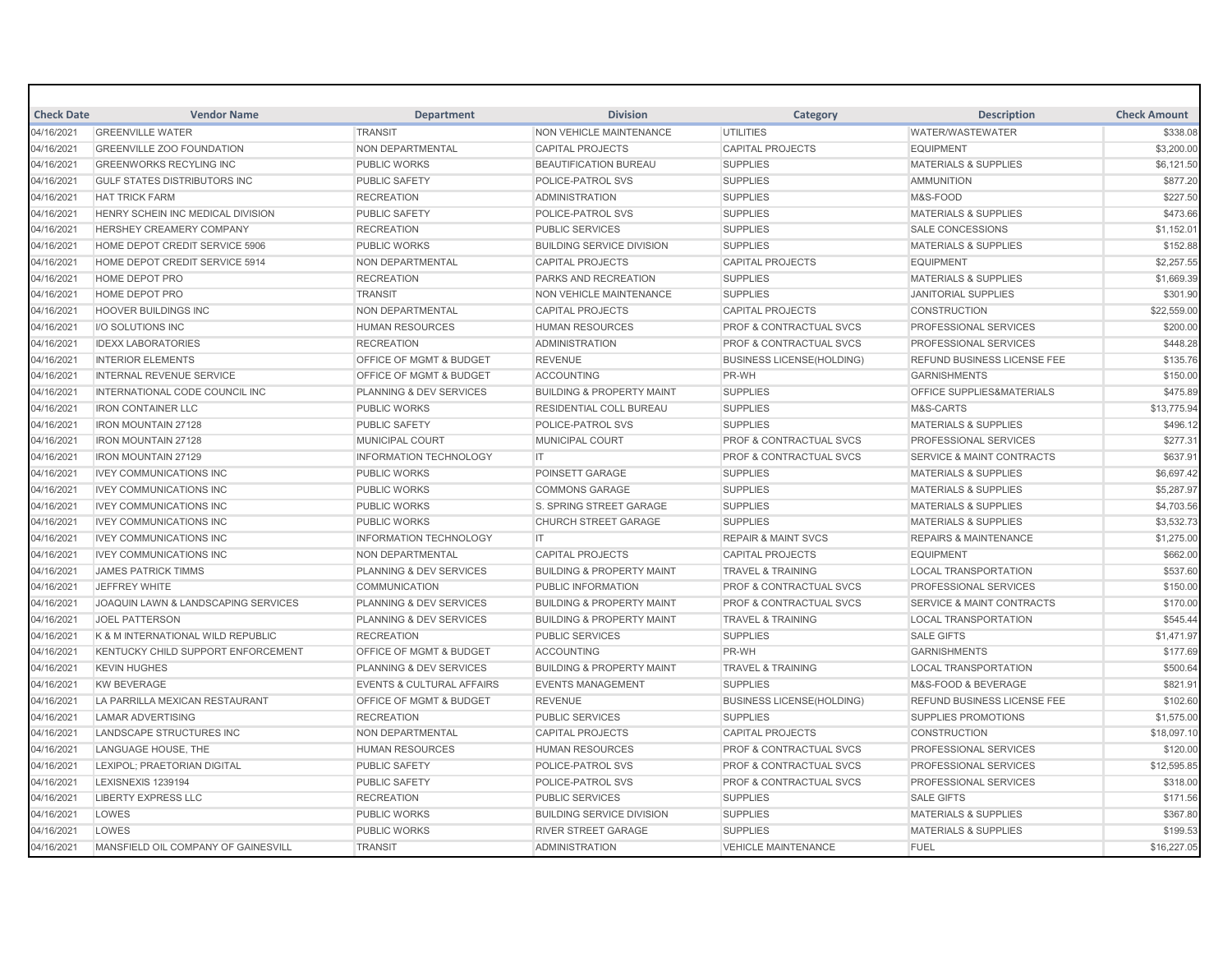| <b>Check Date</b> | <b>Vendor Name</b>                             | <b>Department</b>                  | <b>Division</b>                  | Category                           | <b>Description</b>                   | <b>Check Amount</b> |
|-------------------|------------------------------------------------|------------------------------------|----------------------------------|------------------------------------|--------------------------------------|---------------------|
| 04/16/2021        | <b>MARATHON STAFFING INC</b>                   | <b>PUBLIC SAFETY</b>               | POLICE-DISPATCH BUREAU           | <b>PROF &amp; CONTRACTUAL SVCS</b> | TEMP PERSONNEL SVCS                  | \$5,176.68          |
| 04/16/2021        | <b>MARATHON STAFFING INC</b>                   | <b>PUBLIC WORKS</b>                | <b>SEWERS BUREAU</b>             | <b>PROF &amp; CONTRACTUAL SVCS</b> | <b>TEMP PERSONNEL SVCS</b>           | \$527.35            |
| 04/16/2021        | MARCOS AUTO DETAIL SHOP                        | OFFICE OF MGMT & BUDGET            | <b>REVENUE</b>                   | <b>BUSINESS LICENSE(HOLDING)</b>   | REFUND BUSINESS LICENSE FEE          | \$106.49            |
| 04/16/2021        | MELISSA & DOUG LLC                             | <b>RECREATION</b>                  | <b>PUBLIC SERVICES</b>           | <b>SUPPLIES</b>                    | <b>SALE GIFTS</b>                    | \$1,002.75          |
| 04/16/2021        | MIKE'S BODY SHOP & TOWING INC                  | <b>TRANSIT</b>                     | <b>VEHICLE MAINTENANCE</b>       | <b>VEHICLE MAINTENANCE</b>         | <b>OUTSIDE REPAIRS</b>               | \$1,327.89          |
| 04/16/2021        | MIKE'S BODY SHOP & TOWING INC                  | <b>PUBLIC WORKS</b>                | <b>FLEET</b>                     | <b>VEHICLE MAINTENANCE</b>         | <b>OUTSIDE REPAIRS</b>               | \$400.00            |
| 04/16/2021        | <b>MINUTEMAN PRESS</b>                         | <b>NON DEPARTMENTAL</b>            | <b>MISC GRANTS</b>               | <b>SUPPLIES</b>                    | <b>MATERIALS &amp; SUPPLIES</b>      | \$2,862.32          |
| 04/16/2021        | <b>MINUTEMAN PRESS</b>                         | <b>PUBLIC WORKS</b>                | STORMWATER MANAGEMENT            | PRINTING                           | PRINTING & BINDING                   | \$615.10            |
| 04/16/2021        | <b>MINUTEMAN PRESS</b>                         | <b>COMMUNICATION</b>               | <b>PUBLIC INFORMATION</b>        | <b>PROF &amp; CONTRACTUAL SVCS</b> | ADVERTISING EXPENSE                  | \$324.36            |
| 04/16/2021        | MOBILE COMMUNICATIONS AMERICA INC              | <b>PUBLIC WORKS</b>                | <b>BUILDING SERVICE DIVISION</b> | <b>COMMUNICATIONS</b>              | <b>OTHER</b>                         | \$209.88            |
| 04/16/2021        | MOBILE COMMUNICATIONS AMERICA INC              | <b>PUBLIC WORKS</b>                | PARKING ADMINISTRATION           | <b>PROF &amp; CONTRACTUAL SVCS</b> | SERVICE & MAINT CONTRACTS            | \$114.48            |
| 04/16/2021        | MOSAIC ENGINEERING & CONSULTING PC             | NON DEPARTMENTAL                   | <b>CAPITAL PROJECTS</b>          | <b>CAPITAL PROJECTS</b>            | <b>PLANNING/DESIGN</b>               | \$6,000.00          |
| 04/16/2021        | MOSAIC ENGINEERING & CONSULTING PC             | NON DEPARTMENTAL                   | <b>CAPITAL PROJECTS</b>          | <b>CAPITAL PROJECTS</b>            | PROJECT MANAGEMENT                   | \$4,000.00          |
| 04/16/2021        | MOTOROLA SOLUTIONS INC                         | <b>PUBLIC SAFETY</b>               | POLICE-DISPATCH BUREAU           | <b>REPAIR &amp; MAINT SVCS</b>     | RADIO MAINTENANCE                    | \$20,023.05         |
| 04/16/2021        | MOTOROLA-PALMETTO 800                          | <b>TRANSIT</b>                     | <b>FIXED ROUTE</b>               | <b>COMMUNICATIONS</b>              | <b>OTHER</b>                         | \$1,122.39          |
| 04/16/2021        | MOUNTAIN TEK TECHNICAL RESCUE EQUIP            | <b>FIRE</b>                        | <b>FIRE SUPPRESSION</b>          | <b>SUPPLIES</b>                    | <b>MATERIALS &amp; SUPPLIES</b>      | \$511.20            |
| 04/16/2021        | <b>NAILS BY PRICILLA</b>                       | <b>OFFICE OF MGMT &amp; BUDGET</b> | <b>REVENUE</b>                   | <b>BUSINESS LICENSE(HOLDING)</b>   | REFUND BUSINESS LICENSE FEE          | \$362.87            |
| 04/16/2021        | <b>NAPA</b>                                    | <b>PUBLIC WORKS</b>                | <b>FLEET</b>                     | <b>VEHICLE MAINTENANCE</b>         | <b>PARTS</b>                         | \$81,203.31         |
| 04/16/2021        | <b>NAPA</b>                                    | <b>PUBLIC WORKS</b>                | <b>FLEET</b>                     | <b>VEHICLE MAINTENANCE</b>         | PARTS MANAGEMENT FEES                | \$19,315.05         |
| 04/16/2021        | NAPA AUTO PARTS                                | <b>FIRE</b>                        | <b>FIRE SUPPRESSION</b>          | <b>VEHICLE MAINTENANCE</b>         | <b>PARTS</b>                         | \$1,099.16          |
| 04/16/2021        | NORTHERN SAFETY CO INC                         | <b>RECREATION</b>                  | <b>PARKS MAINTENANCE</b>         | <b>SUPPLIES</b>                    | <b>MATERIALS &amp; SUPPLIES</b>      | \$659.40            |
| 04/16/2021        | NORTHERN TOOL & EQUIPMENT                      | <b>PUBLIC WORKS</b>                | <b>FLEET</b>                     | <b>SUPPLIES</b>                    | <b>MATERIALS &amp; SUPPLIES</b>      | \$1,583.42          |
| 04/16/2021        | NORTHPOINTE APARTMENTS                         | OFFICE OF MGMT & BUDGET            | <b>REVENUE</b>                   | <b>BUSINESS LICENSE(HOLDING)</b>   | REFUND BUSINESS LICENSE FEE          | \$479.49            |
| 04/16/2021        | NWF - ZOOBOOKS                                 | <b>RECREATION</b>                  | <b>PUBLIC SERVICES</b>           | <b>SUPPLIES</b>                    | <b>SALE GIFTS</b>                    | \$649.00            |
| 04/16/2021        | OFFICE DEPOT BSD                               | <b>FIRE</b>                        | <b>FIRE SUPPRESSION</b>          | <b>SUPPLIES</b>                    | <b>OFFICE SUPPLIES&amp;MATERIALS</b> | \$407.94            |
| 04/16/2021        | <b>OGLETREE DEAKINS NASH SMOAK &amp; STEWA</b> | <b>HUMAN RESOURCES</b>             | <b>HUMAN RESOURCES</b>           | <b>PROF &amp; CONTRACTUAL SVCS</b> | PROFESSIONAL SERVICES                | \$400.00            |
| 04/16/2021        | OGLETREE DEAKINS NASH SMOAK & STEWA            | <b>CITY ATTORNEY</b>               | <b>CITY ATTORNEY</b>             | <b>PROF &amp; CONTRACTUAL SVCS</b> | PROFESSIONAL SERVICES                | \$315.00            |
| 04/16/2021        | PALMETTO BUS SALES LLC                         | <b>TRANSIT</b>                     | <b>VEHICLE MAINTENANCE</b>       | <b>VEHICLE MAINTENANCE</b>         | <b>PARTS</b>                         | \$158.46            |
| 04/16/2021        | PANAGAKOS ASPHALT INC                          | <b>PUBLIC WORKS</b>                | <b>STREETS BUREAU</b>            | <b>SUPPLIES</b>                    | <b>MATERIALS &amp; SUPPLIES</b>      | \$525.76            |
| 04/16/2021        | PANAGAKOS ASPHALT INC                          | <b>PUBLIC WORKS</b>                | <b>SEWERS BUREAU</b>             | <b>SUPPLIES</b>                    | <b>MATERIALS &amp; SUPPLIES</b>      | \$262.88            |
| 04/16/2021        | PANAGAKOS ASPHALT INC                          | <b>PUBLIC WORKS</b>                | <b>STORM DRAINS BUREAU</b>       | <b>SUPPLIES</b>                    | <b>MATERIALS &amp; SUPPLIES</b>      | \$262.88            |
| 04/16/2021        | PAPA JOHNS PIZZA #584                          | <b>OFFICE OF MGMT &amp; BUDGET</b> | <b>REVENUE</b>                   | <b>BUSINESS LICENSE(HOLDING)</b>   | <b>REFUND BUSINESS LICENSE FEE</b>   | \$981.56            |
| 04/16/2021        | PEPSI-COLA BOTTLING CO                         | <b>RECREATION</b>                  | <b>PUBLIC SERVICES</b>           | <b>SUPPLIES</b>                    | <b>SALE CONCESSIONS</b>              | \$1,627.86          |
| 04/16/2021        | PETERBILT STORE OF GREENVILLE, THE             | <b>TRANSIT</b>                     | <b>VEHICLE MAINTENANCE</b>       | <b>VEHICLE MAINTENANCE</b>         | <b>PARTS</b>                         | \$4,483.16          |
| 04/16/2021        | PICTOMETRY INTERNATIONAL CORP                  | <b>INFORMATION TECHNOLOGY</b>      | IT                               | <b>PROF &amp; CONTRACTUAL SVCS</b> | <b>SERVICE &amp; MAINT CONTRACTS</b> | \$27,339.50         |
| 04/16/2021        | <b>PIEDMONT ELECTRICAL DISTRIBUTORS</b>        | NON DEPARTMENTAL                   | <b>CAPITAL PROJECTS</b>          | <b>CAPITAL PROJECTS</b>            | <b>EQUIPMENT</b>                     | \$595.31            |
| 04/16/2021        | <b>PRAXAIR DISTRIBUTION INC</b>                | <b>PUBLIC WORKS</b>                | <b>FLEET</b>                     | <b>SUPPLIES</b>                    | <b>MATERIALS &amp; SUPPLIES</b>      | \$249.04            |
| 04/16/2021        | PRESERVE AT WOODS LAKE. THE                    | OFFICE OF MGMT & BUDGET            | <b>REVENUE</b>                   | <b>BUSINESS LICENSE(HOLDING)</b>   | <b>REFUND BUSINESS LICENSE FEE</b>   | \$2,496.63          |
| 04/16/2021        | <b>PRESORT PLUS INC</b>                        | <b>RECREATION</b>                  | <b>PUBLIC SERVICES</b>           | <b>PRINTING</b>                    | <b>PRINTING &amp; BINDING</b>        | \$590.42            |
| 04/16/2021        | PRISMA HEALTH                                  | <b>RECREATION</b>                  | <b>ADMINISTRATION</b>            | <b>PROF &amp; CONTRACTUAL SVCS</b> | PROFESSIONAL SERVICES                | \$152.20            |
| 04/16/2021        | PROFORMA RHINO GRAPHICS                        | <b>TRANSIT</b>                     | <b>FIXED ROUTE</b>               | <b>PRINTING</b>                    | <b>PRINTING &amp; BINDING</b>        | \$243.80            |
| 04/16/2021        | PROFORMA RHINO GRAPHICS                        | <b>HUMAN RESOURCES</b>             | <b>HUMAN RESOURCES</b>           | <b>PRINTING</b>                    | PRINTING & BINDING                   | \$114.22            |
| 04/16/2021        | <b>PROSOURCE LLC</b>                           | <b>PUBLIC WORKS</b>                | <b>BUILDING SERVICE DIVISION</b> | <b>SUPPLIES</b>                    | <b>MATERIALS &amp; SUPPLIES</b>      | \$319.18            |
| 04/16/2021        | <b>PROTERRA INC</b>                            | <b>TRANSIT</b>                     | <b>VEHICLE MAINTENANCE</b>       | <b>VEHICLE MAINTENANCE</b>         | <b>PARTS</b>                         | \$1,687.62          |
| 04/16/2021        | <b>RAYTHEON CYBER SOLUTIONS</b>                | OFFICE OF MGMT & BUDGET            | <b>REVENUE</b>                   | <b>BUSINESS LICENSE(HOLDING)</b>   | REFUND BUSINESS LICENSE FEE          | \$258.76            |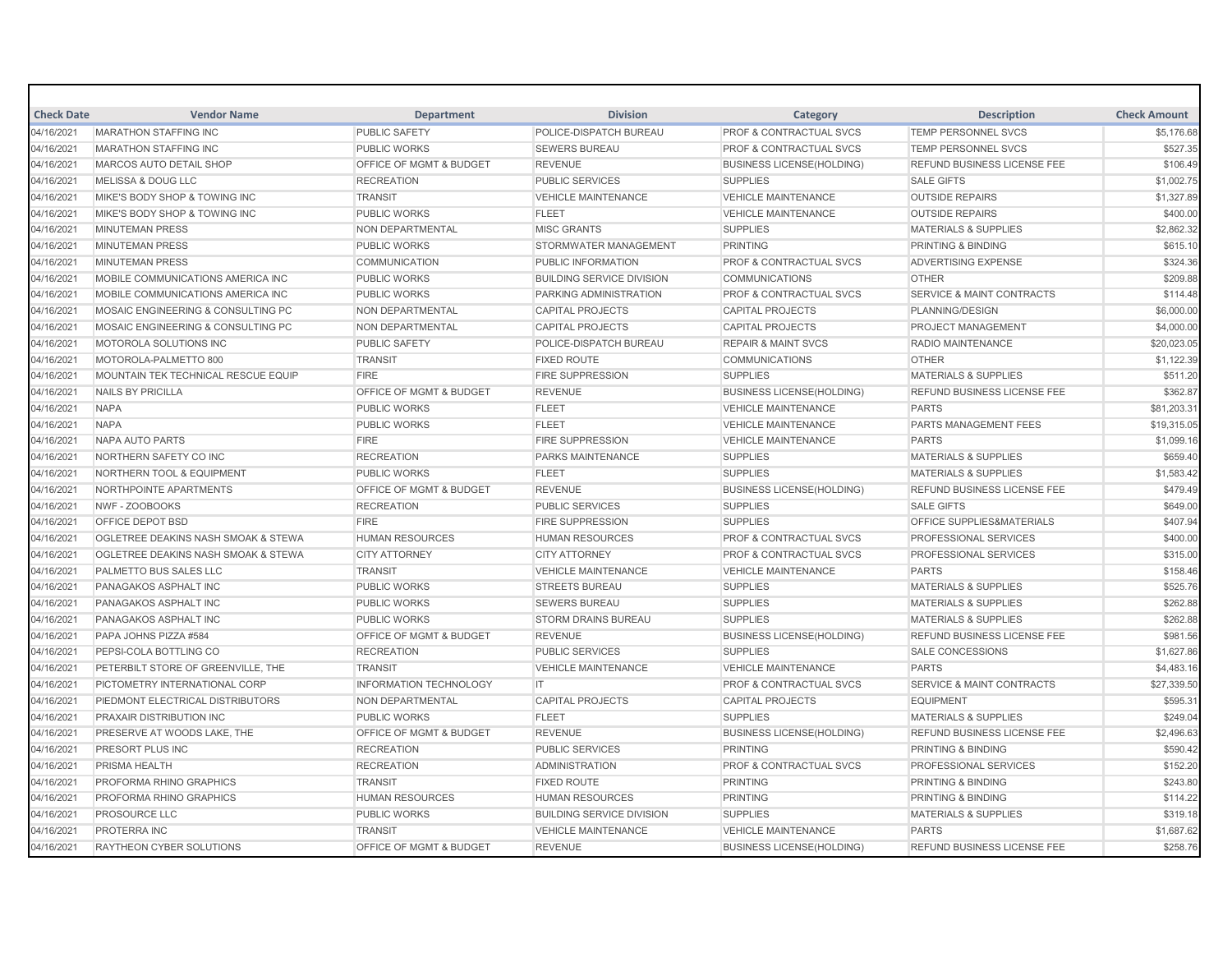| <b>Check Date</b> | <b>Vendor Name</b>                           | <b>Department</b>                  | <b>Division</b>                  | Category                           | <b>Description</b>                   | <b>Check Amount</b> |
|-------------------|----------------------------------------------|------------------------------------|----------------------------------|------------------------------------|--------------------------------------|---------------------|
| 04/16/2021        | <b>RBI EQUIPMENT SALES &amp; SURPLUS INC</b> | NON DEPARTMENTAL                   | <b>MISC GRANTS</b>               | <b>CAPITAL PROJECTS</b>            | <b>PROJECT EXPENSE</b>               | \$9,850.00          |
| 04/16/2021        | <b>RED WING SHOE STORE</b>                   | <b>FIRE</b>                        | <b>FIRE SUPPRESSION</b>          | <b>SUPPLIES</b>                    | <b>CLOTHING &amp; UNIFORMS</b>       | \$115.00            |
| 04/16/2021        | <b>RESTOCON CORPORATION</b>                  | <b>NON DEPARTMENTAL</b>            | <b>CAPITAL PROJECTS</b>          | <b>CAPITAL PROJECTS</b>            | <b>CONSTRUCTION</b>                  | \$78,318.56         |
| 04/16/2021        | RHODE ISLAND NOVELTY INC                     | <b>RECREATION</b>                  | <b>PUBLIC SERVICES</b>           | <b>SUPPLIES</b>                    | <b>SALE GIFTS</b>                    | \$5,002.40          |
| 04/16/2021        | <b>ROBBINS TIRE SERVICE</b>                  | <b>TRANSIT</b>                     | <b>VEHICLE MAINTENANCE</b>       | <b>VEHICLE MAINTENANCE</b>         | <b>TIRES AND TUBES</b>               | \$702.84            |
| 04/16/2021        | <b>ROBERT ELROD</b>                          | <b>CITY MANAGER</b>                | UTILITY UNDERGROUNDING FU        | <b>SUNDRY</b>                      | METER BOX CONVERSIONS                | \$300.00            |
| 04/16/2021        | <b>RONNIE'S TRIM SHOP</b>                    | <b>PUBLIC WORKS</b>                | <b>FLEET</b>                     | <b>VEHICLE MAINTENANCE</b>         | <b>OUTSIDE REPAIRS</b>               | \$275.00            |
| 04/16/2021        | S C DEPARTMENT OF REVENUE                    | Z <sub>O</sub> O                   | ZO <sub>O</sub>                  | <b>TAX LIABILITIES</b>             | <b>SALES TAXES</b>                   | \$5,861.84          |
| 04/16/2021        | <b>S C DEPARTMENT OF REVENUE</b>             | Z <sub>O</sub> O                   | ZO <sub>O</sub>                  | <b>TAX LIABILITIES</b>             | <b>ADMISSION TAXES</b>               | \$5,496.41          |
| 04/16/2021        | S C DEPARTMENT OF REVENUE                    | OFFICE OF MGMT & BUDGET            | <b>ACCOUNTING</b>                | PR-WH                              | <b>GARNISHMENTS</b>                  | \$1,004.99          |
| 04/16/2021        | <b>S C FIRE ACADEMY</b>                      | <b>FIRE</b>                        | <b>FIRE SERVICES</b>             | <b>TRAVEL &amp; TRAINING</b>       | <b>TRAVEL &amp; TRAINING</b>         | \$821.00            |
| 04/16/2021        | <b>S C RETIREMENT SYSTEM</b>                 | <b>OFFICE OF MGMT &amp; BUDGET</b> | <b>ACCOUNTING</b>                | PR-WH                              | <b>RETIREMENT SVS PURCHASE</b>       | \$1,688.65          |
| 04/16/2021        | <b>SAFE INDUSTRIES</b>                       | <b>FIRE</b>                        | <b>FIRE SUPPRESSION</b>          | <b>SUPPLIES</b>                    | <b>MATERIALS &amp; SUPPLIES</b>      | \$243.74            |
| 04/16/2021        | <b>SAFETY PRODUCTS INC</b>                   | <b>PUBLIC WORKS</b>                | <b>BROAD STREET GARAGE</b>       | <b>SUPPLIES</b>                    | <b>MATERIALS &amp; SUPPLIES</b>      | \$762.99            |
| 04/16/2021        | <b>SAFETY PRODUCTS INC</b>                   | <b>PUBLIC WORKS</b>                | <b>LIBERTY SQUARE GARAGE</b>     | <b>SUPPLIES</b>                    | <b>MATERIALS &amp; SUPPLIES</b>      | \$263.94            |
| 04/16/2021        | <b>SAFETY PRODUCTS INC</b>                   | <b>PUBLIC WORKS</b>                | <b>CHURCH STREET GARAGE</b>      | <b>SUPPLIES</b>                    | <b>MATERIALS &amp; SUPPLIES</b>      | \$205.64            |
| 04/16/2021        | SAFEWARE INC                                 | NON DEPARTMENTAL                   | <b>CAPITAL PROJECTS</b>          | <b>CAPITAL PROJECTS</b>            | <b>EQUIPMENT</b>                     | \$71,248.11         |
| 04/16/2021        | SAF-GARD SAFETY SHOE COMPANY                 | <b>FIRE</b>                        | <b>FIRE SUPPRESSION</b>          | <b>SUPPLIES</b>                    | <b>CLOTHING &amp; UNIFORMS</b>       | \$115.00            |
| 04/16/2021        | <b>SAM'S CLUB</b>                            | <b>RECREATION</b>                  | <b>PUBLIC SERVICES</b>           | <b>SUPPLIES</b>                    | SALE CONCESSIONS                     | \$1,023.90          |
| 04/16/2021        | <b>SAM'S CLUB</b>                            | <b>RECREATION</b>                  | <b>PUBLIC SERVICES</b>           | <b>SUPPLIES</b>                    | CONCESSIONS                          | \$122.54            |
| 04/16/2021        | <b>SC STATE DISBURSEMENT UNIT</b>            | <b>OFFICE OF MGMT &amp; BUDGET</b> | <b>ACCOUNTING</b>                | PR-WH                              | <b>GARNISHMENTS</b>                  | \$3,128.55          |
| 04/16/2021        | SIGMA SUPPLY OF NORTH AMERICA                | <b>PUBLIC SAFETY</b>               | POLICE-PATROL SVS                | <b>SUPPLIES</b>                    | <b>MATERIALS &amp; SUPPLIES</b>      | \$1,568.80          |
| 04/16/2021        | SIMPLIFILE LLC                               | <b>CITY ATTORNEY</b>               | <b>CITY ATTORNEY</b>             | <b>SUNDRY</b>                      | <b>COURT COSTS</b>                   | \$240.00            |
| 04/16/2021        | <b>SNIDER FLEET SOLUTIONS</b>                | <b>PUBLIC WORKS</b>                | <b>FLEET</b>                     | <b>VEHICLE MAINTENANCE</b>         | <b>OUTSIDE REPAIRS</b>               | \$788.23            |
| 04/16/2021        | SOCIETY FOR HUMAN RESOURCE MGT               | <b>HUMAN RESOURCES</b>             | <b>HUMAN RESOURCES</b>           | <b>SUNDRY</b>                      | DUES, SUBSCRIPTN, PUBLICATN          | \$219.00            |
| 04/16/2021        | SOUND                                        | <b>RECREATION</b>                  | <b>ADMINISTRATION</b>            | PROF & CONTRACTUAL SVCS            | <b>SERVICE &amp; MAINT CONTRACTS</b> | \$236.30            |
| 04/16/2021        | SOUTH CAROLINA DENTAL SLEEP LL               | <b>OFFICE OF MGMT &amp; BUDGET</b> | <b>REVENUE</b>                   | <b>BUSINESS LIC &amp; PERMITS</b>  | <b>REFUND BUSINESS LICENSE FEE</b>   | \$601.00            |
| 04/16/2021        | SOUTHEASTERN PAPER GROUP                     | <b>RECREATION</b>                  | <b>PARKS MAINTENANCE</b>         | <b>SUPPLIES</b>                    | <b>JANITORIAL SUPPLIES</b>           | \$407.42            |
| 04/16/2021        | SOUTHEASTERN PAPER GROUP                     | <b>PUBLIC WORKS</b>                | <b>BUILDING SERVICE DIVISION</b> | <b>SUPPLIES</b>                    | <b>JANITORIAL SUPPLIES</b>           | \$383.59            |
| 04/16/2021        | SQUIRE PATTON BOGGS LLP                      | <b>CITY MANAGER</b>                | <b>CITY MANAGER</b>              | PROF & CONTRACTUAL SVCS            | PROFESSIONAL SERVICES                | \$5,000.00          |
| 04/16/2021        | <b>STATE CHEMICAL SOLUTIONS</b>              | <b>TRANSIT</b>                     | <b>VEHICLE MAINTENANCE</b>       | <b>SUPPLIES</b>                    | <b>MATERIALS &amp; SUPPLIES</b>      | \$111.44            |
| 04/16/2021        | STONE CRAFT STUDIO 3 LLC                     | NON DEPARTMENTAL                   | <b>CAPITAL PROJECTS</b>          | <b>CAPITAL PROJECTS</b>            | <b>EQUIPMENT</b>                     | \$5,000.00          |
| 04/16/2021        | TALENT MANAGEMENT SOLUTIONS                  | <b>PUBLIC WORKS</b>                | <b>STREETS BUREAU</b>            | PROF & CONTRACTUAL SVCS            | TEMP PERSONNEL SVCS                  | \$5,563.60          |
| 04/16/2021        | TALENT MANAGEMENT SOLUTIONS                  | <b>PUBLIC WORKS</b>                | <b>STORM DRAINS BUREAU</b>       | PROF & CONTRACTUAL SVCS            | TEMP PERSONNEL SVCS                  | \$3,918.40          |
| 04/16/2021        | <b>TALENT MANAGEMENT SOLUTIONS</b>           | <b>RECREATION</b>                  | <b>PARKS MAINTENANCE</b>         | <b>PROF &amp; CONTRACTUAL SVCS</b> | <b>TEMP PERSONNEL SVCS</b>           | \$3,276.67          |
| 04/16/2021        | TALENT MANAGEMENT SOLUTIONS                  | <b>PUBLIC WORKS</b>                | <b>FLEET</b>                     | <b>PROF &amp; CONTRACTUAL SVCS</b> | <b>TEMP PERSONNEL SVCS</b>           | \$3,100.90          |
| 04/16/2021        | <b>TALENT MANAGEMENT SOLUTIONS</b>           | <b>TRANSIT</b>                     | <b>FIXED ROUTE</b>               | <b>PROF &amp; CONTRACTUAL SVCS</b> | <b>TEMP PERSONNEL SVCS</b>           | \$2,890.33          |
| 04/16/2021        | <b>TALENT MANAGEMENT SOLUTIONS</b>           | <b>RECREATION</b>                  | <b>COMMUNITY CENTERS</b>         | <b>PROF &amp; CONTRACTUAL SVCS</b> | <b>TEMP PERSONNEL SVCS</b>           | \$854.70            |
| 04/16/2021        | <b>TALENT MANAGEMENT SOLUTIONS</b>           | <b>PUBLIC WORKS</b>                | <b>SEWERS BUREAU</b>             | <b>PROF &amp; CONTRACTUAL SVCS</b> | <b>TEMP PERSONNEL SVCS</b>           | \$794.80            |
| 04/16/2021        | TD CARD SERVICES                             | <b>PUBLIC SAFETY</b>               | POLICE-PATROL SVS                | <b>TRAVEL &amp; TRAINING</b>       | <b>TRAVEL &amp; TRAINING</b>         | \$6,931.14          |
| 04/16/2021        | <b>TD CARD SERVICES</b>                      | <b>TRANSIT</b>                     | <b>ADMINISTRATION</b>            | <b>SUPPLIES</b>                    | <b>MATERIALS &amp; SUPPLIES</b>      | \$2,957.38          |
| 04/16/2021        | TD CARD SERVICES                             | PUBLIC SAFETY                      | POLICE-PATROL SVS                | <b>SUPPLIES</b>                    | <b>MATERIALS &amp; SUPPLIES</b>      | \$2,559.01          |
| 04/16/2021        | TD CARD SERVICES                             | <b>PUBLIC SAFETY</b>               | POLICE-PATROL SVS                | <b>REPAIR &amp; MAINT SVCS</b>     | <b>REPAIRS &amp; MAINTENANCE</b>     | \$2,004.27          |
| 04/16/2021        | TD CARD SERVICES                             | NON DEPARTMENTAL                   | <b>CAPITAL PROJECTS</b>          | <b>CAPITAL PROJECTS</b>            | <b>EQUIPMENT</b>                     | \$1,933.68          |
| 04/16/2021        | <b>TD CARD SERVICES</b>                      | NON DEPARTMENTAL                   | <b>CAPITAL PROJECTS</b>          | <b>CAPITAL PROJECTS</b>            | <b>CONSTRUCTION</b>                  | \$1,931.51          |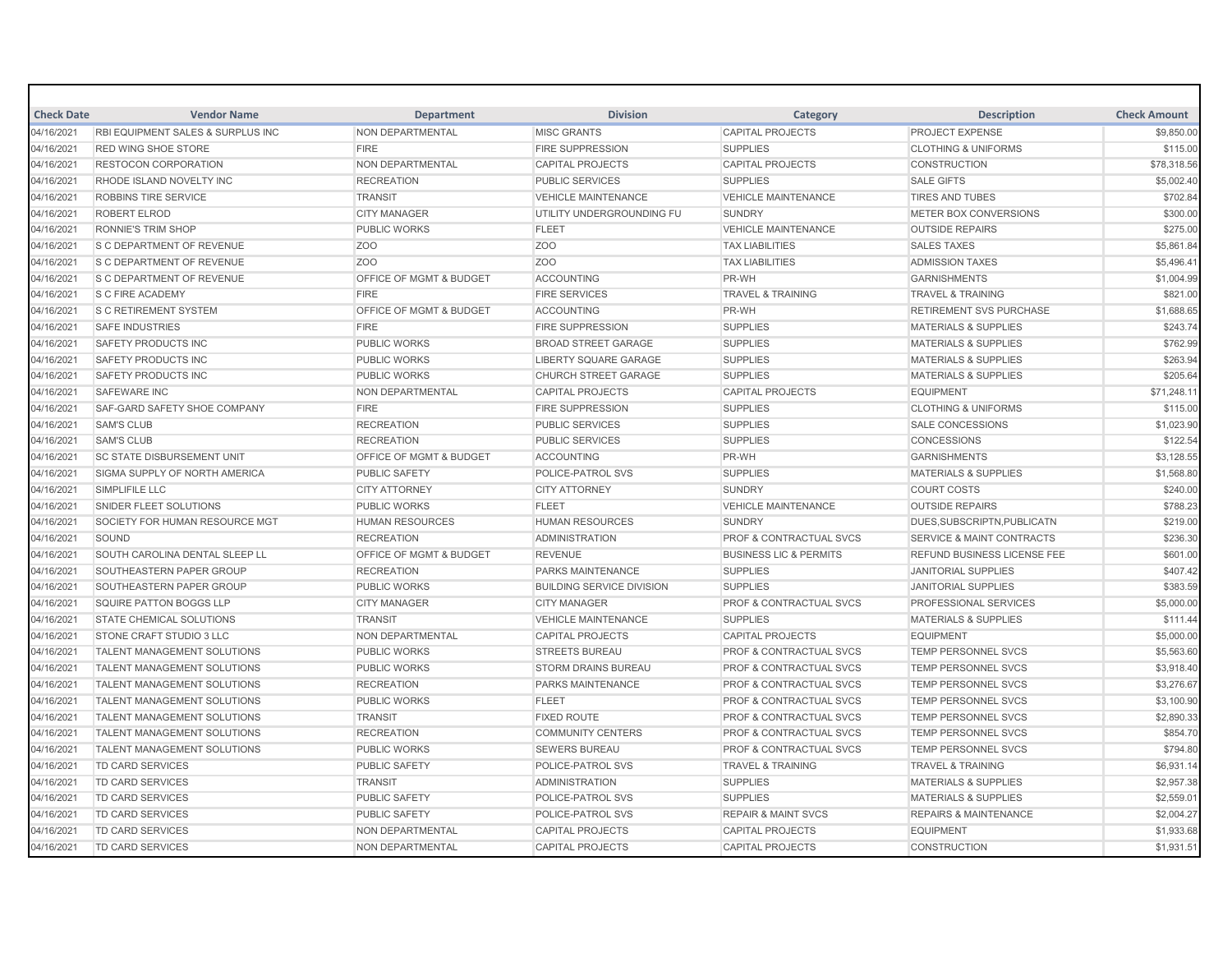| <b>Check Date</b> | <b>Vendor Name</b>      | <b>Department</b>                  | <b>Division</b>                      | Category                           | <b>Description</b>                   | <b>Check Amount</b> |
|-------------------|-------------------------|------------------------------------|--------------------------------------|------------------------------------|--------------------------------------|---------------------|
| 04/16/2021        | <b>TD CARD SERVICES</b> | <b>COMMUNICATION</b>               | PUBLIC INFORMATION                   | <b>SUNDRY</b>                      | DUES.SUBSCRIPTN.PUBLICATN            | \$1,822.88          |
| 04/16/2021        | <b>TD CARD SERVICES</b> | <b>FIRE</b>                        | <b>FIRE SERVICES</b>                 | <b>SUPPLIES</b>                    | <b>MATERIALS &amp; SUPPLIES</b>      | \$1,804.14          |
| 04/16/2021        | <b>TD CARD SERVICES</b> | <b>COMMUNICATION</b>               | PUBLIC INFORMATION                   | <b>TRAVEL &amp; TRAINING</b>       | <b>TRAVEL &amp; TRAINING</b>         | \$1,499.00          |
| 04/16/2021        | <b>TD CARD SERVICES</b> | <b>FIRE</b>                        | <b>FIRE SUPPRESSION</b>              | <b>SUPPLIES</b>                    | <b>MATERIALS &amp; SUPPLIES</b>      | \$1,422.89          |
| 04/16/2021        | TD CARD SERVICES        | <b>RECREATION</b>                  | <b>TOURISM DISTRICT</b>              | <b>SUPPLIES</b>                    | <b>MATERIALS &amp; SUPPLIES</b>      | \$1,369.41          |
| 04/16/2021        | <b>TD CARD SERVICES</b> | <b>PUBLIC WORKS</b>                | <b>STREETS BUREAU</b>                | <b>SUPPLIES</b>                    | <b>MATERIALS &amp; SUPPLIES</b>      | \$1,326.53          |
| 04/16/2021        | TD CARD SERVICES        | <b>PUBLIC WORKS</b>                | PARKING ADMINISTRATION               | <b>SUPPLIES</b>                    | <b>CLOTHING &amp; UNIFORMS</b>       | \$1,271.50          |
| 04/16/2021        | TD CARD SERVICES        | <b>FIRE</b>                        | <b>FIRE SUPPRESSION</b>              | <b>TRAVEL &amp; TRAINING</b>       | <b>TRAVEL &amp; TRAINING</b>         | \$1,263.77          |
| 04/16/2021        | TD CARD SERVICES        | PLANNING & DEV SERVICES            | <b>BUILDING &amp; PROPERTY MAINT</b> | <b>SUNDRY</b>                      | DUES, SUBSCRIPTN, PUBLICATN          | \$1,169.00          |
| 04/16/2021        | <b>TD CARD SERVICES</b> | PLANNING & DEV SERVICES            | <b>BUILDING &amp; PROPERTY MAINT</b> | <b>TRAVEL &amp; TRAINING</b>       | <b>TRAVEL &amp; TRAINING</b>         | \$976.68            |
| 04/16/2021        | TD CARD SERVICES        | <b>TRANSIT</b>                     | <b>FIXED ROUTE</b>                   | <b>SUPPLIES</b>                    | <b>MATERIALS &amp; SUPPLIES</b>      | \$933.61            |
| 04/16/2021        | <b>TD CARD SERVICES</b> | <b>RECREATION</b>                  | <b>PARKS MAINTENANCE</b>             | <b>TRAVEL &amp; TRAINING</b>       | <b>TRAVEL &amp; TRAINING</b>         | \$875.00            |
| 04/16/2021        | TD CARD SERVICES        | <b>PUBLIC WORKS</b>                | PARKING ADMINISTRATION               | PROF & CONTRACTUAL SVCS            | <b>PROFESSIONAL SERVICES</b>         | \$674.89            |
| 04/16/2021        | TD CARD SERVICES        | <b>FIRE</b>                        | <b>FIRE SUPPRESSION</b>              | <b>VEHICLE MAINTENANCE</b>         | <b>PARTS</b>                         | \$598.41            |
| 04/16/2021        | <b>TD CARD SERVICES</b> | <b>PUBLIC SAFETY</b>               | <b>FED EQUITABLE SHAR DOJ</b>        | MACHINERY AND EQUIPMENT            | MACHINERY AND EQUIPMENT              | \$545.94            |
| 04/16/2021        | TD CARD SERVICES        | <b>RECREATION</b>                  | <b>PUBLIC SERVICES</b>               | <b>PROF &amp; CONTRACTUAL SVCS</b> | <b>SERVICE &amp; MAINT CONTRACTS</b> | \$499.98            |
| 04/16/2021        | <b>TD CARD SERVICES</b> | <b>ECONOMIC DEVELOPMENT</b>        | <b>ECONOMIC DEVELOPMENT</b>          | <b>SUNDRY</b>                      | <b>MISCELLANEOUS</b>                 | \$469.79            |
| 04/16/2021        | <b>TD CARD SERVICES</b> | <b>PUBLIC WORKS</b>                | <b>FLEET</b>                         | <b>SUPPLIES</b>                    | <b>MATERIALS &amp; SUPPLIES</b>      | \$460.84            |
| 04/16/2021        | TD CARD SERVICES        | <b>TRANSIT</b>                     | <b>NON VEHICLE MAINTENANCE</b>       | <b>REPAIR &amp; MAINT SVCS</b>     | <b>REPAIRS &amp; MAINTENANCE</b>     | \$447.13            |
| 04/16/2021        | TD CARD SERVICES        | <b>PUBLIC SAFETY</b>               | POLICE-PATROL SVS                    | <b>SUNDRY</b>                      | <b>MISCELLANEOUS</b>                 | \$446.95            |
| 04/16/2021        | <b>TD CARD SERVICES</b> | <b>CITY ATTORNEY</b>               | <b>CITY ATTORNEY</b>                 | <b>SUNDRY</b>                      | DUES.SUBSCRIPTN.PUBLICATN            | \$347.22            |
| 04/16/2021        | TD CARD SERVICES        | <b>TRANSIT</b>                     | <b>ADMINISTRATION</b>                | <b>TRAVEL &amp; TRAINING</b>       | <b>TRAVEL &amp; TRAINING</b>         | \$340.00            |
| 04/16/2021        | <b>TD CARD SERVICES</b> | <b>FIRE</b>                        | <b>FIRE PREVENTION</b>               | <b>TRAVEL &amp; TRAINING</b>       | <b>TRAVEL &amp; TRAINING</b>         | \$337.25            |
| 04/16/2021        | <b>TD CARD SERVICES</b> | <b>FIRE</b>                        | <b>FIRE SERVICES</b>                 | <b>VEHICLE MAINTENANCE</b>         | <b>PARTS</b>                         | \$318.60            |
| 04/16/2021        | TD CARD SERVICES        | <b>PUBLIC WORKS</b>                | <b>CBD TIF CREW</b>                  | <b>SUPPLIES</b>                    | <b>MATERIALS &amp; SUPPLIES</b>      | \$317.88            |
| 04/16/2021        | TD CARD SERVICES        | <b>PUBLIC WORKS</b>                | <b>BUILDING SERVICE DIVISION</b>     | <b>SUPPLIES</b>                    | <b>MATERIALS &amp; SUPPLIES</b>      | \$298.62            |
| 04/16/2021        | <b>TD CARD SERVICES</b> | <b>RECREATION</b>                  | <b>COMMUNITY CENTERS</b>             | <b>SUPPLIES</b>                    | <b>SUPPLIES ATHLETICS</b>            | \$247.92            |
| 04/16/2021        | TD CARD SERVICES        | PLANNING & DEV SERVICES            | <b>BUILDING &amp; PROPERTY MAINT</b> | <b>SUPPLIES</b>                    | OFFICE SUPPLIES&MATERIALS            | \$246.79            |
| 04/16/2021        | TD CARD SERVICES        | <b>FIRE</b>                        | <b>FIRE SERVICES</b>                 | <b>SUNDRY</b>                      | <b>MISCELLANEOUS</b>                 | \$225.06            |
| 04/16/2021        | TD CARD SERVICES        | <b>FIRE</b>                        | <b>FIRE SUPPRESSION</b>              | <b>REPAIR &amp; MAINT SVCS</b>     | <b>REPAIRS &amp; MAINTENANCE</b>     | \$225.00            |
| 04/16/2021        | TD CARD SERVICES        | <b>PUBLIC WORKS</b>                | <b>FLEET</b>                         | <b>VEHICLE MAINTENANCE</b>         | <b>OUTSIDE REPAIRS</b>               | \$225.00            |
| 04/16/2021        | TD CARD SERVICES        | <b>TRANSIT</b>                     | <b>VEHICLE MAINTENANCE</b>           | <b>VEHICLE MAINTENANCE</b>         | <b>PARTS</b>                         | \$224.04            |
| 04/16/2021        | <b>TD CARD SERVICES</b> | <b>CITY ATTORNEY</b>               | <b>CITY ATTORNEY</b>                 | <b>TRAVEL &amp; TRAINING</b>       | <b>TRAVEL &amp; TRAINING</b>         | \$220.00            |
| 04/16/2021        | TD CARD SERVICES        | <b>PUBLIC WORKS</b>                | <b>RESIDENTIAL COLL BUREAU</b>       | <b>SUPPLIES</b>                    | <b>MATERIALS &amp; SUPPLIES</b>      | \$203.94            |
| 04/16/2021        | TD CARD SERVICES        | <b>FIRE</b>                        | <b>FIRE SERVICES</b>                 | <b>TRAVEL &amp; TRAINING</b>       | <b>TRAVEL &amp; TRAINING</b>         | \$202.24            |
| 04/16/2021        | <b>TD CARD SERVICES</b> | <b>PUBLIC WORKS</b>                | <b>STORM DRAINS BUREAU</b>           | <b>TRAVEL &amp; TRAINING</b>       | <b>TRAVEL &amp; TRAINING</b>         | \$200.00            |
| 04/16/2021        | TD CARD SERVICES        | <b>PUBLIC WORKS</b>                | <b>STREETS BUREAU</b>                | <b>TRAVEL &amp; TRAINING</b>       | <b>TRAVEL &amp; TRAINING</b>         | \$200.00            |
| 04/16/2021        | <b>TD CARD SERVICES</b> | <b>OFFICE OF MGMT &amp; BUDGET</b> | <b>REVENUE</b>                       | <b>SUNDRY</b>                      | <b>BANK CHARGES</b>                  | \$197.10            |
| 04/16/2021        | TD CARD SERVICES        | <b>TRANSIT</b>                     | <b>VEHICLE MAINTENANCE</b>           | <b>VEHICLE MAINTENANCE</b>         | <b>SMALL PARTS</b>                   | \$195.08            |
| 04/16/2021        | TD CARD SERVICES        | <b>CITY MANAGER</b>                | <b>DONATIONS</b>                     | CONTRIBUTIONS/DONATIONS            | <b>K9 PROGRAM</b>                    | \$177.78            |
| 04/16/2021        | TD CARD SERVICES        | <b>FIRE</b>                        | <b>FIRE SERVICES</b>                 | <b>SUNDRY</b>                      | DUES, SUBSCRIPTN, PUBLICATN          | \$165.00            |
| 04/16/2021        | TD CARD SERVICES        | COUNCIL                            | <b>CITY COUNCIL</b>                  | <b>SUNDRY</b>                      | <b>MISCELLANEOUS</b>                 | \$157.89            |
| 04/16/2021        | TD CARD SERVICES        | <b>PUBLIC SAFETY</b>               | <b>NARCOTICS FUNDS</b>               | <b>SUPPLIES</b>                    | <b>MATERIALS &amp; SUPPLIES</b>      | \$149.50            |
| 04/16/2021        | <b>TD CARD SERVICES</b> | <b>PUBLIC WORKS</b>                | <b>FLEET</b>                         | <b>TRAVEL &amp; TRAINING</b>       | <b>TRAVEL &amp; TRAINING</b>         | \$142.82            |
| 04/16/2021        | <b>TD CARD SERVICES</b> | <b>PUBLIC WORKS</b>                | <b>PUBLIC WORKS</b>                  | <b>SUPPLIES</b>                    | <b>MATERIALS &amp; SUPPLIES</b>      | \$135.30            |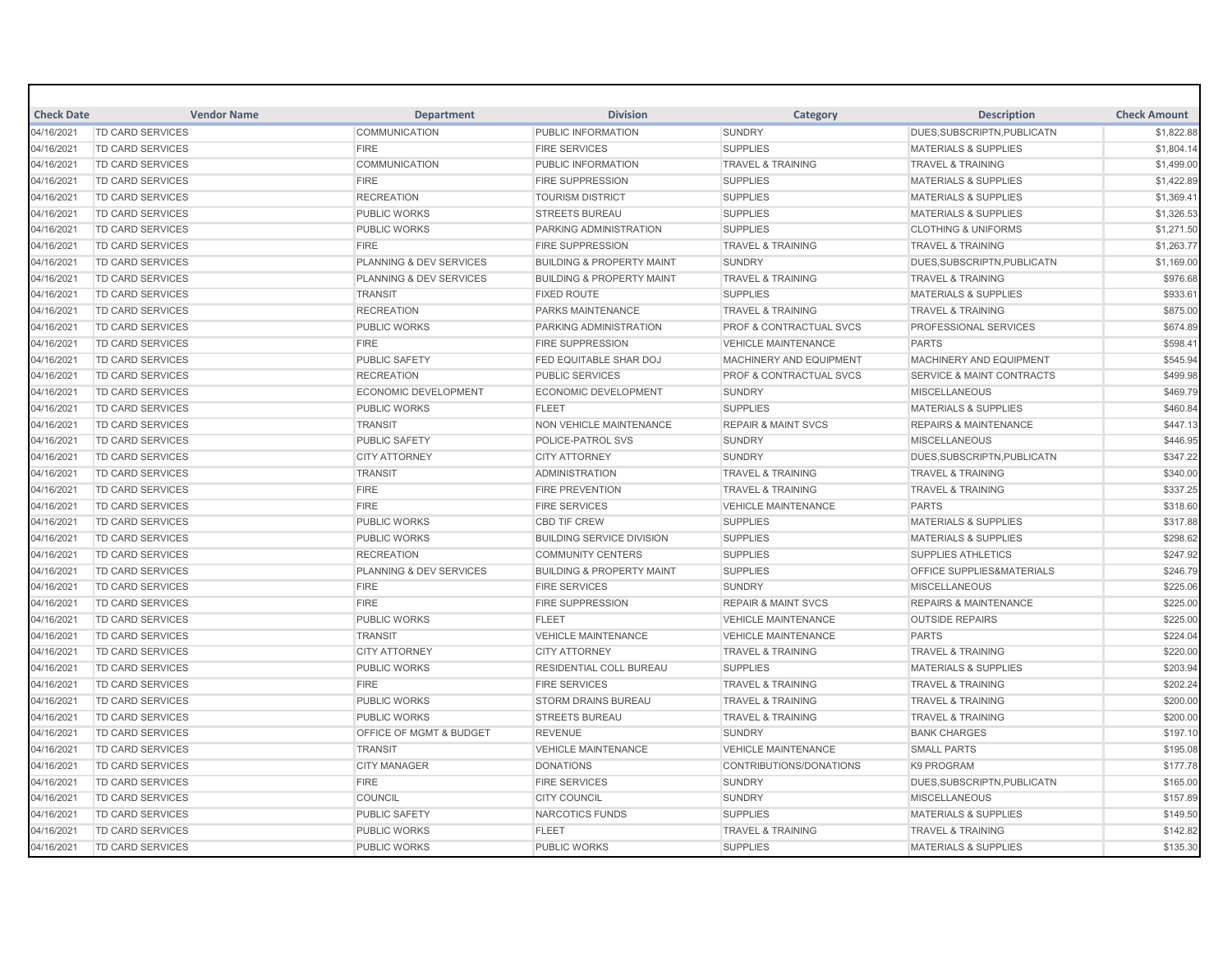| <b>Check Date</b> | <b>Vendor Name</b>                 | <b>Department</b>                    | <b>Division</b>                      | Category                           | <b>Description</b>                   | <b>Check Amount</b> |
|-------------------|------------------------------------|--------------------------------------|--------------------------------------|------------------------------------|--------------------------------------|---------------------|
| 04/16/2021        | <b>TD CARD SERVICES</b>            | <b>PUBLIC WORKS</b>                  | PARKING ADMINISTRATION               | <b>SUPPLIES</b>                    | <b>MATERIALS &amp; SUPPLIES</b>      | \$127.27            |
| 04/16/2021        | <b>TD CARD SERVICES</b>            | <b>FIRE</b>                          | <b>FIRE PREVENTION</b>               | <b>SUNDRY</b>                      | DUES.SUBSCRIPTN.PUBLICATN            | \$123.06            |
| 04/16/2021        | TD CARD SERVICES                   | <b>RECREATION</b>                    | PARKS MAINTENANCE                    | <b>SUPPLIES</b>                    | <b>OFFICE SUPPLIES&amp;MATERIALS</b> | \$116.60            |
| 04/16/2021        | TD CARD SERVICES                   | <b>PUBLIC WORKS</b>                  | <b>SEWERS BUREAU</b>                 | <b>SUPPLIES</b>                    | <b>MATERIALS &amp; SUPPLIES</b>      | \$115.64            |
| 04/16/2021        | <b>TD CARD SERVICES</b>            | <b>NON DEPARTMENTAL</b>              | <b>MISC GRANTS</b>                   | <b>CAPITAL PROJECTS</b>            | <b>PROJECT EXPENSE</b>               | \$113.98            |
| 04/16/2021        | TD CARD SERVICES                   | <b>EVENTS &amp; CULTURAL AFFAIRS</b> | <b>EVENTS MANAGEMENT</b>             | <b>SUNDRY</b>                      | <b>BANK CHARGES</b>                  | \$111.30            |
| 04/16/2021        | <b>TD CARD SERVICES</b>            | <b>RECREATION</b>                    | <b>PARKS MAINTENANCE</b>             | <b>SUPPLIES</b>                    | <b>CLOTHING &amp; UNIFORMS</b>       | \$105.96            |
| 04/16/2021        | THERMO KING OF GREENVILLE          | <b>TRANSIT</b>                       | <b>VEHICLE MAINTENANCE</b>           | <b>VEHICLE MAINTENANCE</b>         | <b>OUTSIDE REPAIRS</b>               | \$446.61            |
| 04/16/2021        | THOMSON REUTERS - WEST             | <b>CITY ATTORNEY</b>                 | <b>CITY ATTORNEY</b>                 | <b>SUNDRY</b>                      | DUES, SUBSCRIPTN, PUBLICATN          | \$5,156.39          |
| 04/16/2021        | TMS SOUTH INC                      | <b>PUBLIC WORKS</b>                  | <b>BUILDING SERVICE DIVISION</b>     | <b>SUPPLIES</b>                    | <b>MATERIALS &amp; SUPPLIES</b>      | \$5,945.14          |
| 04/16/2021        | TRADITIONAL CONCEPTS INC           | OFFICE OF MGMT & BUDGET              | <b>REVENUE</b>                       | <b>BUSINESS LICENSE(HOLDING)</b>   | <b>REFUND BUSINESS LICENSE FEE</b>   | \$217.20            |
| 04/16/2021        | TRAFFIC LOGIX CORPORATION          | NON DEPARTMENTAL                     | <b>CAPITAL PROJECTS</b>              | <b>CAPITAL PROJECTS</b>            | <b>CONSTRUCTION</b>                  | \$8,640.06          |
| 04/16/2021        | <b>TRANE</b>                       | <b>PUBLIC WORKS</b>                  | <b>BUILDING SERVICE DIVISION</b>     | <b>REPAIR &amp; MAINT SVCS</b>     | <b>REPAIRS &amp; MAINTENANCE</b>     | \$979.00            |
| 04/16/2021        | <b>TRUCKPRO LLC</b>                | <b>TRANSIT</b>                       | <b>VEHICLE MAINTENANCE</b>           | <b>VEHICLE MAINTENANCE</b>         | <b>SMALL PARTS</b>                   | \$257.07            |
| 04/16/2021        | <b>ULINE INC</b>                   | <b>PUBLIC WORKS</b>                  | <b>BROAD STREET GARAGE</b>           | <b>SUPPLIES</b>                    | <b>MATERIALS &amp; SUPPLIES</b>      | \$1,332.09          |
| 04/16/2021        | <b>ULINE INC</b>                   | <b>RECREATION</b>                    | <b>TOURISM DISTRICT</b>              | <b>SUPPLIES</b>                    | <b>MATERIALS &amp; SUPPLIES</b>      | \$851.69            |
| 04/16/2021        | <b>ULINE INC</b>                   | <b>RECREATION</b>                    | PARKS MAINTENANCE                    | <b>SUPPLIES</b>                    | <b>MATERIALS &amp; SUPPLIES</b>      | \$851.69            |
| 04/16/2021        | <b>ULINE INC</b>                   | <b>RECREATION</b>                    | <b>COMMUNITY CENTERS</b>             | <b>SUPPLIES</b>                    | SUPPLIES COMMUNITY CENTER            | \$309.54            |
| 04/16/2021        | UMDC DEPARTMENT OF PATHOLOGY       | <b>RECREATION</b>                    | <b>ADMINISTRATION</b>                | <b>PROF &amp; CONTRACTUAL SVCS</b> | <b>PROFESSIONAL SERVICES</b>         | \$632.00            |
| 04/16/2021        | <b>UNIFIRST</b>                    | <b>TRANSIT</b>                       | <b>VEHICLE MAINTENANCE</b>           | <b>SUPPLIES</b>                    | <b>CLOTHING &amp; UNIFORMS</b>       | \$133.26            |
| 04/16/2021        | UNITED ELECTRICAL DISTRIBUTORS INC | <b>PUBLIC WORKS</b>                  | <b>BUILDING SERVICE DIVISION</b>     | <b>SUPPLIES</b>                    | <b>MATERIALS &amp; SUPPLIES</b>      | \$8,219.15          |
| 04/16/2021        | UNITED ELECTRICAL DISTRIBUTORS INC | <b>PUBLIC WORKS</b>                  | <b>BROAD STREET GARAGE</b>           | <b>REPAIR &amp; MAINT SVCS</b>     | <b>REPAIRS &amp; MAINTENANCE</b>     | \$326.77            |
| 04/16/2021        | UNITED ELECTRICAL DISTRIBUTORS INC | <b>PUBLIC WORKS</b>                  | <b>CHURCH STREET GARAGE</b>          | <b>REPAIR &amp; MAINT SVCS</b>     | <b>REPAIRS &amp; MAINTENANCE</b>     | \$285.81            |
| 04/16/2021        | UNITED WAY OF GREENVILLE COUNTY    | OFFICE OF MGMT & BUDGET              | <b>ACCOUNTING</b>                    | PR-WH                              | <b>UNITED WAY</b>                    | \$412.08            |
| 04/16/2021        | UPSTATE DOOR CO INC                | <b>PUBLIC WORKS</b>                  | <b>STORM DRAINS BUREAU</b>           | <b>SUPPLIES</b>                    | <b>MATERIALS &amp; SUPPLIES</b>      | \$249.80            |
| 04/16/2021        | UPSTATE DOOR CO INC                | <b>PUBLIC WORKS</b>                  | <b>SEWERS BUREAU</b>                 | <b>SUPPLIES</b>                    | <b>MATERIALS &amp; SUPPLIES</b>      | \$249.80            |
| 04/16/2021        | UPSTATE DOOR CO INC                | <b>PUBLIC WORKS</b>                  | <b>BEAUTIFICATION BUREAU</b>         | <b>SUPPLIES</b>                    | <b>MATERIALS &amp; SUPPLIES</b>      | \$249.80            |
| 04/16/2021        | UPSTATE DOOR CO INC                | <b>PUBLIC WORKS</b>                  | <b>STREETS BUREAU</b>                | <b>SUPPLIES</b>                    | <b>MATERIALS &amp; SUPPLIES</b>      | \$249.80            |
| 04/16/2021        | UPSTATE DOOR CO INC                | <b>PUBLIC WORKS</b>                  | <b>FLEET</b>                         | <b>SUPPLIES</b>                    | <b>MATERIALS &amp; SUPPLIES</b>      | \$249.80            |
| 04/16/2021        | <b>UPSTATE VET SPECIALIST</b>      | <b>PUBLIC SAFETY</b>                 | <b>POLICE-PATROL SVS</b>             | <b>SUPPLIES</b>                    | <b>MATERIALS &amp; SUPPLIES</b>      | \$245.00            |
| 04/16/2021        | USI INSURANCE SERVICES             | <b>HUMAN RESOURCES</b>               | <b>HEALTH CARE</b>                   | <b>PROF &amp; CONTRACTUAL SVCS</b> | <b>PROFESSIONAL SERVICES</b>         | \$6,000.00          |
| 04/16/2021        | <b>VAUGHN AND MELTON</b>           | <b>CITY MANAGER</b>                  | UTILITY UNDERGROUNDING FU            | <b>SUNDRY</b>                      | UNDERGROUNDING COMMERCIAL            | \$3,452.39          |
| 04/16/2021        | <b>VERIZON WIRELESS</b>            | PUBLIC SAFETY                        | POLICE-PATROL SVS                    | <b>COMMUNICATIONS</b>              | <b>OTHER</b>                         | \$14,801.72         |
| 04/16/2021        | <b>VERIZON WIRELESS</b>            | <b>FIRE</b>                          | <b>FIRE</b>                          | <b>COMMUNICATIONS</b>              | <b>OTHER</b>                         | \$1,054.68          |
| 04/16/2021        | <b>VERIZON WIRELESS</b>            | <b>PUBLIC WORKS</b>                  | <b>STORMWATER MANAGEMENT</b>         | <b>COMMUNICATIONS</b>              | <b>TELEPHONE</b>                     | \$225.99            |
| 04/16/2021        | <b>VERIZON WIRELESS</b>            | <b>PUBLIC SAFETY</b>                 | POLICE-PATROL SVS                    | <b>SUNDRY</b>                      | <b>MISCELLANEOUS</b>                 | \$190.07            |
| 04/16/2021        | <b>VERIZON WIRELESS</b>            | <b>INFORMATION TECHNOLOGY</b>        | IT.                                  | <b>COMMUNICATIONS</b>              | TELECOMMUNICATIONS/WIRELE            | \$163.89            |
| 04/16/2021        | VPA OF THE CAROLINAS INC           | <b>CITY MANAGER</b>                  | <b>CITY MANAGER</b>                  | <b>PROF &amp; CONTRACTUAL SVCS</b> | <b>PROFESSIONAL SERVICES</b>         | \$2,000.00          |
| 04/16/2021        | <b>WELLS FARGO &amp; CO</b>        | <b>RECREATION</b>                    | <b>TOURISM DISTRICT</b>              | PROF & CONTRACTUAL SVCS            | <b>SERVICE &amp; MAINT CONTRACTS</b> | \$100.00            |
| 04/16/2021        | <b>WILLIAM BOWEN</b>               | PLANNING & DEV SERVICES              | <b>BUILDING &amp; PROPERTY MAINT</b> | <b>TRAVEL &amp; TRAINING</b>       | <b>LOCAL TRANSPORTATION</b>          | \$326.48            |
| 04/16/2021        | WOMBLE BOND DICKINSON US LLP       | <b>OFFICE OF MGMT &amp; BUDGET</b>   | <b>REVENUE</b>                       | <b>BUSINESS LICENSE(HOLDING)</b>   | <b>REFUND BUSINESS LICENSE FEE</b>   | \$262.43            |
| 04/16/2021        | <b>WORKMAN ASSOCIATES LLC</b>      | <b>HOME</b>                          | <b>HOME PROJECTS</b>                 | <b>CD PROJECTS</b>                 | <b>PUBLIC INFORMATION</b>            | \$385.00            |
| 04/16/2021        | <b>WP LAW INC</b>                  | <b>RECREATION</b>                    | <b>PARKS MAINTENANCE</b>             | <b>SUPPLIES</b>                    | <b>MATERIALS &amp; SUPPLIES</b>      | \$975.18            |
| 04/23/2021        | AAA LOCKSMITHS & ALARM COMPANY INC | <b>PUBLIC WORKS</b>                  | <b>LIBERTY SQUARE GARAGE</b>         | <b>SUPPLIES</b>                    | <b>MATERIALS &amp; SUPPLIES</b>      | \$491.30            |
| 04/23/2021        | AAA LOCKSMITHS & ALARM COMPANY INC | <b>PUBLIC WORKS</b>                  | PARKING ADMINISTRATION               | <b>REPAIR &amp; MAINT SVCS</b>     | <b>REPAIRS &amp; MAINTENANCE</b>     | \$141.50            |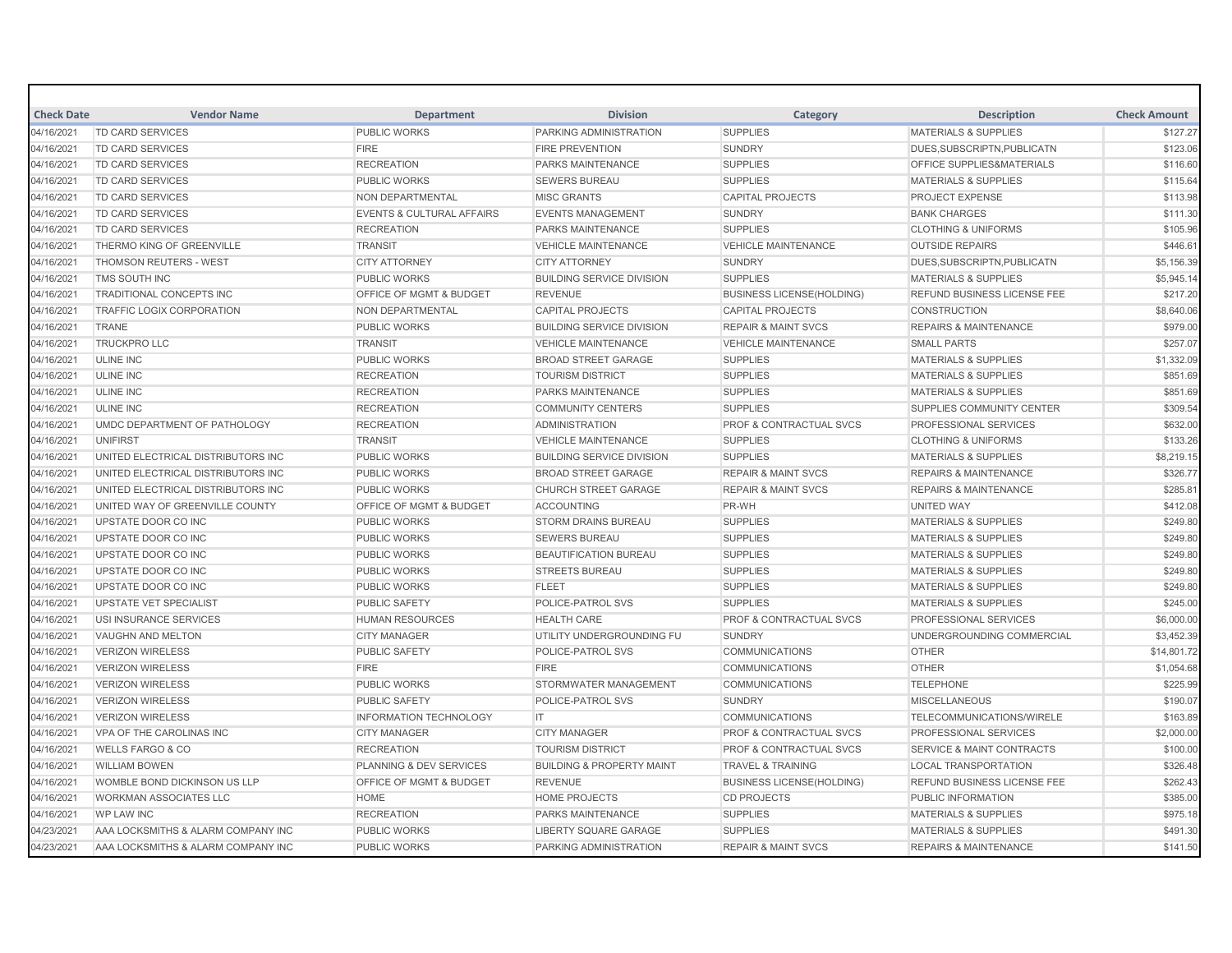| <b>Check Date</b> | <b>Vendor Name</b>                | <b>Department</b>                    | <b>Division</b>                  | Category                           | <b>Description</b>                   | <b>Check Amount</b> |
|-------------------|-----------------------------------|--------------------------------------|----------------------------------|------------------------------------|--------------------------------------|---------------------|
| 04/23/2021        | ADVANCED SECURITY CONNECTIONS LLC | NON DEPARTMENTAL                     | <b>CAPITAL PROJECTS</b>          | <b>CAPITAL PROJECTS</b>            | <b>EQUIPMENT</b>                     | \$280.00            |
| 04/23/2021        | <b>AID UPSTATE INC</b>            | C.D. DIVISION                        | <b>HOPWA</b>                     | <b>CD PROJECTS</b>                 | S-T RENT.MORT.UTIL-AID UP            | \$11,204.08         |
| 04/23/2021        | AID UPSTATE INC                   | C. D. DIVISION                       | <b>HOPWA</b>                     | <b>CD PROJECTS</b>                 | SUPPORTING SVC-AID UPSTAT            | \$10,218.45         |
| 04/23/2021        | AID UPSTATE INC                   | C. D. DIVISION                       | <b>HOPWA</b>                     | <b>CD PROJECTS</b>                 | <b>OPERATING SUPP STEPHENS H</b>     | \$10,122.23         |
| 04/23/2021        | <b>AID UPSTATE INC</b>            | C.D. DIVISION                        | <b>HOPWA</b>                     | <b>CD PROJECTS</b>                 | PROJ CARE OP COST-AID UPS            | \$5,000.00          |
| 04/23/2021        | AID UPSTATE INC                   | C. D. DIVISION                       | <b>HOPWA</b>                     | <b>CD PROJECTS</b>                 | TENANT RENT ASSIST-AID UP            | \$4,768.08          |
| 04/23/2021        | <b>AID UPSTATE INC</b>            | C.D. DIVISION                        | <b>HOPWA</b>                     | <b>CD PROJECTS</b>                 | <b>HOUSING PLACEMNT-AID UPST</b>     | \$3,433.36          |
| 04/23/2021        | AMANDA HAWKINS WORKING CASH       | <b>PUBLIC WORKS</b>                  | <b>PARKING ADMINISTRATION</b>    | PETTY CASH                         | <b>WORKING CASH</b>                  | \$7,000.00          |
| 04/23/2021        | AOS SPECIALTY CONTRACTORS INC     | <b>NON DEPARTMENTAL</b>              | <b>CAPITAL PROJECTS</b>          | <b>CAPITAL PROJECTS</b>            | <b>CONSTRUCTION</b>                  | \$79,906.26         |
| 04/23/2021        | ASE AUTOMOTIVE SERV EXCELLENCE    | <b>PUBLIC WORKS</b>                  | <b>FLEET</b>                     | <b>TRAVEL &amp; TRAINING</b>       | <b>TRAVEL &amp; TRAINING</b>         | \$444.00            |
| 04/23/2021        | <b>AT &amp; T MOBILITY</b>        | <b>INFORMATION TECHNOLOGY</b>        | IT                               | <b>COMMUNICATIONS</b>              | <b>TELECOMMUNICATIONS/WIRELE</b>     | \$201.56            |
| 04/23/2021        | AZTECA SYSTEMS INC                | <b>RECREATION</b>                    | PARKS AND RECREATION             | <b>PROF &amp; CONTRACTUAL SVCS</b> | PROFESSIONAL SERVICES                | \$100.00            |
| 04/23/2021        | <b>BAGWELL FENCE COMPANY INC</b>  | <b>NON DEPARTMENTAL</b>              | <b>CAPITAL PROJECTS</b>          | <b>CAPITAL PROJECTS</b>            | <b>PROJECT EXPENSE</b>               | \$4,768.00          |
| 04/23/2021        | <b>BATTERY SPECIALISTS INC</b>    | <b>TRANSIT</b>                       | <b>VEHICLE MAINTENANCE</b>       | <b>VEHICLE MAINTENANCE</b>         | <b>PARTS</b>                         | \$128.97            |
| 04/23/2021        | <b>BLACK BEAR FARM</b>            | <b>RECREATION</b>                    | <b>TOURISM DISTRICT</b>          | <b>SUPPLIES</b>                    | <b>MATERIALS &amp; SUPPLIES</b>      | \$1,111.00          |
| 04/23/2021        | <b>BLACK BEAR FARM</b>            | <b>PUBLIC WORKS</b>                  | <b>BEAUTIFICATION BUREAU</b>     | <b>SUPPLIES</b>                    | <b>MATERIALS &amp; SUPPLIES</b>      | \$900.00            |
| 04/23/2021        | <b>BOBCAT OF GREENVILLE</b>       | <b>PUBLIC WORKS</b>                  | <b>STORM DRAINS BUREAU</b>       | <b>PROF &amp; CONTRACTUAL SVCS</b> | <b>EQUIPMENT RENTAL</b>              | \$1,000.00          |
| 04/23/2021        | <b>BRAGG WASTE SERVICES INC</b>   | <b>RECREATION</b>                    | <b>PARKS MAINTENANCE</b>         | <b>PROF &amp; CONTRACTUAL SVCS</b> | <b>SERVICE &amp; MAINT CONTRACTS</b> | \$175.10            |
| 04/23/2021        | <b>BRAVO1 PROTECTION</b>          | <b>PUBLIC WORKS</b>                  | PARKING ADMINISTRATION           | <b>PROF &amp; CONTRACTUAL SVCS</b> | <b>SERVICE &amp; MAINT CONTRACTS</b> | \$3,078.16          |
| 04/23/2021        | <b>BREATHING AIR SYSTEMS</b>      | <b>FIRE</b>                          | <b>FIRE SUPPRESSION</b>          | <b>SUPPLIES</b>                    | <b>MATERIALS &amp; SUPPLIES</b>      | \$190.23            |
| 04/23/2021        | BRIGHT+CO                         | NON DEPARTMENTAL                     | <b>CAPITAL PROJECTS</b>          | <b>CAPITAL PROJECTS</b>            | PLANNING/DESIGN                      | \$36,375.00         |
| 04/23/2021        | <b>BURNETT ATHLETICS INC</b>      | <b>RECREATION</b>                    | <b>PARKS MAINTENANCE</b>         | <b>REPAIR &amp; MAINT SVCS</b>     | <b>REPAIRS BALLFIELD</b>             | \$217.30            |
| 04/23/2021        | C O G RETIREE INSURANCE           | <b>HUMAN RESOURCES</b>               | <b>HEALTH CARE</b>               | <b>OTHER INSURANCE</b>             | <b>HEALTH MEDICARE SUPPL</b>         | \$15,075.00         |
| 04/23/2021        | <b>CAITLIN WITTHANS</b>           | <b>RECREATION</b>                    | <b>ADMINISTRATION</b>            | <b>SUPPLIES</b>                    | <b>CLOTHING &amp; UNIFORMS</b>       | \$150.00            |
| 04/23/2021        | CAROLINA ELEVATOR SERVICE INC.    | <b>RECREATION</b>                    | <b>TOURISM DISTRICT</b>          | <b>PROF &amp; CONTRACTUAL SVCS</b> | PROFESSIONAL SERVICES                | \$1,495.60          |
| 04/23/2021        | CARSON'S NUT-BOLT & TOOL CO INC   | <b>PUBLIC WORKS</b>                  | <b>BUILDING SERVICE DIVISION</b> | <b>SUPPLIES</b>                    | <b>MATERIALS &amp; SUPPLIES</b>      | \$171.30            |
| 04/23/2021        | CDW/G                             | <b>PUBLIC WORKS</b>                  | <b>SEWERS BUREAU</b>             | <b>SUPPLIES</b>                    | <b>MATERIALS &amp; SUPPLIES</b>      | \$173.31            |
| 04/23/2021        | CDW/G                             | <b>PUBLIC WORKS</b>                  | <b>STREETS BUREAU</b>            | <b>SUPPLIES</b>                    | <b>MATERIALS &amp; SUPPLIES</b>      | \$173.31            |
| 04/23/2021        | <b>CHEM-AQUA INC</b>              | <b>PUBLIC WORKS</b>                  | <b>BUILDING SERVICE DIVISION</b> | <b>PROF &amp; CONTRACTUAL SVCS</b> | <b>SERVICE &amp; MAINT CONTRACTS</b> | \$473.82            |
| 04/23/2021        | <b>CHEMSTATION OF SC</b>          | <b>TRANSIT</b>                       | <b>VEHICLE MAINTENANCE</b>       | <b>SUPPLIES</b>                    | <b>BUS WASHING SUPPLIES</b>          | \$2,003.95          |
| 04/23/2021        | <b>CINTAS</b>                     | <b>PUBLIC SAFETY</b>                 | <b>POLICE-PATROL SVS</b>         | SUNDRY                             | <b>MISCELLANEOUS</b>                 | \$272.95            |
| 04/23/2021        | <b>CINTAS</b>                     | PUBLIC WORKS                         | <b>FLEET</b>                     | <b>SUPPLIES</b>                    | <b>CLOTHING &amp; UNIFORMS</b>       | \$218.93            |
| 04/23/2021        | <b>CITY WELDING SERVICE</b>       | <b>RECREATION</b>                    | <b>PARKS MAINTENANCE</b>         | <b>REPAIR &amp; MAINT SVCS</b>     | <b>REPAIRS &amp; MAINTENANCE</b>     | \$894.50            |
| 04/23/2021        | CLEMSON VET DIAGNOSTIC CTR.       | <b>RECREATION</b>                    | <b>ADMINISTRATION</b>            | <b>PROF &amp; CONTRACTUAL SVCS</b> | PROFESSIONAL SERVICES                | \$294.00            |
| 04/23/2021        | COMMUNITY JOURNALS LLC            | <b>EVENTS &amp; CULTURAL AFFAIRS</b> | <b>EVENTS MANAGEMENT</b>         | <b>PROF &amp; CONTRACTUAL SVCS</b> | ADVERTISING EXPENSE                  | \$3,200.00          |
| 04/23/2021        | <b>CONCEPT SEATING INC</b>        | <b>PUBLIC SAFETY</b>                 | <b>POLICE-PATROL SVS</b>         | <b>SUPPLIES</b>                    | <b>MATERIALS &amp; SUPPLIES</b>      | \$1,697.36          |
| 04/23/2021        | CONCRETE SUPPLY COMPANY LLC       | <b>PUBLIC WORKS</b>                  | <b>STREETS BUREAU</b>            | <b>SUPPLIES</b>                    | <b>MATERIALS &amp; SUPPLIES</b>      | \$2,557.26          |
| 04/23/2021        | <b>COVETRUS NORTH AMERICA</b>     | <b>RECREATION</b>                    | <b>ADMINISTRATION</b>            | <b>SUPPLIES</b>                    | M&S-VETERINARY                       | \$317.15            |
| 04/23/2021        | <b>CRAIG'S FIREARM SUPPLY INC</b> | <b>PUBLIC SAFETY</b>                 | <b>POLICE-PATROL SVS</b>         | <b>SUPPLIES</b>                    | <b>AMMUNITION</b>                    | \$7,491.27          |
| 04/23/2021        | <b>CUMMINS</b>                    | <b>PUBLIC WORKS</b>                  | <b>FLEET</b>                     | <b>VEHICLE MAINTENANCE</b>         | <b>OUTSIDE REPAIRS</b>               | \$224.00            |
| 04/23/2021        | DANA SAFETY SUPPLY INC            | <b>FIRE</b>                          | <b>FIRE SUPPRESSION</b>          | <b>VEHICLE MAINTENANCE</b>         | <b>PARTS</b>                         | \$494.42            |
| 04/23/2021        | <b>DARROHN ENGINEERING LLC</b>    | <b>NON DEPARTMENTAL</b>              | <b>CAPITAL PROJECTS</b>          | <b>CAPITAL PROJECTS</b>            | PLANNING/DESIGN                      | \$912.50            |
| 04/23/2021        | <b>DELL MARKETING LP</b>          | <b>INFORMATION TECHNOLOGY</b>        | IT.                              | <b>MIS PROJECTS</b>                | PCS/UPGRADES                         | \$383.70            |
| 04/23/2021        | <b>DESIGNLAB INC</b>              | <b>PUBLIC SAFETY</b>                 | POLICE-PATROL SVS                | <b>SUPPLIES</b>                    | <b>CLOTHING &amp; UNIFORMS</b>       | \$1,439.29          |
| 04/23/2021        | <b>DESIGNLAB INC</b>              | <b>PUBLIC SAFETY</b>                 | <b>NARCOTICS FUNDS</b>           | <b>SUPPLIES</b>                    | <b>MATERIALS &amp; SUPPLIES</b>      | \$106.00            |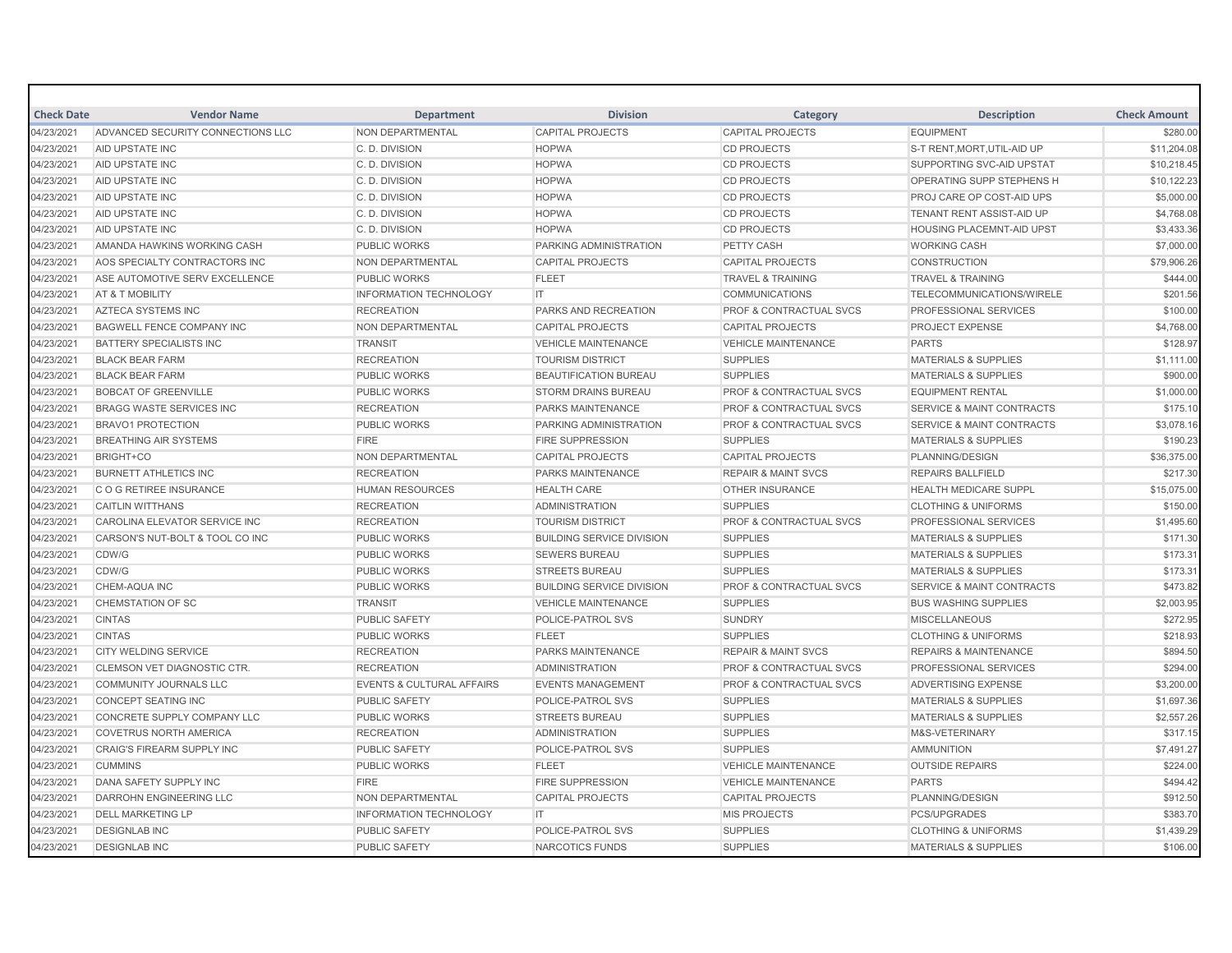| <b>Check Date</b> | <b>Vendor Name</b>                        | <b>Department</b>           | <b>Division</b>                  | Category                           | <b>Description</b>              | <b>Check Amount</b> |
|-------------------|-------------------------------------------|-----------------------------|----------------------------------|------------------------------------|---------------------------------|---------------------|
| 04/23/2021        | <b>DESTINATION TRAVEL NETWORK</b>         | <b>RECREATION</b>           | <b>PUBLIC SERVICES</b>           | <b>SUPPLIES</b>                    | SUPPLIES PROMOTIONS             | \$191.25            |
| 04/23/2021        | <b>DIANA BROCK</b>                        | <b>MUNICIPAL COURT</b>      | <b>MUNICIPAL COURT</b>           | <b>TRAVEL &amp; TRAINING</b>       | <b>TRAVEL &amp; TRAINING</b>    | \$128.24            |
| 04/23/2021        | <b>DISYS SOLUTIONS INC</b>                | <b>NON DEPARTMENTAL</b>     | <b>CAPITAL PROJECTS</b>          | <b>CAPITAL PROJECTS</b>            | <b>EQUIPMENT</b>                | \$2,914.71          |
| 04/23/2021        | <b>DISYS SOLUTIONS INC</b>                | <b>ECONOMIC DEVELOPMENT</b> | <b>ECONOMIC DEVELOPMENT</b>      | <b>SUPPLIES</b>                    | <b>MATERIALS &amp; SUPPLIES</b> | \$298.70            |
| 04/23/2021        | <b>DUKE ENERGY</b>                        | <b>PUBLIC WORKS</b>         | <b>BUILDING SERVICE DIVISION</b> | <b>UTILITIES</b>                   | <b>ELECTRICITY</b>              | \$15,626.99         |
| 04/23/2021        | <b>DUKE ENERGY</b>                        | <b>RECREATION</b>           | PARKS MAINTENANCE                | <b>UTILITIES</b>                   | <b>ELECTRICITY</b>              | \$14,791.33         |
| 04/23/2021        | <b>DUKE ENERGY</b>                        | <b>PUBLIC WORKS</b>         | <b>TRAFFIC ENGINEERING</b>       | <b>UTILITIES</b>                   | <b>ELECTRICITY</b>              | \$4,202.31          |
| 04/23/2021        | <b>DUKE ENERGY</b>                        | <b>FIRE</b>                 | <b>FIRE SERVICES</b>             | <b>UTILITIES</b>                   | <b>ELECTRICITY</b>              | \$3,522.18          |
| 04/23/2021        | <b>DUKE ENERGY</b>                        | <b>RECREATION</b>           | <b>ADMINISTRATION</b>            | <b>UTILITIES</b>                   | <b>ELECTRICITY</b>              | \$3,217.81          |
| 04/23/2021        | <b>DUKE ENERGY</b>                        | <b>TRANSIT</b>              | <b>NON VEHICLE MAINTENANCE</b>   | <b>UTILITIES</b>                   | <b>ELECTRICITY</b>              | \$3,058.30          |
| 04/23/2021        | <b>DUKE ENERGY</b>                        | <b>PUBLIC WORKS</b>         | RICHARDSON STREET GARAGE         | <b>UTILITIES</b>                   | <b>ELECTRICITY</b>              | \$2,828.51          |
| 04/23/2021        | <b>DUKE ENERGY</b>                        | <b>PUBLIC WORKS</b>         | <b>S. SPRING STREET GARAGE</b>   | <b>UTILITIES</b>                   | <b>ELECTRICITY</b>              | \$2,605.57          |
| 04/23/2021        | <b>DUKE ENERGY</b>                        | <b>PUBLIC WORKS</b>         | CHURCH STREET GARAGE             | <b>UTILITIES</b>                   | <b>ELECTRICITY</b>              | \$2,225.53          |
| 04/23/2021        | <b>DUKE ENERGY</b>                        | <b>PUBLIC WORKS</b>         | <b>POINSETT GARAGE</b>           | <b>UTILITIES</b>                   | <b>ELECTRICITY</b>              | \$1,974.61          |
| 04/23/2021        | <b>DUKE ENERGY</b>                        | <b>TRANSIT</b>              | <b>FIXED ROUTE</b>               | <b>UTILITIES</b>                   | <b>ELECTRICITY</b>              | \$1,914.78          |
| 04/23/2021        | <b>DUKE ENERGY</b>                        | <b>TRANSIT</b>              | <b>MAULDIN SIMPSONVILLE</b>      | <b>UTILITIES</b>                   | <b>ELECTRICITY</b>              | \$1,914.77          |
| 04/23/2021        | <b>DUKE ENERGY</b>                        | <b>PUBLIC WORKS</b>         | <b>ONE GARAGE</b>                | <b>UTILITIES</b>                   | <b>ELECTRICITY</b>              | \$1,754.34          |
| 04/23/2021        | <b>DUKE ENERGY</b>                        | <b>PUBLIC WORKS</b>         | <b>LIBERTY SQUARE GARAGE</b>     | <b>UTILITIES</b>                   | <b>ELECTRICITY</b>              | \$1,720.73          |
| 04/23/2021        | <b>DUKE ENERGY</b>                        | <b>RECREATION</b>           | <b>COMMUNITY CENTERS</b>         | <b>UTILITIES</b>                   | <b>ELECTRICITY</b>              | \$1,618.27          |
| 04/23/2021        | <b>DUKE ENERGY</b>                        | <b>PUBLIC WORKS</b>         | <b>COMMONS GARAGE</b>            | <b>UTILITIES</b>                   | <b>ELECTRICITY</b>              | \$1,425.12          |
| 04/23/2021        | <b>DUKE ENERGY</b>                        | PUBLIC WORKS                | <b>RIVERPLACE GARAGE</b>         | UTILITIES                          | <b>ELECTRICITY</b>              | \$1,258.05          |
| 04/23/2021        | <b>DUKE ENERGY</b>                        | <b>PUBLIC WORKS</b>         | <b>RIVER STREET GARAGE</b>       | <b>UTILITIES</b>                   | <b>ELECTRICITY</b>              | \$1,167.30          |
| 04/23/2021        | <b>DUKE ENERGY</b>                        | <b>PUBLIC SAFETY</b>        | POLICE-PATROL SVS                | <b>UTILITIES</b>                   | <b>ELECTRICITY</b>              | \$868.26            |
| 04/23/2021        | <b>DUKE ENERGY</b>                        | <b>MUNICIPAL COURT</b>      | <b>MUNICIPAL COURT</b>           | <b>UTILITIES</b>                   | <b>ELECTRICITY</b>              | \$868.25            |
| 04/23/2021        | <b>DUKE ENERGY</b>                        | PUBLIC WORKS                | <b>BROAD STREET GARAGE</b>       | <b>UTILITIES</b>                   | <b>ELECTRICITY</b>              | \$623.07            |
| 04/23/2021        | <b>DUKE ENERGY</b>                        | <b>PUBLIC WORKS</b>         | PARKING ADMINISTRATION           | <b>UTILITIES</b>                   | <b>ELECTRICITY</b>              | \$521.97            |
| 04/23/2021        | <b>DUKE ENERGY</b>                        | <b>PUBLIC WORKS</b>         | <b>N LAURENS ST GARAGE</b>       | UTILITIES                          | <b>ELECTRICITY</b>              | \$414.37            |
| 04/23/2021        | <b>EMPLOYMENT SCREENING RESOURCES</b>     | <b>HUMAN RESOURCES</b>      | <b>HUMAN RESOURCES</b>           | <b>PROF &amp; CONTRACTUAL SVCS</b> | PROFESSIONAL SERVICES           | \$855.05            |
| 04/23/2021        | <b>ENERGY DISTRIBUTORS LLC</b>            | <b>PUBLIC WORKS</b>         | <b>FLEET</b>                     | <b>VEHICLE MAINTENANCE</b>         | <b>FUEL</b>                     | \$2,025.45          |
| 04/23/2021        | <b>ENERGY DISTRIBUTORS LLC</b>            | <b>TRANSIT</b>              | <b>FIXED ROUTE</b>               | <b>VEHICLE MAINTENANCE</b>         | <b>LUBRICANTS</b>               | \$390.22            |
| 04/23/2021        | <b>EPSILON PLASTICS INC</b>               | <b>RECREATION</b>           | <b>PARKS MAINTENANCE</b>         | <b>SUPPLIES</b>                    | <b>MATERIALS &amp; SUPPLIES</b> | \$4,289.51          |
| 04/23/2021        | <b>FAIRFOREST OF GREENVILLE LLC</b>       | <b>PUBLIC SAFETY</b>        | <b>POLICE-PATROL SVS</b>         | <b>PROF &amp; CONTRACTUAL SVCS</b> | <b>RENTAL OF REAL PROPERTY</b>  | \$3,600.00          |
| 04/23/2021        | <b>FEDERAL EXPRESS CORP</b>               | <b>PUBLIC SAFETY</b>        | POLICE-PATROL SVS                | <b>SUNDRY</b>                      | <b>MISCELLANEOUS</b>            | \$122.41            |
| 04/23/2021        | <b>FERGUSON ENTERPRISES INC</b>           | <b>RECREATION</b>           | <b>ADMINISTRATION</b>            | <b>SUPPLIES</b>                    | <b>JANITORIAL SUPPLIES</b>      | \$203.50            |
| 04/23/2021        | FIRST TEAM SPORTS CENTER                  | <b>RECREATION</b>           | <b>COMMUNITY CENTERS</b>         | <b>SUPPLIES</b>                    | <b>CLOTHING &amp; UNIFORMS</b>  | \$1,851.82          |
| 04/23/2021        | <b>FLOCK SAFETY</b>                       | <b>PUBLIC SAFETY</b>        | <b>FED EQUITABLE SHAR DOJ</b>    | MACHINERY AND EQUIPMENT            | MACHINERY AND EQUIPMENT         | \$22,000.00         |
| 04/23/2021        | <b>FLORES &amp; ASSOCIATES LLC</b>        | <b>HUMAN RESOURCES</b>      | <b>HEALTH CARE</b>               | <b>HEALTH</b>                      | <b>FSA ADMIN FEES</b>           | \$1,407.50          |
| 04/23/2021        | <b>FOOTHILLS SMALL ENGINE REPAIRS LLC</b> | <b>PUBLIC WORKS</b>         | <b>FLEET</b>                     | <b>VEHICLE MAINTENANCE</b>         | <b>OUTSIDE REPAIRS</b>          | \$246.80            |
| 04/23/2021        | <b>GALLS LLC</b>                          | <b>FIRE</b>                 | <b>FIRE SUPPRESSION</b>          | <b>SUPPLIES</b>                    | <b>CLOTHING &amp; UNIFORMS</b>  | \$666.23            |
| 04/23/2021        | <b>GILLIG LLC</b>                         | <b>TRANSIT</b>              | <b>VEHICLE MAINTENANCE</b>       | <b>VEHICLE MAINTENANCE</b>         | <b>SMALL PARTS</b>              | \$162.12            |
| 04/23/2021        | <b>GRAINGER 803858935</b>                 | <b>PUBLIC WORKS</b>         | <b>RIVERPLACE GARAGE</b>         | <b>SUPPLIES</b>                    | <b>MATERIALS &amp; SUPPLIES</b> | \$635.90            |
| 04/23/2021        | GREENVILLE AREA DEVELOPMENT CORP          | <b>ECONOMIC DEVELOPMENT</b> | <b>ECONOMIC DEVELOPMENT</b>      | <b>PROF &amp; CONTRACTUAL SVCS</b> | PROFESSIONAL SERVICES           | \$1,500.00          |
| 04/23/2021        | <b>GREENVILLE AWNING COMPANY</b>          | <b>PUBLIC WORKS</b>         | <b>COMMONS GARAGE</b>            | <b>SUPPLIES</b>                    | <b>MATERIALS &amp; SUPPLIES</b> | \$2,387.00          |
| 04/23/2021        | <b>GREENVILLE COUNTY</b>                  | <b>MUNICIPAL COURT</b>      | MUNICIPAL COURT                  | <b>PROF &amp; CONTRACTUAL SVCS</b> | <b>PROFESSIONAL SERVICES</b>    | \$18,013.79         |
| 04/23/2021        | <b>GREENVILLE COUNTY</b>                  | <b>PUBLIC SAFETY</b>        | POLICE-PATROL SVS                | <b>PROF &amp; CONTRACTUAL SVCS</b> | PROFESSIONAL SERVICES           | \$4,548.60          |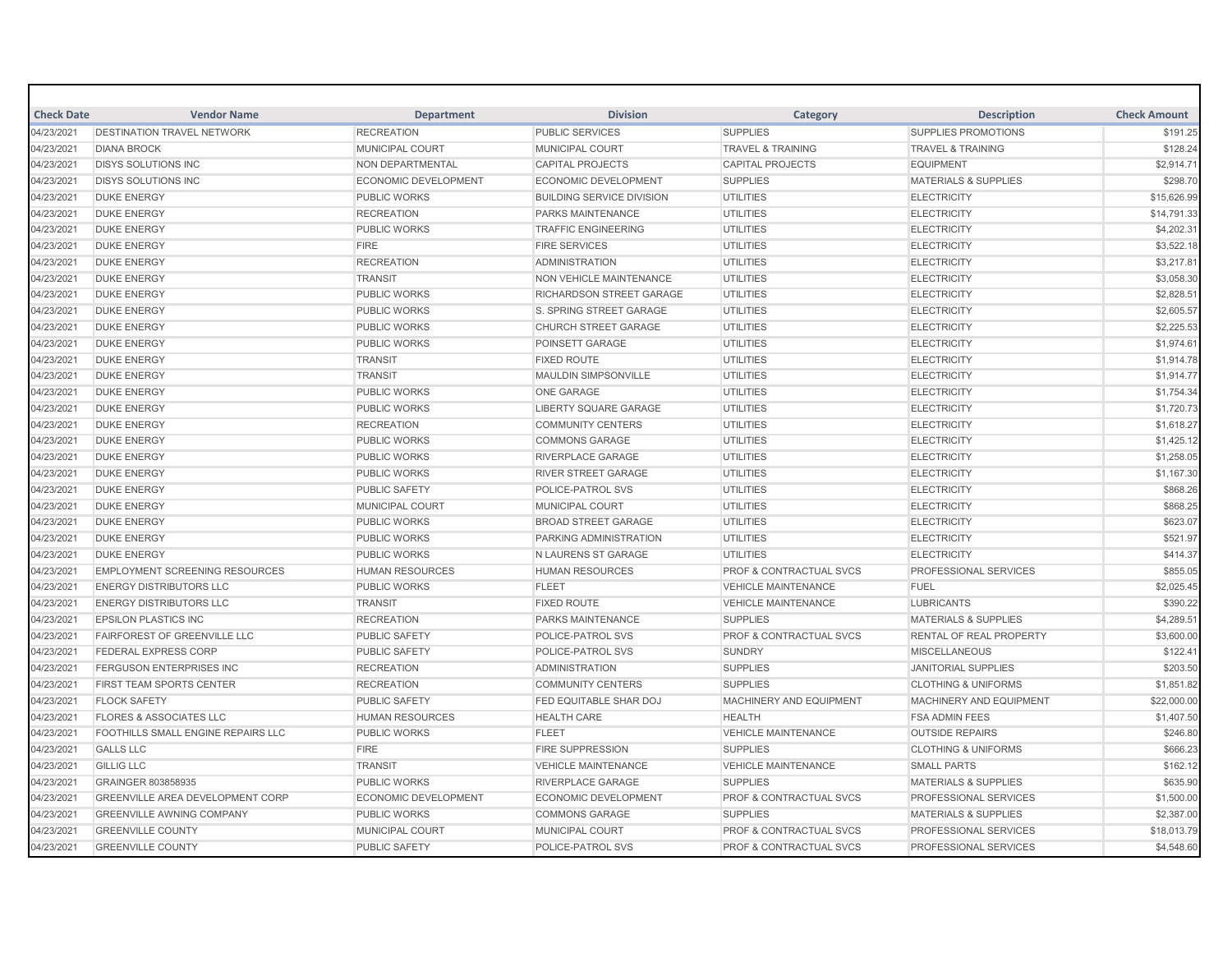| <b>Check Date</b> | <b>Vendor Name</b>                     | <b>Department</b>                    | <b>Division</b>                      | Category                           | <b>Description</b>                   | <b>Check Amount</b> |
|-------------------|----------------------------------------|--------------------------------------|--------------------------------------|------------------------------------|--------------------------------------|---------------------|
| 04/23/2021        | <b>GREENVILLE NEWS</b>                 | PLANNING & DEV SERVICES              | PLANNING AND ZONING                  | PROF & CONTRACTUAL SVCS            | <b>ADVERTISING EXPENSE</b>           | \$429.30            |
| 04/23/2021        | <b>GREENVILLE NEWS</b>                 | OFFICE OF MGMT & BUDGET              | <b>PURCHASING</b>                    | PROF & CONTRACTUAL SVCS            | <b>ADVERTISING EXPENSE</b>           | \$364.65            |
| 04/23/2021        | <b>GREENVILLE NEWS SUBSCRIPTIONS</b>   | <b>ECONOMIC DEVELOPMENT</b>          | <b>ECONOMIC DEVELOPMENT</b>          | <b>SUNDRY</b>                      | DUES.SUBSCRIPTN.PUBLICATN            | \$588.05            |
| 04/23/2021        | GREENVILLE OFFICE SUPPLY CO INC        | <b>PLANNING &amp; DEV SERVICES</b>   | <b>BUILDING &amp; PROPERTY MAINT</b> | <b>SUPPLIES</b>                    | <b>OFFICE SUPPLIES&amp;MATERIALS</b> | \$560.32            |
| 04/23/2021        | <b>GREENVILLE OFFICE SUPPLY CO INC</b> | PLANNING & DEV SERVICES              | PLANNING AND ZONING                  | <b>SUPPLIES</b>                    | <b>MATERIALS &amp; SUPPLIES</b>      | \$247.47            |
| 04/23/2021        | <b>GREENVILLE OFFICE SUPPLY CO INC</b> | <b>RECREATION</b>                    | <b>PARKS MAINTENANCE</b>             | <b>SUPPLIES</b>                    | <b>MATERIALS &amp; SUPPLIES</b>      | \$212.32            |
| 04/23/2021        | <b>GREENVILLE WATER</b>                | NON DEPARTMENTAL                     | <b>CAPITAL PROJECTS</b>              | <b>CAPITAL PROJECTS</b>            | <b>PROJECT EXPENSE</b>               | \$14,110.00         |
| 04/23/2021        | <b>GREENVILLE WATER</b>                | <b>PUBLIC WORKS</b>                  | <b>BUILDING SERVICE DIVISION</b>     | <b>UTILITIES</b>                   | <b>OTHER</b>                         | \$1,465.61          |
| 04/23/2021        | <b>GREENVILLE WATER</b>                | <b>RECREATION</b>                    | <b>TOURISM DISTRICT</b>              | <b>UTILITIES</b>                   | <b>OTHER</b>                         | \$622.17            |
| 04/23/2021        | <b>GREENVILLE ZOO FOUNDATION</b>       | Z <sub>O</sub> O                     | ZO <sub>O</sub>                      | <b>MEMBERSHIP</b>                  | FOZ MEMBERSHIP TRSF PMT              | \$18,125.00         |
| 04/23/2021        | <b>GREENVILLE ZOO PETTY CASH</b>       | <b>RECREATION</b>                    | <b>ADMINISTRATION</b>                | <b>SUPPLIES</b>                    | M&S-FOOD                             | \$149.20            |
| 04/23/2021        | HAYNSWORTH SINKLER BOYD PA             | <b>CITY ATTORNEY</b>                 | <b>CITY ATTORNEY</b>                 | PROF & CONTRACTUAL SVCS            | PROFESSIONAL SERVICES                | \$240.00            |
| 04/23/2021        | HD SUPPLY CONSTRUCTION - WHITE CAP     | <b>PUBLIC WORKS</b>                  | <b>STREETS BUREAU</b>                | <b>SUPPLIES</b>                    | <b>MATERIALS &amp; SUPPLIES</b>      | \$169.60            |
| 04/23/2021        | <b>HERSHEY CREAMERY COMPANY</b>        | <b>RECREATION</b>                    | <b>PUBLIC SERVICES</b>               | <b>SUPPLIES</b>                    | <b>SALE CONCESSIONS</b>              | \$662.11            |
| 04/23/2021        | HILLS MACHINERY COMP LLC               | NON DEPARTMENTAL                     | <b>CAPITAL PROJECTS</b>              | <b>CAPITAL PROJECTS</b>            | <b>PROJECT EXPENSE</b>               | \$5,087.61          |
| 04/23/2021        | HOLDER ELECTRIC SUPPLY INC             | <b>FIRE</b>                          | <b>FIRE SERVICES</b>                 | <b>SUPPLIES</b>                    | <b>MATERIALS &amp; SUPPLIES</b>      | \$1,062.76          |
| 04/23/2021        | HOME DEPOT CREDIT SERVICE 0978         | <b>TRANSIT</b>                       | <b>NON VEHICLE MAINTENANCE</b>       | <b>SUPPLIES</b>                    | <b>MATERIALS &amp; SUPPLIES</b>      | \$351.68            |
| 04/23/2021        | HOME DEPOT CREDIT SERVICE 4123         | <b>PUBLIC WORKS</b>                  | <b>STREETS BUREAU</b>                | <b>SUPPLIES</b>                    | <b>MATERIALS &amp; SUPPLIES</b>      | \$327.83            |
| 04/23/2021        | HOME DEPOT CREDIT SERVICE 5906         | <b>PUBLIC WORKS</b>                  | <b>BUILDING SERVICE DIVISION</b>     | <b>SUPPLIES</b>                    | <b>MATERIALS &amp; SUPPLIES</b>      | \$541.97            |
| 04/23/2021        | HOME DEPOT CREDIT SERVICE 5914         | NON DEPARTMENTAL                     | <b>CAPITAL PROJECTS</b>              | <b>CAPITAL PROJECTS</b>            | <b>CONSTRUCTION</b>                  | \$676.28            |
| 04/23/2021        | HOME DEPOT CREDIT SERVICE 5914         | NON DEPARTMENTAL                     | <b>CAPITAL PROJECTS</b>              | <b>CAPITAL PROJECTS</b>            | <b>EQUIPMENT</b>                     | \$276.56            |
| 04/23/2021        | HOME DEPOT CREDIT SERVICE 5914         | <b>RECREATION</b>                    | <b>ADMINISTRATION</b>                | <b>SUPPLIES</b>                    | M&S-EXHIBITS                         | \$124.76            |
| 04/23/2021        | <b>HOME DEPOT PRO</b>                  | <b>TRANSIT</b>                       | <b>VEHICLE MAINTENANCE</b>           | <b>SUPPLIES</b>                    | <b>JANITORIAL SUPPLIES</b>           | \$119.43            |
| 04/23/2021        | <b>HUGHES AGENCY</b>                   | NON DEPARTMENTAL                     | <b>CAPITAL PROJECTS</b>              | <b>CAPITAL PROJECTS</b>            | <b>PLANNING/DESIGN</b>               | \$45,365.06         |
| 04/23/2021        | HUMAN RELATIONS COMMISSION             | C.D. DIVISION                        | <b>CDBG PROJECTS</b>                 | <b>CD PROJECTS</b>                 | PUBLIC SERVICES (GENERAL)            | \$36,541.44         |
| 04/23/2021        | <b>HUMAN RELATIONS COMMISSION</b>      | C. D. DIVISION                       | <b>CDBG PROJECTS</b>                 | <b>CD PROJECTS</b>                 | <b>PUBLIC INFORMATION</b>            | \$1,734.94          |
| 04/23/2021        | <b>IFEA</b>                            | <b>EVENTS &amp; CULTURAL AFFAIRS</b> | <b>SPECIAL EVENTS</b>                | <b>TRAVEL &amp; TRAINING</b>       | <b>TRAVEL &amp; TRAINING</b>         | \$1,600.00          |
| 04/23/2021        | <b>ISU VETERINARY DIAGNOSTIC LAB</b>   | <b>RECREATION</b>                    | <b>ADMINISTRATION</b>                | <b>PROF &amp; CONTRACTUAL SVCS</b> | PROFESSIONAL SERVICES                | \$181.50            |
| 04/23/2021        | <b>JAMES TRAVERSE</b>                  | NON DEPARTMENTAL                     | <b>CAPITAL PROJECTS</b>              | <b>CAPITAL PROJECTS</b>            | <b>CONSTRUCTION</b>                  | \$634.29            |
| 04/23/2021        | <b>JOHN BRYSON</b>                     | <b>RECREATION</b>                    | <b>PUBLIC SERVICES</b>               | <b>RECREATION DEPOSITS</b>         | <b>SPECIAL PROJECTS</b>              | \$1,600.00          |
| 04/23/2021        | JOHNSON CONTROLS SECURITY SOLUTIONS    | <b>PUBLIC SAFETY</b>                 | POLICE-PATROL SVS                    | <b>SUNDRY</b>                      | <b>MISCELLANEOUS</b>                 | \$350.23            |
| 04/23/2021        | JOHNSON CONTROLS SECURITY SOLUTIONS    | <b>TRANSIT</b>                       | NON VEHICLE MAINTENANCE              | PROF & CONTRACTUAL SVCS            | <b>SERVICE &amp; MAINT CONTRACTS</b> | \$170.68            |
| 04/23/2021        | JOHNSTONE SUPPLY OF GREENVILLE         | <b>PUBLIC WORKS</b>                  | <b>BUILDING SERVICE DIVISION</b>     | <b>SUPPLIES</b>                    | <b>MATERIALS &amp; SUPPLIES</b>      | \$165.54            |
| 04/23/2021        | <b>KCI TECHNOLOGIES INC</b>            | NON DEPARTMENTAL                     | <b>CAPITAL PROJECTS</b>              | <b>CAPITAL PROJECTS</b>            | <b>PLANNING/DESIGN</b>               | \$767.71            |
| 04/23/2021        | <b>KING ASPHALT INC</b>                | <b>PUBLIC WORKS</b>                  | <b>STREETS BUREAU</b>                | <b>SUPPLIES</b>                    | <b>MATERIALS &amp; SUPPLIES</b>      | \$1,120.22          |
| 04/23/2021        | <b>KW BEVERAGE</b>                     | <b>EVENTS &amp; CULTURAL AFFAIRS</b> | <b>EVENTS MANAGEMENT</b>             | <b>SUPPLIES</b>                    | M&S-FOOD & BEVERAGE                  | \$411.23            |
| 04/23/2021        | <b>LANDSCAPERS SUPPLY</b>              | <b>PUBLIC WORKS</b>                  | STORM DRAINS BUREAU                  | <b>SUPPLIES</b>                    | <b>CONSTRUCTION &amp; REPAIR</b>     | \$2,671.20          |
| 04/23/2021        | <b>LANDSCAPERS SUPPLY</b>              | <b>PUBLIC WORKS</b>                  | <b>STORM DRAINS BUREAU</b>           | <b>SUPPLIES</b>                    | <b>MATERIALS &amp; SUPPLIES</b>      | \$222.60            |
| 04/23/2021        | <b>LANDSCAPERS SUPPLY</b>              | <b>PUBLIC WORKS</b>                  | <b>BEAUTIFICATION BUREAU</b>         | <b>SUPPLIES</b>                    | <b>MATERIALS &amp; SUPPLIES</b>      | \$222.60            |
| 04/23/2021        | <b>LANDSCAPERS SUPPLY</b>              | <b>PUBLIC WORKS</b>                  | <b>STREETS BUREAU</b>                | <b>SUPPLIES</b>                    | <b>MATERIALS &amp; SUPPLIES</b>      | \$222.60            |
| 04/23/2021        | LANDSCAPERS SUPPLY                     | <b>PUBLIC WORKS</b>                  | <b>SEWERS BUREAU</b>                 | <b>SUPPLIES</b>                    | <b>MATERIALS &amp; SUPPLIES</b>      | \$222.60            |
| 04/23/2021        | LATITUDE APPLIED TECHNOLOGIES          | <b>RECREATION</b>                    | <b>ADMINISTRATION</b>                | <b>SUPPLIES</b>                    | <b>JANITORIAL SUPPLIES</b>           | \$304.75            |
| 04/23/2021        | LAWN & ORDER LLC                       | <b>PUBLIC WORKS</b>                  | PARKING ADMINISTRATION               | PROF & CONTRACTUAL SVCS            | <b>SERVICE &amp; MAINT CONTRACTS</b> | \$425.00            |
| 04/23/2021        | LEE ELECTRICAL ENTERPRISE              | <b>ECONOMIC DEVELOPMENT</b>          | <b>BUILDING CODES</b>                | <b>PERMITS</b>                     | <b>REFUND ELECTRICAL PERMITS</b>     | \$406.05            |
| 04/23/2021        | LEXISNEXIS 1403290                     | <b>PLANNING &amp; DEV SERVICES</b>   | <b>BUILDING &amp; PROPERTY MAINT</b> | <b>SUNDRY</b>                      | DUES.SUBSCRIPTN.PUBLICATN            | \$156.35            |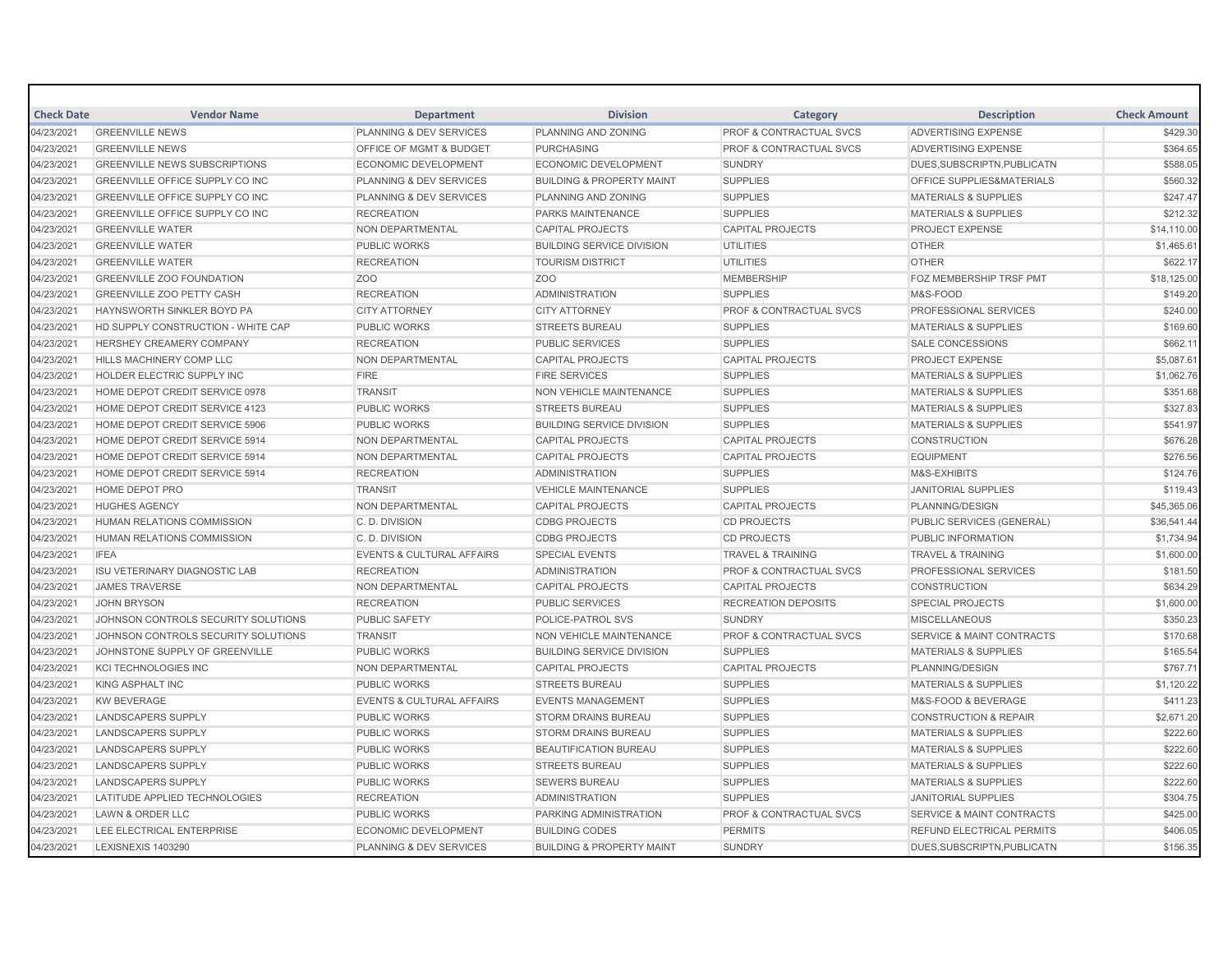| <b>Check Date</b> | <b>Vendor Name</b>                 | <b>Department</b>             | <b>Division</b>                      | Category                           | <b>Description</b>                   | <b>Check Amount</b> |
|-------------------|------------------------------------|-------------------------------|--------------------------------------|------------------------------------|--------------------------------------|---------------------|
| 04/23/2021        | LOWES                              | <b>PUBLIC WORKS</b>           | <b>LIBERTY SQUARE GARAGE</b>         | <b>SUPPLIES</b>                    | <b>MATERIALS &amp; SUPPLIES</b>      | \$519.17            |
| 04/23/2021        | LOWES                              | <b>PUBLIC WORKS</b>           | <b>ONE GARAGE</b>                    | <b>SUPPLIES</b>                    | <b>MATERIALS &amp; SUPPLIES</b>      | \$190.56            |
| 04/23/2021        | LOWES                              | <b>FIRE</b>                   | <b>FIRE SUPPRESSION</b>              | <b>SUPPLIES</b>                    | <b>MATERIALS &amp; SUPPLIES</b>      | \$177.02            |
| 04/23/2021        | LUMINATOR TECHNOLOGY GROUP         | <b>TRANSIT</b>                | <b>VEHICLE MAINTENANCE</b>           | <b>VEHICLE MAINTENANCE</b>         | <b>PARTS</b>                         | \$719.71            |
| 04/23/2021        | <b>MARATHON STAFFING INC</b>       | <b>PUBLIC SAFETY</b>          | POLICE-DISPATCH BUREAU               | <b>PROF &amp; CONTRACTUAL SVCS</b> | <b>TEMP PERSONNEL SVCS</b>           | \$3,900.34          |
| 04/23/2021        | <b>MARATHON STAFFING INC</b>       | <b>PUBLIC WORKS</b>           | <b>SEWERS BUREAU</b>                 | <b>PROF &amp; CONTRACTUAL SVCS</b> | <b>TEMP PERSONNEL SVCS</b>           | \$508.52            |
| 04/23/2021        | MAVIN CONSTRUCTION LLC             | <b>NON DEPARTMENTAL</b>       | <b>CAPITAL PROJECTS</b>              | <b>CAPITAL PROJECTS</b>            | <b>CONSTRUCTION</b>                  | \$61,119.58         |
| 04/23/2021        | <b>MICHAEL HAMMETT</b>             | <b>PUBLIC SAFETY</b>          | <b>POLICE-PATROL SVS</b>             | <b>TRAVEL &amp; TRAINING</b>       | <b>TRAVEL &amp; TRAINING</b>         | \$168.00            |
| 04/23/2021        | MIKE'S BODY SHOP & TOWING INC      | <b>TRANSIT</b>                | <b>VEHICLE MAINTENANCE</b>           | <b>VEHICLE MAINTENANCE</b>         | <b>OUTSIDE REPAIRS</b>               | \$706.60            |
| 04/23/2021        | MIKE'S BODY SHOP & TOWING INC      | <b>PUBLIC WORKS</b>           | <b>FLEET</b>                         | <b>VEHICLE MAINTENANCE</b>         | <b>OUTSIDE REPAIRS</b>               | \$125.00            |
| 04/23/2021        | <b>MINUTEMAN PRESS</b>             | NON DEPARTMENTAL              | <b>CAPITAL PROJECTS</b>              | <b>CAPITAL PROJECTS</b>            | <b>PROJECT EXPENSE</b>               | \$767.44            |
| 04/23/2021        | <b>MINUTEMAN PRESS</b>             | <b>RECREATION</b>             | TREE MAINTENANCE BUREAU              | <b>SUPPLIES</b>                    | <b>MATERIALS &amp; SUPPLIES</b>      | \$211.65            |
| 04/23/2021        | MOBILE COMMUNICATIONS AMERICA INC  | <b>PUBLIC WORKS</b>           | <b>RESIDENTIAL COLL BUREAU</b>       | <b>COMMUNICATIONS</b>              | <b>OTHER</b>                         | \$725.04            |
| 04/23/2021        | MOBILE COMMUNICATIONS AMERICA INC  | <b>PUBLIC WORKS</b>           | <b>STORM DRAINS BUREAU</b>           | <b>COMMUNICATIONS</b>              | <b>OTHER</b>                         | \$343.44            |
| 04/23/2021        | MOBILE COMMUNICATIONS AMERICA INC  | <b>PUBLIC WORKS</b>           | <b>CONSTRUCTION &amp; INSPECTION</b> | <b>COMMUNICATIONS</b>              | <b>OTHER</b>                         | \$305.28            |
| 04/23/2021        | MOBILE COMMUNICATIONS AMERICA INC  | <b>PUBLIC WORKS</b>           | RIGHTS-OF-WAY                        | <b>COMMUNICATIONS</b>              | <b>OTHER</b>                         | \$305.28            |
| 04/23/2021        | MOBILE COMMUNICATIONS AMERICA INC  | <b>PUBLIC WORKS</b>           | <b>STREETS BUREAU</b>                | <b>COMMUNICATIONS</b>              | <b>OTHER</b>                         | \$286.20            |
| 04/23/2021        | MOBILE COMMUNICATIONS AMERICA INC  | <b>PUBLIC WORKS</b>           | <b>SEWERS BUREAU</b>                 | <b>COMMUNICATIONS</b>              | <b>OTHER</b>                         | \$248.04            |
| 04/23/2021        | MOBILE COMMUNICATIONS AMERICA INC  | <b>RECREATION</b>             | <b>PARKS MAINTENANCE</b>             | <b>COMMUNICATIONS</b>              | <b>OTHER</b>                         | \$228.96            |
| 04/23/2021        | MOBILE COMMUNICATIONS AMERICA INC  | <b>PUBLIC WORKS</b>           | <b>FLEET</b>                         | <b>COMMUNICATIONS</b>              | <b>OTHER</b>                         | \$133.56            |
| 04/23/2021        | MORRIS BUSINESS SOLUTIONS          | <b>INFORMATION TECHNOLOGY</b> | IT                                   | PROF & CONTRACTUAL SVCS            | <b>EQUIPMENT RENTAL</b>              | \$4,924.87          |
| 04/23/2021        | <b>MORRIS BUSINESS SOLUTIONS</b>   | <b>FIRE</b>                   | <b>FIRE SERVICES</b>                 | <b>SUPPLIES</b>                    | <b>OFFICE SUPPLIES&amp;MATERIALS</b> | \$122.65            |
| 04/23/2021        | MOTOROLA SOLUTIONS INC             | NON DEPARTMENTAL              | <b>CAPITAL PROJECTS</b>              | <b>CAPITAL PROJECTS</b>            | <b>EQUIPMENT</b>                     | \$3,567.62          |
| 04/23/2021        | NAPA AUTO PARTS                    | <b>FIRE</b>                   | <b>FIRE SUPPRESSION</b>              | <b>VEHICLE MAINTENANCE</b>         | <b>PARTS</b>                         | \$1,543.15          |
| 04/23/2021        | NAPA AUTO PARTS                    | <b>TRANSIT</b>                | <b>VEHICLE MAINTENANCE</b>           | <b>VEHICLE MAINTENANCE</b>         | <b>SMALL PARTS</b>                   | \$145.18            |
| 04/23/2021        | NATHAN OVERHOLT                    | <b>PUBLIC SAFETY</b>          | POLICE-PATROL SVS                    | <b>TRAVEL &amp; TRAINING</b>       | <b>TRAVEL &amp; TRAINING</b>         | \$298.00            |
| 04/23/2021        | <b>NGLIC</b>                       | <b>HUMAN RESOURCES</b>        | <b>HEALTH CARE</b>                   | <b>OTHER INSURANCE</b>             | VISION - SUPERIOR                    | \$9,395.07          |
| 04/23/2021        | NITELITES OF GREENVILLE            | <b>NON DEPARTMENTAL</b>       | <b>MISC GRANTS</b>                   | <b>CAPITAL PROJECTS</b>            | <b>PROJECT EXPENSE</b>               | \$2,465.00          |
| 04/23/2021        | NITELITES OF GREENVILLE            | <b>PUBLIC WORKS</b>           | <b>STREETS BUREAU</b>                | <b>SUPPLIES</b>                    | <b>MATERIALS &amp; SUPPLIES</b>      | \$786.17            |
| 04/23/2021        | NITELITES OF GREENVILLE            | <b>PUBLIC WORKS</b>           | <b>SEWERS BUREAU</b>                 | <b>SUPPLIES</b>                    | <b>MATERIALS &amp; SUPPLIES</b>      | \$786.17            |
| 04/23/2021        | NITELITES OF GREENVILLE            | <b>PUBLIC WORKS</b>           | <b>STORM DRAINS BUREAU</b>           | <b>SUPPLIES</b>                    | <b>MATERIALS &amp; SUPPLIES</b>      | \$786.16            |
| 04/23/2021        | OFFICE DEPOT BSD                   | PUBLIC WORKS                  | <b>STREETS BUREAU</b>                | <b>SUPPLIES</b>                    | <b>MATERIALS &amp; SUPPLIES</b>      | \$109.23            |
| 04/23/2021        | <b>OFFICE DEPOT BSD</b>            | <b>PUBLIC WORKS</b>           | <b>STORM DRAINS BUREAU</b>           | <b>SUPPLIES</b>                    | <b>MATERIALS &amp; SUPPLIES</b>      | \$109.23            |
| 04/23/2021        | OFFICE DEPOT BSD                   | <b>PUBLIC WORKS</b>           | <b>SEWERS BUREAU</b>                 | <b>SUPPLIES</b>                    | <b>MATERIALS &amp; SUPPLIES</b>      | \$109.23            |
| 04/23/2021        | <b>OFFICE DEPOT BSD</b>            | <b>PUBLIC WORKS</b>           | <b>TREE MAINTENANCE BUREAU</b>       | <b>SUPPLIES</b>                    | <b>MATERIALS &amp; SUPPLIES</b>      | \$109.22            |
| 04/23/2021        | PANAGAKOS ASPHALT INC              | <b>PUBLIC WORKS</b>           | <b>STREETS BUREAU</b>                | <b>SUPPLIES</b>                    | <b>MATERIALS &amp; SUPPLIES</b>      | \$424.00            |
| 04/23/2021        | PANAGAKOS ASPHALT INC              | <b>PUBLIC WORKS</b>           | <b>SEWERS BUREAU</b>                 | <b>SUPPLIES</b>                    | <b>MATERIALS &amp; SUPPLIES</b>      | \$212.00            |
| 04/23/2021        | <b>PANAGAKOS ASPHALT INC</b>       | <b>PUBLIC WORKS</b>           | <b>STORM DRAINS BUREAU</b>           | <b>SUPPLIES</b>                    | <b>MATERIALS &amp; SUPPLIES</b>      | \$212.00            |
| 04/23/2021        | PEPSI-COLA BOTTLING CO             | <b>RECREATION</b>             | <b>PUBLIC SERVICES</b>               | <b>SUPPLIES</b>                    | <b>SALE CONCESSIONS</b>              | \$1,185.85          |
| 04/23/2021        | PETERBILT STORE OF GREENVILLE. THE | <b>TRANSIT</b>                | <b>VEHICLE MAINTENANCE</b>           | <b>VEHICLE MAINTENANCE</b>         | <b>PARTS</b>                         | \$2,683.56          |
| 04/23/2021        | PIEDMONT NATURAL GAS CO INC        | <b>TRANSIT</b>                | NON VEHICLE MAINTENANCE              | <b>UTILITIES</b>                   | GAS                                  | \$1,614.04          |
| 04/23/2021        | PIEDMONT NATURAL GAS CO INC        | <b>RECREATION</b>             | <b>COMMUNITY CENTERS</b>             | UTILITIES                          | GAS                                  | \$1,009.37          |
| 04/23/2021        | PIEDMONT NATURAL GAS CO INC        | <b>PUBLIC WORKS</b>           | <b>FLEET</b>                         | <b>UTILITIES</b>                   | GAS                                  | \$937.91            |
| 04/23/2021        | PIEDMONT NATURAL GAS CO INC        | <b>FIRE</b>                   | <b>FIRE SERVICES</b>                 | <b>UTILITIES</b>                   | GAS                                  | \$852.11            |
| 04/23/2021        | PIEDMONT NATURAL GAS CO INC        | <b>PUBLIC WORKS</b>           | <b>BUILDING SERVICE DIVISION</b>     | <b>UTILITIES</b>                   | <b>OTHER</b>                         | \$770.49            |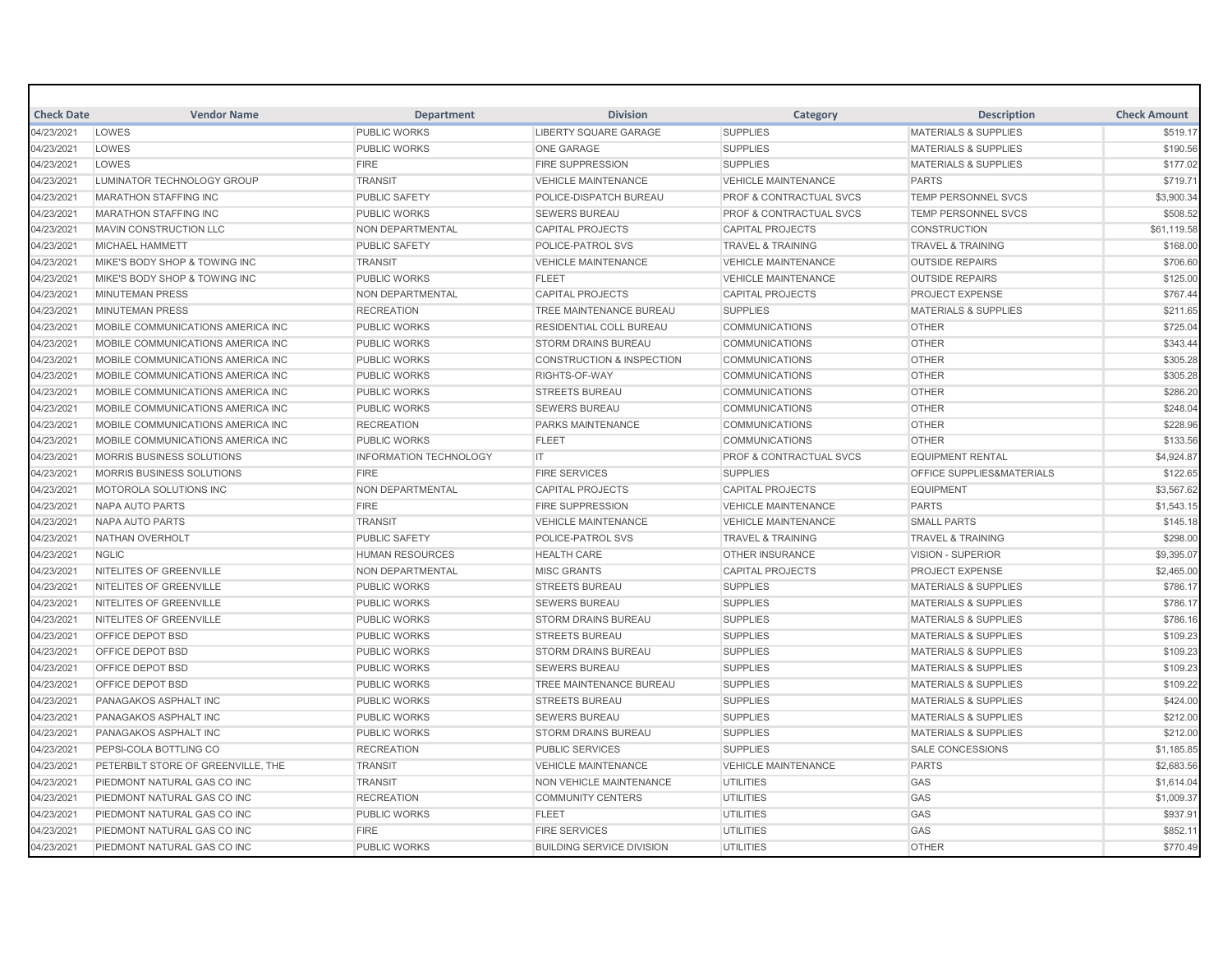| <b>Check Date</b> | <b>Vendor Name</b>                             | <b>Department</b>                  | <b>Division</b>                  | Category                           | <b>Description</b>                   | <b>Check Amount</b> |
|-------------------|------------------------------------------------|------------------------------------|----------------------------------|------------------------------------|--------------------------------------|---------------------|
| 04/23/2021        | PIEDMONT NATURAL GAS CO INC                    | <b>RECREATION</b>                  | <b>ADMINISTRATION</b>            | <b>UTILITIES</b>                   | GAS                                  | \$736.23            |
| 04/23/2021        | PIEDMONT NATURAL GAS CO INC                    | <b>RECREATION</b>                  | PARKS MAINTENANCE                | <b>UTILITIES</b>                   | GAS                                  | \$439.39            |
| 04/23/2021        | PIEDMONT NATURAL GAS CO INC                    | <b>PUBLIC WORKS</b>                | <b>TRAFFIC ENGINEERING</b>       | <b>UTILITIES</b>                   | GAS                                  | \$238.09            |
| 04/23/2021        | PIEDMONT NATURAL GAS CO INC                    | C. D. DIVISION                     | <b>CDBG PROJECTS</b>             | <b>CD PROJECTS</b>                 | PUBLIC SERVICES (GENERAL)            | \$221.98            |
| 04/23/2021        | PIEDMONT NATURAL GAS CO INC                    | <b>PUBLIC WORKS</b>                | <b>BUILDING SERVICE DIVISION</b> | <b>UTILITIES</b>                   | GAS                                  | \$133.63            |
| 04/23/2021        | PINNACLE ENVIRONMENTAL SERVICES INC            | <b>PUBLIC WORKS</b>                | <b>BUILDING SERVICE DIVISION</b> | <b>REPAIR &amp; MAINT SVCS</b>     | <b>REPAIRS &amp; MAINTENANCE</b>     | \$1,390.28          |
| 04/23/2021        | <b>PRESORT PLUS INC</b>                        | <b>OFFICE OF MGMT &amp; BUDGET</b> | <b>PURCHASING</b>                | <b>COMMUNICATIONS</b>              | <b>POSTAGE</b>                       | \$5,759.42          |
| 04/23/2021        | PRESSURE WORKS OF GREENVILLE LLC               | <b>PUBLIC WORKS</b>                | <b>STREETS BUREAU</b>            | MACHINERY AND EQUIPMENT            | MACHINERY AND EQUIPMENT              | \$10,186.24         |
| 04/23/2021        | <b>PROFORMA RHINO GRAPHICS</b>                 | <b>RECREATION</b>                  | PARKS AND RECREATION             | <b>CAPITAL PROJECTS</b>            | PLANNING/DESIGN                      | \$1,219.24          |
| 04/23/2021        | <b>PROVIDENT LIFE &amp; ACCIDENT INS CO</b>    | <b>HUMAN RESOURCES</b>             | <b>HEALTH CARE</b>               | <b>OTHER INSURANCE</b>             | <b>LIFE INSURANCE</b>                | \$1,044.42          |
| 04/23/2021        | R E MICHEL COMPANY LLC                         | <b>PUBLIC WORKS</b>                | <b>BUILDING SERVICE DIVISION</b> | <b>SUPPLIES</b>                    | <b>MATERIALS &amp; SUPPLIES</b>      | \$171.97            |
| 04/23/2021        | R J THOMAS MFG CO INC                          | NON DEPARTMENTAL                   | <b>CAPITAL PROJECTS</b>          | <b>CAPITAL PROJECTS</b>            | <b>CONSTRUCTION</b>                  | \$458.00            |
| 04/23/2021        | <b>RADIOMATE</b>                               | NON DEPARTMENTAL                   | <b>CAPITAL PROJECTS</b>          | <b>CAPITAL PROJECTS</b>            | <b>EQUIPMENT</b>                     | \$3,745.00          |
| 04/23/2021        | <b>REID ELECTRIC</b>                           | <b>PUBLIC WORKS</b>                | <b>BUILDING SERVICE DIVISION</b> | PROF & CONTRACTUAL SVCS            | <b>SERVICE &amp; MAINT CONTRACTS</b> | \$1,166.00          |
| 04/23/2021        | <b>REID ELECTRIC</b>                           | <b>RECREATION</b>                  | <b>PARKS MAINTENANCE</b>         | PROF & CONTRACTUAL SVCS            | <b>SERVICE &amp; MAINT CONTRACTS</b> | \$729.18            |
| 04/23/2021        | <b>REVOLUTION DANCEWEAR LLC</b>                | <b>RECREATION</b>                  | <b>COMMUNITY CENTERS</b>         | <b>SUPPLIES</b>                    | <b>CLOTHING &amp; UNIFORMS</b>       | \$1,604.70          |
| 04/23/2021        | <b>RILEY POPE &amp; LANEY, LLC</b>             | <b>CITY MANAGER</b>                | <b>CITY MANAGER</b>              | <b>PROF &amp; CONTRACTUAL SVCS</b> | <b>PROFESSIONAL SERVICES</b>         | \$6,612.50          |
| 04/23/2021        | RODENT PRO.COM LLC                             | <b>RECREATION</b>                  | <b>ADMINISTRATION</b>            | <b>SUPPLIES</b>                    | M&S-FOOD                             | \$745.10            |
| 04/23/2021        | ROGERS & CALLCOTT ENVIRONMENTAL                | PUBLIC WORKS                       | <b>GARBAGE DISPOSAL BUREAU</b>   | <b>PROF &amp; CONTRACTUAL SVCS</b> | PROFESSIONAL SERVICES                | \$1,527.83          |
| 04/23/2021        | <b>ROK BROTHERS INC</b>                        | <b>TRANSIT</b>                     | <b>FIXED ROUTE</b>               | <b>COMMUNICATIONS</b>              | <b>CABLE TELEVISION/INTERNET</b>     | \$360.00            |
| 04/23/2021        | <b>RONALD BLUE TRUST</b>                       | <b>OFFICE OF MGMT &amp; BUDGET</b> | <b>REVENUE</b>                   | <b>BUSINESS LICENSE(HOLDING)</b>   | <b>REFUND BUSINESS LICENSE FEE</b>   | \$5,594.77          |
| 04/23/2021        | <b>ROSEANN LANDER</b>                          | Z <sub>O</sub> O                   | Z <sub>O</sub> O                 | <b>EDUCATION</b>                   | <b>REFUND BIRTHDAY PARTY RENTAL</b>  | \$350.00            |
| 04/23/2021        | <b>SAFE INDUSTRIES</b>                         | <b>FIRE</b>                        | <b>FIRE SUPPRESSION</b>          | <b>SUPPLIES</b>                    | <b>CLOTHING &amp; UNIFORMS</b>       | \$5,511.32          |
| 04/23/2021        | <b>SAFE INDUSTRIES</b>                         | <b>FIRE</b>                        | <b>FIRE SUPPRESSION</b>          | <b>SUPPLIES</b>                    | <b>MATERIALS &amp; SUPPLIES</b>      | \$694.43            |
| 04/23/2021        | <b>SAFETY PRODUCTS INC</b>                     | <b>PUBLIC WORKS</b>                | <b>PARKING LOTS</b>              | <b>REPAIR &amp; MAINT SVCS</b>     | <b>REPAIRS &amp; MAINTENANCE</b>     | \$123.62            |
| 04/23/2021        | <b>SALUDA RIVER PET FOOD CENTER INC</b>        | <b>PUBLIC SAFETY</b>               | <b>POLICE-PATROL SVS</b>         | <b>SUPPLIES</b>                    | <b>MATERIALS &amp; SUPPLIES</b>      | \$239.27            |
| 04/23/2021        | <b>SAM'S CLUB</b>                              | <b>RECREATION</b>                  | <b>PUBLIC SERVICES</b>           | <b>SUPPLIES</b>                    | <b>SALE CONCESSIONS</b>              | \$1,177.60          |
| 04/23/2021        | <b>SAM'S CLUB</b>                              | <b>FIRE</b>                        | <b>FIRE SUPPRESSION</b>          | <b>SUPPLIES</b>                    | <b>MATERIALS &amp; SUPPLIES</b>      | \$475.94            |
| 04/23/2021        | <b>SAM'S CLUB</b>                              | <b>FIRE</b>                        | <b>FIRE SERVICES</b>             | <b>SUPPLIES</b>                    | <b>MATERIALS &amp; SUPPLIES</b>      | \$325.81            |
| 04/23/2021        | SIGNARAMA ANDERSON                             | <b>ECONOMIC DEVELOPMENT</b>        | <b>BUILDING CODES</b>            | <b>PERMITS</b>                     | <b>REFUND SIGN PERMITS</b>           | \$150.00            |
| 04/23/2021        | <b>SIGNATURES COMPANY LLC</b>                  | <b>RECREATION</b>                  | <b>PUBLIC SERVICES</b>           | <b>SUPPLIES</b>                    | <b>CLOTHING &amp; UNIFORMS</b>       | \$322.20            |
| 04/23/2021        | SIGNATURES COMPANY LLC                         | <b>RECREATION</b>                  | PARKS MAINTENANCE                | <b>SUPPLIES</b>                    | <b>CLOTHING &amp; UNIFORMS</b>       | \$202.99            |
| 04/23/2021        | SIGNATURES COMPANY LLC                         | <b>RECREATION</b>                  | <b>ADMINISTRATION</b>            | <b>SUPPLIES</b>                    | <b>CLOTHING &amp; UNIFORMS</b>       | \$150.43            |
| 04/23/2021        | SNIDER FLEET SOLUTIONS                         | <b>PUBLIC WORKS</b>                | <b>FLEET</b>                     | <b>VEHICLE MAINTENANCE</b>         | <b>OUTSIDE REPAIRS</b>               | \$3,837.41          |
| 04/23/2021        | SOCK IT TO ME INC                              | <b>RECREATION</b>                  | <b>PUBLIC SERVICES</b>           | <b>SUPPLIES</b>                    | <b>SALE GIFTS</b>                    | \$286.64            |
| 04/23/2021        | <b>SOLARWINDS INC</b>                          | <b>INFORMATION TECHNOLOGY</b>      | IT.                              | <b>PROF &amp; CONTRACTUAL SVCS</b> | <b>SERVICE &amp; MAINT CONTRACTS</b> | \$739.20            |
| 04/23/2021        | SOUTHEASTERN PAPER GROUP                       | <b>PUBLIC WORKS</b>                | <b>BUILDING SERVICE DIVISION</b> | <b>SUPPLIES</b>                    | <b>JANITORIAL SUPPLIES</b>           | \$1,000.81          |
| 04/23/2021        | SOUTHEASTERN PAPER GROUP                       | <b>RECREATION</b>                  | <b>PARKS MAINTENANCE</b>         | <b>SUPPLIES</b>                    | <b>JANITORIAL SUPPLIES</b>           | \$551.98            |
| 04/23/2021        | SPECIAL SYSTEMS INC                            | <b>RECREATION</b>                  | <b>TOURISM DISTRICT</b>          | PROF & CONTRACTUAL SVCS            | <b>SERVICE &amp; MAINT CONTRACTS</b> | \$800.00            |
| 04/23/2021        | SPRING SERVICE GREENVILLE                      | <b>TRANSIT</b>                     | <b>VEHICLE MAINTENANCE</b>       | <b>VEHICLE MAINTENANCE</b>         | <b>OUTSIDE REPAIRS</b>               | \$171.00            |
| 04/23/2021        | <b>ST CLAIR SIGNS</b>                          | <b>ECONOMIC DEVELOPMENT</b>        | <b>BUILDING CODES</b>            | <b>PERMITS</b>                     | <b>REFUND SIGN PERMITS</b>           | \$200.00            |
| 04/23/2021        | <b>STONE CITY</b>                              | <b>RECREATION</b>                  | <b>TOURISM DISTRICT</b>          | <b>SUPPLIES</b>                    | MATERIALS & SUPPLIES                 | \$2,210.10          |
| 04/23/2021        | SUMMIT ENGINEERING LABORATORY & TES            | <b>NON DEPARTMENTAL</b>            | <b>CAPITAL PROJECTS</b>          | <b>CAPITAL PROJECTS</b>            | <b>CONSTRUCTION</b>                  | \$2,287.50          |
| 04/23/2021        | <b>SUMMIT ENGINEERING LABORATORY &amp; TES</b> | <b>NON DEPARTMENTAL</b>            | <b>CAPITAL PROJECTS</b>          | <b>CAPITAL PROJECTS</b>            | PLANNING/DESIGN                      | \$1,587.50          |
| 04/23/2021        | <b>SUPERION LLC</b>                            | <b>INFORMATION TECHNOLOGY</b>      | IT.                              | <b>PROF &amp; CONTRACTUAL SVCS</b> | <b>SERVICE &amp; MAINT CONTRACTS</b> | \$31,474.36         |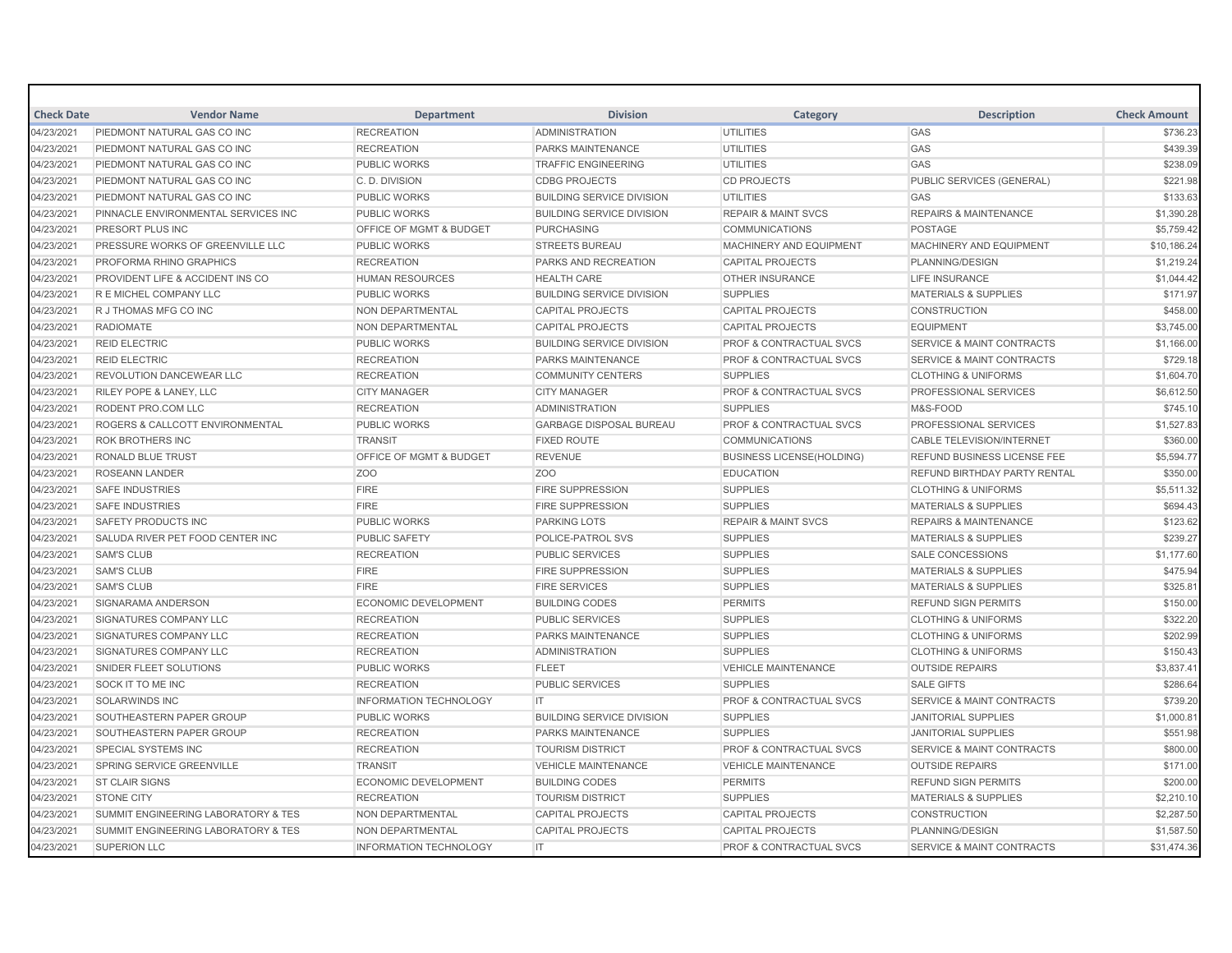| <b>Check Date</b> | <b>Vendor Name</b>                 | <b>Department</b>                    | <b>Division</b>                  | Category                           | <b>Description</b>                   | <b>Check Amount</b> |
|-------------------|------------------------------------|--------------------------------------|----------------------------------|------------------------------------|--------------------------------------|---------------------|
| 04/23/2021        | <b>TALENT MANAGEMENT SOLUTIONS</b> | <b>PUBLIC WORKS</b>                  | <b>STREETS BUREAU</b>            | <b>PROF &amp; CONTRACTUAL SVCS</b> | TEMP PERSONNEL SVCS                  | \$5,354.97          |
| 04/23/2021        | <b>TALENT MANAGEMENT SOLUTIONS</b> | <b>RECREATION</b>                    | <b>PARKS MAINTENANCE</b>         | <b>PROF &amp; CONTRACTUAL SVCS</b> | <b>TEMP PERSONNEL SVCS</b>           | \$3,733.68          |
| 04/23/2021        | <b>TALENT MANAGEMENT SOLUTIONS</b> | <b>PUBLIC WORKS</b>                  | <b>STORM DRAINS BUREAU</b>       | <b>PROF &amp; CONTRACTUAL SVCS</b> | <b>TEMP PERSONNEL SVCS</b>           | \$3,123.60          |
| 04/23/2021        | TALENT MANAGEMENT SOLUTIONS        | PUBLIC WORKS                         | <b>FLEET</b>                     | <b>PROF &amp; CONTRACTUAL SVCS</b> | <b>TEMP PERSONNEL SVCS</b>           | \$3,100.90          |
| 04/23/2021        | <b>TALENT MANAGEMENT SOLUTIONS</b> | <b>TRANSIT</b>                       | <b>FIXED ROUTE</b>               | <b>PROF &amp; CONTRACTUAL SVCS</b> | <b>TEMP PERSONNEL SVCS</b>           | \$2,199.09          |
| 04/23/2021        | TALENT MANAGEMENT SOLUTIONS        | <b>PUBLIC WORKS</b>                  | <b>BEAUTIFICATION BUREAU</b>     | PROF & CONTRACTUAL SVCS            | <b>TEMP PERSONNEL SVCS</b>           | \$1,589.60          |
| 04/23/2021        | <b>TALENT MANAGEMENT SOLUTIONS</b> | <b>RECREATION</b>                    | <b>ADMINISTRATION</b>            | <b>PROF &amp; CONTRACTUAL SVCS</b> | <b>TEMP PERSONNEL SVCS</b>           | \$1,425.60          |
| 04/23/2021        | <b>TALENT MANAGEMENT SOLUTIONS</b> | <b>RECREATION</b>                    | <b>COMMUNITY CENTERS</b>         | <b>PROF &amp; CONTRACTUAL SVCS</b> | <b>TEMP PERSONNEL SVCS</b>           | \$976.80            |
| 04/23/2021        | <b>TALENT MANAGEMENT SOLUTIONS</b> | <b>PUBLIC WORKS</b>                  | <b>SEWERS BUREAU</b>             | <b>PROF &amp; CONTRACTUAL SVCS</b> | <b>TEMP PERSONNEL SVCS</b>           | \$794.80            |
| 04/23/2021        | <b>TAYLOR ENTERPRISES INC</b>      | <b>TRANSIT</b>                       | <b>FIXED ROUTE</b>               | <b>VEHICLE MAINTENANCE</b>         | <b>LUBRICANTS</b>                    | \$2,788.11          |
| 04/23/2021        | TD CARD SERVICES                   | NON DEPARTMENTAL                     | <b>CAPITAL PROJECTS</b>          | <b>CAPITAL PROJECTS</b>            | <b>CONSTRUCTION</b>                  | \$2,782.13          |
| 04/23/2021        | TD CARD SERVICES                   | <b>RECREATION</b>                    | <b>ADMINISTRATION</b>            | <b>SUPPLIES</b>                    | M&S-ANIMALS                          | \$2,146.33          |
| 04/23/2021        | TD CARD SERVICES                   | <b>RECREATION</b>                    | <b>PUBLIC SERVICES</b>           | <b>SUPPLIES</b>                    | <b>MATERIALS &amp; SUPPLIES</b>      | \$1,459.13          |
| 04/23/2021        | <b>TD CARD SERVICES</b>            | <b>EVENTS &amp; CULTURAL AFFAIRS</b> | <b>SPECIAL EVENTS</b>            | <b>SUPPLIES</b>                    | <b>MATERIALS &amp; SUPPLIES</b>      | \$1,268.29          |
| 04/23/2021        | TD CARD SERVICES                   | <b>CITY MANAGER</b>                  | <b>CITY MANAGER</b>              | <b>SUNDRY</b>                      | <b>MISCELLANEOUS</b>                 | \$640.35            |
| 04/23/2021        | <b>TD CARD SERVICES</b>            | <b>RECREATION</b>                    | <b>ADMINISTRATION</b>            | <b>SUPPLIES</b>                    | M&S-EXHIBITS                         | \$617.28            |
| 04/23/2021        | TD CARD SERVICES                   | <b>INFORMATION TECHNOLOGY</b>        | IT.                              | <b>COMMUNICATIONS</b>              | TELECOMMUNICATIONS/WIRELE            | \$544.29            |
| 04/23/2021        | TD CARD SERVICES                   | <b>PUBLIC WORKS</b>                  | <b>ENGINEERING</b>               | <b>TRAVEL &amp; TRAINING</b>       | <b>TRAVEL &amp; TRAINING</b>         | \$400.00            |
| 04/23/2021        | <b>TD CARD SERVICES</b>            | <b>RECREATION</b>                    | <b>ADMINISTRATION</b>            | <b>SUNDRY</b>                      | DUES, SUBSCRIPTN, PUBLICATN          | \$395.00            |
| 04/23/2021        | TD CARD SERVICES                   | <b>INFORMATION TECHNOLOGY</b>        | IT.                              | <b>TRAVEL &amp; TRAINING</b>       | <b>TRAVEL &amp; TRAINING</b>         | \$349.00            |
| 04/23/2021        | <b>TD CARD SERVICES</b>            | <b>RECREATION</b>                    | <b>PUBLIC SERVICES</b>           | <b>SUPPLIES</b>                    | <b>OFFICE SUPPLIES&amp;MATERIALS</b> | \$345.51            |
| 04/23/2021        | <b>TD CARD SERVICES</b>            | <b>HUMAN RESOURCES</b>               | <b>HUMAN RESOURCES</b>           | <b>SUNDRY</b>                      | <b>RECRUITMENT ADS</b>               | \$345.00            |
| 04/23/2021        | <b>TD CARD SERVICES</b>            | <b>PUBLIC WORKS</b>                  | STORMWATER MANAGEMENT            | <b>SUNDRY</b>                      | DUES, SUBSCRIPTN, PUBLICATN          | \$330.00            |
| 04/23/2021        | <b>TD CARD SERVICES</b>            | <b>RECREATION</b>                    | <b>PUBLIC SERVICES</b>           | <b>SUNDRY</b>                      | DUES.SUBSCRIPTN.PUBLICATN            | \$217.37            |
| 04/23/2021        | <b>TD CARD SERVICES</b>            | <b>RECREATION</b>                    | <b>ADMINISTRATION</b>            | <b>SUPPLIES</b>                    | M&S-GROUNDS                          | \$209.58            |
| 04/23/2021        | <b>TD CARD SERVICES</b>            | <b>RECREATION</b>                    | <b>ADMINISTRATION</b>            | <b>SUPPLIES</b>                    | M&S-MAINTENANCE                      | \$188.39            |
| 04/23/2021        | <b>TD CARD SERVICES</b>            | <b>INFORMATION TECHNOLOGY</b>        | IT                               | <b>SUPPLIES</b>                    | <b>MATERIALS &amp; SUPPLIES</b>      | \$184.81            |
| 04/23/2021        | <b>TD CARD SERVICES</b>            | <b>TRANSIT</b>                       | <b>NON VEHICLE MAINTENANCE</b>   | <b>SUPPLIES</b>                    | <b>MATERIALS &amp; SUPPLIES</b>      | \$178.42            |
| 04/23/2021        | <b>TD CARD SERVICES</b>            | <b>RECREATION</b>                    | <b>PUBLIC SERVICES</b>           | <b>TRAVEL &amp; TRAINING</b>       | <b>TRAVEL &amp; TRAINING</b>         | \$175.00            |
| 04/23/2021        | TD CARD SERVICES                   | PUBLIC WORKS                         | CONSTRUCTION & INSPECTION        | <b>TRAVEL &amp; TRAINING</b>       | <b>TRAVEL &amp; TRAINING</b>         | \$169.48            |
| 04/23/2021        | <b>TD CARD SERVICES</b>            | <b>CITY MANAGER</b>                  | <b>CITY MANAGER</b>              | <b>SUPPLIES</b>                    | OFFICE SUPPLIES&MATERIALS            | \$163.88            |
| 04/23/2021        | <b>TD CARD SERVICES</b>            | <b>RECREATION</b>                    | <b>ADMINISTRATION</b>            | <b>SUPPLIES</b>                    | M&S-FOOD                             | \$143.51            |
| 04/23/2021        | <b>TD CARD SERVICES</b>            | <b>RECREATION</b>                    | <b>ADMINISTRATION</b>            | <b>REPAIR &amp; MAINT SVCS</b>     | <b>REPAIRS &amp; MAINTENANCE</b>     | \$138.90            |
| 04/23/2021        | TD CARD SERVICES                   | NON DEPARTMENTAL                     | <b>CAPITAL PROJECTS</b>          | <b>CAPITAL PROJECTS</b>            | <b>EQUIPMENT</b>                     | \$136.94            |
| 04/23/2021        | TD CARD SERVICES                   | <b>PUBLIC WORKS</b>                  | <b>PUBLIC WORKS</b>              | <b>SUNDRY</b>                      | DUES, SUBSCRIPTN, PUBLICATN          | \$128.19            |
| 04/23/2021        | <b>TD CARD SERVICES</b>            | <b>PUBLIC WORKS</b>                  | <b>STORMWATER MANAGEMENT</b>     | <b>TRAVEL &amp; TRAINING</b>       | <b>TRAVEL &amp; TRAINING</b>         | \$100.00            |
| 04/23/2021        | <b>TD CARD SERVICES</b>            | <b>PUBLIC WORKS</b>                  | <b>TRAFFIC ENGINEERING</b>       | <b>TRAVEL &amp; TRAINING</b>       | <b>TRAVEL &amp; TRAINING</b>         | \$100.00            |
| 04/23/2021        | <b>TECHNOLOGY CENTER LLC</b>       | <b>ECONOMIC DEVELOPMENT</b>          | <b>ECONOMIC DEVELOPMENT</b>      | <b>PROF &amp; CONTRACTUAL SVCS</b> | <b>RENTAL OF REAL PROPERTY</b>       | \$1,100.00          |
| 04/23/2021        | TERRACON CONSULTANTS INC           | <b>NON DEPARTMENTAL</b>              | <b>CAPITAL PROJECTS</b>          | <b>CAPITAL PROJECTS</b>            | <b>PROJECT EXPENSE</b>               | \$5,328.75          |
| 04/23/2021        | <b>TRACY DUFFY RAMSEUR</b>         | <b>CITY MANAGER</b>                  | <b>CITY MANAGER</b>              | <b>SUNDRY</b>                      | <b>MISCELLANEOUS</b>                 | \$117.95            |
| 04/23/2021        | <b>TRUCKPRO LLC</b>                | <b>TRANSIT</b>                       | <b>VEHICLE MAINTENANCE</b>       | <b>VEHICLE MAINTENANCE</b>         | <b>PARTS</b>                         | \$499.05            |
| 04/23/2021        | <b>TRUCKPRO LLC</b>                | <b>TRANSIT</b>                       | <b>VEHICLE MAINTENANCE</b>       | <b>VEHICLE MAINTENANCE</b>         | <b>SMALL PARTS</b>                   | \$346.06            |
| 04/23/2021        | <b>UNIFIRST</b>                    | <b>TRANSIT</b>                       | VEHICLE MAINTENANCE              | <b>SUPPLIES</b>                    | <b>CLOTHING &amp; UNIFORMS</b>       | \$128.66            |
| 04/23/2021        | UNITED ELECTRICAL DISTRIBUTORS INC | <b>PUBLIC WORKS</b>                  | <b>BUILDING SERVICE DIVISION</b> | <b>SUPPLIES</b>                    | <b>MATERIALS &amp; SUPPLIES</b>      | \$2,887.15          |
| 04/23/2021        | UNITED ELECTRICAL DISTRIBUTORS INC | <b>PUBLIC WORKS</b>                  | <b>LIBERTY SQUARE GARAGE</b>     | <b>SUPPLIES</b>                    | <b>MATERIALS &amp; SUPPLIES</b>      | \$561.23            |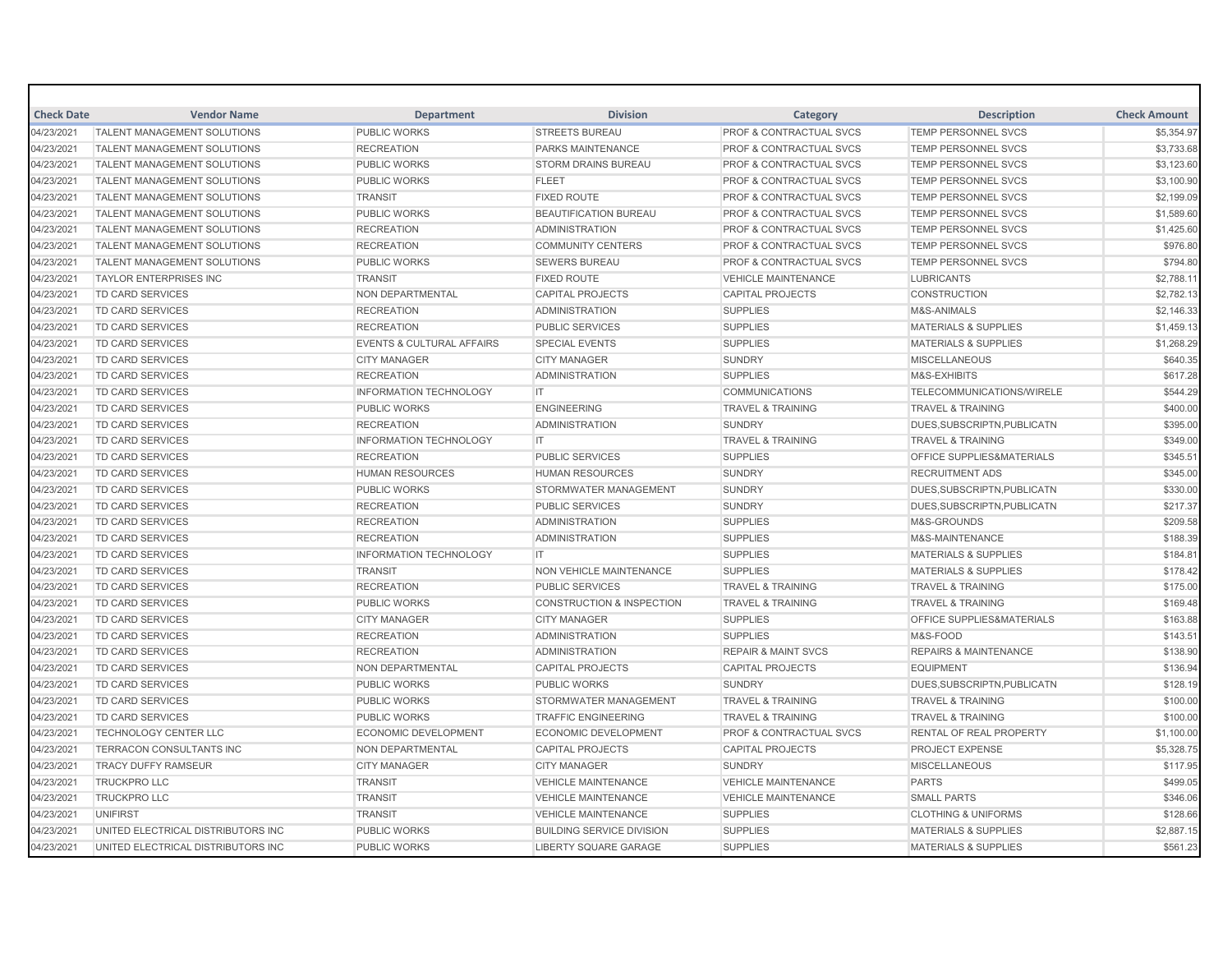| <b>Check Date</b> | <b>Vendor Name</b>                       | <b>Department</b>                  | <b>Division</b>                      | Category                           | <b>Description</b>                   | <b>Check Amount</b> |
|-------------------|------------------------------------------|------------------------------------|--------------------------------------|------------------------------------|--------------------------------------|---------------------|
| 04/23/2021        | UNITED ELECTRICAL DISTRIBUTORS INC       | <b>PUBLIC WORKS</b>                | <b>ONE GARAGE</b>                    | <b>SUPPLIES</b>                    | <b>MATERIALS &amp; SUPPLIES</b>      | \$217.46            |
| 04/23/2021        | UNITED ELECTRICAL DISTRIBUTORS INC       | <b>PUBLIC WORKS</b>                | <b>PARKING LOTS</b>                  | <b>SUPPLIES</b>                    | <b>MATERIALS &amp; SUPPLIES</b>      | \$126.31            |
| 04/23/2021        | UNITED ELECTRICAL DISTRIBUTORS INC       | <b>PUBLIC WORKS</b>                | S. SPRING STREET GARAGE              | <b>SUPPLIES</b>                    | <b>MATERIALS &amp; SUPPLIES</b>      | \$109.03            |
| 04/23/2021        | UNITED HOUSING CONNECTIONS               | C. D. DIVISION                     | <b>CDBG PROJECTS</b>                 | <b>CD PROJECTS</b>                 | <b>PUBLIC SERVICES (GENERAL)</b>     | \$8,100.00          |
| 04/23/2021        | UNITED MINISTRIES                        | C. D. DIVISION                     | <b>CDBG PROJECTS</b>                 | <b>CD PROJECTS</b>                 | PUBLIC SERVICES (GENERAL)            | \$11,640.80         |
| 04/23/2021        | UPPER SAVANNAH CARE SERVICES             | C. D. DIVISION                     | <b>HOPWA</b>                         | <b>CD PROJECTS</b>                 | SUPPORTIVE SVC-UPPER SAVA            | \$1,667.89          |
| 04/23/2021        | UPPER SAVANNAH CARE SERVICES             | C. D. DIVISION                     | <b>HOPWA</b>                         | <b>CD PROJECTS</b>                 | S-T RENT, MORT, UTIL UP SAV          | \$1,315.00          |
| 04/23/2021        | UPPER SAVANNAH CARE SERVICES             | C.D. DIVISION                      | <b>HOPWA</b>                         | <b>CD PROJECTS</b>                 | <b>TENANT RENT ASSIST-SAVANN</b>     | \$600.24            |
| 04/23/2021        | UPPER SAVANNAH CARE SERVICES             | C. D. DIVISION                     | <b>HOPWA</b>                         | <b>CD PROJECTS</b>                 | ADMIN - UPPER SAVANN CARE            | \$200.02            |
| 04/23/2021        | UTILICOM SUPPLY ASSOCIATES LLC           | <b>PUBLIC WORKS</b>                | <b>TRAFFIC ENGINEERING</b>           | <b>PROF &amp; CONTRACTUAL SVCS</b> | <b>SPECIAL PROJECTS</b>              | \$92,721.93         |
| 04/23/2021        | <b>VERIZON WIRELESS</b>                  | <b>FIRE</b>                        | <b>FIRE</b>                          | <b>COMMUNICATIONS</b>              | <b>OTHER</b>                         | \$2,575.85          |
| 04/23/2021        | <b>VERIZON WIRELESS</b>                  | <b>PUBLIC SAFETY</b>               | POLICE-PATROL SVS                    | <b>SUPPLIES</b>                    | <b>MATERIALS &amp; SUPPLIES</b>      | \$228.06            |
| 04/23/2021        | <b>VORTEX SERVICES LLC</b>               | NON DEPARTMENTAL                   | <b>CAPITAL PROJECTS</b>              | <b>CAPITAL PROJECTS</b>            | <b>CONSTRUCTION</b>                  | \$334,297.39        |
| 04/23/2021        | VULCAN CONSTRUCTION MATERIALS LLC        | <b>PUBLIC WORKS</b>                | <b>SEWERS BUREAU</b>                 | <b>SUPPLIES</b>                    | <b>MATERIALS &amp; SUPPLIES</b>      | \$1,156.34          |
| 04/23/2021        | VULCAN CONSTRUCTION MATERIALS LLC        | PUBLIC WORKS                       | STORM DRAINS BUREAU                  | <b>SUPPLIES</b>                    | <b>MATERIALS &amp; SUPPLIES</b>      | \$693.80            |
| 04/23/2021        | <b>VULCAN CONSTRUCTION MATERIALS LLC</b> | <b>PUBLIC WORKS</b>                | <b>STREETS BUREAU</b>                | <b>SUPPLIES</b>                    | <b>MATERIALS &amp; SUPPLIES</b>      | \$462.53            |
| 04/23/2021        | W W WILLIAMS                             | <b>TRANSIT</b>                     | <b>VEHICLE MAINTENANCE</b>           | <b>VEHICLE MAINTENANCE</b>         | <b>PARTS</b>                         | \$862.93            |
| 04/23/2021        | <b>W8LESS LLC</b>                        | <b>PUBLIC WORKS</b>                | PARKING ADMINISTRATION               | PROF & CONTRACTUAL SVCS            | <b>PROFESSIONAL SERVICES</b>         | \$4,500.00          |
| 04/23/2021        | WDM ARCHITECTS P.A.                      | <b>RECREATION</b>                  | <b>ADMINISTRATION</b>                | PROF & CONTRACTUAL SVCS            | <b>PROFESSIONAL SERVICES</b>         | \$1,236.10          |
| 04/23/2021        | <b>WILLIAM BOWEN</b>                     | PLANNING & DEV SERVICES            | <b>BUILDING &amp; PROPERTY MAINT</b> | <b>TRAVEL &amp; TRAINING</b>       | <b>TRAVEL &amp; TRAINING</b>         | \$219.00            |
| 04/23/2021        | <b>WISHPETS</b>                          | <b>RECREATION</b>                  | PUBLIC SERVICES                      | <b>SUPPLIES</b>                    | <b>SALE GIFTS</b>                    | \$2,023.75          |
| 04/23/2021        | <b>WP LAW INC</b>                        | <b>PUBLIC WORKS</b>                | RIGHTS-OF-WAY                        | <b>REPAIR &amp; MAINT SVCS</b>     | <b>REPAIRS &amp; MAINTENANCE</b>     | \$1,609.45          |
| 04/23/2021        | <b>ZEP INC</b>                           | <b>FIRE</b>                        | <b>FIRE SUPPRESSION</b>              | <b>SUPPLIES</b>                    | <b>JANITORIAL SUPPLIES</b>           | \$646.66            |
| 04/30/2021        | ACROSS THE STREET PRODUCTIONS INC        | <b>FIRE</b>                        | <b>FIRE PREVENTION</b>               | <b>TRAVEL &amp; TRAINING</b>       | <b>TRAVEL &amp; TRAINING</b>         | \$693.00            |
| 04/30/2021        | AIRGAS USA LLC                           | <b>TRANSIT</b>                     | <b>VEHICLE MAINTENANCE</b>           | <b>SUPPLIES</b>                    | <b>MATERIALS &amp; SUPPLIES</b>      | \$324.61            |
| 04/30/2021        | AMERICAN PLANNING ASSOCIATION            | <b>CITY MANAGER</b>                | <b>CITY MANAGER</b>                  | <b>SUNDRY</b>                      | DUES.SUBSCRIPTN.PUBLICATN            | \$502.00            |
| 04/30/2021        | ANDERSON BROTHERS                        | <b>FIRE</b>                        | <b>FIRE SUPPRESSION</b>              | <b>VEHICLE MAINTENANCE</b>         | <b>OUTSIDE REPAIRS</b>               | \$1,214.55          |
| 04/30/2021        | ANDERSON STAMP & ENGRAVING               | <b>PUBLIC WORKS</b>                | <b>ENGINEERING</b>                   | <b>SUPPLIES</b>                    | <b>MATERIALS &amp; SUPPLIES</b>      | \$116.60            |
| 04/30/2021        | ANDERSON STAMP & ENGRAVING               | <b>PUBLIC WORKS</b>                | <b>PUBLIC WORKS</b>                  | <b>SUNDRY</b>                      | <b>MISCELLANEOUS</b>                 | \$116.60            |
| 04/30/2021        | ANSWERLIVE LLC GREENVILLE                | <b>PUBLIC WORKS</b>                | PARKING ADMINISTRATION               | <b>PROF &amp; CONTRACTUAL SVCS</b> | <b>SERVICE &amp; MAINT CONTRACTS</b> | \$190.29            |
| 04/30/2021        | AT & T MOBILITY                          | <b>FIRE</b>                        | <b>FIRE</b>                          | <b>COMMUNICATIONS</b>              | <b>OTHER</b>                         | \$106.79            |
| 04/30/2021        | <b>BARRY NOCKS CONSULTING</b>            | NON DEPARTMENTAL                   | <b>CAPITAL PROJECTS</b>              | <b>CAPITAL PROJECTS</b>            | <b>PROJECT MANAGEMENT</b>            | \$1,650.00          |
| 04/30/2021        | BAYNE'S PALLETS SALES & REPAIR INC       | <b>PUBLIC WORKS</b>                | <b>RECYCLING</b>                     | <b>SUPPLIES</b>                    | <b>MATERIALS &amp; SUPPLIES</b>      | \$150.00            |
| 04/30/2021        | <b>BEACON BALLFIEDLS</b>                 | <b>RECREATION</b>                  | <b>PARKS MAINTENANCE</b>             | <b>REPAIR &amp; MAINT SVCS</b>     | <b>REPAIRS BALLFIELD</b>             | \$1,657.84          |
| 04/30/2021        | <b>BRAVO1 PROTECTION</b>                 | <b>PUBLIC WORKS</b>                | PARKING ADMINISTRATION               | <b>PROF &amp; CONTRACTUAL SVCS</b> | <b>SERVICE &amp; MAINT CONTRACTS</b> | \$2,672.78          |
| 04/30/2021        | BRIGHT+CO                                | NON DEPARTMENTAL                   | <b>CAPITAL PROJECTS</b>              | <b>CAPITAL PROJECTS</b>            | PLANNING/DESIGN                      | \$25,000.00         |
| 04/30/2021        | BSN/PASSON'S/GSC/COLIN SPORTS            | NON DEPARTMENTAL                   | <b>CAPITAL PROJECTS</b>              | <b>CAPITAL PROJECTS</b>            | <b>CONSTRUCTION</b>                  | \$1,229.91          |
| 04/30/2021        | <b>C.A. CARTER INC</b>                   | <b>PUBLIC WORKS</b>                | <b>STORM DRAINS BUREAU</b>           | <b>SUPPLIES</b>                    | <b>MATERIALS &amp; SUPPLIES</b>      | \$180.20            |
| 04/30/2021        | CALIFORNIA STATE DISBURSEMENT UNIT       | OFFICE OF MGMT & BUDGET            | <b>ACCOUNTING</b>                    | PR-WH                              | <b>GARNISHMENTS</b>                  | \$124.60            |
| 04/30/2021        | CAMPBELL OIL COMPANY                     | <b>PUBLIC WORKS</b>                | <b>FLEET</b>                         | <b>VEHICLE MAINTENANCE</b>         | <b>FUEL</b>                          | \$17,106.82         |
| 04/30/2021        | CAROLINA ELEVATOR SERVICE INC            | <b>PUBLIC WORKS</b>                | <b>S. SPRING STREET GARAGE</b>       | <b>PROF &amp; CONTRACTUAL SVCS</b> | <b>SERVICE &amp; MAINT CONTRACTS</b> | \$301.60            |
| 04/30/2021        | CDW/G                                    | <b>TRANSIT</b>                     | <b>VEHICLE MAINTENANCE</b>           | <b>SUPPLIES</b>                    | <b>MATERIALS &amp; SUPPLIES</b>      | \$802.59            |
| 04/30/2021        | CDW/G                                    | <b>OFFICE OF MGMT &amp; BUDGET</b> | <b>REVENUE</b>                       | <b>SUPPLIES</b>                    | <b>OFFICE SUPPLIES&amp;MATERIALS</b> | \$106.98            |
| 04/30/2021        | CHARTER COMMUNICATIONS                   | <b>INFORMATION TECHNOLOGY</b>      | IT                                   | <b>COMMUNICATIONS</b>              | <b>CABLE TELEVISION/INTERNET</b>     | \$1,302.53          |
| 04/30/2021        | <b>CHARTER COMMUNICATIONS</b>            | <b>FIRE</b>                        | <b>FIRE SUPPRESSION</b>              | <b>COMMUNICATIONS</b>              | <b>CABLE TELEVISION/INTERNET</b>     | \$596.33            |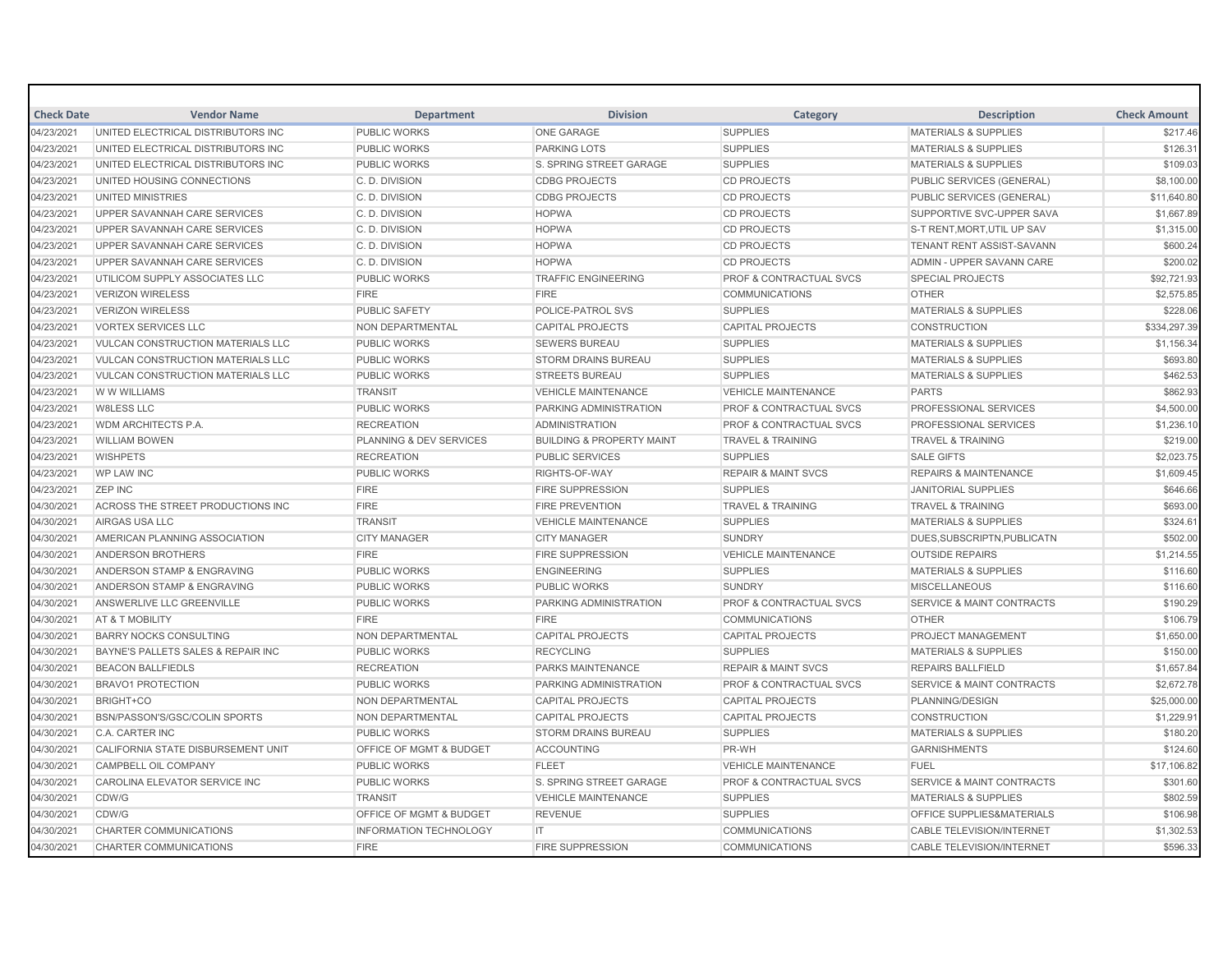| <b>Check Date</b> | <b>Vendor Name</b>                     | <b>Department</b>                    | <b>Division</b>                      | Category                           | <b>Description</b>                   | <b>Check Amount</b> |
|-------------------|----------------------------------------|--------------------------------------|--------------------------------------|------------------------------------|--------------------------------------|---------------------|
| 04/30/2021        | CHEF MANIGAULT LA VIEILLE              | <b>OFFICE OF MGMT &amp; BUDGET</b>   | <b>REVENUE</b>                       | <b>BUSINESS LICENSE(HOLDING)</b>   | <b>REFUND BUSINESS LICENSE FEE</b>   | \$135.60            |
| 04/30/2021        | <b>CINTAS</b>                          | <b>PUBLIC WORKS</b>                  | <b>FLEET</b>                         | <b>SUPPLIES</b>                    | <b>CLOTHING &amp; UNIFORMS</b>       | \$193.96            |
| 04/30/2021        | <b>CINTAS</b>                          | <b>PUBLIC WORKS</b>                  | <b>STREETS BUREAU</b>                | <b>SUPPLIES</b>                    | <b>CLOTHING &amp; UNIFORMS</b>       | \$134.63            |
| 04/30/2021        | <b>CINTAS</b>                          | <b>PUBLIC WORKS</b>                  | <b>SEWERS BUREAU</b>                 | <b>SUPPLIES</b>                    | <b>CLOTHING &amp; UNIFORMS</b>       | \$111.01            |
| 04/30/2021        | <b>CLEAN AIR ENGINEERING LLC</b>       | <b>PUBLIC WORKS</b>                  | <b>BUILDING SERVICE DIVISION</b>     | <b>PROF &amp; CONTRACTUAL SVCS</b> | <b>SERVICE &amp; MAINT CONTRACTS</b> | \$1,700.00          |
| 04/30/2021        | CONCRETE SUPPLY COMPANY LLC            | <b>PUBLIC WORKS</b>                  | <b>STREETS BUREAU</b>                | <b>SUPPLIES</b>                    | <b>MATERIALS &amp; SUPPLIES</b>      | \$1,179.26          |
| 04/30/2021        | CONSOLIDATED FLEET SERVICES INC        | <b>FIRE</b>                          | <b>FIRE SERVICES</b>                 | PROF & CONTRACTUAL SVCS            | <b>SERVICE &amp; MAINT CONTRACTS</b> | \$4,454.96          |
| 04/30/2021        | COOK AND BOARDMAN LLC                  | OFFICE OF MGMT & BUDGET              | <b>REVENUE</b>                       | <b>BUSINESS LIC &amp; PERMITS</b>  | REFUND BUSINESS LICENSE FEE          | \$11,410.00         |
| 04/30/2021        | CORBIN TURF & ORNAMENTAL SUPPLY INC    | <b>RECREATION</b>                    | PARKS MAINTENANCE                    | <b>SUPPLIES</b>                    | <b>MATERIALS &amp; SUPPLIES</b>      | \$2,494.98          |
| 04/30/2021        | <b>CUMMINS ATLANTIC</b>                | <b>FIRE</b>                          | <b>FIRE SUPPRESSION</b>              | <b>VEHICLE MAINTENANCE</b>         | <b>PARTS</b>                         | \$124.42            |
| 04/30/2021        | <b>DAVID RODRIGUEZ</b>                 | <b>EVENTS &amp; CULTURAL AFFAIRS</b> | <b>SPECIAL EVENTS</b>                | <b>PROF &amp; CONTRACTUAL SVCS</b> | PROFESSIONAL SERVICES                | \$600.00            |
| 04/30/2021        | <b>DELL MARKETING LP</b>               | <b>PUBLIC WORKS</b>                  | <b>STORM DRAINS BUREAU</b>           | <b>SUPPLIES</b>                    | <b>MATERIALS &amp; SUPPLIES</b>      | \$4,893.75          |
| 04/30/2021        | <b>DELL MARKETING LP</b>               | <b>PUBLIC WORKS</b>                  | <b>STREETS BUREAU</b>                | <b>SUPPLIES</b>                    | MATERIALS & SUPPLIES                 | \$4,077.47          |
| 04/30/2021        | <b>DELL MARKETING LP</b>               | <b>PUBLIC WORKS</b>                  | <b>SEWERS BUREAU</b>                 | <b>SUPPLIES</b>                    | <b>MATERIALS &amp; SUPPLIES</b>      | \$4,077.47          |
| 04/30/2021        | <b>DELL MARKETING LP</b>               | <b>PUBLIC WORKS</b>                  | PUBLIC WORKS                         | <b>SUPPLIES</b>                    | <b>MATERIALS &amp; SUPPLIES</b>      | \$1,634.52          |
| 04/30/2021        | <b>DELL MARKETING LP</b>               | <b>PUBLIC WORKS</b>                  | <b>BEAUTIFICATION BUREAU</b>         | <b>SUPPLIES</b>                    | <b>MATERIALS &amp; SUPPLIES</b>      | \$1,630.60          |
| 04/30/2021        | <b>DELL MARKETING LP</b>               | <b>PUBLIC WORKS</b>                  | <b>MAINTENANCE</b>                   | <b>SUPPLIES</b>                    | <b>MATERIALS &amp; SUPPLIES</b>      | \$1,630.60          |
| 04/30/2021        | <b>DELL MARKETING LP</b>               | <b>PUBLIC WORKS</b>                  | TREE MAINTENANCE BUREAU              | <b>SUPPLIES</b>                    | <b>MATERIALS &amp; SUPPLIES</b>      | \$1,630.60          |
| 04/30/2021        | <b>DERRICK DRUMMOND</b>                | <b>RECREATION</b>                    | <b>COMMUNITY CENTERS</b>             | <b>COMMUNITY CENTERS</b>           | <b>REFUND RENTAL COMM. CTR</b>       | \$320.00            |
| 04/30/2021        | <b>DUKE ENERGY</b>                     | <b>RECREATION</b>                    | <b>PARKS MAINTENANCE</b>             | <b>UTILITIES</b>                   | <b>ELECTRICITY</b>                   | \$9,363.13          |
| 04/30/2021        | <b>DUKE ENERGY</b>                     | <b>PUBLIC WORKS</b>                  | <b>TRAFFIC ENGINEERING</b>           | <b>UTILITIES</b>                   | <b>ELECTRICITY</b>                   | \$3,505.01          |
| 04/30/2021        | <b>DUKE ENERGY</b>                     | <b>PUBLIC WORKS</b>                  | <b>FLEET</b>                         | <b>UTILITIES</b>                   | <b>ELECTRICITY</b>                   | \$2,050.69          |
| 04/30/2021        | <b>DUKE ENERGY</b>                     | <b>RECREATION</b>                    | <b>COMMUNITY CENTERS</b>             | <b>UTILITIES</b>                   | <b>ELECTRICITY</b>                   | \$1,937.85          |
| 04/30/2021        | <b>DUKE ENERGY</b>                     | <b>PUBLIC WORKS</b>                  | <b>RIVERPLACE GARAGE</b>             | <b>UTILITIES</b>                   | <b>ELECTRICITY</b>                   | \$1,798.33          |
| 04/30/2021        | <b>DUKE ENERGY</b>                     | <b>RECREATION</b>                    | <b>ADMINISTRATION</b>                | <b>UTILITIES</b>                   | <b>ELECTRICITY</b>                   | \$920.91            |
| 04/30/2021        | <b>DUKE ENERGY</b>                     | <b>PUBLIC WORKS</b>                  | <b>BUILDING SERVICE DIVISION</b>     | <b>UTILITIES</b>                   | <b>ELECTRICITY</b>                   | \$419.15            |
| 04/30/2021        | <b>DUKE ENERGY</b>                     | C. D. DIVISION                       | <b>CDBG PROJECTS</b>                 | <b>CD PROJECTS</b>                 | PUBLIC SERVICES (GENERAL)            | \$237.55            |
| 04/30/2021        | <b>DUKE ENERGY</b>                     | <b>PUBLIC WORKS</b>                  | <b>SEWERS BUREAU</b>                 | <b>UTILITIES</b>                   | <b>ELECTRICITY</b>                   | \$172.52            |
| 04/30/2021        | <b>ENERGY DISTRIBUTORS LLC</b>         | <b>PUBLIC WORKS</b>                  | <b>FLEET</b>                         | <b>VEHICLE MAINTENANCE</b>         | FUEL                                 | \$1,616.86          |
| 04/30/2021        | <b>ENERGY ELECTRICAL</b>               | OFFICE OF MGMT & BUDGET              | <b>REVENUE</b>                       | <b>BUSINESS LICENSE(HOLDING)</b>   | REFUND BUSINESS LICENSE FEE          | \$129.00            |
| 04/30/2021        | <b>ENGLAND TRAINING DIVISION LLC</b>   | PLANNING & DEV SERVICES              | <b>BUILDING &amp; PROPERTY MAINT</b> | <b>TRAVEL &amp; TRAINING</b>       | <b>TRAVEL &amp; TRAINING</b>         | \$119.98            |
| 04/30/2021        | <b>EPSILON PLASTICS INC</b>            | <b>PUBLIC WORKS</b>                  | <b>STREETS BUREAU</b>                | <b>SUPPLIES</b>                    | <b>MATERIALS &amp; SUPPLIES</b>      | \$2,450.38          |
| 04/30/2021        | <b>FASTENAL COMPANY</b>                | <b>PUBLIC WORKS</b>                  | <b>BUILDING SERVICE DIVISION</b>     | <b>SUPPLIES</b>                    | <b>MATERIALS &amp; SUPPLIES</b>      | \$163.39            |
| 04/30/2021        | <b>FIRST SUN EAP</b>                   | <b>HUMAN RESOURCES</b>               | <b>OCCUPATIONAL HEALTH</b>           | <b>PROF &amp; CONTRACTUAL SVCS</b> | PROFESSIONAL SERVICES                | \$1,554.00          |
| 04/30/2021        | FIRST TEAM SPORTS CENTER               | <b>RECREATION</b>                    | <b>COMMUNITY CENTERS</b>             | <b>SUPPLIES</b>                    | <b>CLOTHING &amp; UNIFORMS</b>       | \$374.18            |
| 04/30/2021        | <b>FLSDU</b>                           | OFFICE OF MGMT & BUDGET              | <b>ACCOUNTING</b>                    | PR-WH                              | <b>GARNISHMENTS</b>                  | \$113.08            |
| 04/30/2021        | <b>GILLIG LLC</b>                      | <b>TRANSIT</b>                       | <b>VEHICLE MAINTENANCE</b>           | <b>VEHICLE MAINTENANCE</b>         | <b>PARTS</b>                         | \$625.26            |
| 04/30/2021        | <b>GILLIG LLC</b>                      | <b>TRANSIT</b>                       | <b>VEHICLE MAINTENANCE</b>           | <b>VEHICLE MAINTENANCE</b>         | <b>SMALL PARTS</b>                   | \$183.42            |
| 04/30/2021        | <b>GIMME-A-SIGN CO INC</b>             | <b>COMMUNICATION</b>                 | PUBLIC INFORMATION                   | <b>PROF &amp; CONTRACTUAL SVCS</b> | <b>ADVERTISING EXPENSE</b>           | \$5,857.98          |
| 04/30/2021        | <b>GIMME-A-SIGN CO INC</b>             | PLANNING & DEV SERVICES              | PLANNING AND ZONING                  | <b>PRINTING</b>                    | <b>COPYING</b>                       | \$1,284.72          |
| 04/30/2021        | GRAINGER 803858935                     | <b>PUBLIC WORKS</b>                  | N LAURENS ST GARAGE                  | <b>SUPPLIES</b>                    | <b>MATERIALS &amp; SUPPLIES</b>      | \$379.44            |
| 04/30/2021        | <b>GREENVILLE DRIVE LLC</b>            | <b>CITY MANAGER</b>                  | <b>CITY MANAGER</b>                  | <b>SUNDRY</b>                      | <b>MISCELLANEOUS</b>                 | \$3,450.00          |
| 04/30/2021        | <b>GREENVILLE JAZZ COLLECTIVE</b>      | <b>EVENTS &amp; CULTURAL AFFAIRS</b> | <b>SPECIAL EVENTS</b>                | PROF & CONTRACTUAL SVCS            | <b>PROFESSIONAL SERVICES</b>         | \$500.00            |
| 04/30/2021        | GREENVILLE OFFICE SUPPLY CO INC        | <b>PUBLIC WORKS</b>                  | PARKING ADMINISTRATION               | <b>SUPPLIES</b>                    | OFFICE SUPPLIES&MATERIALS            | \$678.67            |
| 04/30/2021        | <b>GREENVILLE OFFICE SUPPLY CO INC</b> | <b>TRANSIT</b>                       | <b>FIXED ROUTE</b>                   | <b>SUPPLIES</b>                    | <b>MATERIALS &amp; SUPPLIES</b>      | \$185.34            |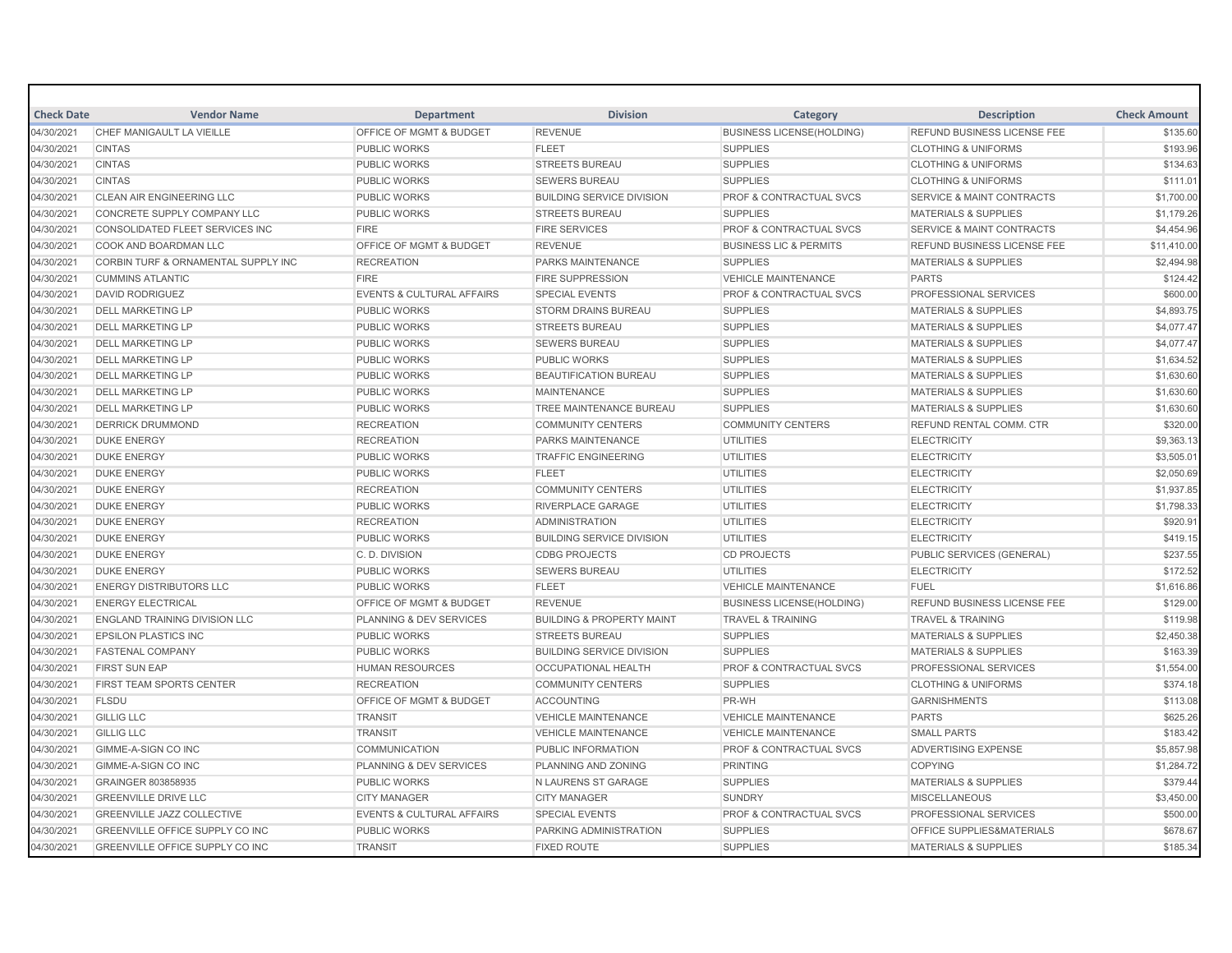| <b>Check Date</b> | <b>Vendor Name</b>                     | <b>Department</b>                    | <b>Division</b>                      | Category                           | <b>Description</b>                   | <b>Check Amount</b> |
|-------------------|----------------------------------------|--------------------------------------|--------------------------------------|------------------------------------|--------------------------------------|---------------------|
| 04/30/2021        | <b>GREENVILLE OFFICE SUPPLY CO INC</b> | <b>HUMAN RESOURCES</b>               | <b>HUMAN RESOURCES</b>               | <b>SUPPLIES</b>                    | <b>MATERIALS &amp; SUPPLIES</b>      | \$180.77            |
| 04/30/2021        | GREENVILLE OFFICE SUPPLY CO INC        | PLANNING & DEV SERVICES              | <b>BUILDING &amp; PROPERTY MAINT</b> | <b>SUPPLIES</b>                    | <b>OFFICE SUPPLIES&amp;MATERIALS</b> | \$169.55            |
| 04/30/2021        | <b>GREENWORKS RECYLING INC</b>         | <b>PUBLIC WORKS</b>                  | <b>BEAUTIFICATION BUREAU</b>         | <b>SUPPLIES</b>                    | <b>MATERIALS &amp; SUPPLIES</b>      | \$10,202.50         |
| 04/30/2021        | HANDI CLEAN PRODUCTS INC               | <b>FIRE</b>                          | <b>FIRE SUPPRESSION</b>              | <b>SUPPLIES</b>                    | <b>JANITORIAL SUPPLIES</b>           | \$1,330.10          |
| 04/30/2021        | <b>HANDI CLEAN PRODUCTS INC</b>        | <b>FIRE</b>                          | <b>FIRE SERVICES</b>                 | <b>SUPPLIES</b>                    | <b>MATERIALS &amp; SUPPLIES</b>      | \$996.50            |
| 04/30/2021        | HARPER CORPORATION                     | NON DEPARTMENTAL                     | <b>CAPITAL PROJECTS</b>              | <b>CAPITAL PROJECTS</b>            | CONSTRUCTION                         | \$1,818,425.25      |
| 04/30/2021        | <b>HDR INC</b>                         | NON DEPARTMENTAL                     | <b>CAPITAL PROJECTS</b>              | <b>CAPITAL PROJECTS</b>            | PLANNING/DESIGN                      | \$33,567.00         |
| 04/30/2021        | <b>HEMLY INSURANCE GROUP</b>           | <b>NON DEPARTMENTAL</b>              | <b>CAPITAL PROJECTS</b>              | <b>CAPITAL PROJECTS</b>            | <b>CONSTRUCTION</b>                  | \$6,305.89          |
| 04/30/2021        | HENRY SCHEIN INC MEDICAL DIVISION      | <b>HUMAN RESOURCES</b>               | <b>OCCUPATIONAL HEALTH</b>           | <b>SUPPLIES</b>                    | <b>MATERIALS &amp; SUPPLIES</b>      | \$367.30            |
| 04/30/2021        | HOME DEPOT CREDIT SERVICE 0978         | <b>TRANSIT</b>                       | NON VEHICLE MAINTENANCE              | <b>SUPPLIES</b>                    | <b>MATERIALS &amp; SUPPLIES</b>      | \$188.94            |
| 04/30/2021        | HOME DEPOT CREDIT SERVICE 4123         | PUBLIC WORKS                         | <b>SEWERS BUREAU</b>                 | <b>SUPPLIES</b>                    | <b>MATERIALS &amp; SUPPLIES</b>      | \$293.62            |
| 04/30/2021        | HOME DEPOT PRO                         | <b>TRANSIT</b>                       | <b>NON VEHICLE MAINTENANCE</b>       | <b>SUPPLIES</b>                    | JANITORIAL SUPPLIES                  | \$413.40            |
| 04/30/2021        | <b>HOME DEPOT PRO</b>                  | <b>TRANSIT</b>                       | <b>FIXED ROUTE</b>                   | <b>SUPPLIES</b>                    | <b>MATERIALS &amp; SUPPLIES</b>      | \$108.46            |
| 04/30/2021        | <b>INTERNAL REVENUE SERVICE</b>        | OFFICE OF MGMT & BUDGET              | <b>ACCOUNTING</b>                    | PR-WH                              | <b>GARNISHMENTS</b>                  | \$150.00            |
| 04/30/2021        | <b>IVEY COMMUNICATIONS INC</b>         | <b>NON DEPARTMENTAL</b>              | <b>CAPITAL PROJECTS</b>              | <b>CAPITAL PROJECTS</b>            | <b>EQUIPMENT</b>                     | \$4,597.37          |
| 04/30/2021        | <b>IVEY COMMUNICATIONS INC</b>         | <b>TRANSIT</b>                       | NON VEHICLE MAINTENANCE              | <b>REPAIR &amp; MAINT SVCS</b>     | <b>REPAIRS &amp; MAINTENANCE</b>     | \$660.79            |
| 04/30/2021        | <b>IVEY COMMUNICATIONS INC</b>         | <b>INFORMATION TECHNOLOGY</b>        | IT                                   | <b>REPAIR &amp; MAINT SVCS</b>     | <b>REPAIRS &amp; MAINTENANCE</b>     | \$170.00            |
| 04/30/2021        | <b>JW VAUGHAN CO</b>                   | <b>PUBLIC WORKS</b>                  | <b>BUILDING SERVICE DIVISION</b>     | <b>SUPPLIES</b>                    | <b>MATERIALS &amp; SUPPLIES</b>      | \$227.69            |
| 04/30/2021        | <b>J W VAUGHAN CO</b>                  | <b>PUBLIC WORKS</b>                  | <b>BUILDING SERVICE DIVISION</b>     | <b>SUPPLIES</b>                    | <b>CLOTHING &amp; UNIFORMS</b>       | \$159.00            |
| 04/30/2021        | JACKSON LEWIS P.C.                     | <b>FIRE</b>                          | <b>FIRE</b>                          | <b>PROF &amp; CONTRACTUAL SVCS</b> | <b>PROFESSIONAL SERVICES</b>         | \$459.00            |
| 04/30/2021        | <b>JASMIN CURTIS</b>                   | <b>TRANSIT</b>                       | <b>FIXED ROUTE</b>                   | <b>TRAVEL &amp; TRAINING</b>       | <b>TRAVEL &amp; TRAINING</b>         | \$593.45            |
| 04/30/2021        | JOHNSON CONTROLS SECURITY SOLUTIONS    | <b>PUBLIC WORKS</b>                  | <b>BUILDING SERVICE DIVISION</b>     | <b>PROF &amp; CONTRACTUAL SVCS</b> | <b>SERVICE &amp; MAINT CONTRACTS</b> | \$279.98            |
| 04/30/2021        | KENTUCKY CHILD SUPPORT ENFORCEMENT     | OFFICE OF MGMT & BUDGET              | <b>ACCOUNTING</b>                    | PR-WH                              | <b>GARNISHMENTS</b>                  | \$177.69            |
| 04/30/2021        | <b>KRISTINA JUNKER</b>                 | OFFICE OF MGMT & BUDGET              | <b>ADMINISTRATION</b>                | <b>TRAVEL &amp; TRAINING</b>       | <b>TRAVEL &amp; TRAINING</b>         | \$135.00            |
| 04/30/2021        | <b>KW BEVERAGE</b>                     | <b>EVENTS &amp; CULTURAL AFFAIRS</b> | <b>EVENTS MANAGEMENT</b>             | <b>SUPPLIES</b>                    | M&S-FOOD & BEVERAGE                  | \$488.25            |
| 04/30/2021        | <b>LAMAR ADVERTISING</b>               | <b>PUBLIC WORKS</b>                  | <b>RECYCLING</b>                     | PROF & CONTRACTUAL SVCS            | ADVERTISING EXPENSE                  | \$1,270.00          |
| 04/30/2021        | LANDSCAPE STRUCTURES INC               | NON DEPARTMENTAL                     | <b>CAPITAL PROJECTS</b>              | <b>CAPITAL PROJECTS</b>            | <b>CONSTRUCTION</b>                  | \$53,770.00         |
| 04/30/2021        | LANGUAGE HOUSE, THE                    | <b>HUMAN RESOURCES</b>               | <b>HUMAN RESOURCES</b>               | <b>PROF &amp; CONTRACTUAL SVCS</b> | <b>PROFESSIONAL SERVICES</b>         | \$120.00            |
| 04/30/2021        | <b>LESLEY SWIFT</b>                    | <b>EVENTS &amp; CULTURAL AFFAIRS</b> | <b>SPECIAL EVENTS</b>                | PROF & CONTRACTUAL SVCS            | <b>PROFESSIONAL SERVICES</b>         | \$500.00            |
| 04/30/2021        | LEVEL 3 COMMUNICATIONS LLC             | <b>INFORMATION TECHNOLOGY</b>        | IT                                   | <b>COMMUNICATIONS</b>              | TELECOMMUNICATIONS/WIRELE            | \$1,172.97          |
| 04/30/2021        | <b>LMN ARCHITECTS LLP</b>              | NON DEPARTMENTAL                     | <b>CAPITAL PROJECTS</b>              | <b>CAPITAL PROJECTS</b>            | PLANNING/DESIGN                      | \$166,662.18        |
| 04/30/2021        | LOWES                                  | <b>PUBLIC WORKS</b>                  | <b>ONE GARAGE</b>                    | <b>SUPPLIES</b>                    | <b>MATERIALS &amp; SUPPLIES</b>      | \$434.58            |
| 04/30/2021        | LOWES                                  | <b>FIRE</b>                          | <b>FIRE SUPPRESSION</b>              | <b>SUPPLIES</b>                    | <b>MATERIALS &amp; SUPPLIES</b>      | \$259.68            |
| 04/30/2021        | LUMINATOR TECHNOLOGY GROUP             | <b>TRANSIT</b>                       | <b>VEHICLE MAINTENANCE</b>           | <b>VEHICLE MAINTENANCE</b>         | <b>OUTSIDE REPAIRS</b>               | \$773.60            |
| 04/30/2021        | MACK PEST SOLUTIONS INC                | <b>PUBLIC WORKS</b>                  | <b>BUILDING SERVICE DIVISION</b>     | PROF & CONTRACTUAL SVCS            | <b>SERVICE &amp; MAINT CONTRACTS</b> | \$120.00            |
| 04/30/2021        | <b>MARATHON STAFFING INC</b>           | <b>PUBLIC SAFETY</b>                 | POLICE-DISPATCH BUREAU               | <b>PROF &amp; CONTRACTUAL SVCS</b> | <b>TEMP PERSONNEL SVCS</b>           | \$6,937.92          |
| 04/30/2021        | <b>MARATHON STAFFING INC</b>           | <b>RECREATION</b>                    | <b>PUBLIC SERVICES</b>               | PROF & CONTRACTUAL SVCS            | <b>TEMP PERSONNEL SVCS</b>           | \$939.12            |
| 04/30/2021        | <b>MARATHON STAFFING INC</b>           | <b>PUBLIC WORKS</b>                  | <b>SEWERS BUREAU</b>                 | <b>PROF &amp; CONTRACTUAL SVCS</b> | <b>TEMP PERSONNEL SVCS</b>           | \$725.11            |
| 04/30/2021        | <b>MARATHON STAFFING INC</b>           | <b>EVENTS &amp; CULTURAL AFFAIRS</b> | <b>EVENTS MANAGEMENT</b>             | <b>PROF &amp; CONTRACTUAL SVCS</b> | <b>TEMP PERSONNEL SVCS</b>           | \$142.55            |
| 04/30/2021        | MARJORIE MORGAN                        | <b>TRANSIT</b>                       | <b>FIXED ROUTE</b>                   | <b>TRAVEL &amp; TRAINING</b>       | <b>TRAVEL &amp; TRAINING</b>         | \$1,167.34          |
| 04/30/2021        | MCCALL'S SUPPLY INC                    | <b>PUBLIC WORKS</b>                  | <b>BUILDING SERVICE DIVISION</b>     | <b>SUPPLIES</b>                    | <b>MATERIALS &amp; SUPPLIES</b>      | \$2,152.33          |
| 04/30/2021        | MCGRIFF INSURANCE SERVICES             | <b>FIRE</b>                          | <b>FIRE</b>                          | <b>PROF &amp; CONTRACTUAL SVCS</b> | PROFESSIONAL SERVICES                | \$155.00            |
| 04/30/2021        | METROPOLITAN SEWER SUB-DISTRIC         | <b>PUBLIC WORKS</b>                  | <b>SEWERS BUREAU</b>                 | <b>PROF &amp; CONTRACTUAL SVCS</b> | <b>INTERGOVT AGREEMENTS</b>          | \$252,706.00        |
| 04/30/2021        | MIKE'S BODY SHOP & TOWING INC          | <b>PUBLIC WORKS</b>                  | <b>FLEET</b>                         | <b>VEHICLE MAINTENANCE</b>         | <b>OUTSIDE REPAIRS</b>               | \$453.70            |
| 04/30/2021        | <b>MINUTEMAN PRESS</b>                 | PUBLIC WORKS                         | RESIDENTIAL COLL BUREAU              | <b>SUPPLIES</b>                    | <b>MATERIALS &amp; SUPPLIES</b>      | \$339.20            |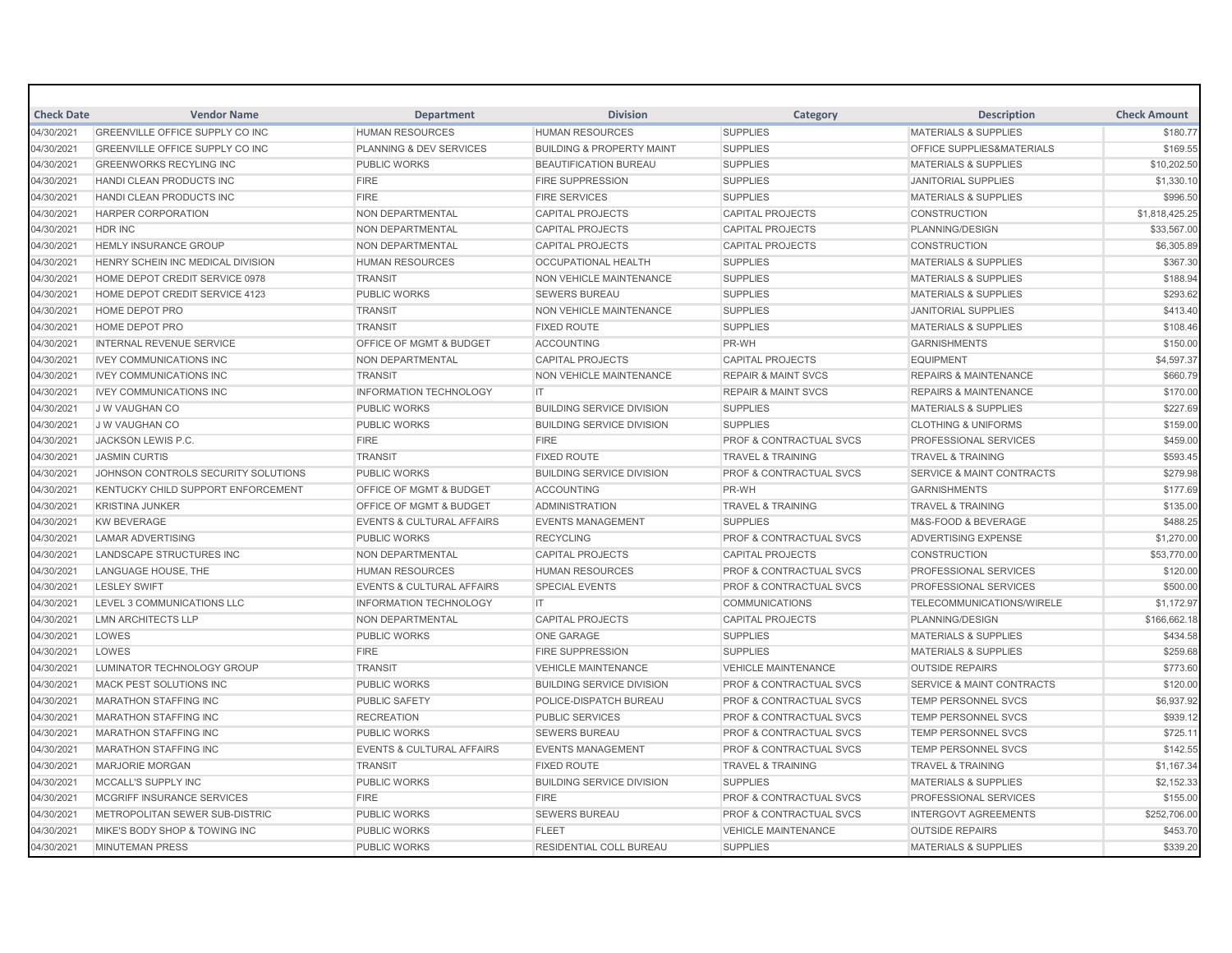| <b>Check Date</b> | <b>Vendor Name</b>                 | <b>Department</b>                    | <b>Division</b>                  | Category                           | <b>Description</b>                   | <b>Check Amount</b> |
|-------------------|------------------------------------|--------------------------------------|----------------------------------|------------------------------------|--------------------------------------|---------------------|
| 04/30/2021        | <b>MINUTEMAN PRESS</b>             | <b>CITY MANAGER</b>                  | <b>CITY MANAGER</b>              | <b>PRINTING</b>                    | <b>PRINTING &amp; BINDING</b>        | \$190.80            |
| 04/30/2021        | <b>MKSK</b>                        | NON DEPARTMENTAL                     | <b>CAPITAL PROJECTS</b>          | <b>CAPITAL PROJECTS</b>            | PLANNING/DESIGN                      | \$14,408.29         |
| 04/30/2021        | MOBILE COMMUNICATIONS AMERICA INC  | <b>TRANSIT</b>                       | <b>VEHICLE MAINTENANCE</b>       | <b>VEHICLE MAINTENANCE</b>         | <b>PARTS</b>                         | \$142.00            |
| 04/30/2021        | NAPA AUTO PARTS                    | <b>FIRE</b>                          | <b>FIRE SUPPRESSION</b>          | <b>VEHICLE MAINTENANCE</b>         | <b>PARTS</b>                         | \$603.50            |
| 04/30/2021        | NATHAN IMPELLIZZERI                | <b>EVENTS &amp; CULTURAL AFFAIRS</b> | <b>SPECIAL EVENTS</b>            | <b>PROF &amp; CONTRACTUAL SVCS</b> | PROFESSIONAL SERVICES                | \$500.00            |
| 04/30/2021        | NORRIS SUPPLY CO                   | <b>PUBLIC WORKS</b>                  | <b>STORM DRAINS BUREAU</b>       | <b>SUPPLIES</b>                    | <b>MATERIALS &amp; SUPPLIES</b>      | \$444.14            |
| 04/30/2021        | NORTHERN SAFETY CO INC             | <b>RECREATION</b>                    | <b>TOURISM DISTRICT</b>          | <b>SUPPLIES</b>                    | <b>MATERIALS &amp; SUPPLIES</b>      | \$951.88            |
| 04/30/2021        | PANAGAKOS ASPHALT INC              | <b>PUBLIC WORKS</b>                  | <b>STREETS BUREAU</b>            | <b>SUPPLIES</b>                    | <b>MATERIALS &amp; SUPPLIES</b>      | \$305.28            |
| 04/30/2021        | PANAGAKOS ASPHALT INC              | <b>PUBLIC WORKS</b>                  | <b>STORM DRAINS BUREAU</b>       | <b>SUPPLIES</b>                    | <b>MATERIALS &amp; SUPPLIES</b>      | \$152.64            |
| 04/30/2021        | PANAGAKOS ASPHALT INC              | <b>PUBLIC WORKS</b>                  | <b>SEWERS BUREAU</b>             | <b>SUPPLIES</b>                    | <b>MATERIALS &amp; SUPPLIES</b>      | \$152.64            |
| 04/30/2021        | PETERBILT STORE OF GREENVILLE. THE | <b>TRANSIT</b>                       | <b>VEHICLE MAINTENANCE</b>       | <b>VEHICLE MAINTENANCE</b>         | <b>PARTS</b>                         | \$430.38            |
| 04/30/2021        | PETERBILT STORE OF GREENVILLE. THE | <b>TRANSIT</b>                       | <b>VEHICLE MAINTENANCE</b>       | <b>SUPPLIES</b>                    | <b>MATERIALS &amp; SUPPLIES</b>      | \$279.62            |
| 04/30/2021        | PHILLIPS RESOURCE GROUP            | <b>OFFICE OF MGMT &amp; BUDGET</b>   | <b>REVENUE</b>                   | <b>BUSINESS LICENSE(HOLDING)</b>   | <b>REFUND BUSINESS LICENSE FEE</b>   | \$148.47            |
| 04/30/2021        | PIEDMONT NATURAL GAS CO INC        | <b>FIRE</b>                          | <b>FIRE SERVICES</b>             | <b>UTILITIES</b>                   | GAS                                  | \$236.57            |
| 04/30/2021        | PRATT RECYCLING INC                | <b>PUBLIC WORKS</b>                  | <b>RECYCLING</b>                 | PROF & CONTRACTUAL SVCS            | <b>DISPOSAL CHARGES</b>              | \$23,828.21         |
| 04/30/2021        | PRO CHEM INC                       | <b>PUBLIC WORKS</b>                  | <b>TRAFFIC ENGINEERING</b>       | <b>SUPPLIES</b>                    | M&S-SIGNS                            | \$680.34            |
| 04/30/2021        | PROFORMA RHINO GRAPHICS            | <b>RECREATION</b>                    | PARKS AND RECREATION             | <b>PRINTING</b>                    | <b>PRINTING &amp; BINDING</b>        | \$794.37            |
| 04/30/2021        | PROFORMA RHINO GRAPHICS            | <b>EVENTS &amp; CULTURAL AFFAIRS</b> | <b>SPECIAL EVENTS</b>            | <b>PRINTING</b>                    | <b>PRINTING &amp; BINDING</b>        | \$187.62            |
| 04/30/2021        | PROSOURCE LLC                      | <b>PUBLIC WORKS</b>                  | <b>BUILDING SERVICE DIVISION</b> | <b>SUPPLIES</b>                    | <b>MATERIALS &amp; SUPPLIES</b>      | \$201.65            |
| 04/30/2021        | <b>READ'S UNIFORMS INC</b>         | <b>FIRE</b>                          | <b>FIRE SUPPRESSION</b>          | <b>SUPPLIES</b>                    | <b>CLOTHING &amp; UNIFORMS</b>       | \$876.42            |
| 04/30/2021        | <b>REBUILD UPSTATE</b>             | C.D. DIVISION                        | <b>CDBG PROJECTS</b>             | <b>CD PROJECTS</b>                 | <b>PUBLIC INFORMATION</b>            | \$25,423.66         |
| 04/30/2021        | <b>REPUBLIC SERVICES</b>           | <b>PUBLIC WORKS</b>                  | <b>GARBAGE DISPOSAL BUREAU</b>   | <b>PROF &amp; CONTRACTUAL SVCS</b> | <b>HAULING COSTS</b>                 | \$56,283.31         |
| 04/30/2021        | RIVER STREET DEVELOPMENT INC       | <b>PUBLIC WORKS</b>                  | PUBLIC WORKS                     | PROF & CONTRACTUAL SVCS            | <b>SERVICE &amp; MAINT CONTRACTS</b> | \$140.00            |
| 04/30/2021        | ROOFCONNECT LOGISTICS INC          | <b>NON DEPARTMENTAL</b>              | <b>CAPITAL PROJECTS</b>          | <b>CAPITAL PROJECTS</b>            | <b>CONSTRUCTION</b>                  | \$25,741.80         |
| 04/30/2021        | <b>S C DEPARTMENT OF REVENUE</b>   | OFFICE OF MGMT & BUDGET              | <b>ACCOUNTING</b>                | PR-WH                              | <b>GARNISHMENTS</b>                  | \$713.49            |
| 04/30/2021        | <b>S C RETIREMENT SYSTEM</b>       | <b>OFFICE OF MGMT &amp; BUDGET</b>   | <b>ACCOUNTING</b>                | PR-WH                              | <b>RETIREMENT SVS PURCHASE</b>       | \$1,688.65          |
| 04/30/2021        | <b>SAM'S CLUB</b>                  | <b>FIRE</b>                          | <b>FIRE SUPPRESSION</b>          | <b>SUPPLIES</b>                    | <b>JANITORIAL SUPPLIES</b>           | \$491.76            |
| 04/30/2021        | <b>SC ASSOCIATION FOR CED</b>      | C. D. DIVISION                       | <b>CDBG PROJECTS</b>             | <b>SUNDRY</b>                      | <b>MISCELLANEOUS</b>                 | \$750.00            |
| 04/30/2021        | <b>SC STATE DISBURSEMENT UNIT</b>  | OFFICE OF MGMT & BUDGET              | <b>ACCOUNTING</b>                | PR-WH                              | <b>GARNISHMENTS</b>                  | \$3,128.55          |
| 04/30/2021        | <b>SEJ SERVICES LLC</b>            | <b>RECREATION</b>                    | <b>TOURISM DISTRICT</b>          | <b>PROF &amp; CONTRACTUAL SVCS</b> | <b>SERVICE &amp; MAINT CONTRACTS</b> | \$7,234.60          |
| 04/30/2021        | <b>SEJ SERVICES LLC</b>            | <b>PUBLIC WORKS</b>                  | <b>BUILDING SERVICE DIVISION</b> | PROF & CONTRACTUAL SVCS            | <b>SERVICE &amp; MAINT CONTRACTS</b> | \$6,000.00          |
| 04/30/2021        | <b>SEJ SERVICES LLC</b>            | <b>MUNICIPAL COURT</b>               | <b>MUNICIPAL COURT</b>           | <b>PROF &amp; CONTRACTUAL SVCS</b> | <b>SERVICE &amp; MAINT CONTRACTS</b> | \$1,400.00          |
| 04/30/2021        | <b>SEJ SERVICES LLC</b>            | <b>FIRE</b>                          | <b>FIRE SERVICES</b>             | <b>PROF &amp; CONTRACTUAL SVCS</b> | <b>SERVICE &amp; MAINT CONTRACTS</b> | \$1,050.00          |
| 04/30/2021        | <b>SEJ SERVICES LLC</b>            | <b>RECREATION</b>                    | PARKS MAINTENANCE                | PROF & CONTRACTUAL SVCS            | <b>SERVICE &amp; MAINT CONTRACTS</b> | \$889.10            |
| 04/30/2021        | <b>SEJ SERVICES LLC</b>            | <b>PUBLIC WORKS</b>                  | <b>TRAFFIC ENGINEERING</b>       | <b>PROF &amp; CONTRACTUAL SVCS</b> | <b>SERVICE &amp; MAINT CONTRACTS</b> | \$348.00            |
| 04/30/2021        | <b>SEJ SERVICES LLC</b>            | PUBLIC WORKS                         | <b>FLEET</b>                     | <b>PROF &amp; CONTRACTUAL SVCS</b> | <b>SERVICE &amp; MAINT CONTRACTS</b> | \$294.65            |
| 04/30/2021        | <b>SEJ SERVICES LLC</b>            | <b>PUBLIC WORKS</b>                  | <b>STORM DRAINS BUREAU</b>       | PROF & CONTRACTUAL SVCS            | <b>SERVICE &amp; MAINT CONTRACTS</b> | \$294.64            |
| 04/30/2021        | <b>SEJ SERVICES LLC</b>            | <b>PUBLIC WORKS</b>                  | <b>SEWERS BUREAU</b>             | <b>PROF &amp; CONTRACTUAL SVCS</b> | MAINTENANCE CONTRACTS                | \$294.64            |
| 04/30/2021        | <b>SEJ SERVICES LLC</b>            | <b>PUBLIC WORKS</b>                  | RESIDENTIAL COLL BUREAU          | PROF & CONTRACTUAL SVCS            | MAINTENANCE CONTRACTS                | \$294.64            |
| 04/30/2021        | <b>SEJ SERVICES LLC</b>            | <b>PUBLIC WORKS</b>                  | <b>STREETS BUREAU</b>            | PROF & CONTRACTUAL SVCS            | <b>SERVICE &amp; MAINT CONTRACTS</b> | \$294.64            |
| 04/30/2021        | <b>SHERWIN WILLIAMS</b>            | <b>PUBLIC WORKS</b>                  | <b>STREETS BUREAU</b>            | <b>SUPPLIES</b>                    | <b>MATERIALS &amp; SUPPLIES</b>      | \$3,047.63          |
| 04/30/2021        | <b>SHERWIN WILLIAMS</b>            | <b>PUBLIC WORKS</b>                  | <b>BUILDING SERVICE DIVISION</b> | <b>SUPPLIES</b>                    | <b>MATERIALS &amp; SUPPLIES</b>      | \$134.55            |
| 04/30/2021        | SIMPLIFILE LLC                     | <b>CITY ATTORNEY</b>                 | <b>CITY ATTORNEY</b>             | <b>SUNDRY</b>                      | <b>COURT COSTS</b>                   | \$100.00            |
| 04/30/2021        | SNIDER FLEET SOLUTIONS             | <b>PUBLIC WORKS</b>                  | <b>FLEET</b>                     | <b>VEHICLE MAINTENANCE</b>         | <b>OUTSIDE REPAIRS</b>               | \$4,803.87          |
| 04/30/2021        | <b>SODFATHER INC</b>               | <b>PUBLIC WORKS</b>                  | <b>FLEET</b>                     | <b>PROF &amp; CONTRACTUAL SVCS</b> | <b>SERVICE &amp; MAINT CONTRACTS</b> | \$1,375.06          |